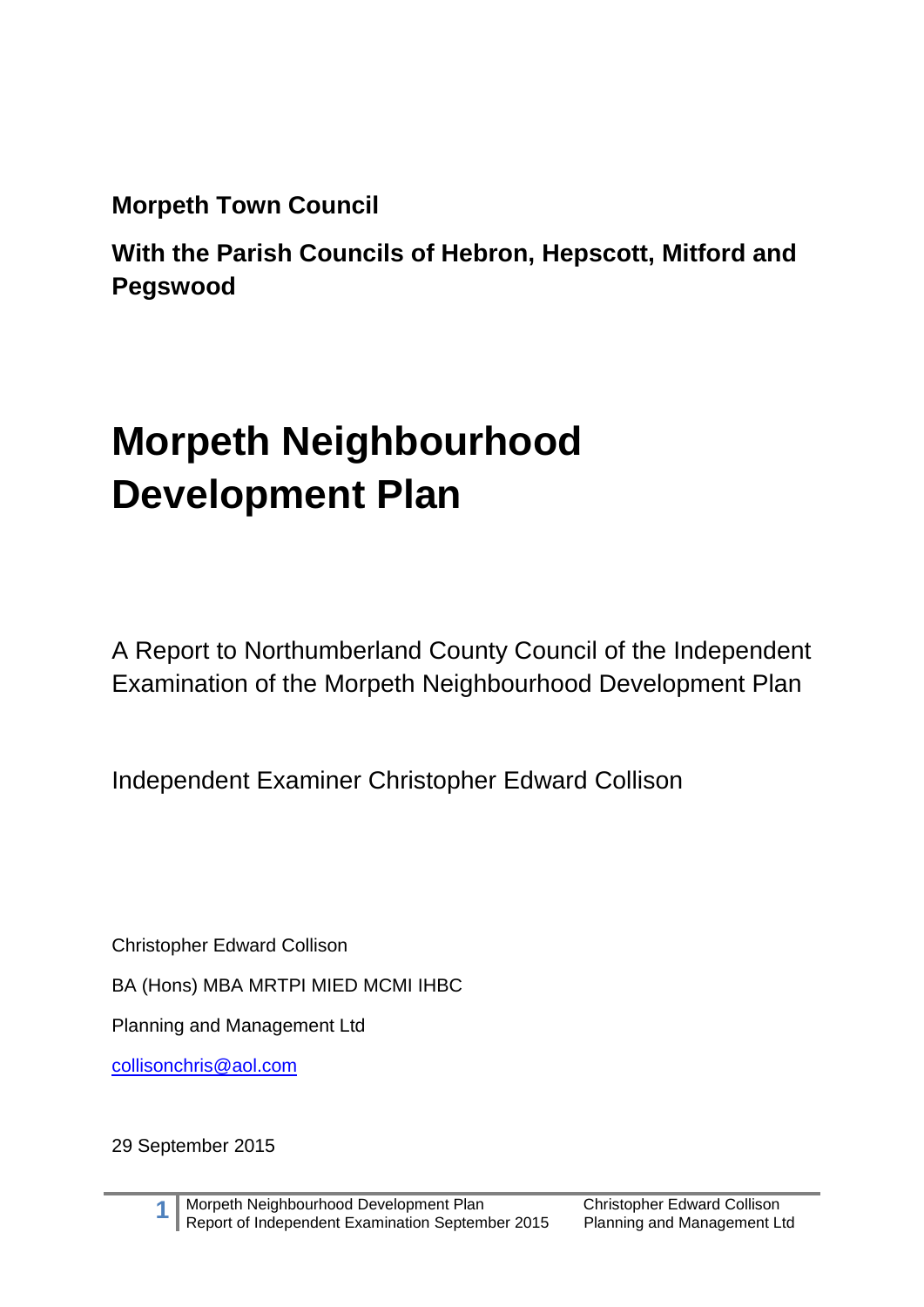#### **Contents**

| <b>Neighbourhood Planning</b>                                                                                                                                                                                                                                                                                                                                                                                                                                                                                                                                                                                                                                                                                                                                                                                                                                                                                                                                                                                                                                                                                                                                                                                                                                                                                                                                                                                                                                                                                                                                                                                   | 4  |  |
|-----------------------------------------------------------------------------------------------------------------------------------------------------------------------------------------------------------------------------------------------------------------------------------------------------------------------------------------------------------------------------------------------------------------------------------------------------------------------------------------------------------------------------------------------------------------------------------------------------------------------------------------------------------------------------------------------------------------------------------------------------------------------------------------------------------------------------------------------------------------------------------------------------------------------------------------------------------------------------------------------------------------------------------------------------------------------------------------------------------------------------------------------------------------------------------------------------------------------------------------------------------------------------------------------------------------------------------------------------------------------------------------------------------------------------------------------------------------------------------------------------------------------------------------------------------------------------------------------------------------|----|--|
| <b>Independent Examination</b>                                                                                                                                                                                                                                                                                                                                                                                                                                                                                                                                                                                                                                                                                                                                                                                                                                                                                                                                                                                                                                                                                                                                                                                                                                                                                                                                                                                                                                                                                                                                                                                  | 5  |  |
| <b>Basic Conditions and other statutory requirements</b>                                                                                                                                                                                                                                                                                                                                                                                                                                                                                                                                                                                                                                                                                                                                                                                                                                                                                                                                                                                                                                                                                                                                                                                                                                                                                                                                                                                                                                                                                                                                                        | 6  |  |
| <b>Documents</b>                                                                                                                                                                                                                                                                                                                                                                                                                                                                                                                                                                                                                                                                                                                                                                                                                                                                                                                                                                                                                                                                                                                                                                                                                                                                                                                                                                                                                                                                                                                                                                                                | 9  |  |
| <b>Consultation</b>                                                                                                                                                                                                                                                                                                                                                                                                                                                                                                                                                                                                                                                                                                                                                                                                                                                                                                                                                                                                                                                                                                                                                                                                                                                                                                                                                                                                                                                                                                                                                                                             | 10 |  |
| The Neighbourhood Plan taken as a whole                                                                                                                                                                                                                                                                                                                                                                                                                                                                                                                                                                                                                                                                                                                                                                                                                                                                                                                                                                                                                                                                                                                                                                                                                                                                                                                                                                                                                                                                                                                                                                         | 17 |  |
| The Neighbourhood Plan policies                                                                                                                                                                                                                                                                                                                                                                                                                                                                                                                                                                                                                                                                                                                                                                                                                                                                                                                                                                                                                                                                                                                                                                                                                                                                                                                                                                                                                                                                                                                                                                                 | 31 |  |
| Policy Sus 1 - Sustainable Development Principles<br>Policy Des 1 - Design Principles<br>Policy Set 1 - Settlement Boundaries<br>Policy Set 2 - Development in Hebron, Hepscott, Mitford and Pegswood<br>Policy Env 1 - Landscape and Wildlife Corridors<br>Policy Env 2 - Local Green Spaces<br>Policy Env 3 - Protected Open Space<br>Policy Env 4 - Protection of Allotments<br>Policy Env 5 - Local Wildlife Sites<br>Policy Her 1 - Safeguarding Heritage Assets<br>Policy Her 2 - Locally Important Heritage Assets<br>Policy Her 3 - Heritage Assets at Risk of Harm<br>Policy Emp 1 - Morpeth Town Centre Strategy<br>Policy Emp 2 - Development within Morpeth Town Centre<br>Policy Emp 3 - Pegswood Village Centre<br>Policy Emp 4 - Economic and Employment Strategy<br>Policy Emp 5 - Allocation of Employment Sites<br>Policy Emp 6 - Safeguarding of Employment Sites<br>Policy Hou 1 - Housing Development<br>Policy Hou 2 - St George's Hospital, Morpeth<br>Policy Hou 3 - Housing Mix<br>Policy Hou 4 - Delivering Affordable Housing<br>Policy Hou 5 - Infrastructure to serve new Housing Development<br>Policy Tra 1 - Loansdean Link Road protection<br>Policy Tra 2 - Traffic Congestion<br>Policy Tra 3 - Transport Requirements for New Developments<br>Policy Tra 4 – Development of Footpath and Cycleway Networks<br>Policy Tra 5 - Public Transport<br>Policy Lac 1 – Location of a Sports & Leisure and a Arts, Performance &<br><b>Heritage Centre</b><br>Policy Inf 1 - Flooding and Sustainable Drainage<br>Policy Edu 1 - Expansion of Schools<br>Policy Edu 2 - New Schools |    |  |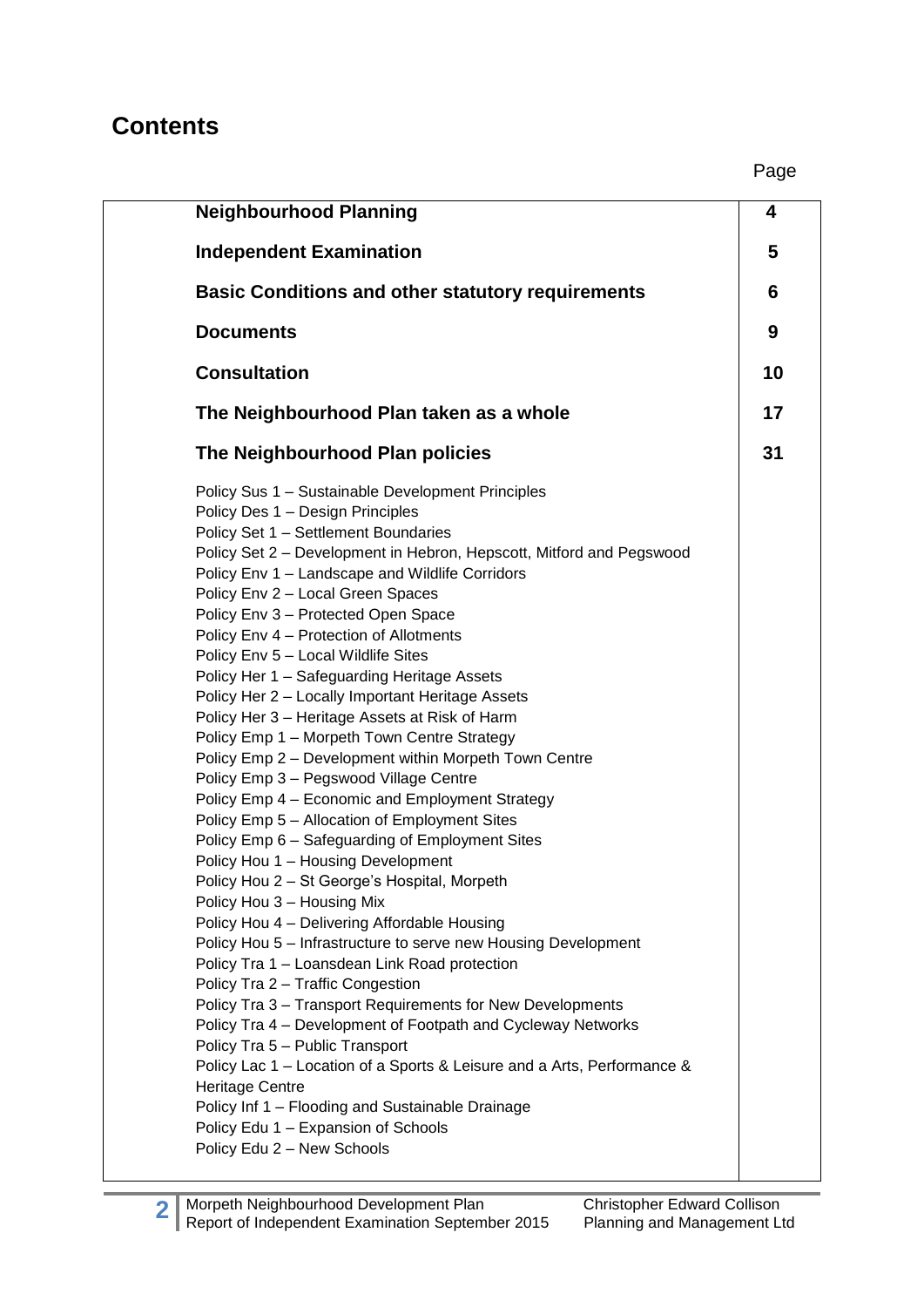| <b>Summary and Referendum</b>                      | 77 |
|----------------------------------------------------|----|
| Annex: Minor corrections to the Neighbourhood Plan | 84 |
|                                                    |    |
|                                                    |    |
|                                                    |    |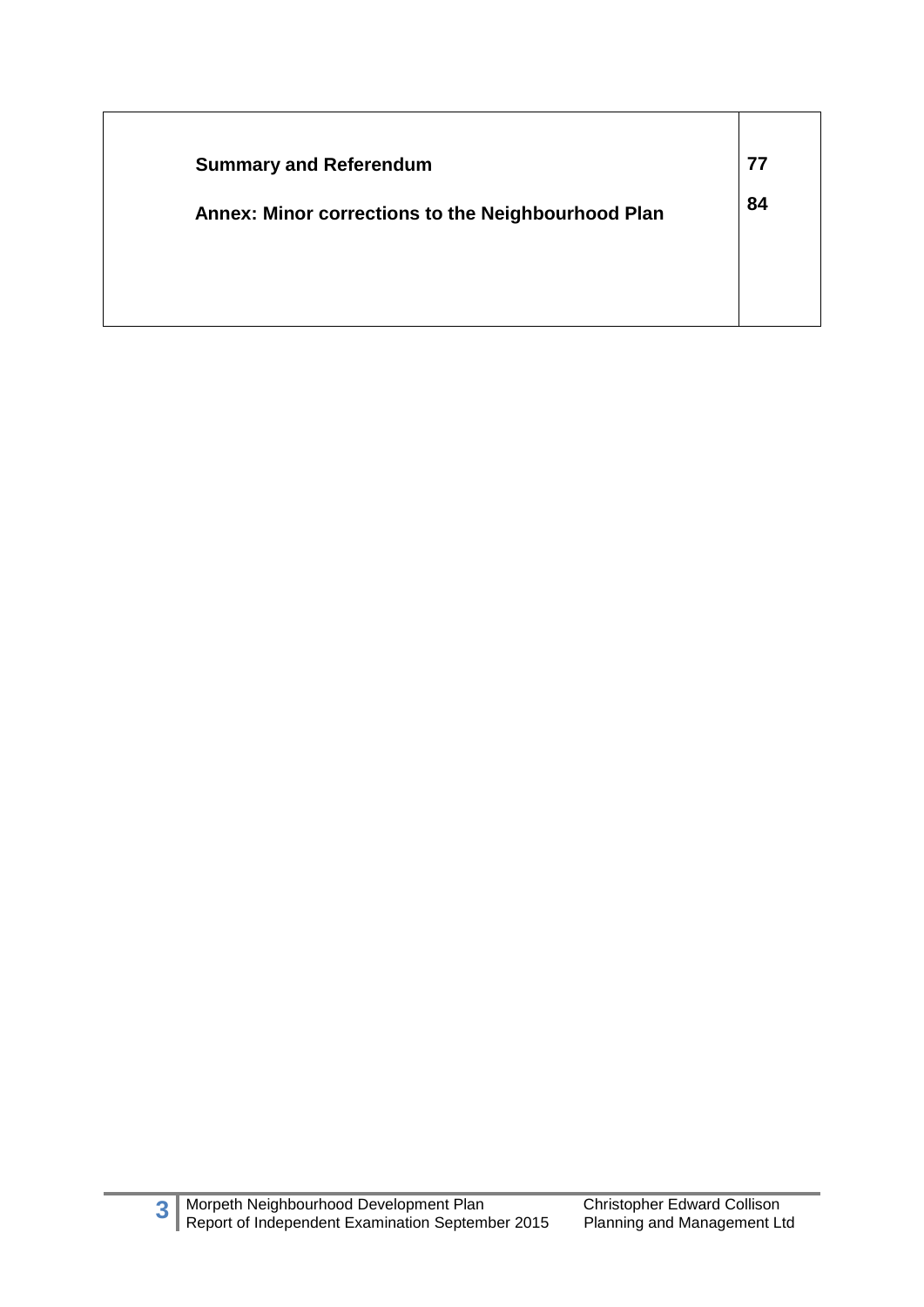# **Neighbourhood Planning**

- 1. The Localism Act 2011 empowers local communities to take responsibility for the preparation of elements of planning policy for their area through a neighbourhood development plan. The National Planning Policy Framework (the Framework) states that "*neighbourhood planning gives communities direct power to develop a shared vision for their neighbourhood and deliver the sustainable development they need*."<sup>1</sup>
- 2. Following satisfactory completion of the necessary preparation process neighbourhood development plans have statutory weight. Decisionmakers are obliged to make decisions on planning applications for the area that are in line with the neighbourhood development plan, unless material considerations indicate otherwise.
- 3. The Morpeth Neighbourhood Plan (the Neighbourhood Plan) is one of the earliest neighbourhood development plans to progress in the north-east region. Morpeth Town Council (the Town Council), a 'Qualifying Body' able to do so has led the preparation of the Neighbourhood Plan, $^2$  and has been joined by the Parish Councils of Hebron, Hepscott, Mitford and Pegswood (the Parish Councils) in the plan-making process. Work on the production of the plan has been progressed through the Neighbourhood Plan Steering Group (the Steering Group) comprising Town and Parish Councillors. After the public launch in October 2012 the Steering Group was supplemented by the Chairs of Topic Groups formed to study various aspects of the Neighbourhood Plan. The Steering Group has been supported by the Plan Preparation Group which is Chaired by a Morpeth Town Councillor and made up of elected members of the Parish Councils and members of the local community. It is evident that a great deal of time has been devoted to plan preparation by local Councillors and many other volunteers involved in this community led process.
- 4. The submission version of the Neighbourhood Plan has been approved by the Town Council as the Qualifying Body on 27 May 2015 and submitted to Northumberland County Council (the County Council). Northumberland County Council has submitted the Neighbourhood Plan to me for independent examination.

**<sup>.</sup>** 1 Paragraph 183 National Planning Policy Framework (2012)

<sup>&</sup>lt;sup>2</sup> Section 61F(1) Town and Country Planning Act 1990 as read with section 38C(2)(a) Planning and Compulsory Purchase Act 2004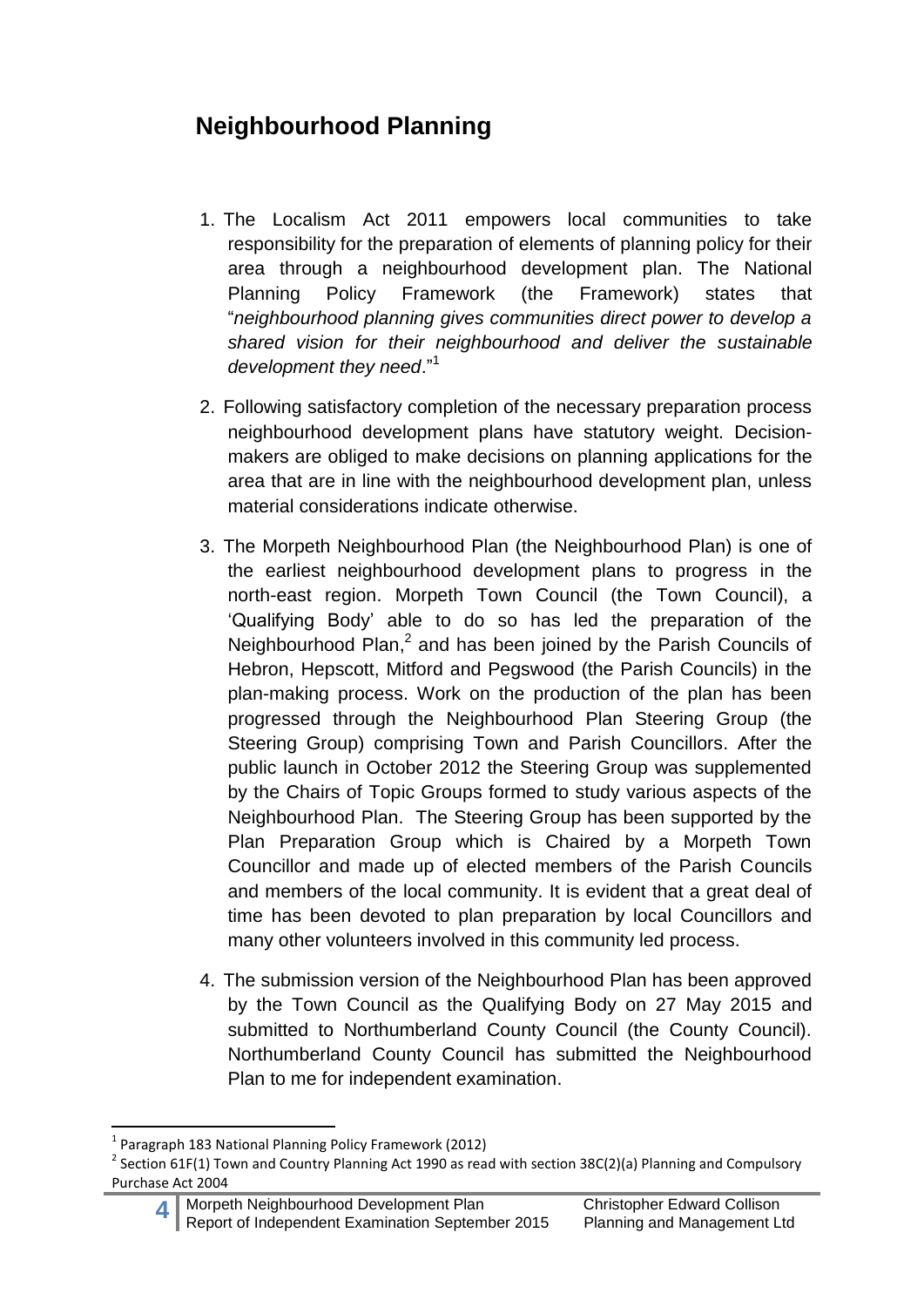#### **Independent Examination**

- 5. This report sets out the findings of the independent examination into the Neighbourhood Plan.<sup>3</sup> The report makes recommendations to the County Council including a recommendation as to whether or not the Neighbourhood Plan should proceed to a local referendum. The County Council will decide what action to take in response to the recommendations in this report.
- 6. The County Council will decide whether the Neighbourhood Plan should proceed to referendum, and if so whether the referendum area should be extended, and what modifications, if any, should be made to the submission version plan. Should the Neighbourhood Plan proceed to local referendum and achieve more than half of votes cast in favour, then the Neighbourhood Plan will be 'made' by the County Council. If 'made' the Neighbourhood Plan will come into force and subsequently be used in the determination of planning applications and decisions on planning appeals in the plan area.
- 7. I have been appointed by the County Council with the consent of the Town Council, to undertake the examination of the Neighbourhood Plan and prepare this report of the independent examination. I am independent of the Town Council, the Parish Councils, and the County Council. I do not have any interest in any land that may be affected by the Neighbourhood Plan and I hold appropriate qualifications and have appropriate experience. I am a Member of the Royal Town Planning Institute; a Member of the Institute of Economic Development; a Member of the Chartered Management Institute; and a Member of the Institute of Historic Building Conservation. I have forty years professional planning experience. I have held national positions including serving as a Member of the National Coalfields Taskforce and held local authority Chief Planning Officer posts in several areas.
- 8. As independent examiner I am required to produce this report and must recommend either:
	- that the Neighbourhood Plan is submitted to a referendum, or
	- that modifications are made and that the modified Neighbourhood Plan is submitted to a referendum, or

1

<sup>3</sup> Paragraph 10 Schedule 4B Town and Country Planning Act 1990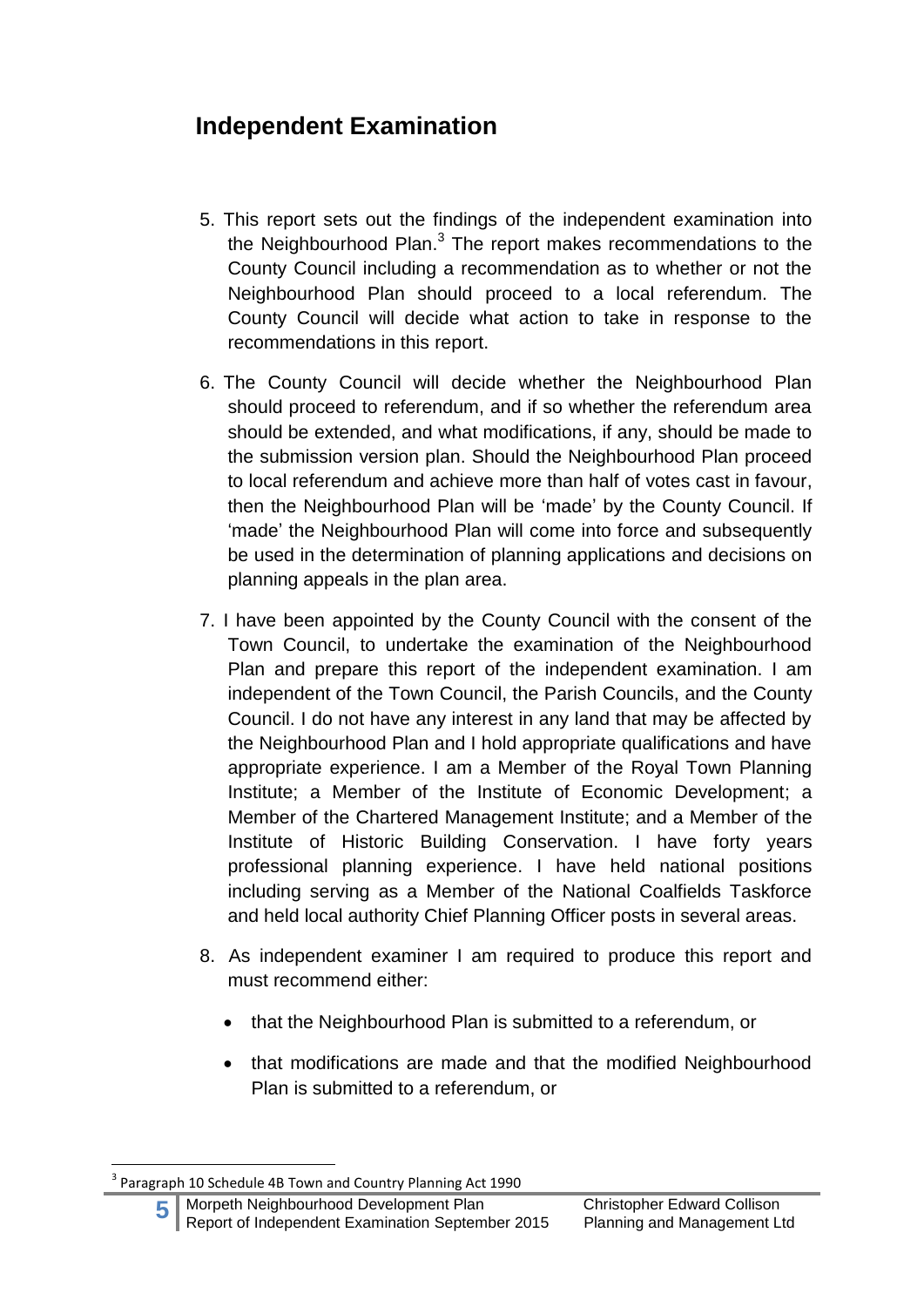- that the Neighbourhood Plan does not proceed to a referendum on the basis it does not meet the necessary legal requirements
- 9. I make my recommendation in this respect and in respect to any extension to the referendum area, $4$  in the concluding section of this report. It is a requirement that my report must give reasons for each of its recommendations and contain a summary of its main findings.<sup>5</sup>
- 10.One of the representations received during the Regulation 16 period of publicity requested participation in a hearing should it be considered the necessary mechanism to discuss issues raised further. Other representations called for a hearing. The examiner has the ability to call a hearing for the purposes of receiving oral representations about a particular issue in any case where the examiner considers that the consideration of oral representations is necessary to ensure adequate examination of the issue, or a person has a fair chance to put a case. The general rule is that examination of the issues is undertaken by the examiner through consideration of written representations.<sup>6</sup> The Guidance states "It is expected that the examination of a draft neighbourhood plan or order will not include a public hearing."<sup>7</sup> All parties have had opportunity to state their case. As I did not consider a hearing necessary I proceeded on the basis of written representations.

#### **Basic conditions and other statutory requirements**

- 11.An independent examiner must consider whether a neighbourhood plan meets the "Basic Conditions".<sup>8</sup> A neighbourhood plan meets the basic conditions if:
	- having regard to national policies and advice contained in guidance issued by the Secretary of State, it is appropriate to make the plan,
	- the making of the neighbourhood plan contributes to the achievement of sustainable development,
	- the making of the neighbourhood plan is in general conformity with the strategic policies contained in the development plan for the area of the authority (or any part of that area),

<sup>&</sup>lt;sup>4</sup> Paragraph 8(1)(d) Schedule 4B Town and Country Planning Act 1990

<sup>5</sup> Paragraph 10(6) Schedule 4B Town and Country Planning Act 1990

<sup>6</sup> Paragraph 9(1) Schedule 4B Town and Country Planning Act 1990

 $^7$  Planning Policy Guidance paragraph 056 Reference ID: 41-056-20140306

<sup>&</sup>lt;sup>8</sup> Paragraph 8(2) Schedule 4B Town and Country Planning Act 1990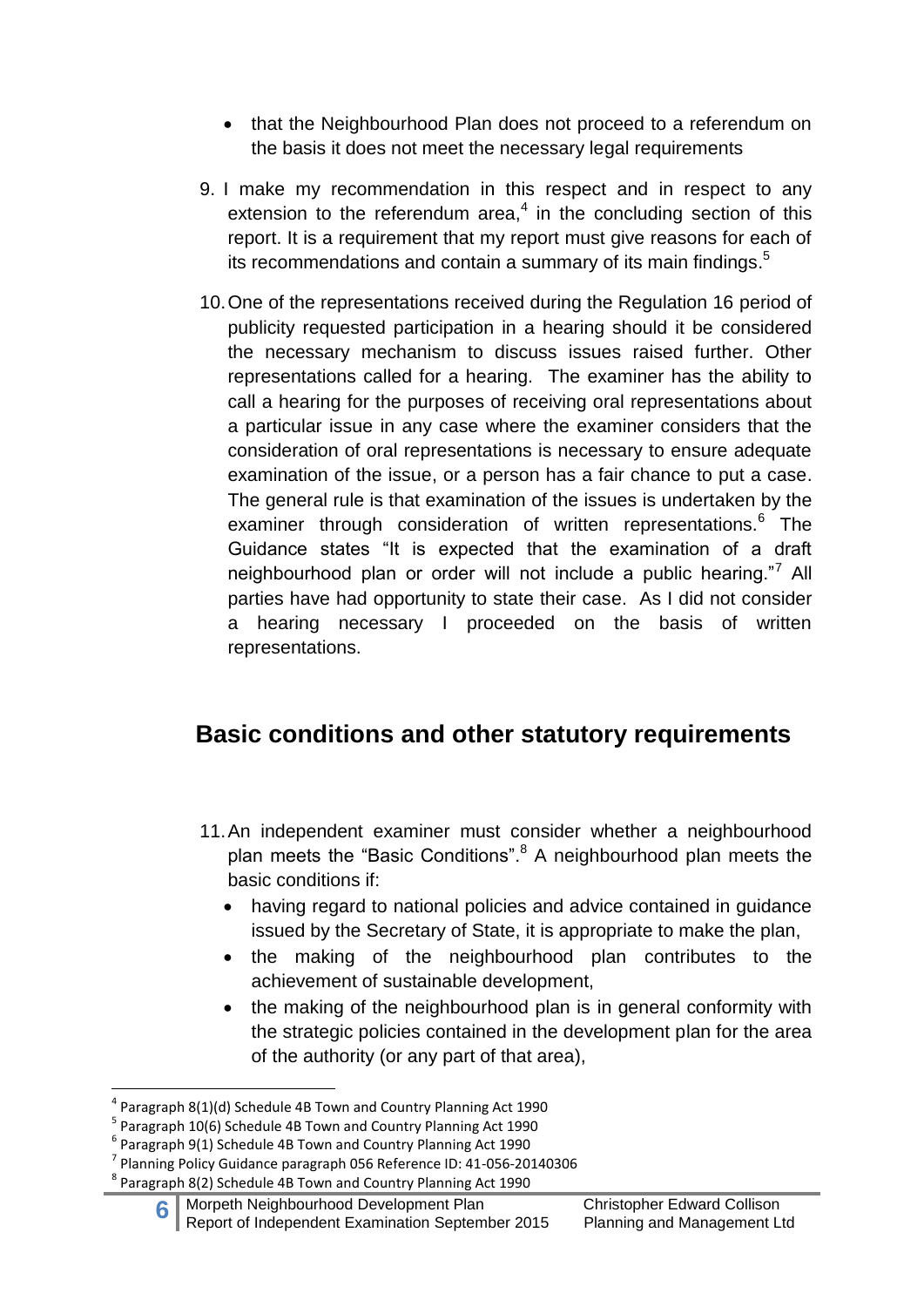- the making of the neighbourhood plan does not breach, and is otherwise compatible with, EU obligations, and
- the making of the neighbourhood plan is not likely to have a significant effect on a European site or a European offshore marine site, either alone or in combination with other plans or projects. $9$
- 12.An independent examiner must also consider whether a neighbourhood plan is compatible with the Convention rights.<sup>10</sup> All of these matters are considered in the later sections of this report titled 'The Neighbourhood Plan taken as a whole' and 'The Neighbourhood Plan policies'.
- 13.In addition to the basic conditions and Convention rights, I am also required to consider whether the Neighbourhood Plan complies with the provisions made by or under sections 38A and 38B of the Planning and Compulsory Purchase Act 2004.<sup>11</sup> I consider requirements relating to the Consultation Statement later in my report but here confirm that in all other respects I am satisfied the Neighbourhood Plan has been prepared in accordance with the requirements of those sections, in particular in respect to the Neighbourhood Planning (General) Regulations 2012 which are made pursuant to the powers given in those sections.
- 14.The Neighbourhood Plan relates to the area that was designated by the County Council as a neighbourhood area on 28 June 2013. The plan area is described in the Foreword of the Submission Version of the Neighbourhood Plan. A map of the plan area is included in Section 2 of the Submission Version plan. The Neighbourhood Plan does not relate to more than one neighbourhood area,<sup>12</sup> and no other neighbourhood development plan has been made for the neighbourhood area.<sup>13</sup> All requirements relating to the plan area have been met.
- 15. I am also required to check whether the Neighbourhood Plan sets out policies for the development and use of land in the whole or part of a

```
<sup>10</sup> The Convention rights has the same meaning as in the Human Rights Act 1998
```
1

 $^9$  Prescribed for the purposes of paragraph 8(2) (g) of Schedule 4B to the 1990 Act by Regulation 32 The Neighbourhood Planning (General) Regulations 2012 and defined in the Conservation of Habitats and Species Regulations 2010 and the Offshore Marine Conservation (Natural Habitats, &c.) Regulations 2007

 $11$  In sections 38A and 38B themselves; in Schedule 4B to the 1990 Act (introduced by section 38A(3)); and in the 2012 Regulations (made under sections 38A(7) and 38B(4)).

<sup>&</sup>lt;sup>12</sup> Section 38B(1)(c) Planning and Compulsory Purchase Act 2004

<sup>&</sup>lt;sup>13</sup> Section 38B(2) Planning and Compulsory Purchase Act 2004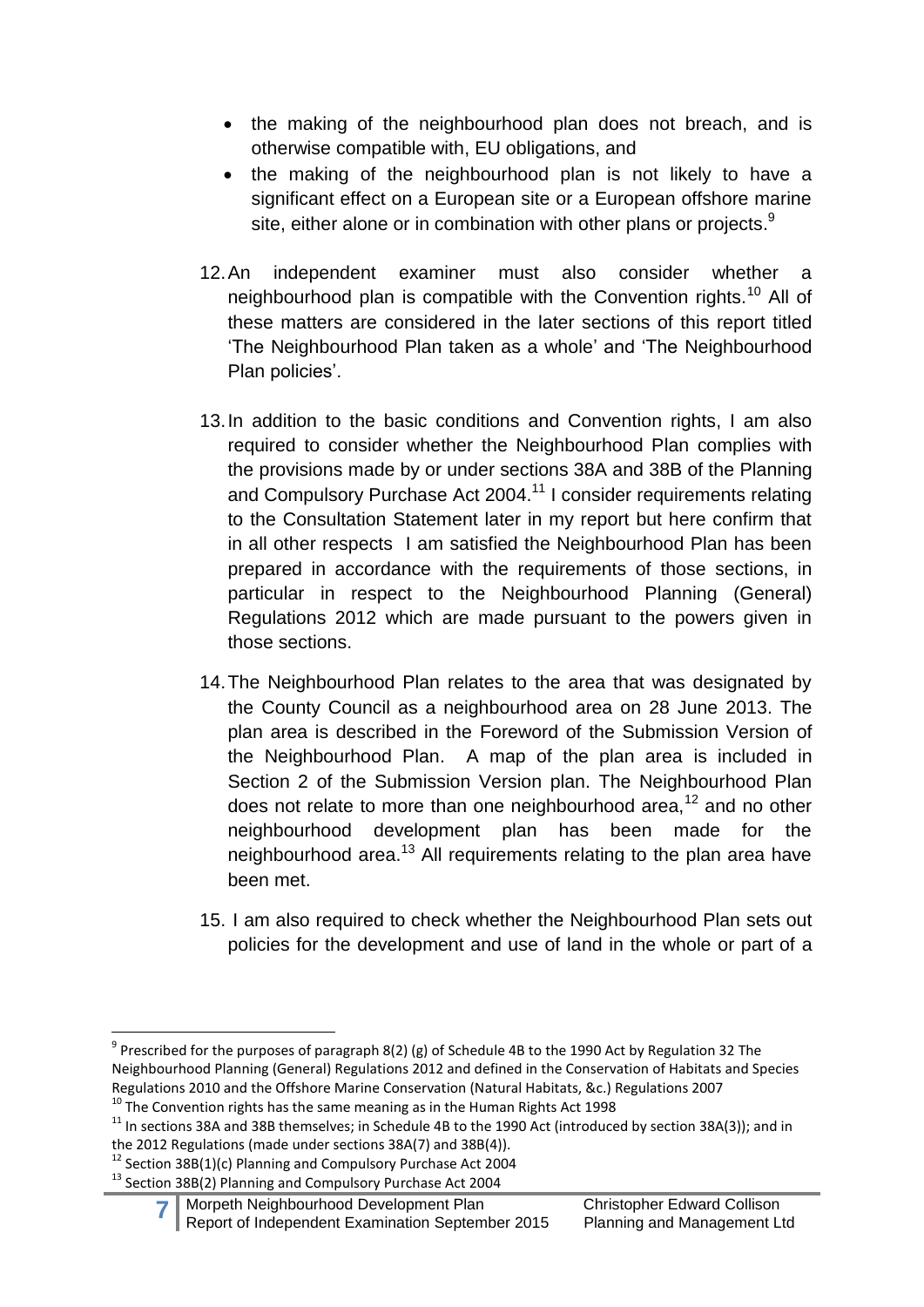designated neighbourhood area.<sup>14</sup> I am able to confirm that I am satisfied that this requirement has been met.

- 16.A neighbourhood plan must also meet the requirement to specify the period to which it has effect.<sup>15</sup> The front cover of the Submission Version clearly shows the plan period to be 2011 – 2031.
- 17.The role of an independent examiner of a neighbourhood plan is defined. I am not examining the test of soundness provided for in respect of examination of Local Plans.<sup>16</sup> It is not within my role to examine or produce an alternative plan, or a potentially more sustainable plan. I have been appointed to examine whether the submitted Neighbourhood Plan meets the basic conditions and Convention rights, and the other statutory requirements.
- 18.A neighbourhood plan can be narrow or broad in scope. There is no requirement for a neighbourhood plan to be holistic, or to include policies dealing with particular land uses or development types, and there is no requirement for a neighbourhood plan to be formulated as, or perform the role of, a comprehensive local plan. The nature of neighbourhood plans varies according to local requirements.
- 19.Neighbourhood plans are developed by local people in the localities they understand and as a result each plan will have its own character. It is not within my role to re-interpret, restructure, or re-write a plan to conform to a standard approach or terminology. Indeed it is important that neighbourhood plans are a reflection of thinking and aspiration within the local community. They should be a local product and have particular meaning and significance to people living and working in the area.
- 20.Apart from minor corrections and consequential adjustment of text (referred to in the Annex to this report) I have only recommended modifications to the Neighbourhood Plan (presented in bold type) where I consider they need to be made so that the plan meets the basic conditions and the other requirements I have identified.<sup>17</sup>

**8** Morpeth Neighbourhood Development Plan Christopher Edward Collison Report of Independent Examination September 2015 Planning and Management Ltd

 14 Section 38A(2) Planning and Compulsory Purchase Act 2004 See recommended modification regarding Policy 11

<sup>&</sup>lt;sup>15</sup> Section 38B(1)(a) Planning and Compulsory Purchase Act 2004

<sup>&</sup>lt;sup>16</sup> Under section 20 of the Planning and Compulsory Purchase Act 2004 and in respect of which guidance is given in paragraph 182 of the Framework

 $17$  See 10(1) and 10(3) of Schedule 4B to the Town and Country Planning Act 1990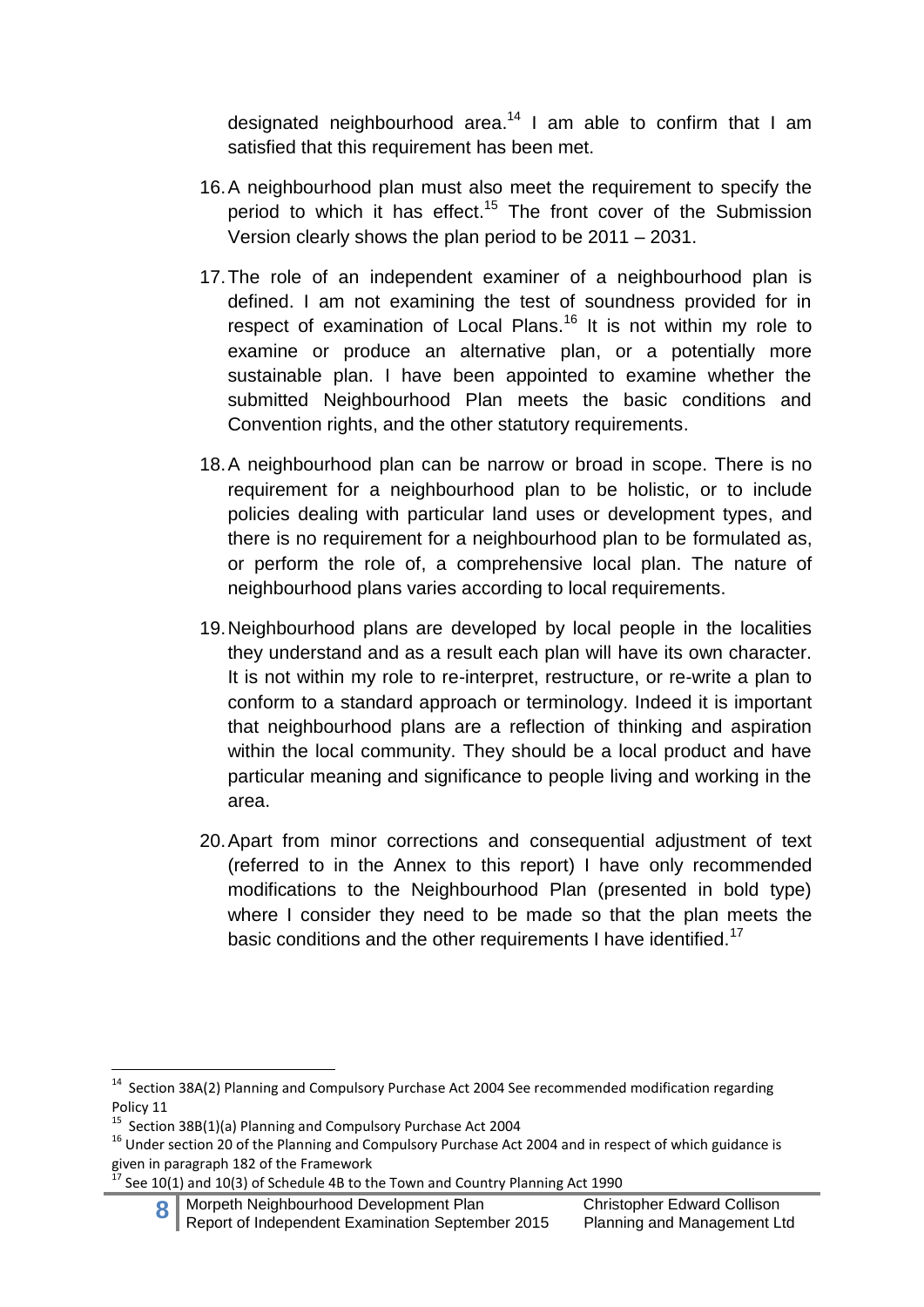#### **Documents**

- 21.I have given consideration to each of the following documents in so far as they have assisted me in considering whether the Neighbourhood Plan meets the basic conditions and other requirements:
- The Morpeth Neighbourhood Plan 2011-2031 Submission Version May 2015
- Morpeth Neighbourhood Plan Basic Conditions Statement May 2015
- The Morpeth Neighbourhood Plan Consultation Statement May 2015
- Morpeth Neighbourhood Plan Housing Sites Assessment December 2014
- Morpeth Neighbourhood Plan Housing Site Allocation Outline Methodology and Potential Sites April 2015
- Morpeth Neighbourhood Plan Strategic Environmental Assessment (SEA) and Sustainability Appraisal (SA) Final Report 2 June 2015
- Morpeth Neighbourhood Development Plan Habitats Regulations Assessment 15 June 2015
- Morpeth Neighbourhood Plan Evidence Base
- Representations received during the Regulation 16 publicity period
- Castle Morpeth District Local Plan (2003) Saved Policies
- Northumberland Minerals Local Plan (2000) Saved Policies
- Northumberland Local Plan Core Strategy Full Draft Plan subject to consultation December 2014 to February 2015
- National Planning Policy Framework (27 March 2012) [*In this report referred to as the Framework*]
- Technical Guidance to the National Planning Policy Framework (27 March 2012) [*In this report referred to as the Technical Guidance*]
- Department for Communities and Local Government Permitted development for householders technical guidance (April 2014) [*In this report referred to as the Permitted Development Guidance]*
- Department for Communities and Local Government Planning Practice Guidance web-based resource (first fully launched 6 March 2014) [*In this report referred to as the Guidance]*
- The Town and Country Planning (General Permitted Development) (Amendment and Consequential Provisions) (England) Order 2014
- The Town and Country Planning (General Permitted Development) (Amendment and Consequential Provisions) (England) Order 2015
- Town and Country Planning Act 1990 (as amended)
- Planning and Compulsory Purchase Act 2004 (as amended)
- Localism Act 2011

**9**

 Neighbourhood Planning (General) Regulations 2012 [*In this report referred to as the Regulations]*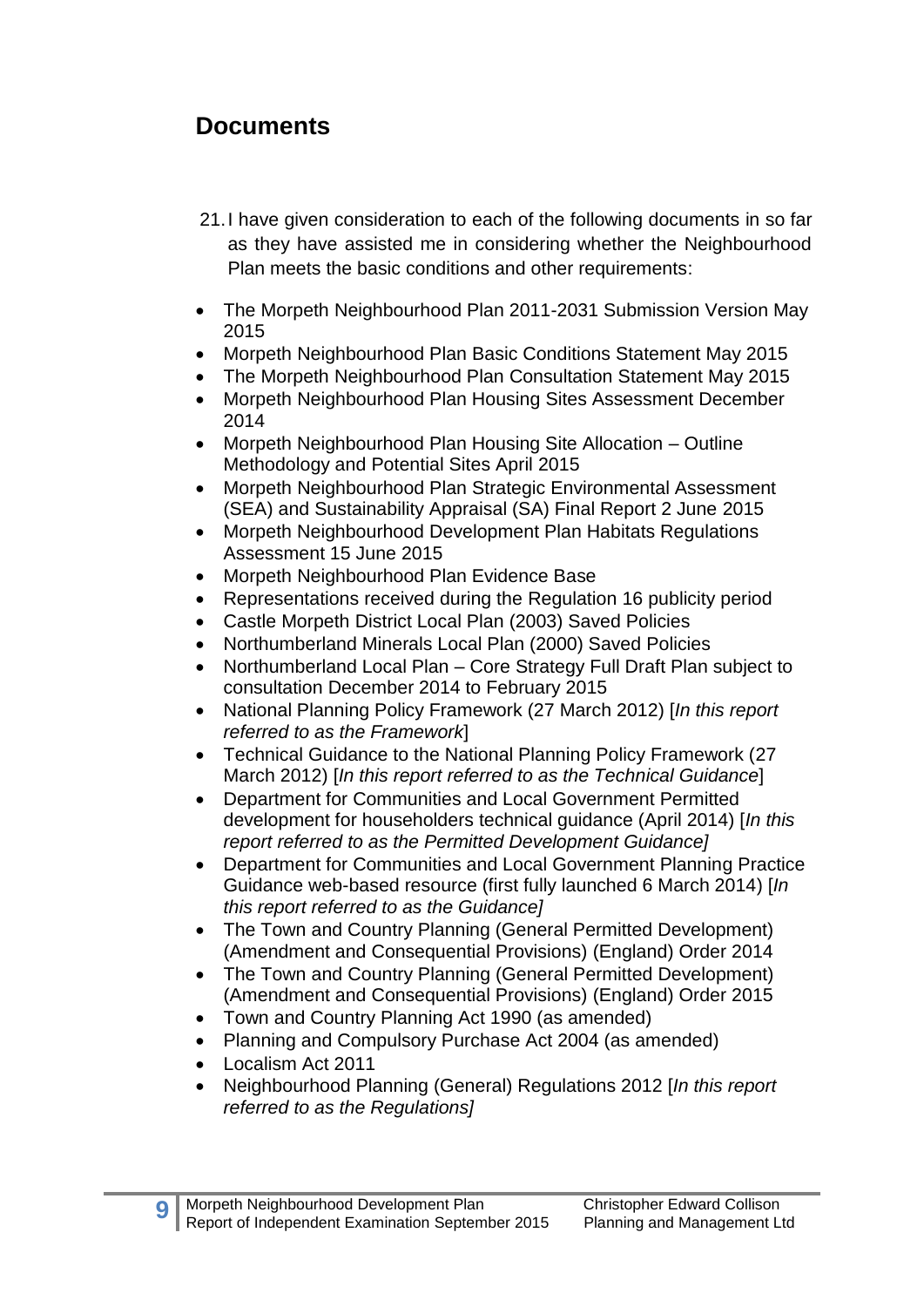## **Consultation**

- 22. Consultation, and in particular community engagement with local communities, in plan preparation has been extensive as evidenced by the comprehensive Consultation Statement accompanying the Neighbourhood Plan. I highlight here a number of key components in order to illustrate the thorough and effective approach adopted.
- 23.Plan preparation has been conducted in an open and inclusive fashion with the exception of one process failure which I refer to later in my report. Minutes of the monthly Steering Group meetings and minutes of regular meetings of the 8 Topic Groups (Education; Environment; Heritage; Housing; Infrastructure; Local Economy; Sports Arts and Leisure and Transport) have been consistently published on the dedicated Morpeth Neighbourhood Plan website. Membership of topic groups has included local community volunteers.
- 24.Three well attended visioning workshops open to individuals and local businesses were held in early 2013 in order to surface matters considered important to life in the plan area, as well as future needs, aspirations, and priorities.
- 25.Issues and options consultation took place between 18 September and 30 October 2013 utilising an 8 page colour leaflet with a 10,000 print run which was hand delivered via the Inside Morpeth distribution network. The leaflet covered the eight topic areas referred to above and parish specific topic areas. Response to questions and ability to enter free text was enabled online via a Survey Monkey link created on the website and paper copies of the short and full questionnaire were made available on request. This activity was accompanied by press releases, promotional events held in various locations, attendance at KEVI School Council, and supplemented with direct contact with statutory consultees, developers and other interested bodies. 487 short questionnaires and 370 full questionnaires were completed and returned representing almost 10% of the total plan area population. Feedback was analysed and topic review papers produced.
- 26.A visioning workshop was held in early 2014 to test in open discussion the vision and plan objectives. Consultation also included a full day 'Where are we now?' workshop; a developer event with interested house builders; a Strategic Environmental Assessment workshop; and a Strategic Housing Land Availability Assessment (SHLAA) session.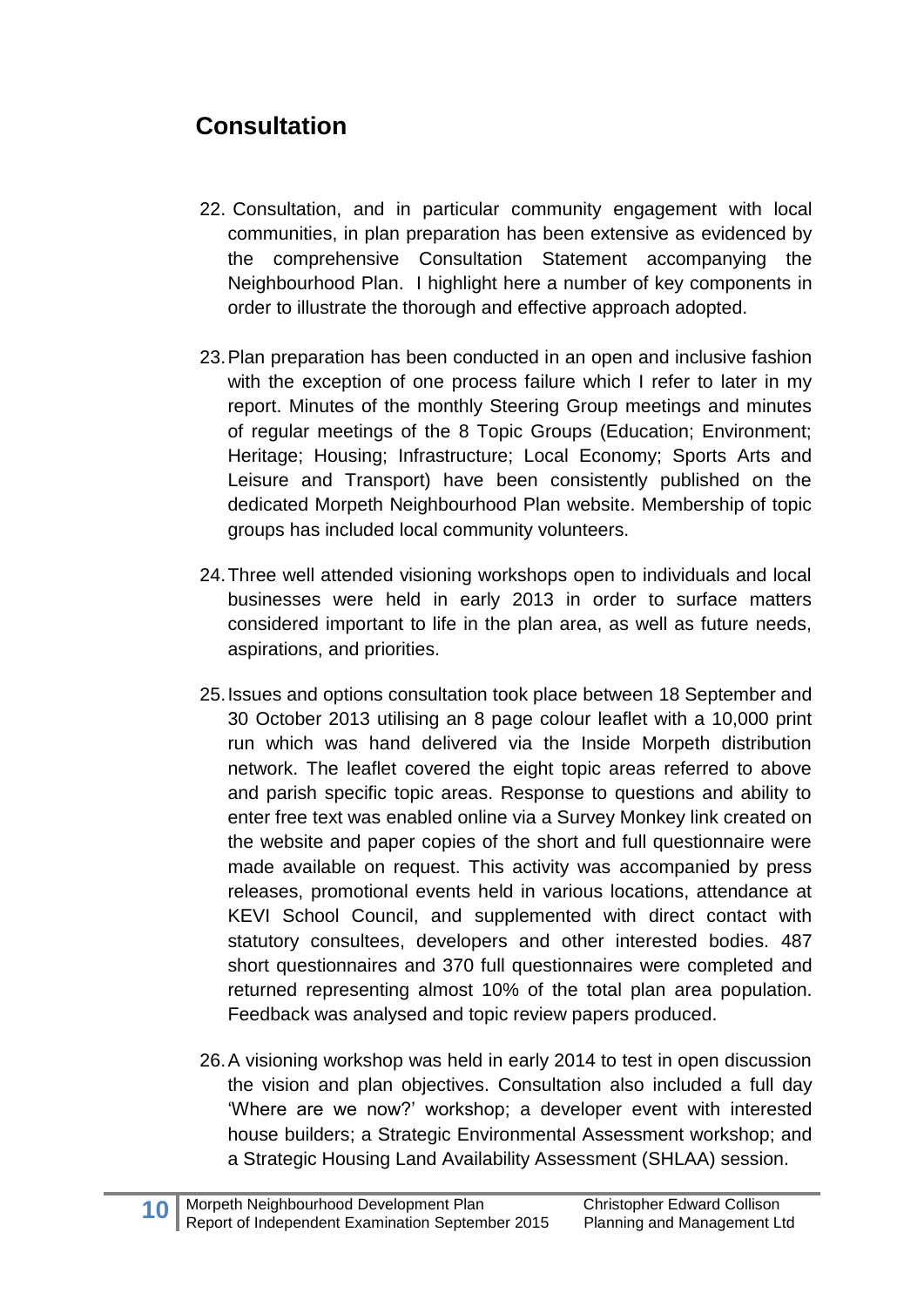- 27.A 'Draft Plan' consultation took place over six weeks from 14 January to 25 February 2015, later extended to 20 March due to a delay in sending some statutory consultations. Consultation included the request for input from statutory consultees, developers, and other interested bodies. More detailed documents were made available on the Neighbourhood Plan website and KEVI school world cafe was attended to encourage more response from young people. A total of 596 questionnaire responses were recorded as well as 31 letter responses. Comments submitted resulted in a number of changes to the plan. A schedule of changes to the plan has been produced. A health check by an experienced chartered town planner was also undertaken. The submission version of the Neighbourhood Plan was accepted at the Town Council meeting on 27 May 2015.
- 28.A representation states *"There is no evidence that the NP Forum has properly or at all considered the objections and concerns of Mitford Estates."* Agents acting on behalf of Mitford Estates had submitted letters of representation at issues and options stage and at the draft plan consultation stage. In a consultation Government had put forward a question as follows "*Do you agree with the introduction of a new statutory requirement (basic condition) to test the nature and adequacy of the consultation undertaken during the preparation of a neighbourhood plan or order? If you do not agree is there an alternative approach that you suggest that can achieve our objective?"* The published Government response to the consultation states "*We do not intend to take forward the proposals to introduce a new basic condition..."<sup>18</sup>* The Regulations state that where a qualifying body submits a plan proposal to the local planning authority it must include amongst other items a consultation statement. The Regulations state a consultation statement means a document which –
	- a) Contains details of the persons and bodies who were consulted about the proposed neighbourhood development plan;
	- b) Explains how they were consulted;
	- c) Summarises the main issues and concerns raised by the persons consulted; and
	- d) Describes how these issues and concerns have been considered and, where relevant, addressed in the proposed neighbourhood development plan.<sup>19</sup>

It is not within my role to examine the 627 representations submitted at draft plan stage and consider how each of them has been represented

<sup>&</sup>lt;sup>18</sup> Department for Communities and Local Government Neighbourhood Planning Government response to consultation December 2014 ISBN 978-1-4098-4416-7

<sup>&</sup>lt;sup>19</sup> Regulation 15 The Neighbourhood Planning (General) Regulations 2012 SI 2012 No.637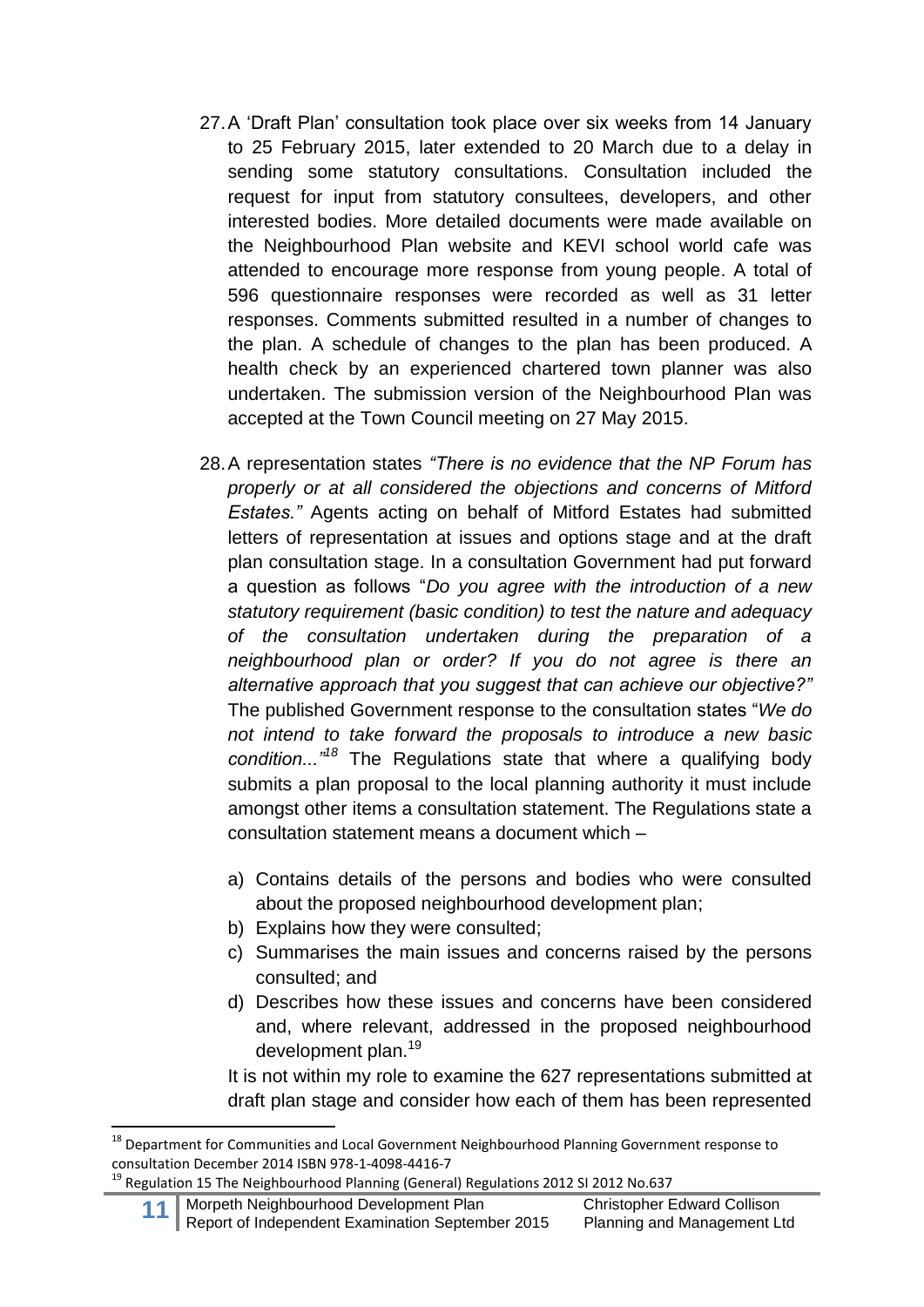in the summary of main issues and concerns raised. This would represent a fundamentally different examination of neighbourhood plans than that currently undertaken with associated delay and cost implications. The Consultation Statement (May 2015) includes information in respect of each of the requirements set out in the Regulations. On this basis I am satisfied the requirements have been met.

- 29.The Submission Version of the Neighbourhood Plan has been the subject of a Regulation 16 publicity period between 19 June and 3 August 2015. A total of 34 representations were submitted during the publicity period all of which I have taken into consideration in preparing this report, even though they may not be referred to in whole, or in part. One representation was submitted anonymously and another after the publicity period had closed and I have not considered those representations. Where the detailed representations relate to the Neighbourhood Plan as a whole I have taken them into consideration in preparing the next section of my report and where they relate to specific policies I have considered them when preparing the later section of my report when considering the policies concerned. I have noted several representations express support for the Neighbourhood Plan or specific components.
- 30.Morpeth North Residents Action Group has expressed strong opposition to proposals for development to the west of Lancaster Park. This is not a proposal of the Neighbourhood Plan. The Action Group has also supported aspects of the Neighbourhood Plan relating to housing development; heritage and environmental policies; employment and the economy; and flood resilience and alleviation.
- 31.Referring to economic considerations one representation refers to paragraphs 160 and 161 of the Framework which relate to actions for local planning authorities under a heading of local plans. The representation also draws attention to a reference in paragraph 6.4.1 of the Neighbourhood Plan to a document not publically available and which cannot therefore be relied upon. I agree with the representation that it is not acceptable to state reliance on a document that interested parties cannot review. Whilst plan preparation has been progressed in an open and inclusive way the reference in question represents a process failure. Whilst I have not recommended a modification as this is not necessary to meet the basic conditions I consider the reference should be deleted and I have included this matter in the annex to my report dealing with minor corrections to the Neighbourhood Plan.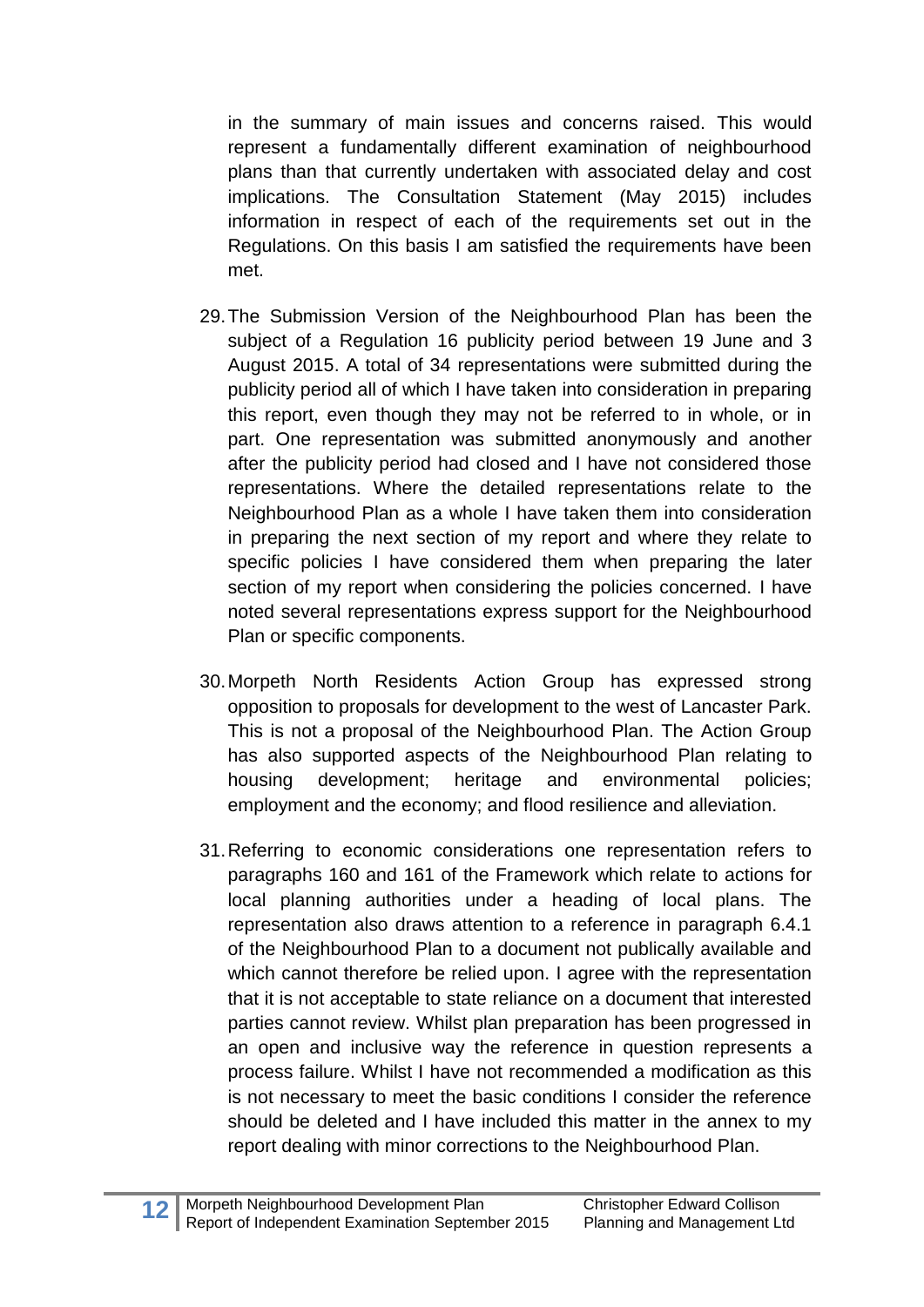- 32.Natural England has submitted advice regarding designated sites; biodiversity action plan priority habitat; green infrastructure; protected species; soil and agricultural land quality; opportunities for enhancing the natural environment. Natural England has also commented on the Habitats Regulations Assessment and the Strategic Environmental Assessment and Sustainability Appraisal Environmental Report which I refer to later in my report. The Natural England submission and those of The Marine Management Organisation; The National Grid; The North East Ambulance Service NHS Foundation Trust; and Northumbrian Water do not necessitate any recommendations for modification of the Neighbourhood Plan in order to meet the basic conditions or other requirements.
- 33.In a representation The Coal Authority lodged an objection to the Neighbourhood Plan "*which we consider does not meet the necessary basic conditions of conforming to National Policy and the adopted parts of the Development Plan."* The Coal Authority put forward requested changes to the Neighbourhood Plan to "*partially*" address the issues stating "*This does not address the fact that the factors of land instability and mineral safeguarding should have been addressed in the site allocation methodology."* I have noted the reference to The Coal Authority submission at pre-submission consultation stage included in the Consultation Statement and the proposal to include *"a footnote to the table in Appendix D (now to be included in supporting document) regarding unstable land or mineral sterilisation*".
- 34.The Coal Authority also stated the Strategic Environmental Statement is deficient in that the Housing Location Assessment: Site Assessment Criteria set out in Appendix B fails to consider unstable land and mineral sterilisation. I deal with the requirements in respect of Strategic Environmental Assessment later in my report
- 35. In a subsequent letter forwarded to me by the County Council as a representation, the Chief Planner/Principal Manager of The Coal Authority has clarified the matter stating *"..we have set out the specific changes we would like to make to the NDP to overcome our objections*." The letter also states "*The Coal Authority considers that the NDP can be amended to meet the basic conditions and in our submission response we proposed two specific changes to Policy Des1 and the supporting text to remedy the deficiency we consider to be present*."
- 36.Whilst I deal with the requirements relating to neighbourhood plans in respect to national policy and development plan policy later in my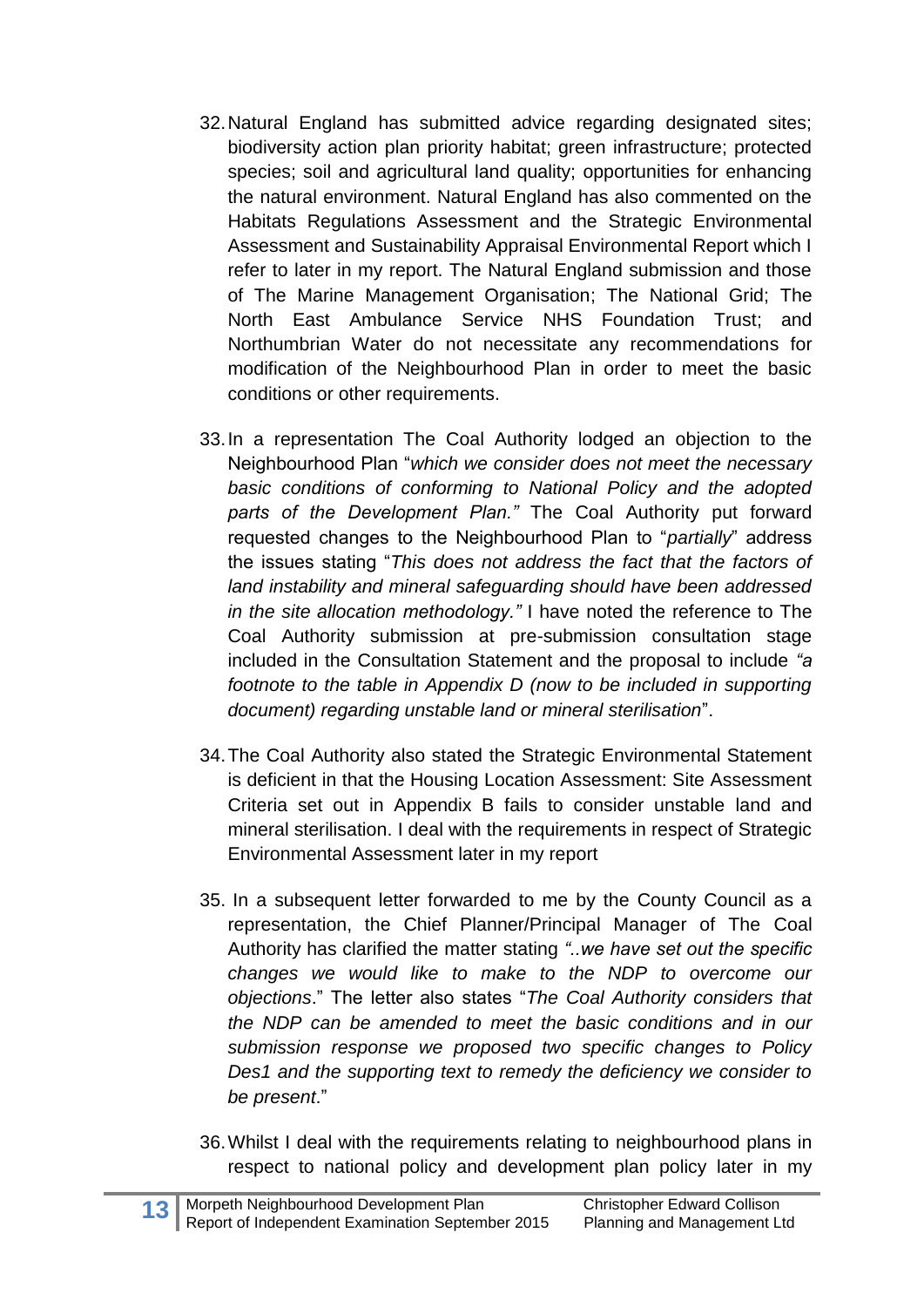report I consider here the issues in relation to land instability and mineral sterilisation as they are relevant to both, and it is also necessary to consider the issue of excluded development.

- 37.A neighbourhood development order may not provide for the granting of planning permission for any development that is excluded development<sup>20</sup>. For these purposes excluded development includes development that consists of a county matter. $^{21}$  County matters include the winning and working of minerals. Part 2 of Schedule 9 to the Localism Act 2011 applies the excluded development provision to neighbourhood development plans. Neighbourhood development plans do not grant planning permission but set out policies in relation to the development and use of land. On this basis I understand neighbourhood development plan policies may not relate to excluded development including the winning and working of minerals. I consider this exclusion, when applied to the construction of policies to be included in the Neighbourhood Plan, cannot be taken to extend to land instability linked to past coal mining activity.
- 38.The Adopted Saved Policies of the Castle Morpeth District Local Plan (2003) include Policy RE9 Ground Stability. This policy requires a statement on ground stability, together with details of measures to deal with any instability, to accompany any proposals for development on unstable or potentially unstable land. The Framework states planning policies should ensure that a site is suitable for its new use taking into account ground conditions and land instability including from former activities such as mining. This aspect of policy can be dealt with by inclusion within policies of a provision that these matters are required to be considered. This approach is consistent with the approach followed by the Chief Planner/Principal Manager of The Coal Authority in the letter dated 3 August 2015. I have later in my report included recommended modifications to the Neighbourhood Plan accordingly.
- 39.The issue of sterilisation of mineral resources is a complex matter. The existence of coal measures deep underground does not in itself provide a basis for the prevention of new built surface development. To prove sterilisation would include examination of a wide range of factors including height of workable seams; depth of seams; overlying geology; and the nature of surface development including incorporation of appropriate construction features. These matters when considered together are beyond what could reasonably be dealt

 $^{20}$  Section 61J (2) of the Town and Country Planning Act 1990 as amended by the Localism Act 2011

<sup>&</sup>lt;sup>21</sup> Within paragraph 1(1)(a) to (h) of Schedule 1 of the Town and Country Planning Act 1990 as amended by the Localism Act 2011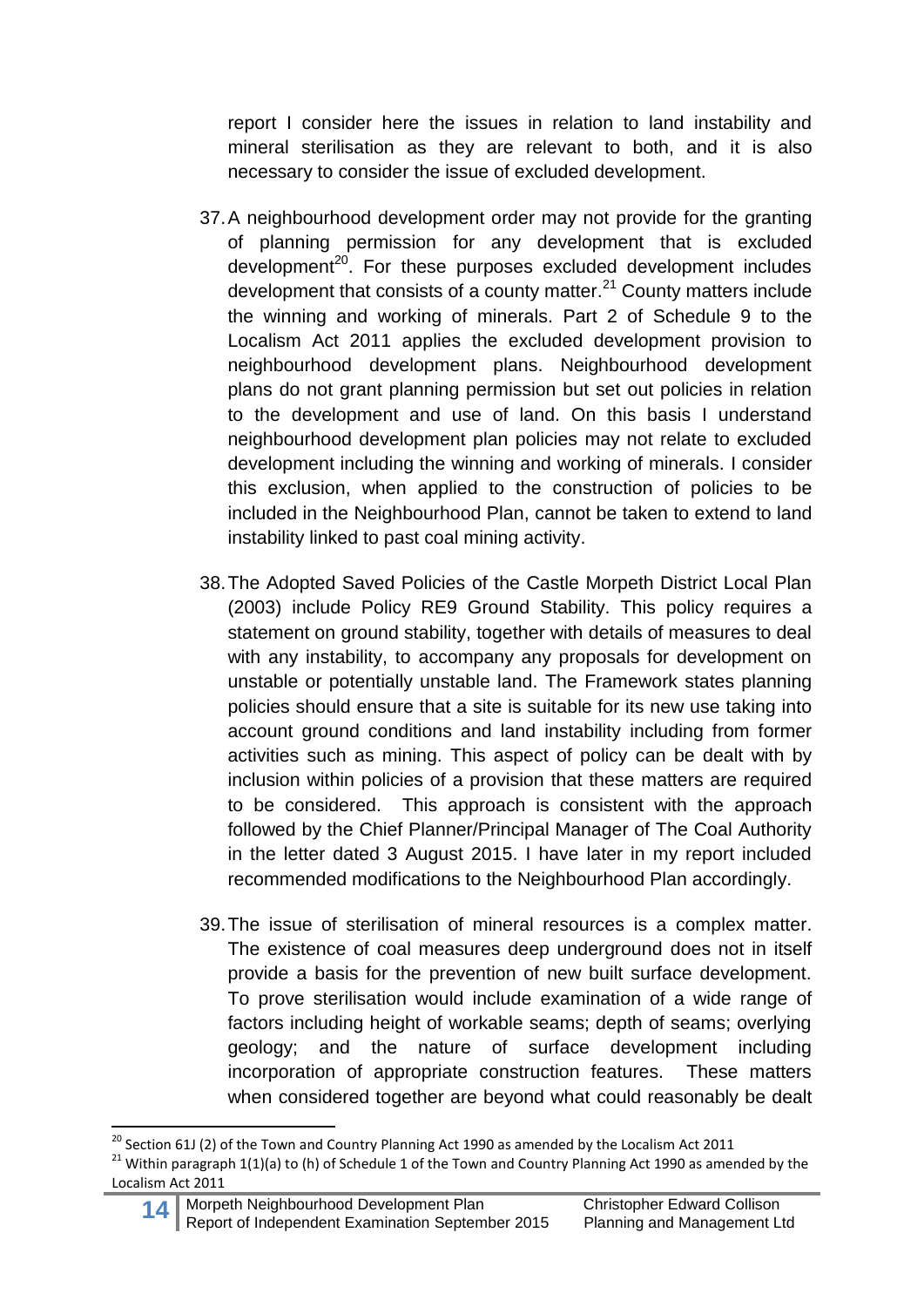with by a qualifying body preparing a neighbourhood plan for a local community. The working of coal reserves deep underground could only be considered in the context of excluded matters. In the case of the Neighbourhood Plan area coal reserves are close to the surface. The Coal Authority map of coal resource areas (surface coal resources) shows much of the eastern part of the Neighbourhood Plan area to have surface coal resources. Coal measures close to the surface can only be extracted by disruption of the land surface by opencast mining methods. Development of land can have the effect of sterilising coal resources, at least in terms of viability, where the winning of those resources would be extracted by opencast mining.

- 40.Minerals can only be worked where they exist. The existence of mineral deposits does not necessarily mean they can be worked. That decision will be based on a wide range of complex considerations that could not appropriately be considered by a community led neighbourhood planning process. To determine whether surface coal reserves can be worked requires consideration of compatibility of adjoining land uses. Where, for example, reserves are immediately adjacent to a hospital, school, or residential areas they are unlikely to be able to be worked. If reserves cannot be worked then it cannot be found they can be sterilised by new surface development above those reserves in that they are already sterilised by virtue of their juxtaposition in relation to sensitive neighbouring land uses. These issues can only be considered through exploration of mineral development matters that are excluded for the purposes of neighbourhood plan preparation.
- 41.Additionally issues relating to mineral sterilisation are strategic in nature. It is not the function of a neighbourhood plan to prepare strategic planning policies to meet assessed needs over a Local Plan area $22$ . Unlike issues of land instability that relate to specific sites, issues of mineral sterilisation must be considered on a wide area basis. It is inappropriate to consider issues of mineral sterilisation at a neighbourhood plan area level. Independent examination of a neighbourhood plan cannot consider whether the proposed strategy is the most appropriate or is justified by a proportionate evidence base<sup>23</sup>.
- 42.The Coal Authority rely on paragraphs 143 and 144 of the Framework in asserting the Neighbourhood Plan should consider the impacts of mineral sterilisation. Paragraph 143 of the Framework sets out actions

 $^{22}$  Gladman Developments v Aylesbury Vale District Council 2014 EWHC 4323 (Admin)

<sup>&</sup>lt;sup>23</sup> Woodcock Holdings Ltd and Secretary of State CLG and Mid Sussex District Council 2015 EWHC 1173 (Admin)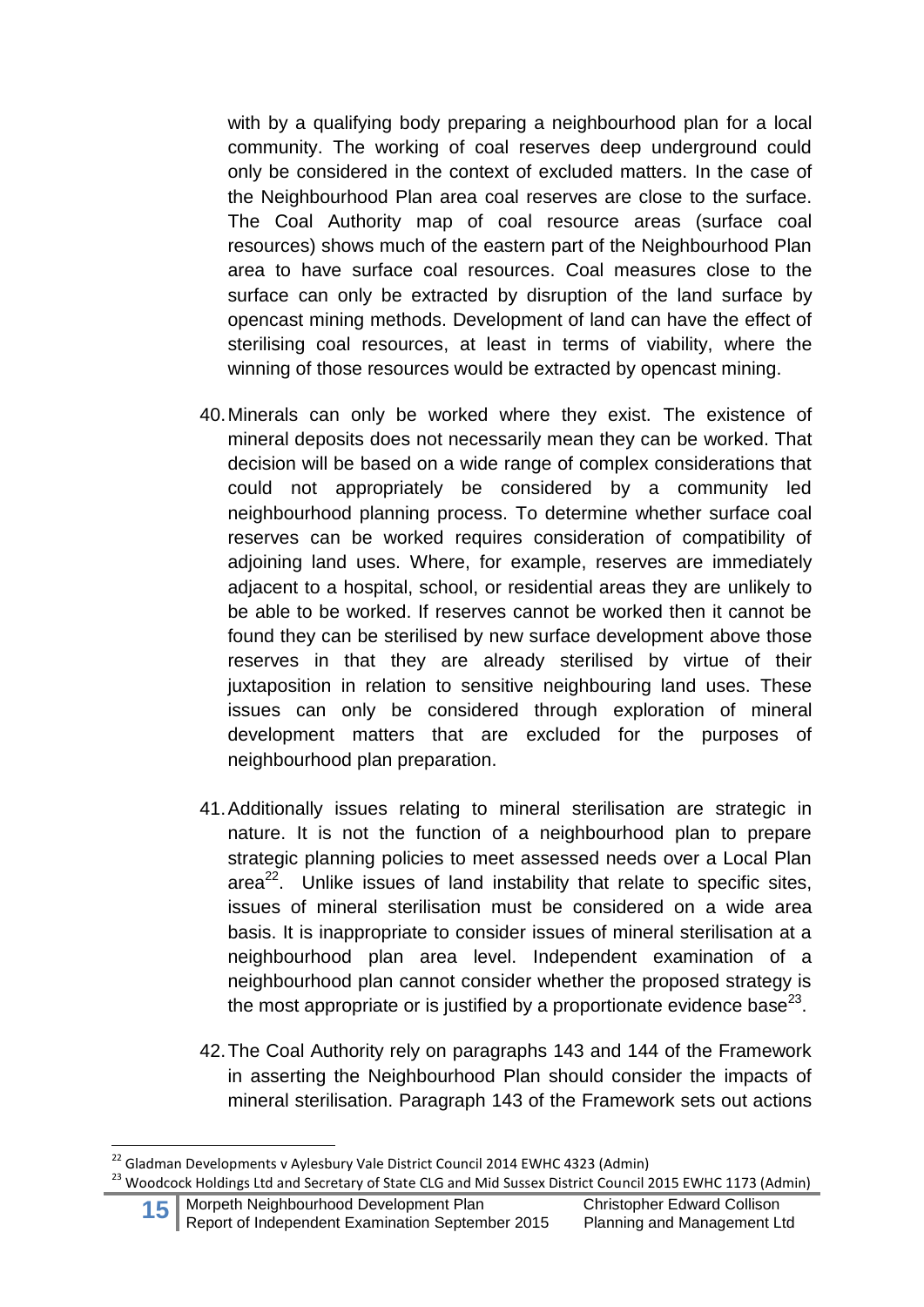that local planning authorities should undertake in preparing Local Plans. Paragraph 144 of the Framework applies to the actions of local planning authorities in determining planning applications. I do not see how either of these paragraphs applies to qualifying bodies preparing neighbourhood plans.

- 43.The Framework states *" In preparing Local Plans, local planning authorities should* (amongst other actions):
	- *define Minerals Safeguarding Areas and adopt appropriate policies in order that known locations of specific minerals resources of local and national importance are not needlessly sterilised by non-mineral development, whilst not creating a presumption that resources defined will be worked; and define Minerals Consultation Areas based on these Minerals Safeguarding Areas;*
	- *set out policies to encourage the prior extraction of minerals, where practicable and environmentally feasible, if it is necessary for non-mineral development to take place".*

It is a reasonable expectation that the County Council will adopt an appropriate approach in their Local Plan work to replace the Northumberland Minerals Local Plan  $(2000)$  Saved Policies<sup>24</sup> which pre-date the Framework.

- 44.The Coal Authority has requested a change to the Neighbourhood Plan that would introduce the need for consideration of the sterilisation of mineral resources when assessing development proposals. The Town Council has confirmed support for the proposed modifications. I have not proposed a modification to that effect. On this basis I conclude the Neighbourhood Plan does not include provision about excluded development.<sup>25</sup> The County Council must consider my recommendations and decide how to proceed. The County Council must also consider whether the Neighbourhood Plan, including any modifications, is compatible with EU obligations (including obligations under the Strategic Environmental Assessment Directive):
	- when it takes the decision on whether the neighbourhood plan should proceed to referendum; and
	- when it takes the decision on whether or not to make the neighbourhood plan (which brings it into legal force).

45.I find the representations of The Coal Authority where they relate to

<sup>&</sup>lt;sup>24</sup> Policies saved by direction of the Secretary of State 31 August 2007

<sup>&</sup>lt;sup>25</sup> Principally minerals, waste disposal, and nationally significant infrastructure projects - Section 38B(1)(b) Planning and Compulsory Purchase Act 2004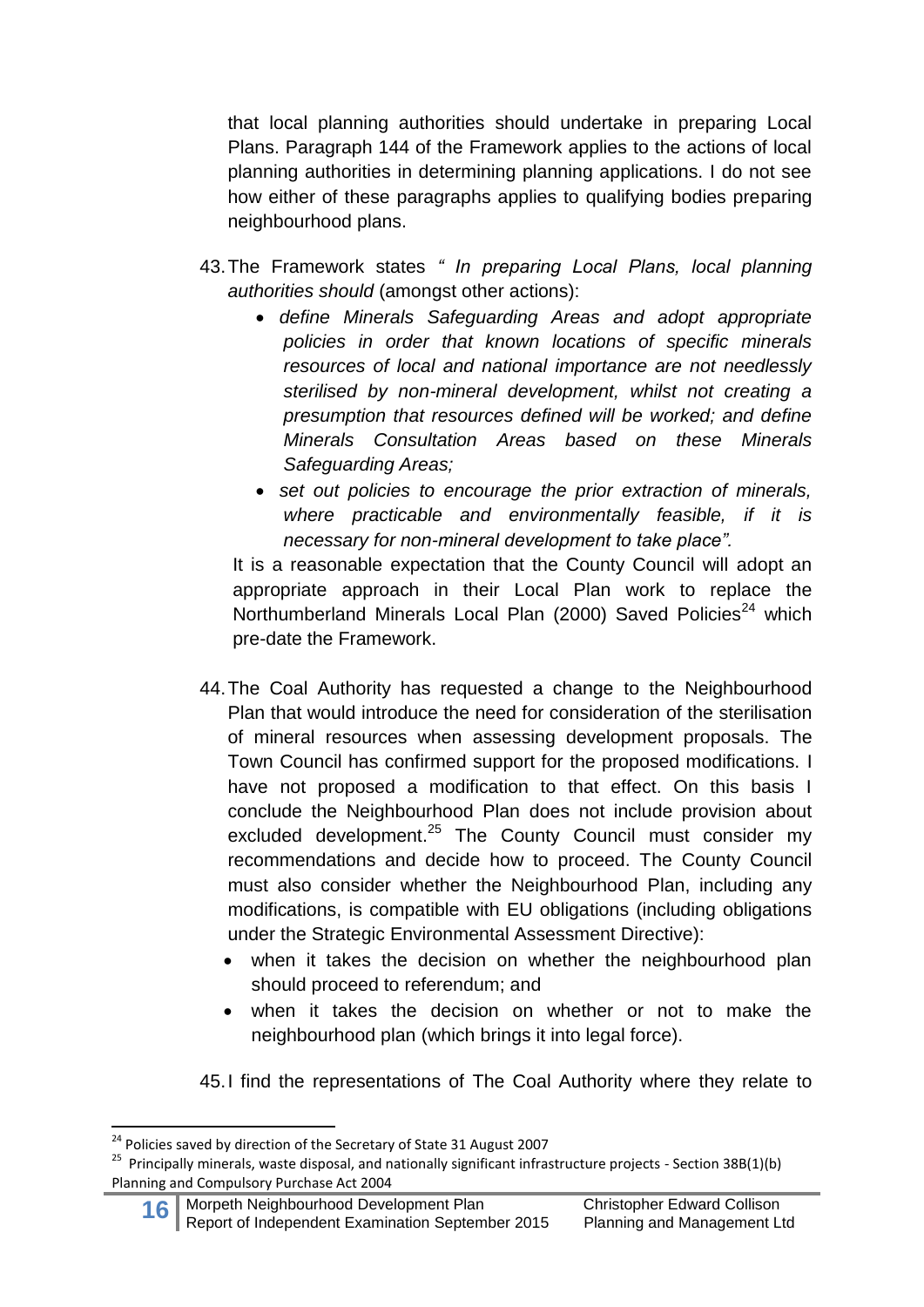land instability are not excluded matters and I have reflected these in my formulation of recommendations for modification of the Neighbourhood Plan. With respect to land instability I consider the approach of the Chief Planner/Principal Manager of The Coal Authority in the letter dated 3 August 2015 should be followed and I have later in my report included recommended modifications to the Neighbourhood Plan accordingly.

46.Consultation has met the requirements of the Regulations achieving wide engagement with stakeholders who have in some instances influenced the content of the Neighbourhood Plan.

#### **The Neighbourhood Plan taken as a whole**

47.This section of my report considers whether the Neighbourhood Plan taken as a whole meets EU obligations, habitats and human rights requirements; has regard to national policies and advice contained in guidance issued by the Secretary of State; whether the plan contributes to the achievement of sustainable development; and whether the plan is in general conformity with the strategic policies contained in the development plan for the area. Each of the plan policies is considered in turn in the section of my report that follows this.

Consideration of Convention rights; and whether the making of the Neighbourhood Plan does not breach, and is otherwise compatible with, EU obligations; and the making of the Neighbourhood Plan is not likely to have a significant effect on a European site or a European offshore marine site, either alone or in combination with other plans or projects

48.The Basic Conditions Statement states the Neighbourhood Plan is fully compliant with the European Convention on Human Rights. It is confirmed that there is no discrimination stated or implied. Article 2 of the Convention requires "in certain circumstances, a positive duty to prevent foreseeable loss of life". In this respect the Basic Conditions Statement confirms the Plan emphasizes the importance of road safety and community wellbeing in general. I have given consideration to other components of the European Convention on Human Rights and in particular to Article 8 (privacy); Article 14 (discrimination); Article 1 of the first Protocol (property) and Article 2 of the first Protocol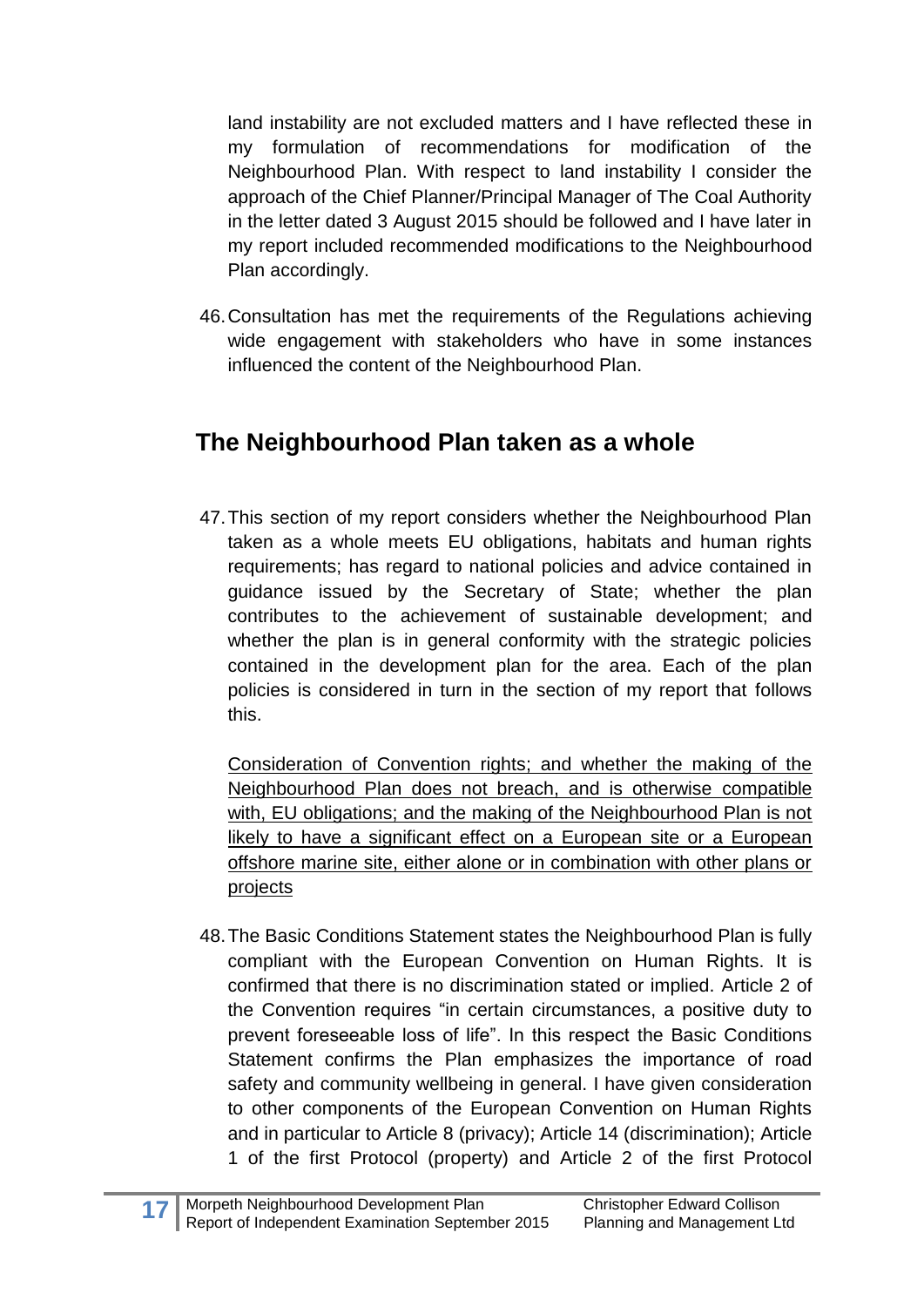(education).<sup>26</sup> I have seen nothing in the submission version of the Neighbourhood Plan that indicates any breach of the Convention. Although no equalities impact assessment has been undertaken the submission draft of the Neighbourhood Plan would appear to have neutral or positive impacts on groups with protected characteristics

- 49.. The objective of EU Directive 2001/42<sup>27</sup> is *"to provide for a high level of protection of the environment and to contribute to the integration of environmental considerations into the preparation and adoption of plans and programmes with a view to promoting sustainable development, by ensuring that, in accordance with this Directive, an environmental assessment is carried out of certain plans and programmes which are likely to have significant effects on the environment."* A neighbourhood plan falls within the definition of 'plans and programmes<sup> $28$ </sup> as the local planning authority is obliged to 'make' the plan following a positive referendum result. $^{29}$
- 50.A Screening Opinion was prepared on behalf of the Qualifying Body by Northumberland County Council. This document confirmed the need to undertake a Strategic Environmental Assessment (SEA) of the Neighbourhood Plan. The requirement is for an environmental report prepared in accordance with paragraphs (2) and (3) of Regulation 12 of the Environmental Assessment of Plans and Programmes Regulations 2004 (hereafter referred to as the EA Regulations). The matters to be included in the environmental report are specified in Schedule 2 to the regulations.
- 51.A Scoping Report was prepared that identified the key issues that should be the focus of the SEA. Responses from the 'consultation bodies', English Heritage, Environment Agency, and Natural England resulted in revisions to the Scoping Report.
- 52.The Strategic Environmental Assessment and Sustainability Appraisal Environmental Report dated 2 June 2015 submitted with the submission version Neighbourhood Plan (hereafter referred to as the Environmental Report) not only seeks to address the SEA requirements but also incorporates a Sustainability Appraisal covering the social and economic impacts in addition to the environmental impacts of the Neighbourhood Plan. Appendix D of the Environmental

**.** 

**18** Morpeth Neighbourhood Development Plan Christopher Edward Collison<br>Report of Independent Examination September 2015 Planning and Management Ltd

<sup>&</sup>lt;sup>26</sup> The Human Rights Act 1998 which came into force in the UK in 2000 had the effect of codifying the protections in the European Convention on Human Rights into UK law.

<sup>&</sup>lt;sup>27</sup> Transposed into UK law through the Environmental Assessment of Plans and Programmes Regulations 2004 <sup>28</sup> Defined in Article 2(a) of Directive 2001/42

<sup>&</sup>lt;sup>29</sup> Judgement of the Court of Justice of the European Union (Fourth Chamber) 22 March 2012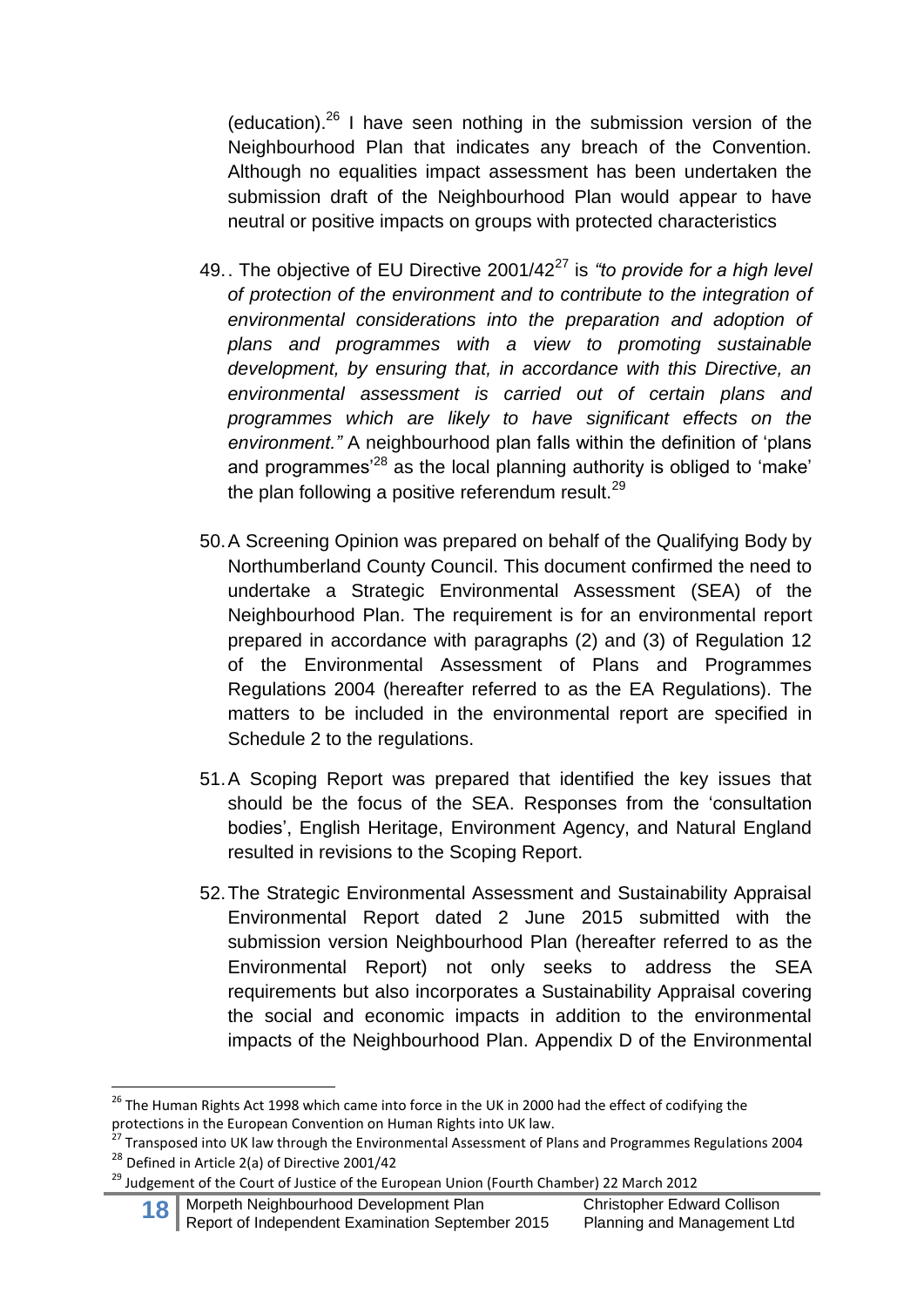Report sets out responses to the Environmental Report Consultation January 2015. Appendix E of the Environmental Report sets out a summary of amendments to the Environmental Report prior to submission of the Neighbourhood Plan to the County Council.

- 53.Natural England has confirmed during the publicity period that it is satisfied that the Environmental Report considers relevant environmental issues.
- 54.The Coal Authority states the SEA is deficient in that unstable land and mineral sterilisation need to be considered. I have earlier concluded issues of mineral sterilisation cannot appropriately be addressed in a neighbourhood plan. It follows that if issues of mineral sterilisation are not included in the Neighbourhood Plan then the question whether they should be addressed in the Environmental Report does not arise. In respect to land instability I have concluded the approach of the Chief Planner/Principal Manager of The Coal Authority in the letter dated 3 August 2015 should be followed and I have later in my report included recommended modifications to the Neighbourhood Plan accordingly. The fact that land instability has not been considered in the Environmental Report does not in itself lead to a conclusion that the Environmental Report does not meet the necessary requirements.
- 55.A representation states the SEA *"has simply not complied with the legal or policy requirements when considering and evaluating alternatives." "It is evident that the SEA is fundamentally flawed in relation to its approach to considering reasonable alternatives with no robust rational on the housing and employment sites/locations considered." "There remains a fundamental issue with the approach of undertaking an SEA consideration of potential alternative sites when the overall quantum of development has not been established through the Core Strategy which would inevitably have a subsequent impact on the extent of alternative sites being required to be considered."*
- 56.Another representation states the SEA "*fails to consider the implications of the MNP's housing proposals on meeting, or more critically failing to meet, housing needs*" and "*failed to assess the development potential of individual sites only providing for broad locations*" and "*needs to be completely revised and updated, with active consideration of the removal of the settlement boundary and other restrictive policies as reasonable alternatives".* "*The SEA/SA is fundamentally flawed and does not adequately assess all reasonable alternatives. There is critical need to review the draft SEA and undertake an assessment of individual sites".*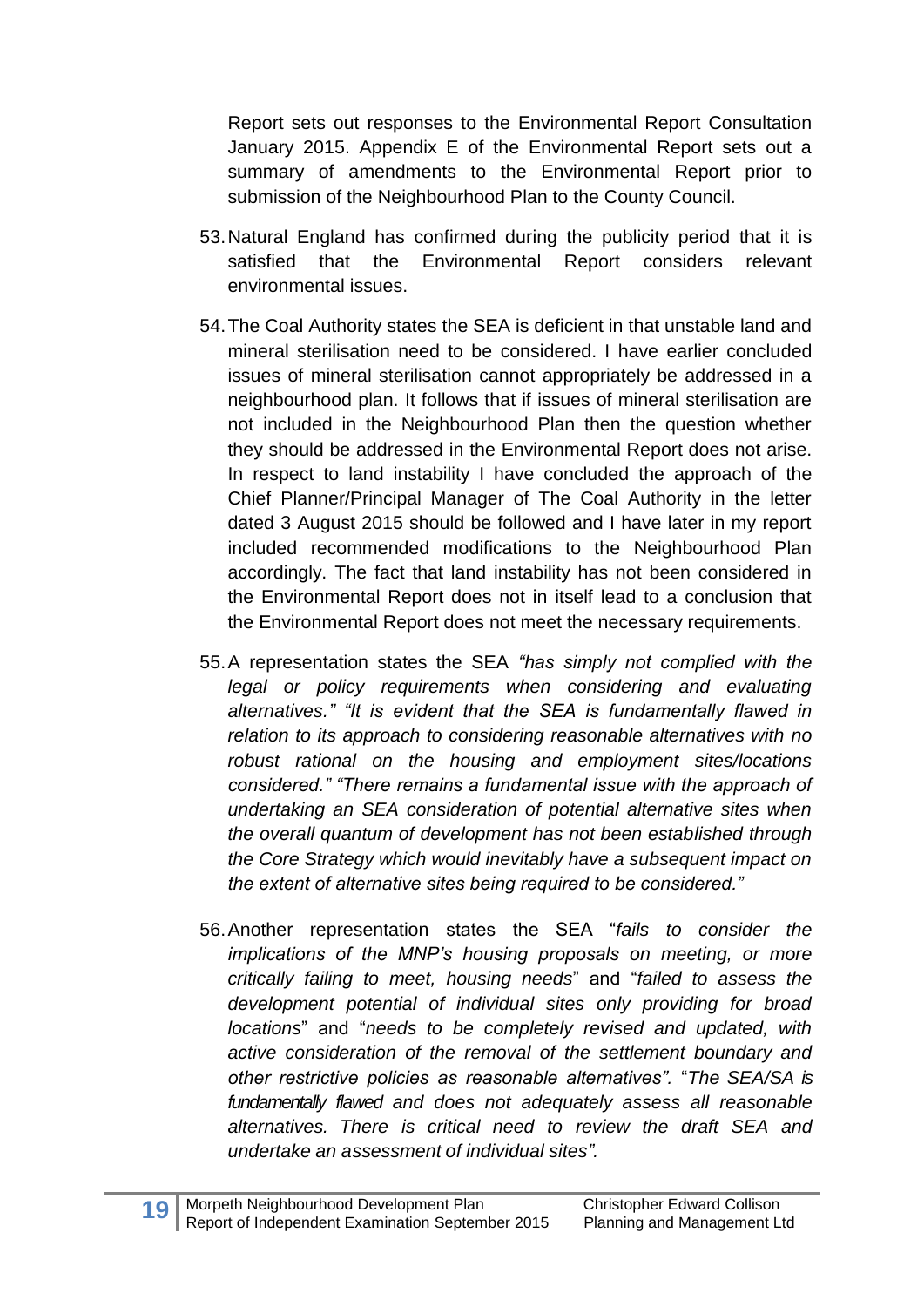- 57.The 'Housing Site Allocation Outline Methodology and Potential Sites' and the 'Housing Sites Assessment' documents provide details of how individual sites have been considered in plan preparation. The latter document includes details of Stage 1 assessment of all Strategic Housing Land Availability Assessment sites based on SEA criteria.
- 58.Regulation 12 (2) (b) of the EA Regulations requires identification, description and evaluation of the likely significant effects on the environment of reasonable alternatives taking into account the objectives and the geographical scope of the plan or programme. Regulation 12 (3) states the report shall include such of the information referred to in Schedule 2 to the Regulations as may reasonably be required, taking account of  $-$  (a) current knowledge and methods of assessment; (b) the contents and level of detail in the plan or programme; (c) the stage of the plan or programme in the decisionmaking process; and (d) the extent to which certain matters are more appropriately assessed at different levels in that process in order to avoid duplication of the assessment.
- 59.Firstly there is a need to consider whether the Environmental Report generates and assesses alternatives for a reasonable range of plan issues.
- 60.The Neighbourhood Plan states the quantum of housing development *"has been adopted from within the range of figures proposed in the various iterations of the emerging Northumberland Local Plan".* With respect to employment the Neighbourhood Plan states "*to rebalance the economy in line with the Vision and Objectives would involve substantially more than 460 new jobs in the Plan area." "In line with the NPPF presumption in favour of sustainable development, the Plan actively seeks to increase the opportunities available to local people who may wish to work locally, by appropriate land allocations in tandem with related actions*."
- 61.The Environmental Report states, *"With regard to housing in the Neighbourhood Plan area, the emerging Northumberland Local Plan Core Strategy is currently indicating a housing requirement of at least 2,100 additional dwellings for the Morpeth Neighbourhood Plan area over the plan period (2011-2031). The Neighbourhood Plan has been prepared on the basis of planning to deliver the previously published requirement of at least 1,700 dwellings. However indications are that the higher figure of at least 2,100 additional dwellings could be achieved later in the Plan period without altering the integrity of the Plan or materially affecting the conclusions of the Strategic*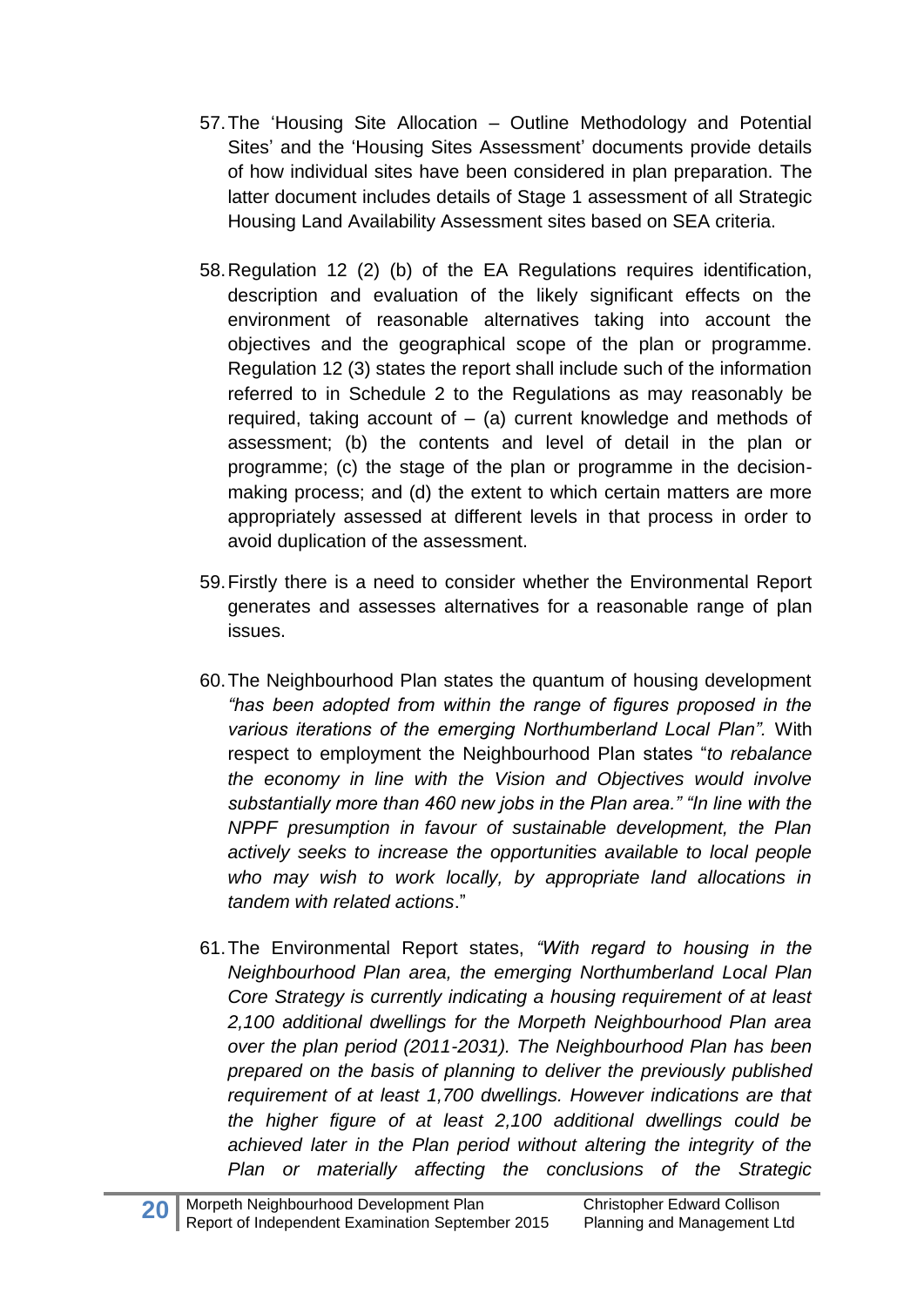*Environmental Assessment."* This statement contained in the Environmental Report indicates there has been some consideration of an alternative quantum of development. It is not the function of a neighbourhood plan to prepare strategic planning policies to meet assessed needs over a Local Plan area $30$ . Drawing on evidence from Local Plan preparation processes has regard for the Guidance.

- 62.The Environmental Report states alternative policies were not created. The policies "*were taken forward from issues and options stage and refined through consultation*" *"rather than being an assessment of alternatives through the SEA, the assessment of the policies takes the form of an environmental, economic and social appraisal."*
- 63.Generation of alternatives for every conceivable issue, or a wide range of issues, is not a requirement of the EA Regulations and could be detrimental to efficient plan making; insufficiently focussed on the important issues within the specific plan area; and not well suited to community led plan making where processes benefit from being proportionate, transparent and easily understood. The EA Regulations acknowledge SEA is plan context dependent in terms of taking into account the objectives and geographical scope of a neighbourhood plan.
- 64.Alternatives have been generated and assessed in the Neighbourhood Plan with respect to housing in Morpeth, housing in Pegswood, and employment in Morpeth. These are certainly strategic issues. The approach adopted in the Neighbourhood Plan is suited to determine a spatial approach to growth in line with Plan Objective 3 which seeks to accommodate growth (and support new economic activity and economic diversification) in a sustainable manner, and Plan Objective 4 which seeks to develop Pegswood as a more sustainable settlement.
- 65.Secondly for any given issue there is a need to consider a range of alternatives that is reasonable. The Environmental Report includes at Chapter 4 identification, description and evaluation of the likely significant effects on the environment of reasonable alternatives. .
- 66.The Environmental Report states a 'Sustainable Growth Scenarios for Morpeth' document helped inform the reasonable alternatives and also states "*a number of sites were assessed and, from this, a set of scenarios were developed by the Steering Group."* Assessment based on four reasonable alternative scenarios for housing (with separate

1

 $^{30}$  Gladman Developments v Aylesbury Vale District Council 2014 EWHC 4323 (Admin)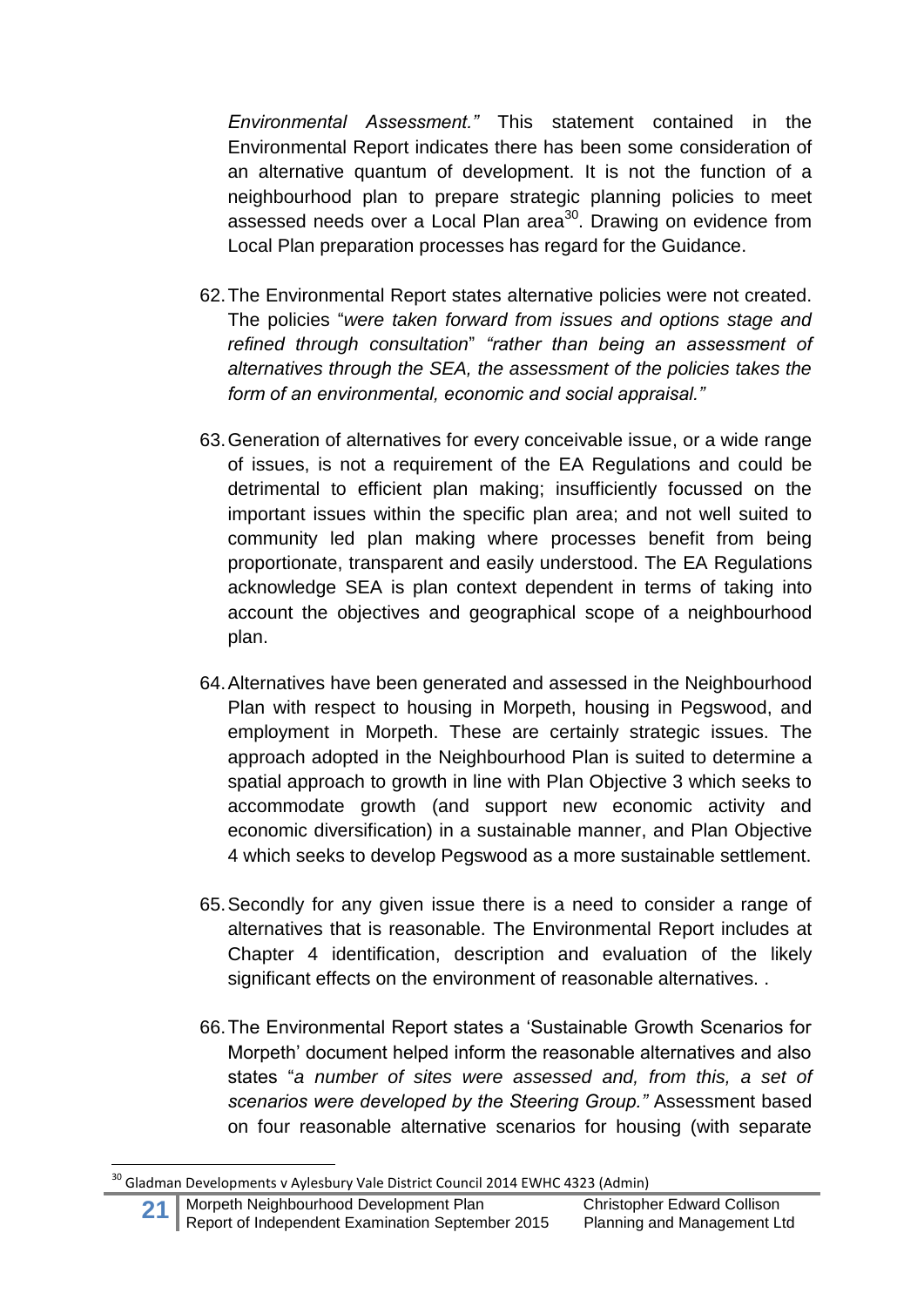assessment of three reasonable alternatives for housing in Pegswood), and for three employment reasonable alternatives, takes into account the objectives and the geographical scope of the Neighbourhood Plan.

- 67.The Environmental Report includes a discussion of significant effects (and discussion of relative merits in more general terms) and appraisal scoring within the assessment of alternative scenarios. The Environmental Report states *"These broad locations allowed for an assessment of the cumulative effects of housing sites being clustered in these locations. The final sites identified in the Morpeth Neighbourhood Plan Submission Draft were derived from the assessment of the alternative scenarios. While these are shown as specific sites in the emerging Plan, which shows the evolution of the sites coming forward through the SEA process, they appear as broad areas rather than specific sites in the SEA assessment."*
- 68.The alternatives reflect a reasonable, relevant and proper range of spatial alternatives. The alternatives address the essential strategic choices to be made as to the direction of the spatial strategy. A site based approach would offer a complexity of subtly different approaches rather than a small number of discrete alternatives. The Guidance states alternatives *"must be sufficiently distinct to highlight the different environmental implications of each so that meaningful comparison can be made. The alternatives must be realistic and deliverable".* The alternatives are presented in sufficient detail, including use of maps, such that the difference between the options is very clear. The options are wide ranging spatial alternatives that are addressed at a strategic level, appropriate for a Strategic Environmental Assessment. This is distinct from the approach applicable to Environmental Impact Assessment for projects that usually relate to a specific site.
- 69.Alternatives have been assessed to the same level of detail against a consistent set of assessment criteria. Paragraph 8 of Schedule 2 to the EA Regulations requires an outline of the reasons for selecting the alternatives dealt with. The explanation of why the preferred alternatives were selected is not well developed as a storyline, and certainly brief in explanation, but is capable of description as an outline. This requirement has been met in respect of the Neighbourhood Plan. The requirement for the Environmental Report to include a non-technical summary has also been met.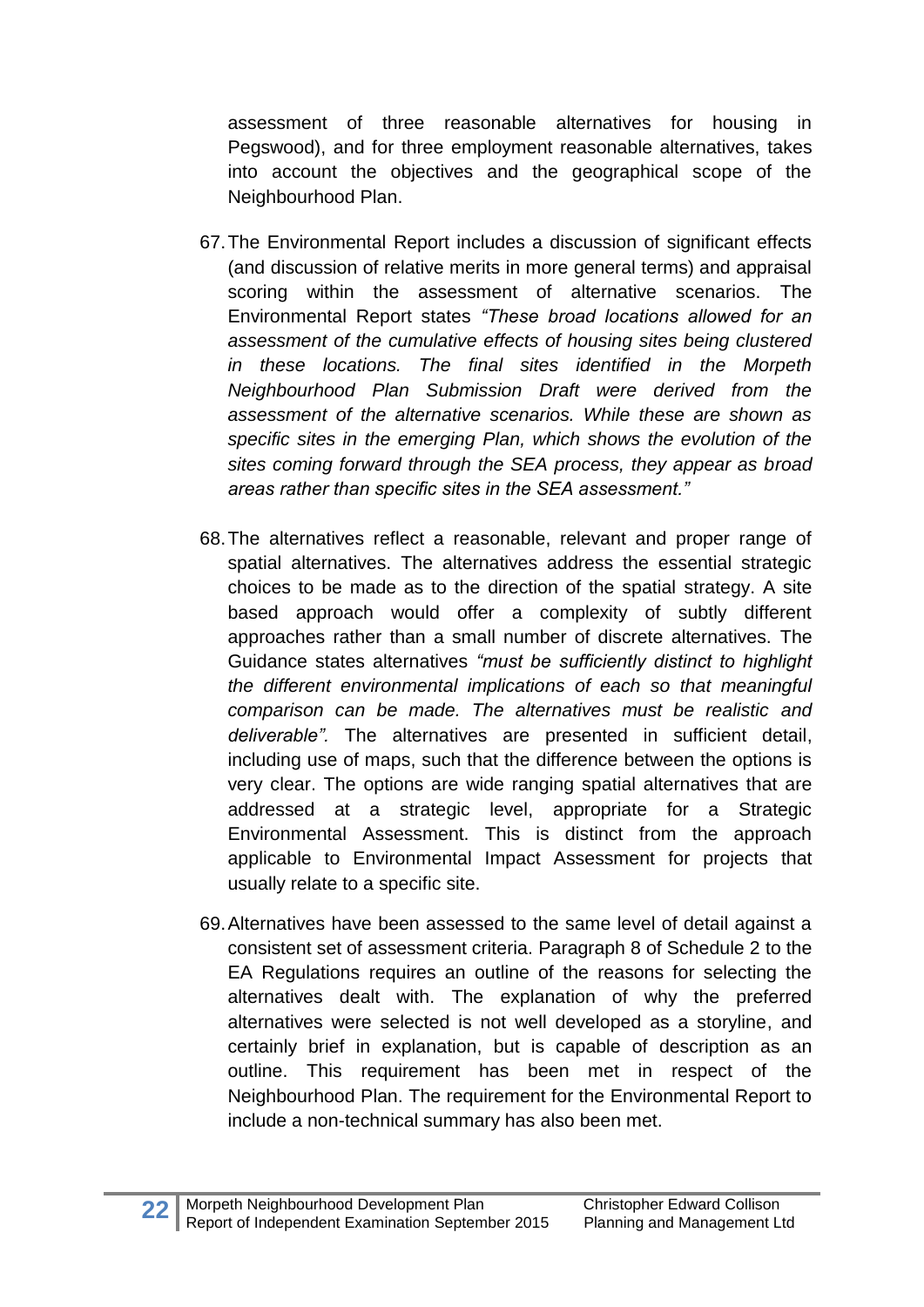- 70.The Guidance states "*The strategic environmental assessment should only focus on what is needed to assess the likely significant effects of the neighbourhood plan proposal. It should focus on the environmental impacts which are likely to be significant. It does not need to be done in any more detail, or using more resources, than is considered to be appropriate for the content and level of detail in the neighbourhood plan." <sup>31</sup>* I consider likely significant effects have been assessed. I am satisfied that the requirements in respect of Strategic Environmental Assessment have been met.
- 71.In terms of Habitats Regulations Assessment the Plan has considered the implications of the Conservation of Habitats and Species Regulations 2010 and has complied fully where they were considered to have relevance. Northumberland County Council confirms this to be the case in an assessment of potential effects on any European sites where no potential effects were found, and as a result of ongoing consultation with the Environment Agency in the course of Plan preparation. I have not seen anything that suggests the Neighbourhood Plan will have a significant effect on a European offshore marine site.
- 72.There are a number of other EU obligations that can be relevant to land use planning including the Water Framework Directive, the Waste Framework Directive, and the Air Quality Directive but none appear to be relevant in respect of this independent examination.
- 73.I conclude that the Neighbourhood Plan:
	- is compatible with the Convention rights
	- does not breach, and is otherwise compatible with, EU obligations
	- is not likely to have a significant effect on a European site or a European offshore marine site, either alone or in combination with other plans or projects
- 74. The Guidance<sup>32</sup> states it is the responsibility of the local planning authority to ensure that all the regulations appropriate to the nature and scope of a draft neighbourhood plan submitted to it have been met in order for the draft neighbourhood plan to progress. The local planning authority must decide whether the draft neighbourhood plan is compatible with EU obligations (including obligations under the Strategic Environmental Assessment Directive):

<sup>&</sup>lt;sup>31</sup> National Planning Policy Guidance Revision date 09 02 2015 Paragraph 30 Reference ID:11-030-20150209 <sup>32</sup> National Planning Policy Guidance paragraph 031 reference ID:11-031-20150209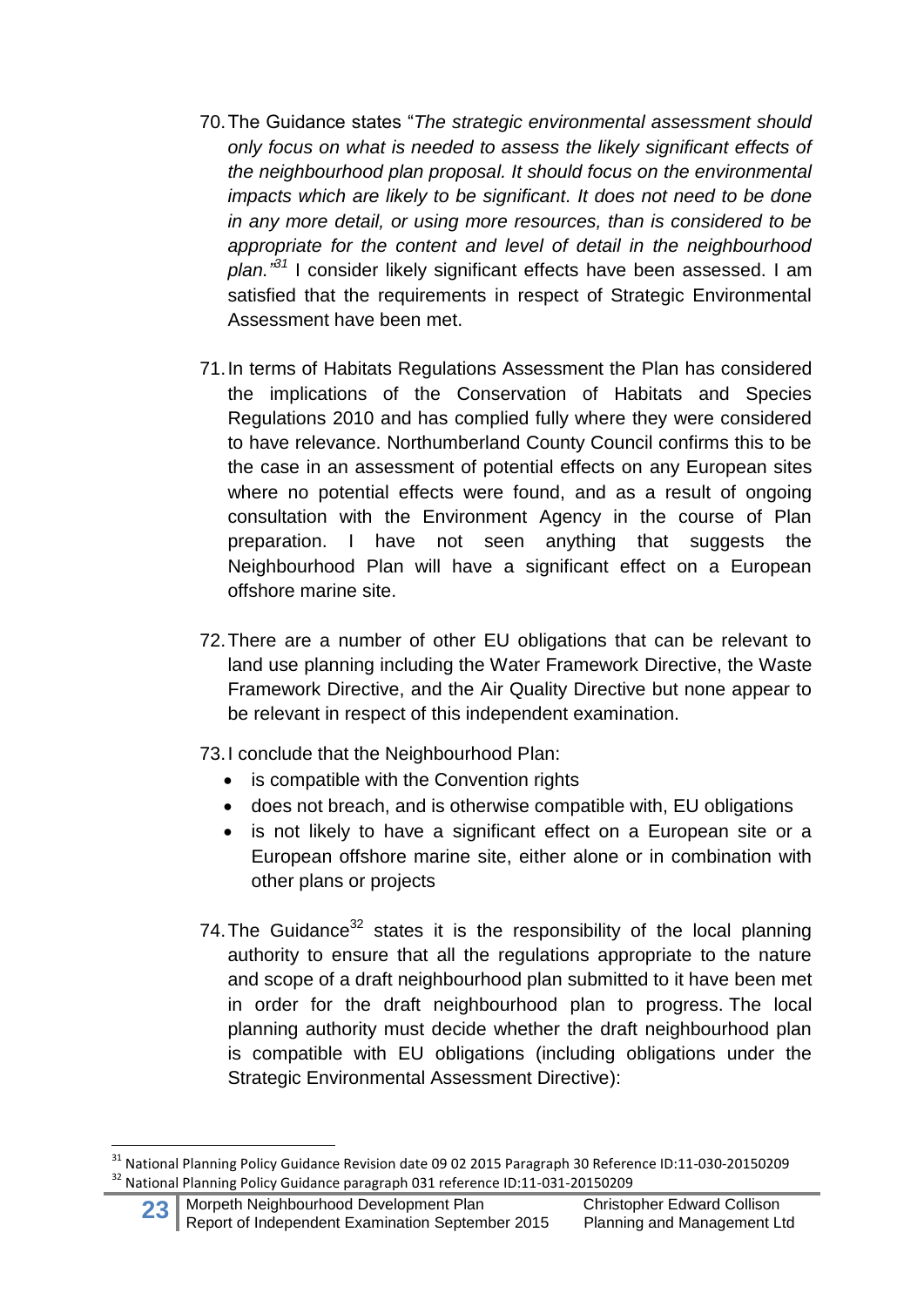- when it takes the decision on whether the neighbourhood plan should proceed to referendum; and
- when it takes the decision on whether or not to make the neighbourhood plan (which brings it into legal force).

Consideration whether having regard to national policies and advice contained in guidance issued by the Secretary of State, it is appropriate to make the Neighbourhood Plan; and whether the making of the Neighbourhood Plan contributes to the achievement of sustainable development

- 75.I refer initially to the basic condition "*having regard to national policies and advice contained in guidance issued by the Secretary of State, it is appropriate to make the plan".* The requirement to determine whether it is appropriate that the plan is made includes the words *"having regard to".* This is not the same as compliance, nor is it the same as part of the test of soundness provided for in respect of examinations of Local Plans<sup>33</sup> which requires plans to be "consistent with national *policy".*
- 76. Lord Goldsmith has provided guidance<sup>34</sup> that *'have regard to' means "such matters should be considered."* The Guidance assists in understanding "*appropriate*". In answer to the question "*What does having regard to national policy mean?"* the Guidance states a neighbourhood plan "*must not constrain the delivery of important national policy objectives."*
- 77.The Basic Conditions Statement seeks to demonstrate the Neighbourhood Plan has been prepared with regard to national policies as set out in the Framework. A statement is made as to how the Neighbourhood Plan supports or otherwise positively relates to paragraphs 16 and 184 of the Framework.
- 78.The Neighbourhood Plan states a vision. This vision relates to matters appropriate to a Neighbourhood Development Plan, is written clearly, and adopts a positive approach seeking to harness growth potential and have a vibrant town centre in Morpeth. This statement is

1

<sup>&</sup>lt;sup>33</sup> Under section 20 of the Planning and Compulsory Purchase Act 2004 and in respect of which guidance is given in paragraph 182 of the Framework<br><sup>34</sup>, The Atternay Canaral, (Her Majesty's E

The Attorney General, (Her Majesty's Principal Secretary of State for Justice) Lord Goldsmith, at a meeting of the Lord's Grand Committee on 6 February 2006 to consider the Company Law Reform Bill (Column GC272 of Lords Hansard, 6 February 2006) and included in guidance in England's Statutory Landscape Designations: a practical guide to your duty of regard, Natural England 2010 (an Agency of another Secretary of State)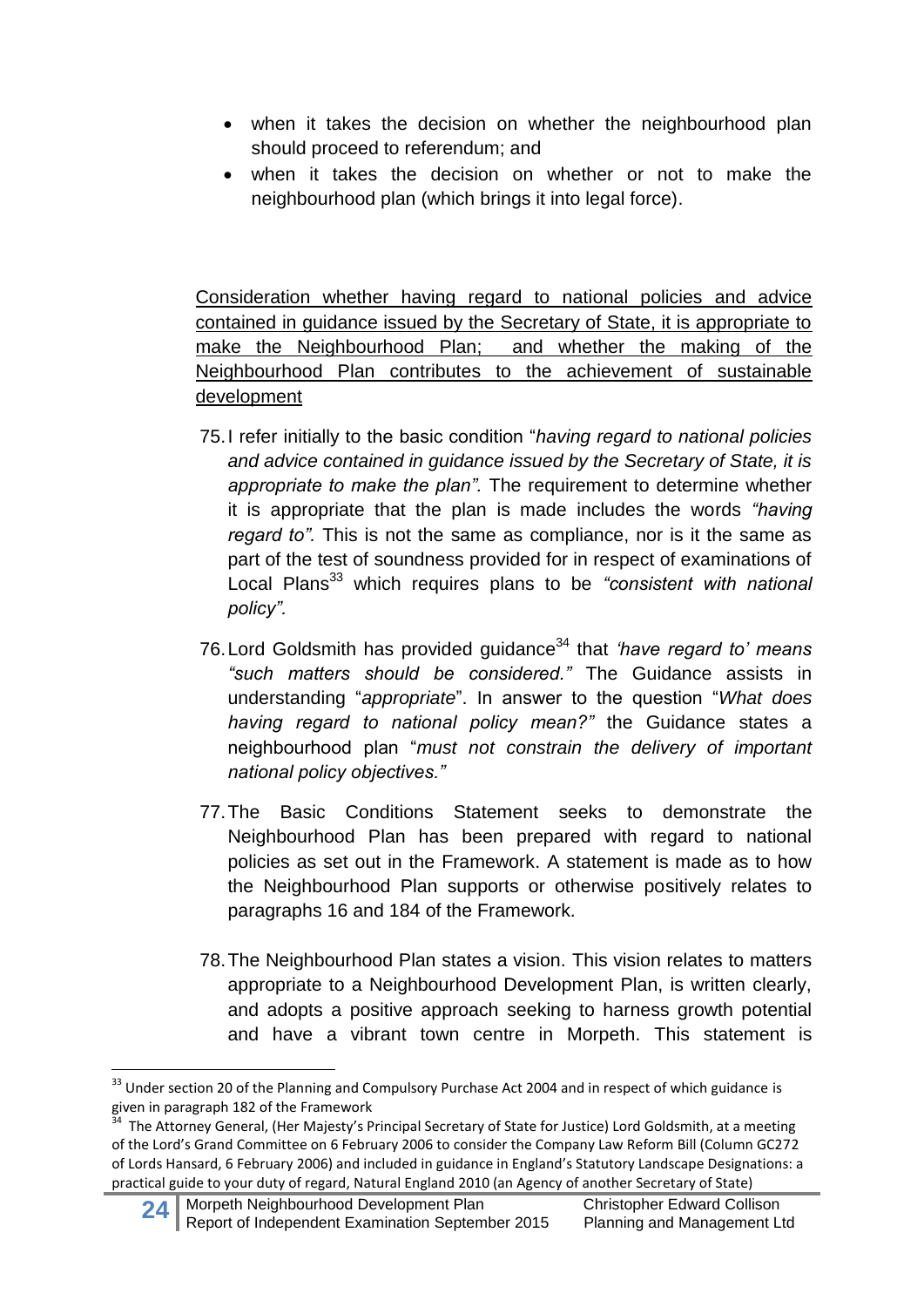consistent with the components of the Framework concerned with building a strong competitive economy, ensuring the vitality of town centres, and promoting healthy communities. The vision refers to the retention of the strong local identity and distinctiveness of Morpeth, and also expresses an intended relationship between Morpeth and the surrounding settlements which will retain their distinct character and separateness. This is consistent with the components of the Framework relating to requiring good design, and conserving and enhancing the historic environment and the natural environment. The vision does not constrain and indeed supports the objectives of the Framework. The Neighbourhood Plan taken as a whole seeks to shape and direct development. This is precisely the role national policy envisages for a neighbourhood plan.

- 79.The objectives of the Neighbourhood Plan relating to historic market town character; rural service centre; accommodating growth; developing Pegswood; character of the villages; reducing flood risk; community wellbeing; natural and heritage assets; and connectivity are all consistent with components of the Framework and in particular those aspects relating to building a strong, competitive economy; ensuring the vitality of town centres; supporting a prosperous rural economy; promoting sustainable transport; supporting high quality communications infrastructure; delivering a wide choice of high quality homes; promoting healthy communities; meeting the challenge of flooding; and conserving and enhancing the natural and historic environment.
- 80.I have earlier in my report considered the representations of The Coal Authority regarding mineral sterilisation and land instability.
- 81.Another representation states *"The strategy as proposed by the MNP's vision, objectives and suite of policies, including their supporting text, actively seek to constrain the delivery of future sustainable growth. The approach taken throughout the Neighbourhood Plan is contrary to the entire ethos of the Framework and has no regard to the need to significantly boost the supply of housing or the presumption in favour of sustainable development".* I have noted the Neighbourhood Plan seeks to significantly boost the supply of housing providing for at least 1,700 dwellings to be built within the plan period. I have also noted the Neighbourhood Plan allocates 10 hectares of land for employment purposes and supports a wide range of other types of development.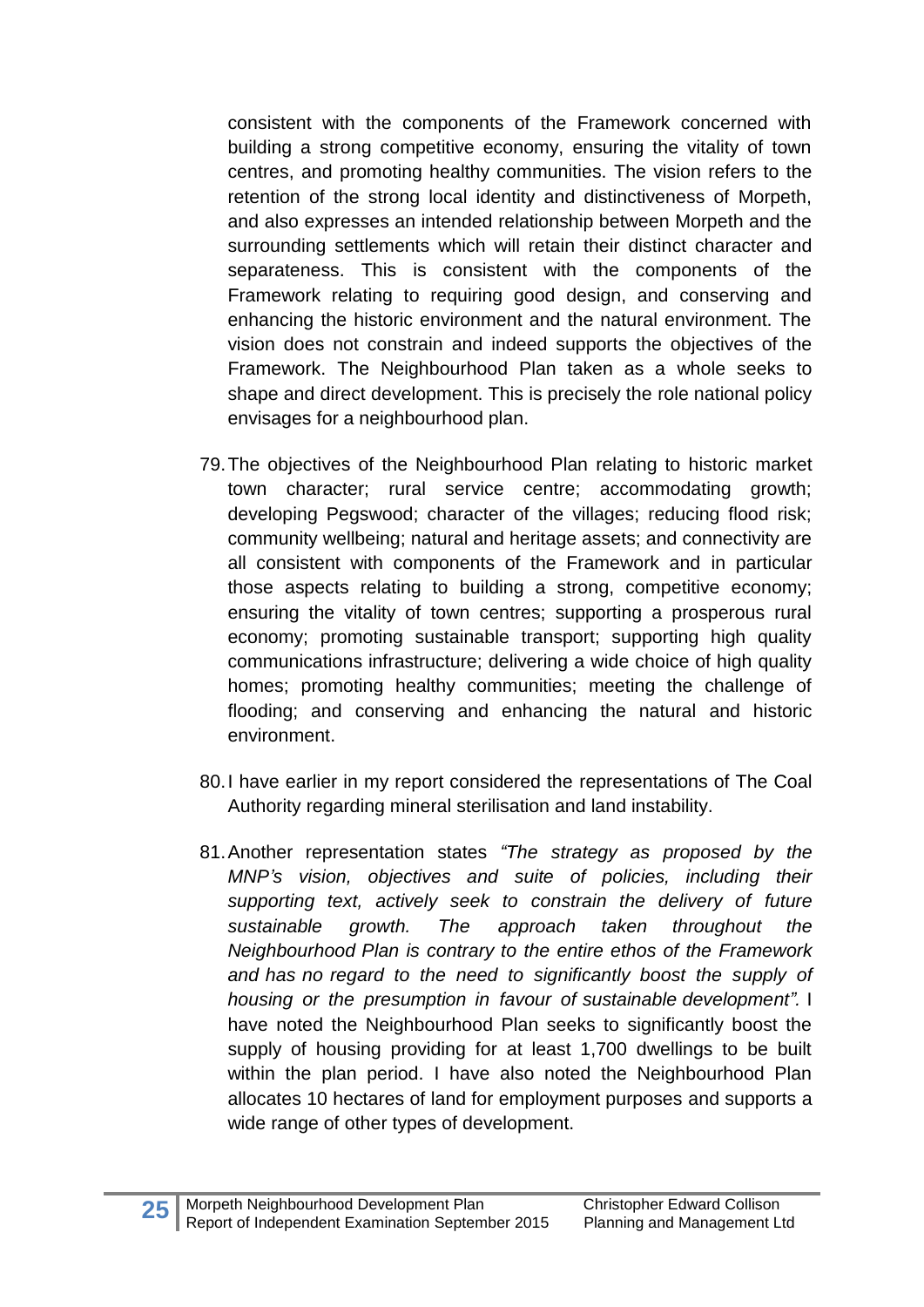- 82.Apart from those elements of policy of the Neighbourhood Plan in respect of which I have recommended a modification to the plan I am satisfied that need to 'have regard to' national policies and advice contained in guidance issued by the Secretary of State has, in plan preparation, been exercised in substance in such a way that it has influenced the final decision on the form and nature of the plan. This consideration supports the conclusion that with the exception of those matters in respect of which I have recommended a modification of the plan, the Neighbourhood Plan meets the basic condition "*having regard to national policies and advice contained in guidance issued by the Secretary of State, it is appropriate to make the plan."*
- 83.At the heart of the Framework is a presumption in favour of sustainable development which should be seen as a golden thread running through both plan making and decision-taking.<sup>35</sup> The Guidance states, "*This basic condition is consistent with the planning principle that all plan-making and decision-taking should help to achieve sustainable development. A qualifying body must demonstrate how its plan or order will contribute to improvements in environmental, economic and social conditions or that consideration has been given to how any potential adverse effects arising from the proposals may be prevented, reduced or offset (referred to as mitigation measures). In order to demonstrate that a draft neighbourhood plan or order contributes to sustainable development, sufficient and proportionate evidence should be presented on how the draft neighbourhood plan or order guides development to sustainable solutions".*
- 84.Representations include "*The MNP provides no flexibility through the use of a restrictive and inflexible settlement boundary and brownfield first approach. The Neighbourhood Plan may fail to maintain the town's vitality and the Plan's wider aspirations as it may not provide housing of a scale to meet localised or district wide housing needs"* and *"The use of prescriptive design policies goes over and above the requirements of the Framework and places undue policy burdens on the ability of future sustainable growth opportunities from being delivered".*
- 85.The Basic Conditions require my consideration whether the making of the Neighbourhood Plan contributes to the achievement of sustainable development. There is no requirement as to the nature or extent of that contribution, nor a need to assess whether or not the plan makes a particular contribution. The requirement is that there should be a contribution. There is also no requirement to consider whether some

1

**26** Morpeth Neighbourhood Development Plan Christopher Edward Collison<br>Report of Independent Examination September 2015 Planning and Management Ltd Report of Independent Examination September 2015

<sup>&</sup>lt;sup>35</sup> Paragraph 14 National Planning Policy Framework 2012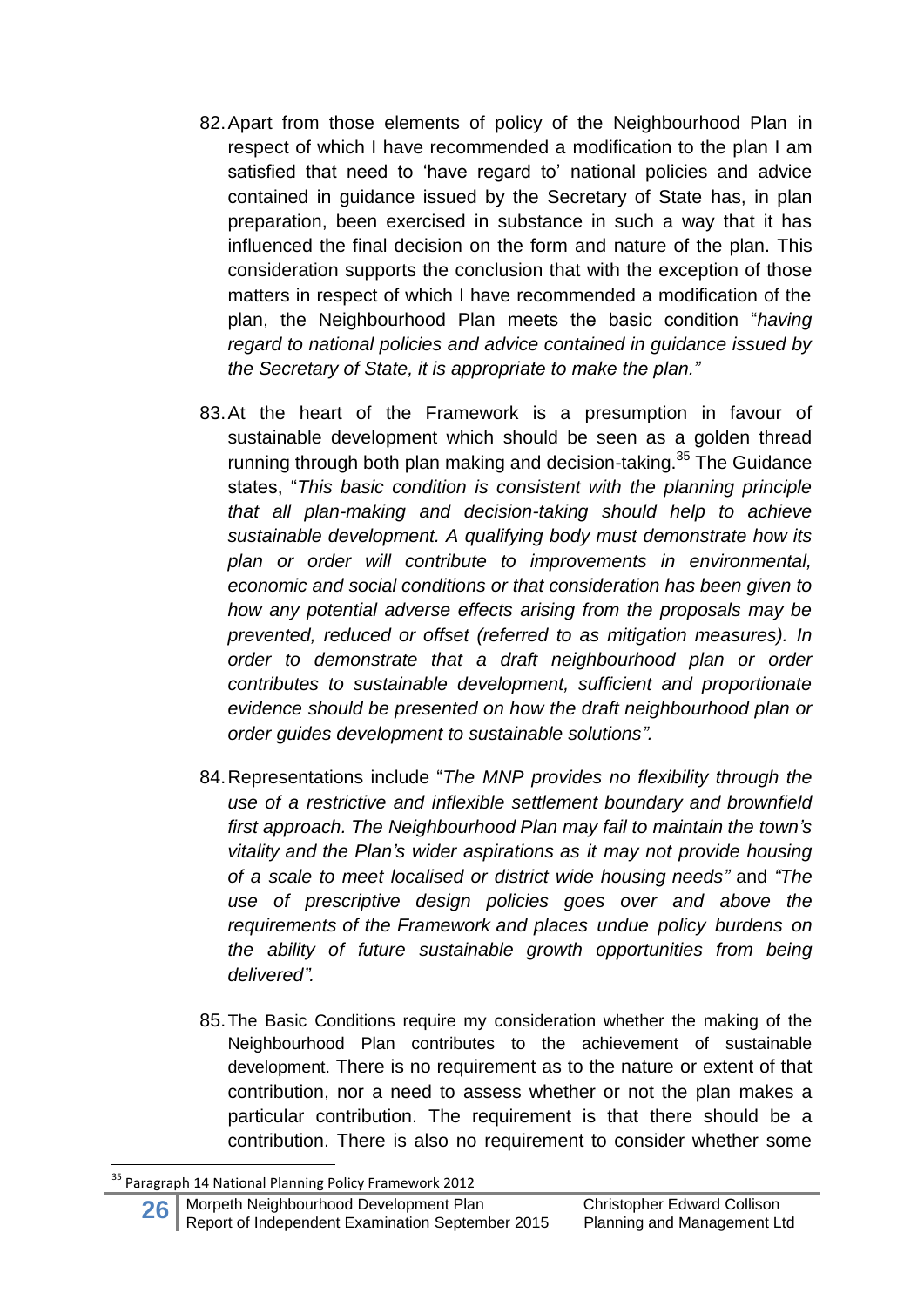alternative plan would make a greater contribution to sustainable development.

- 86.The Framework states there are three dimensions to sustainable development: economic, social and environmental. To assist in meeting this basic condition, and to take advantage of efficiencies in assessing the performance of objectives and policies in the neighbourhood plan as a whole, a sustainability review was conducted alongside the SEA to consider the extent to which the Plan objectives and policies contribute towards the achievement of sustainable development. That review looked at economic and social impacts in addition to environmental impacts specifically covered in the SEA. This process confirmed that "*the plan met not only the requirements of the SEA Directive and the Act but also the Golden Thread of sustainability in the National Planning Policy Framework"*.
- 87.The Basic Conditions Statement includes a section that demonstrates how the Neighbourhood Plan meets the requirement to contribute to sustainable development and identifies four key areas where sustainability is addressed namely: housing location; sustainability of individual settlements; economic sustainability; and transport sustainability. I conclude that the Neighbourhood Plan, by guiding development to sustainable solutions, contributes to the achievement of sustainable development. In particular I consider the Neighbourhood Plan seeks to:
	- allocate land for housing development providing a mix of types of accommodation, and where there is good access to services and facilities;
	- support development within settlement boundaries to maintain compactness of settlements;
	- allocate land for varied employment uses;
	- promote the vibrancy of Morpeth town centre and Pegswood village centre;
	- make provision for a range of community facilities;
	- ensure new development is of good quality design;
	- conserve and enhance the natural environment;
	- conserve and enhance heritage assets;
	- designate areas as Local Green Space; and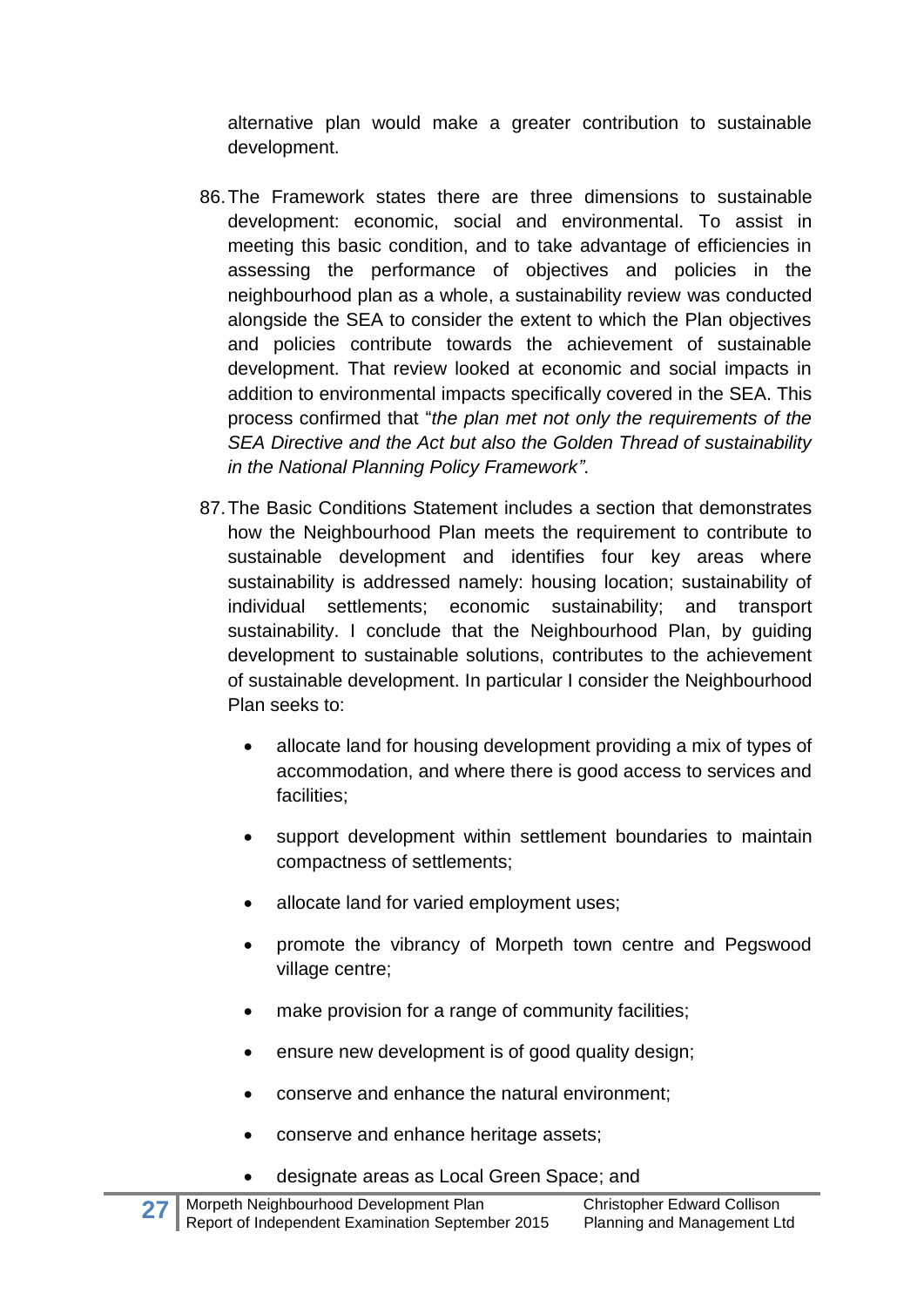- promote sustainable modes of transport.
- 88.I note the Neighbourhood Plan document includes a Part B section setting out community actions that seek to establish a framework of commitments and actions that the Town and Parish Councils need to undertake to deliver the vision, objectives and planning policies of the Neighbourhood Plan. It is stated "*If needed, these may be developed into a Neighbourhood Implementation Plan*". The community actions do not form part of the Neighbourhood Development Plan and as such have not been considered as part of this independent examination. The proposals would not be the subject of any referendum and would not become part of the Development Plan for the area.
- 89.The Neighbourhood Plan preparation process is a convenient mechanism to surface and test local opinion on community actions considered important in the local community. The Guidance states*, "Wider community aspirations than those relating to development and use of land can be included in a neighbourhood plan, but actions dealing with non land use matters should be clearly identifiable. For example, set out in a companion document or annex."* The presentation of the community actions in a separate Part B section to the plan documentation is consistent with the Guidance.
- 90.Subject to my recommended modifications as set out in this report, I find that the Neighbourhood Plan, taken as a whole, has regard to national policies and advice contained in guidance issued by the Secretary of State and contributes to the achievement of sustainable development.

Consideration whether the making of the Neighbourhood Plan is in general conformity with the strategic policies contained in the development plan for the area of the authority (or any part of that area)

91.The Framework states that the ambition of the neighbourhood should "*support the strategic development needs set out in Local Plans*". 36 "*Neighbourhood plans must be in general conformity with the strategic policies of the Local Plan. To facilitate this, local planning authorities should set out clearly their strategic policies for the area and ensure that an up-to-date Local Plan is in place as quickly as possible. Neighbourhood plans should reflect these policies and neighbourhoods should plan positively to support them.*

1

<sup>&</sup>lt;sup>36</sup> Paragraph 16 National Planning Policy Framework 2012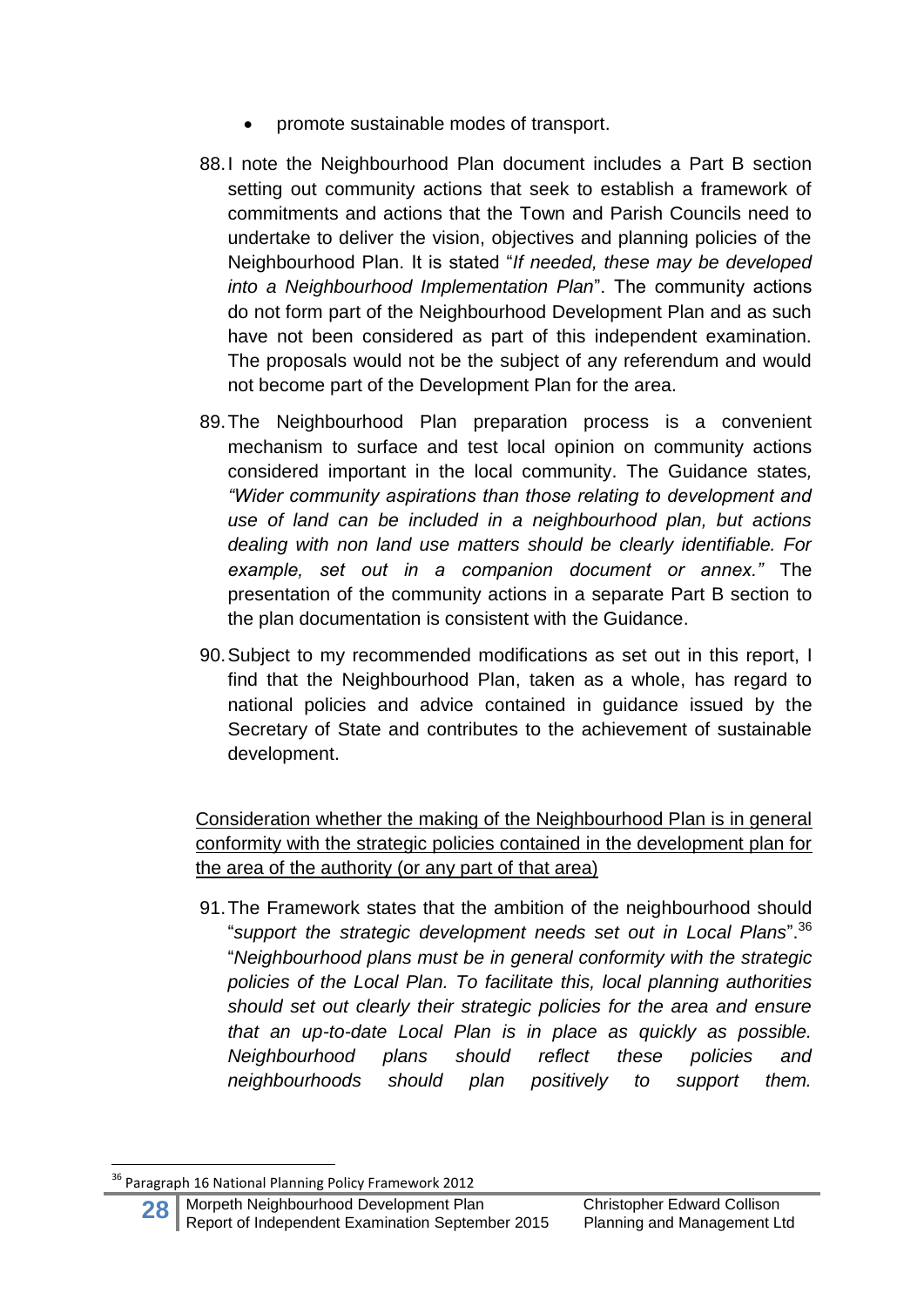*Neighbourhood plans should not promote less development than set out in the Local Plan or undermine its strategic policies*". 37

- 92.The Guidance states, *"A local planning authority should set out clearly its strategic policies in accordance with paragraph 184 of the National Planning Policy Framework and provide details of these to a qualifying body and to the independent examiner."*
- 93.In this independent examination I am required to consider whether the making of the Neighbourhood Plan is in general conformity with the strategic policies contained in the development plan for the area of the authority (or any part of that area). The County Council has informed me that the Development Plan applying in the Morpeth Neighbourhood area and relevant to the Neighbourhood Plan comprises the Adopted Saved Policies of the Castle Morpeth District Local Plan (2003). The County Council has identified which of the saved policies are considered to be strategic. The Northumberland Minerals Local Plan  $(2000)$  Saved Policies<sup>38</sup>also forms part of the Development Plan.
- 94.As the Local Plan Saved Policies and Minerals Local Plan Saved Policies predate the Framework, the Framework takes precedence where there is a conflict. There is no requirement for a neighbourhood plan to include particular types of development and land use policies, nor is there any requirement for a neighbourhood plan to deal with any particular development and land use issues.
- 95.The emerging Northumberland Local Plan is well advanced with consultation occurring on the Core Strategy Full Draft Plan between December 2014 and February 2015 and consultation on a Pre-Submission Draft scheduled to commence in October 2015. There is no requirement for the Neighbourhood Plan to be in general conformity with the strategic policies of the emerging plan however the fact that there has been some sharing of evidence represents good practice.
- 96.A representation states "*the Neighbourhood Plan is premature as the emerging Local Plan is at such an early stage it is unclear what the preferred spatial strategy will be, or the scale of growth that plan will seek to accommodate. The representation maintains the Neighbourhood Plan must be in conformity with the strategic policies in the development plan and in particular local plan policies must be extant and up-to-date, following successful examination of an NPPFera Local Plan".*

**<sup>.</sup>** <sup>37</sup> Paragraph 184 National Planning Policy Framework 2012

<sup>&</sup>lt;sup>38</sup> Policies saved by direction of the Secretary of State 31 August 2007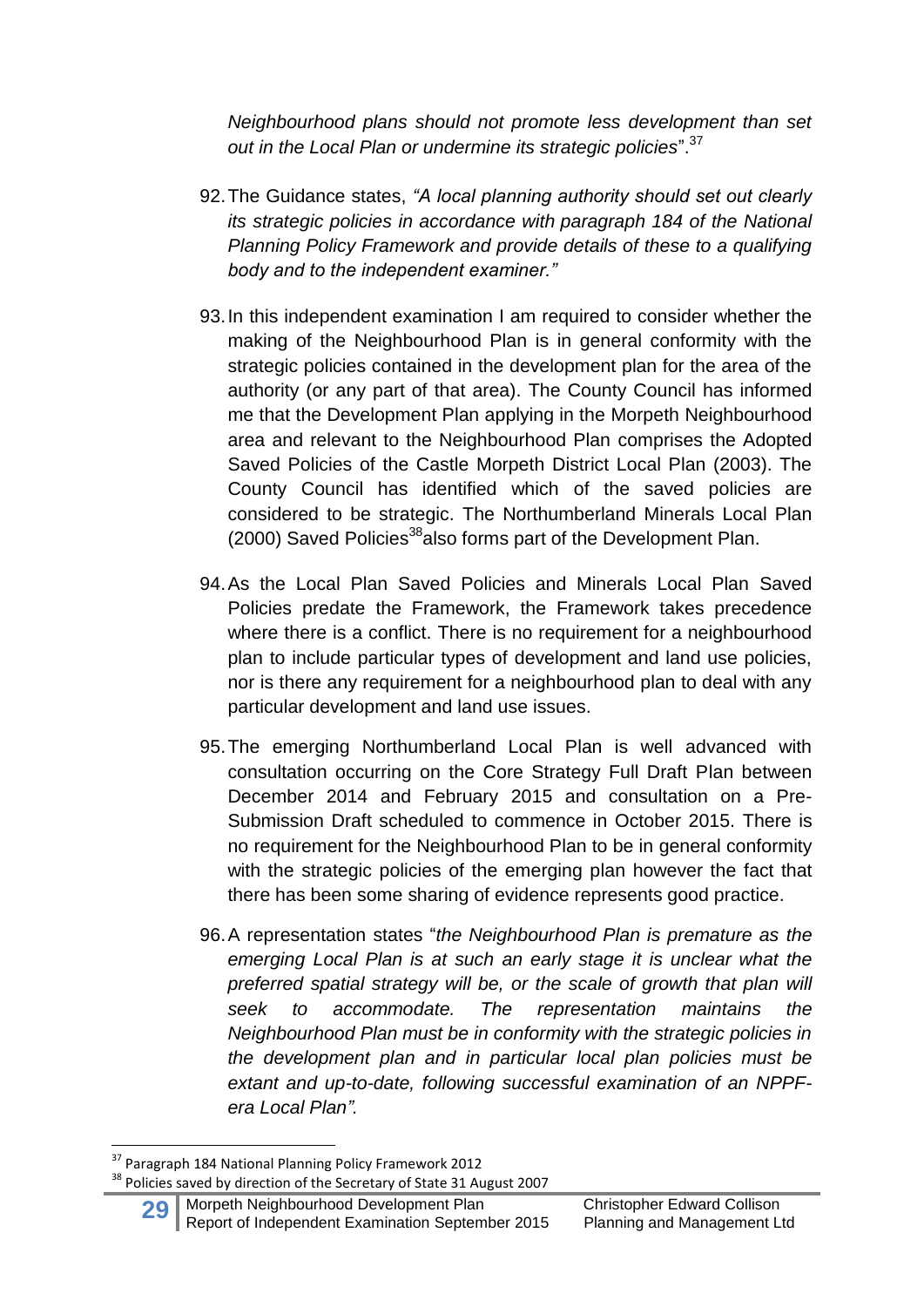- 97.Another representation states *"The MNP lacks a credible and up to date evidence base. The MNP is based on an out-of-date development plan that will soon be replaced by the emerging Core Strategy. As a result of a number of restrictive policies, progression of the MNP at this time will pre-empt the strategic development requirements for the wider area rather than support them".*
- 98. A further representation states "*The approach of the local planning authority (LPA) and the Neighbourhood Planning Forum (NPF) to the Morpeth Plan is completely wrong. The intention of legislation and policy was that the MNP should follow and take into account the strategic policies of the Core Strategy (CS). It is completely wrong for both Northumberland County Council (NCC) and the Morpeth Neighbourhood Forum (MNF) to seek to adopt the NP in the absence of defined and adopted policies in the CS which set out the development strategy for Morpeth and have a degree of certainty having been subject to consultation and scrutiny prior to adoption. The NP is wholly premature in that it cannot be said to be in general conformity with the Northumberland Core Strategy which is still evolving and is yet to be subject to examination."*
- 99.In order to satisfy the basic conditions the Neighbourhood Plan must be in general conformity with the strategic policies of the Development Plan. The emerging Local Plan is not part of the Development Plan and this requirement does not apply in respect of that. Emerging planning policy is subject to change as plan preparation work proceeds.<sup>39</sup> *The Guidance states "Neighbourhood plans, when brought into force, become part of the development plan for the neighbourhood areas. They can be developed before or at the same time as the local planning authority is producing its Local Plan*". In BDW Trading Limited, Wainholmes Developments Ltd v Cheshire West & Chester BC [2014] EWHC1470 (Admin) it was held that the only statutory requirement imposed by basic condition (e) is that the Neighbourhood Plan as a whole should be in general conformity with the adopted development plan as a whole.
- 100. In considering a now repealed provision that "*a local plan shall be in general conformity with the structure plan*" the Court of Appeal stated *"the adjective 'general' is there, "to introduce a degree of*

<sup>&</sup>lt;sup>39</sup> The County Council has work underway to prepare a future Development Management Policies Development Plan Document and a future Site Allocations Development Plan Document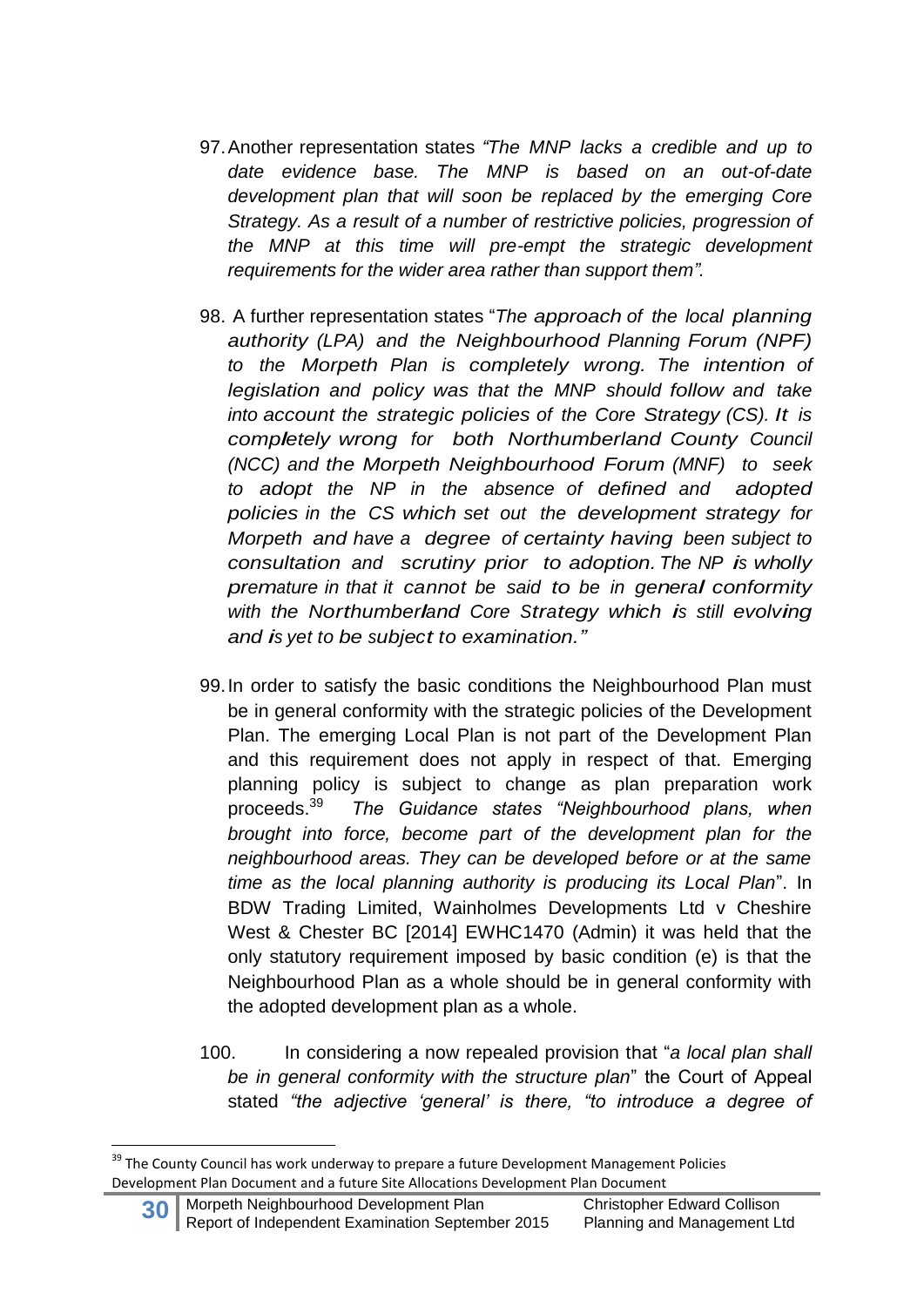*flexibility*."<sup>40</sup> The use of 'general' allows for the possibility of conflict. Obviously there must at least be broad consistency, but this gives considerable room for manoeuvre. Flexibility is however not unlimited. The test for neighbourhood plans refers to the strategic policies of the development plan rather than the development plan as a whole.

- 101. The Guidance states, "*When considering whether a policy is in general conformity a qualifying body, independent examiner, or local planning authority, should consider the following:*
	- *whether the neighbourhood plan policy or development proposal supports and upholds the general principle that the strategic policy is concerned with*
	- *the degree, if any, of conflict between the draft neighbourhood plan policy or development proposal and the strategic policy*
	- *whether the draft neighbourhood plan policy or development proposal provides an additional level of detail and/or a distinct local approach to that set out in the strategic policy without undermining that policy*
	- *the rationale for the approach taken in the draft neighbourhood plan or Order and the evidence to justify that approach."*
- 102. My approach to the examination of the Neighbourhood Plan policies has been in accordance with this guidance. If there were to be a conflict between a policy in a neighbourhood plan and a policy in a local plan the conflict must be resolved in favour of the policy contained in the last of those plans to become part of the Development Plan.<sup>41</sup> The Neighbourhood Plan cannot therefore prejudice the emerging Core Strategy in this respect.<sup>42</sup>
- 103. Consideration whether the making of the Neighbourhood Plan is in general conformity with the strategic policies contained in the development plan for the area of the authority (or any part of that area) has been addressed through examination of the plan as a whole and each of the plan policies below. Subject to the modifications I have recommended I have concluded the Neighbourhood Plan is in general conformity with the strategic policies contained in the Development Plan.

**31** Morpeth Neighbourhood Development Plan Christopher Edward Collison<br>Report of Independent Examination September 2015 Planning and Management Ltd Report of Independent Examination September 2015

 $^{40}$  Persimmon Homes v. Stevenage BC the Court of Appeal [2006] 1 P &CR 31

<sup>41</sup> Section 38(5) Planning and Compulsory Purchase Act 2004

 $42$  See paragraph 103 of the Judgement in BDW Trading Limited, Wainholmes Developments Ltd v Cheshire West & Chester BC [2014] EWHC 1470 (Admin)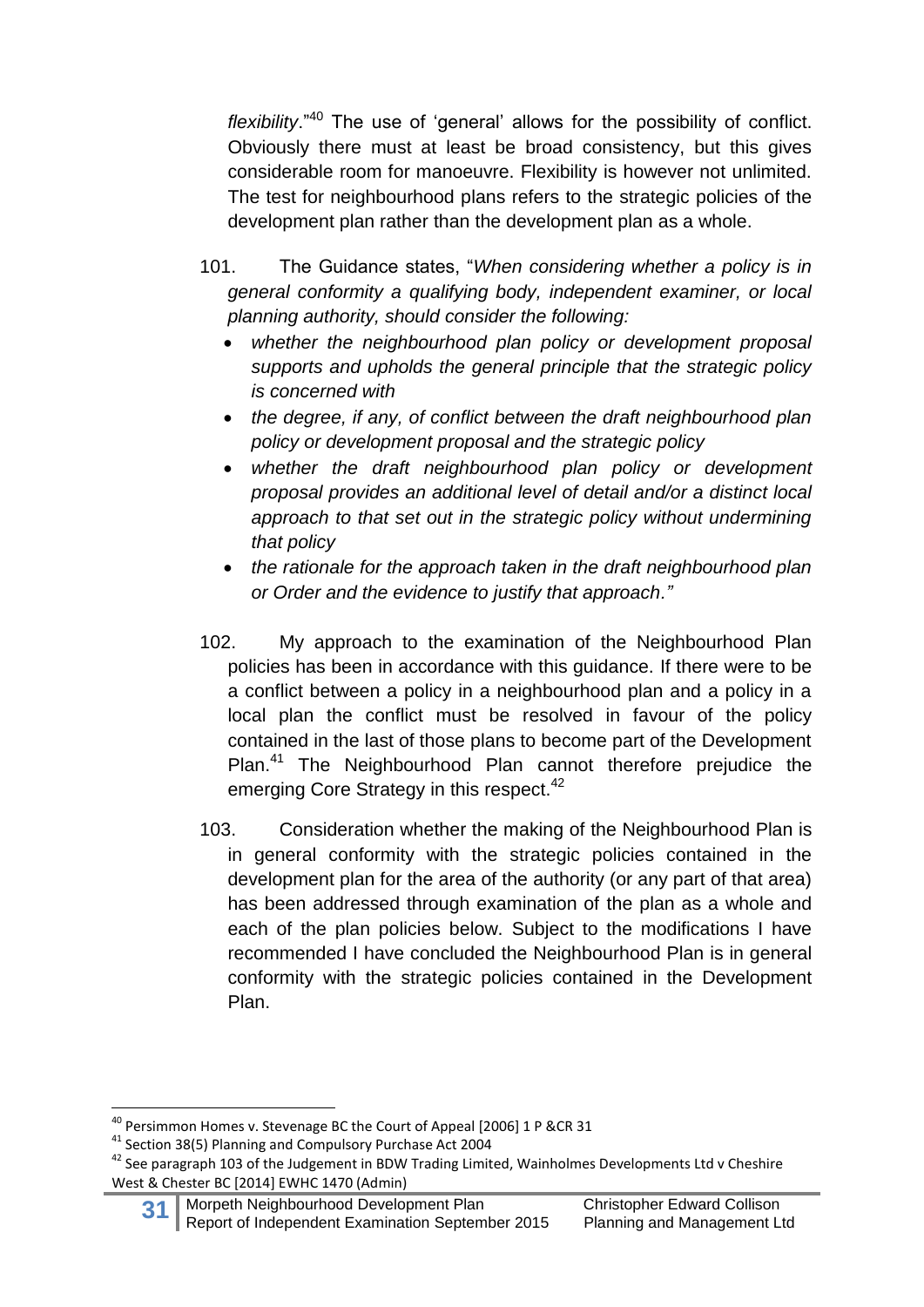# **The Neighbourhood Plan policies**

104. The Neighbourhood Plan includes 32 policies: Policy Sus 1 – Sustainable Development Principles Policy Des 1 – Design Principles Policy Set 1 – Settlement Boundaries Policy Set 2 – Development in Hebron, Hepscott, Mitford and Pegswood Policy Env 1 – Landscape and Wildlife Corridors Policy Env 2 – Local Green Spaces Policy Env 3 – Protected Open Space Policy Env 4 – Protection of Allotments Policy Env 5 – Local Wildlife Sites Policy Her 1 – Safeguarding Heritage Assets Policy Her 2 – Locally Important Heritage Assets Policy Her 3 – Heritage Assets at Risk of Harm Policy Emp 1 – Morpeth Town Centre Strategy Policy Emp 2 – Development within Morpeth Town Centre Policy Emp 3 – Pegswood Village Centre Policy Emp 4 – Economic and Employment Strategy Policy Emp 5 – Allocation of Employment Sites Policy Emp 6 – Safeguarding of Employment Sites Policy Hou 1 – Housing Development Policy Hou 2 – St George's Hospital, Morpeth Policy Hou 3 – Housing Mix Policy Hou 4 – Delivering Affordable Housing Policy Hou 5 – Infrastructure to serve new Housing Development Policy Tra 1 – Loansdean Link Road protection Policy Tra 2 – Traffic Congestion Policy Tra 3 – Transport Requirements for New Developments Policy Tra 4 – Development of Footpath and Cycleway Networks Policy Tra 5 – Public Transport Policy Lac 1 – Location of a Sports & Leisure and a Arts, Performance & Heritage Centre Policy Inf 1 – Flooding and Sustainable Drainage Policy Edu 1 – Expansion of Schools Policy Edu 2 – New Schools

105. The Guidance states "*Neighbourhood planning provides a powerful set of tools for local people to ensure that they get the right types of development for their community. The ambition of the neighbourhood should be aligned with the strategic needs and priorities of the wider local area. Neighbourhood plans must be in*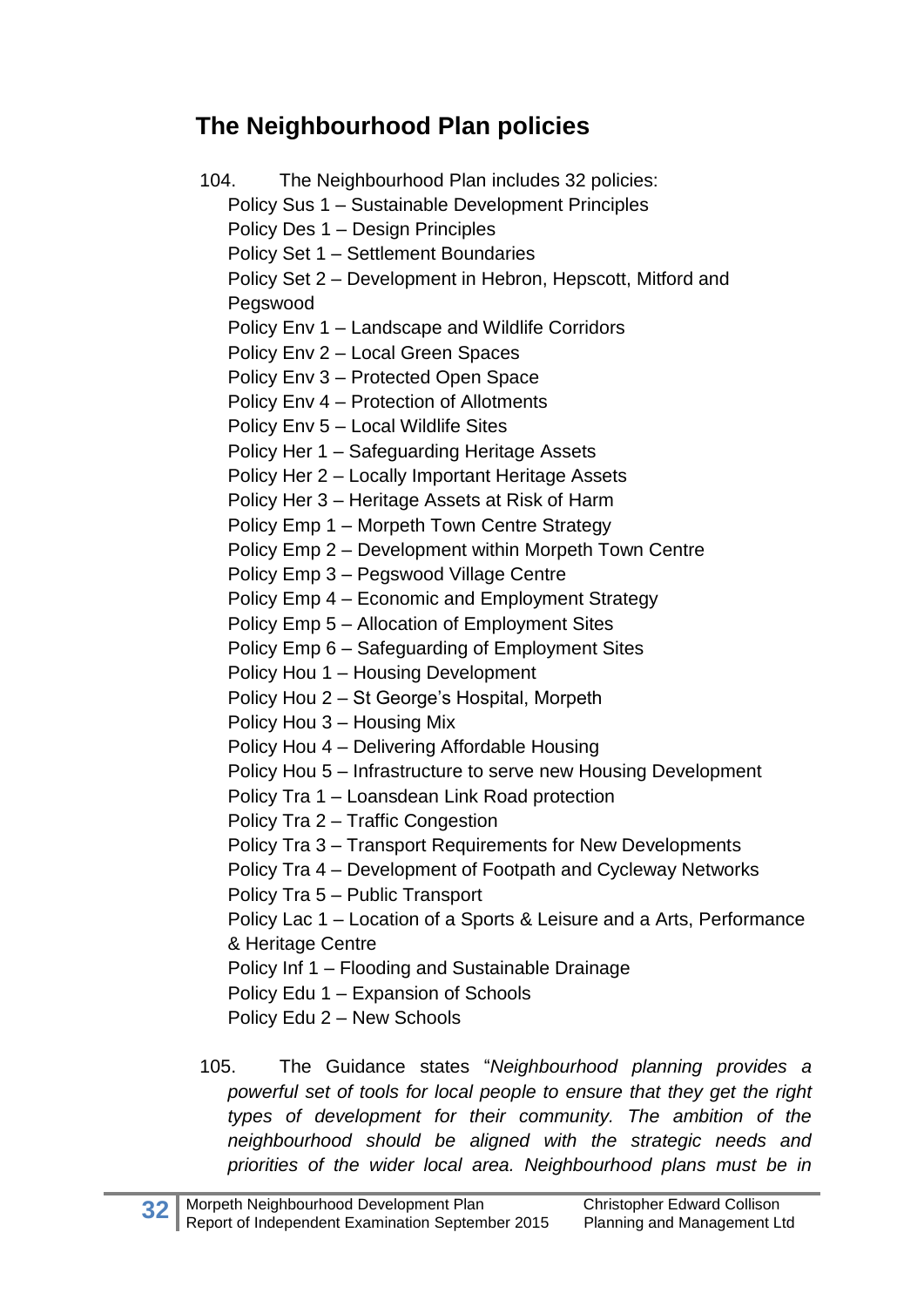*general conformity with the strategic policies of the Local Plan." "Outside these strategic elements, neighbourhood plans will be able to shape and direct sustainable development in their area."*

- 106. "*A policy in a neighbourhood plan should be clear and unambiguous. It should be drafted with sufficient clarity that a decision maker can apply it consistently and with confidence when determining planning applications. It should be concise, precise and supported by appropriate evidence. It should be distinct to reflect and respond to the unique characteristics and planning context of the specific neighbourhood area for which it has been prepared."*
- 107. *"While there are prescribed documents that must be submitted with a neighbourhood plan ... there is no 'tick box' list of evidence required for neighbourhood planning. Proportionate, robust evidence should support the choices made and the approach taken. The evidence should be drawn upon to explain succinctly the intention and rationale of the policies in the draft neighbourhood plan".*
- 108. *"A neighbourhood plan must address the development and use of land. This is because if successful at examination and referendum the neighbourhood plan will become part of the statutory development plan once it has been made (brought into legal force) by the planning authority. Applications for planning permission must be determined in accordance with the development plan, unless material considerations indicate otherwise." 43*
- 109. If to any extent a policy set out in the Neighbourhood Plan conflicts with any other statement or information in the plan, the conflict must be resolved in favour of the policy. Given that policies have this status, and if the Neighbourhood Plan is made they will be utilised in the determination of planning applications and appeals, I have examined each policy individually in turn. Where policies are "*obvious counterparts*" <sup>44</sup> to one another considerations, including representations, presented under each policy heading will be relevant to one another, and should be read as such. This is the case in particular, but not exclusively, in respect of policies that restrain development in certain areas and those policies that make provision for development elsewhere.

**<sup>.</sup>** <sup>43</sup> See section 38(6) of the Planning and Compulsory Purchase Act 2004.

<sup>&</sup>lt;sup>44</sup> See South Northamptonshire Council v Secretary of State 2014 EWHC 572 (Admin)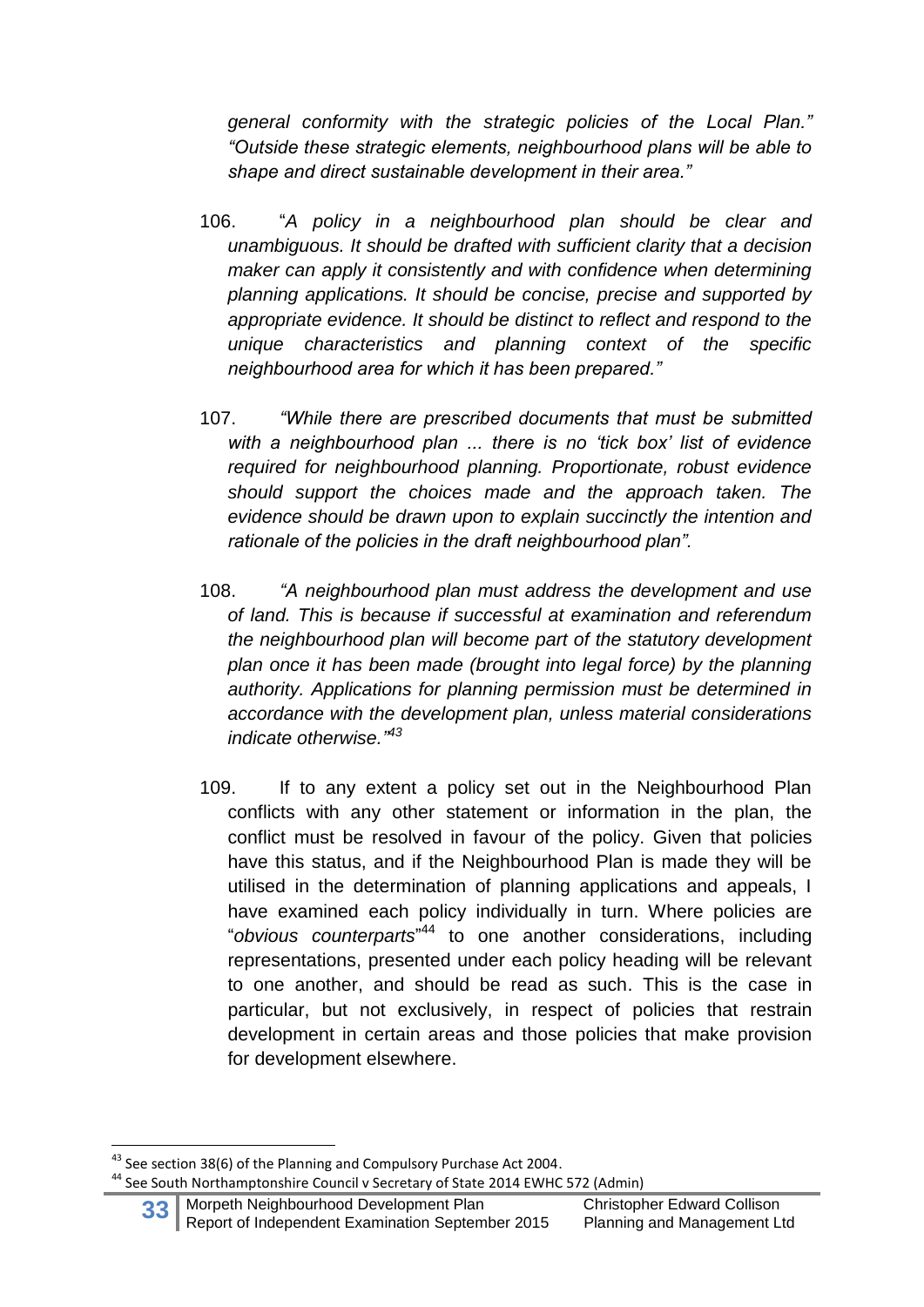110. Prior to considering each policy in turn I now address an issue that applies to several policies. Some policies state "development will be permitted" or "planning permission will be granted" or "planning permission for new development will be granted". With regard to the issue of decision making the Framework states "*the planning system is plan-led. Planning law requires that applications for planning permission must be determined in accordance with the development plan, unless material considerations indicate otherwise".* This basis for decision making should be made clear through use of the term "proposals will be supported" in recognition that the basis of decision making is the development plan unless material considerations indicate otherwise. The material considerations at the time of determination of a future planning application are unknown and therefore cannot be dismissed through a policy that states planning permission will be granted. I have recommended a modification so that the basis of decision making on planning applications should be clarified. Those policies that state "Planning permission will be granted", or similar, should instead state "Proposals will be supported".

#### **Policy Sus 1 – Sustainable Development Principles**

- 111. This policy seeks to establish sustainable development principles by setting out types of development that will be supported. The policy also confirms the presumption in favour of sustainable development will be exercised providing proposals can be demonstrated to conform to specified development principles.
- 112. A representation states in relation to criterion 2. "*There are many forms of development that can be accommodated outside settlement boundaries. It is not sound to limit development outside settlement boundaries 'other than in exceptional circumstances'."* It is not within my remit to assess whether the Neighbourhood Plan is sound. Other representations state development outside settlement boundaries should not be limited to 'other than in exceptional circumstances.' As the Neighbourhood Plan makes provision for significant new development the counterpart settlement boundaries can be regarded as a mechanism to shape and direct development that has regard for the provisions of the Framework.
- 113. The approach of the Neighbourhood Plan to development outside the settlement boundary including statement of exceptional circumstances is set out in Policy Set 1. Where representations relate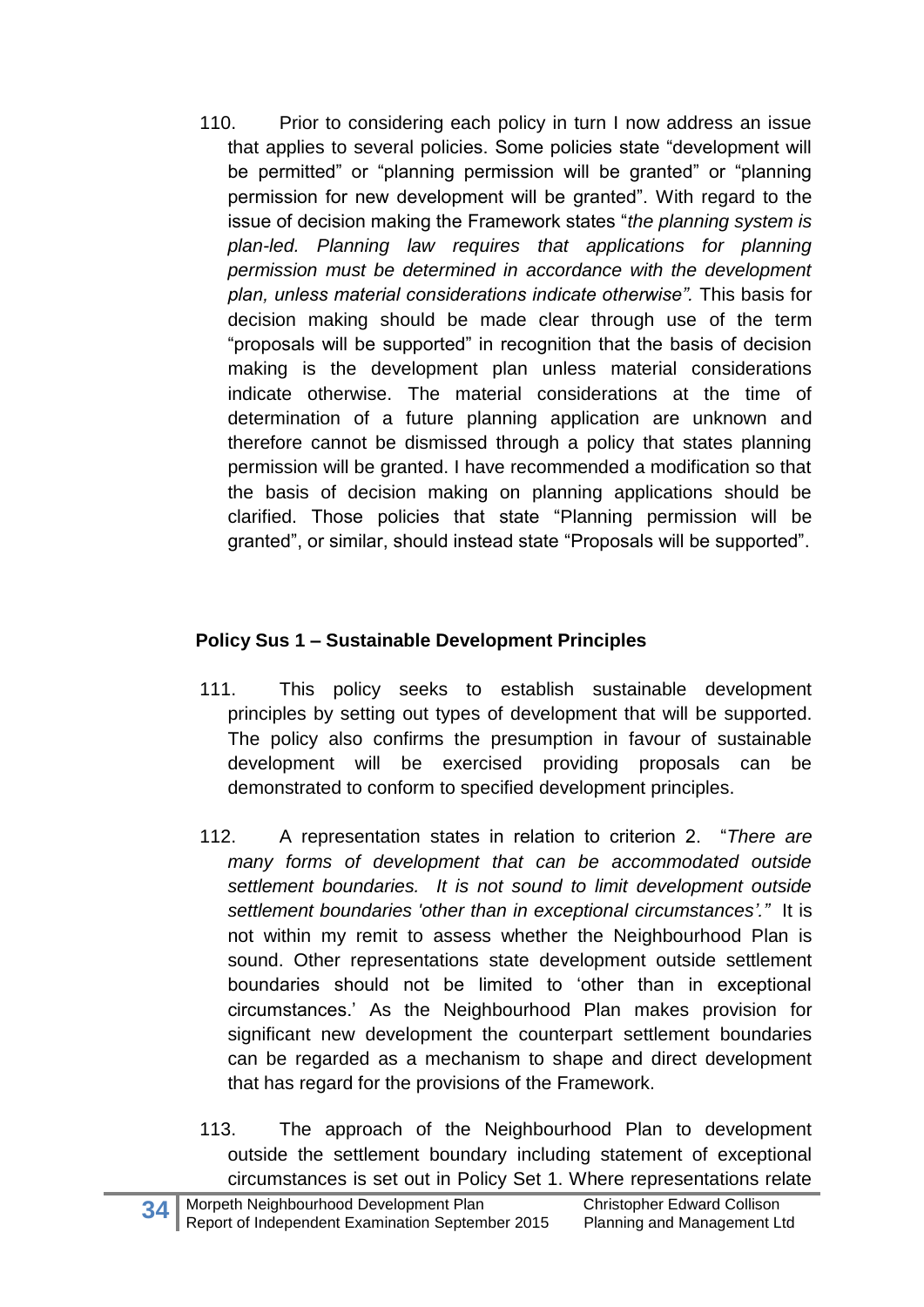to both Policy Sus1 and Policy Set 1 and to the Proposals Map I have considered them in respect of both policies and set out my findings in the part of my report dealing with Policy Set1. The Proposals Map provides clarity in respect of the spatial application of the policies but does not in itself require separate consideration.

- 114. Another representation states an objection *"that Tranwell does not have a settlement boundary. It is not sound to consider Tranwell countryside where development will only be allowed in exceptional circumstances".* I deal with this issue in respect of Policy Set1 also.
- 115. A representation states heritage protection should be an integral part of the policy. There is however no requirement for a Neighbourhood Plan to include a policy relating to any particular issue.
- 116. Other representations state the policy is inconsistent with the positive approach required by the Framework, without regard to the need to significantly boost the supply of housing or the presumption in favour of sustainable development. In terms of the basic conditions I have dealt with requirements to demonstrate a contribution to sustainable development earlier in my report.
- 117. The Framework at paragraph 14 establishes a presumption in favour of sustainable development which although referring to Local Plans applies equally to the Neighbourhood Plan with respect to meeting needs "*with sufficient flexibility to adapt to rapid change*", and "*positively seek opportunities to meet the development needs of the area*".<sup>45</sup> The policy states a presumption in favour of sustainable development subject to development principles.
- 118. Paragraph 47 of the Framework sets out actions for Local Planning Authorities to "*boost significantly the supply of housing".* Paragraph 16 of the Framework, which is specifically directed at how neighbourhoods should engage in neighbourhood planning, states neighbourhoods should *"plan positively to support local development".* In these respects I have noted the Neighbourhood Plan makes provision for at least 1,700 dwellings with no cap on delivery; allocates 10 hectares of land for employment purposes; supports other development; and demonstrates flexibility through reference to the bringing forward of additional development at the St George's Hospital site.

1

<sup>&</sup>lt;sup>45</sup> Woodcock Holdings Ltd and Secretary of State CLG and Mid Sussex District Council 2015 EWHC 1173 (Admin)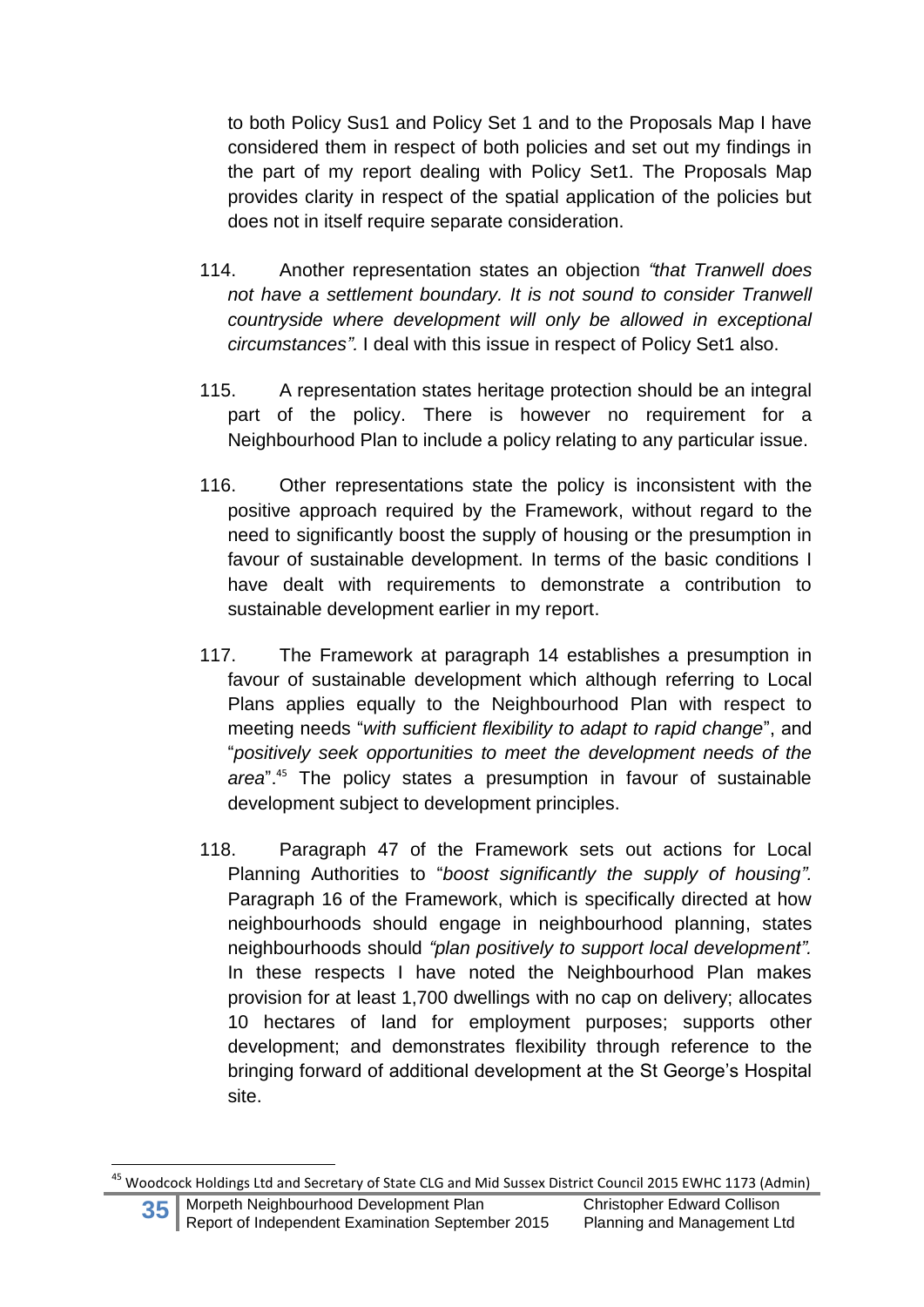- 119. Representations state the policy prioritises the re-use of brownfield land which is inconsistent with paragraph 111 of the Framework. That paragraph encourages, but does not prioritise, the use of brownfield land and I therefore recommend a modification to reflect that. Other representations state the policy should make reference to ensuring a 5 year supply of deliverable housing sites. I have not recommended a modification in this respect as it is not necessary for a neighbourhood plan to make such a reference in order to meet the basic conditions.
- 120. This policy is in general conformity with the strategic policies contained in the Development Plan, namely the Adopted Saved Policies of the Castle Morpeth District Local Plan (2003) and in particular policies C1; HBC1; MDC1; HPC1; PGC1; and MC1.
- 121. The policy has regard to the components of the Framework concerned with requiring good design; meeting the challenge of climate change; conserving and enhancing the natural environment; and conserving and enhancing the historic environment. Subject to the recommended modification this policy meets the basic conditions.

#### **Recommended modification 1: In policy Sus1**

- **delete "exceptional" and insert "those"**
- **delete "prioritising" and insert "encouraging"**

#### **Policy Des 1 – Design Principles**

- 122. This policy seeks to establish that development will be permitted where it accords with the site allocations and designations in the Neighbourhood Plan and the Northumberland Local Plan and that proposals should make a positive contribution to their surroundings in specified respects.
- 123. Whilst I would have no objection to the representation of Historic England that reference should be made to avoiding the unjustified harm or loss of the significance of the area's heritage assets this is not necessary to meet the basic conditions. However in order to more fully demonstrate regard for the Framework it should be made clear that the approach to heritage assets should be in accordance with their significance.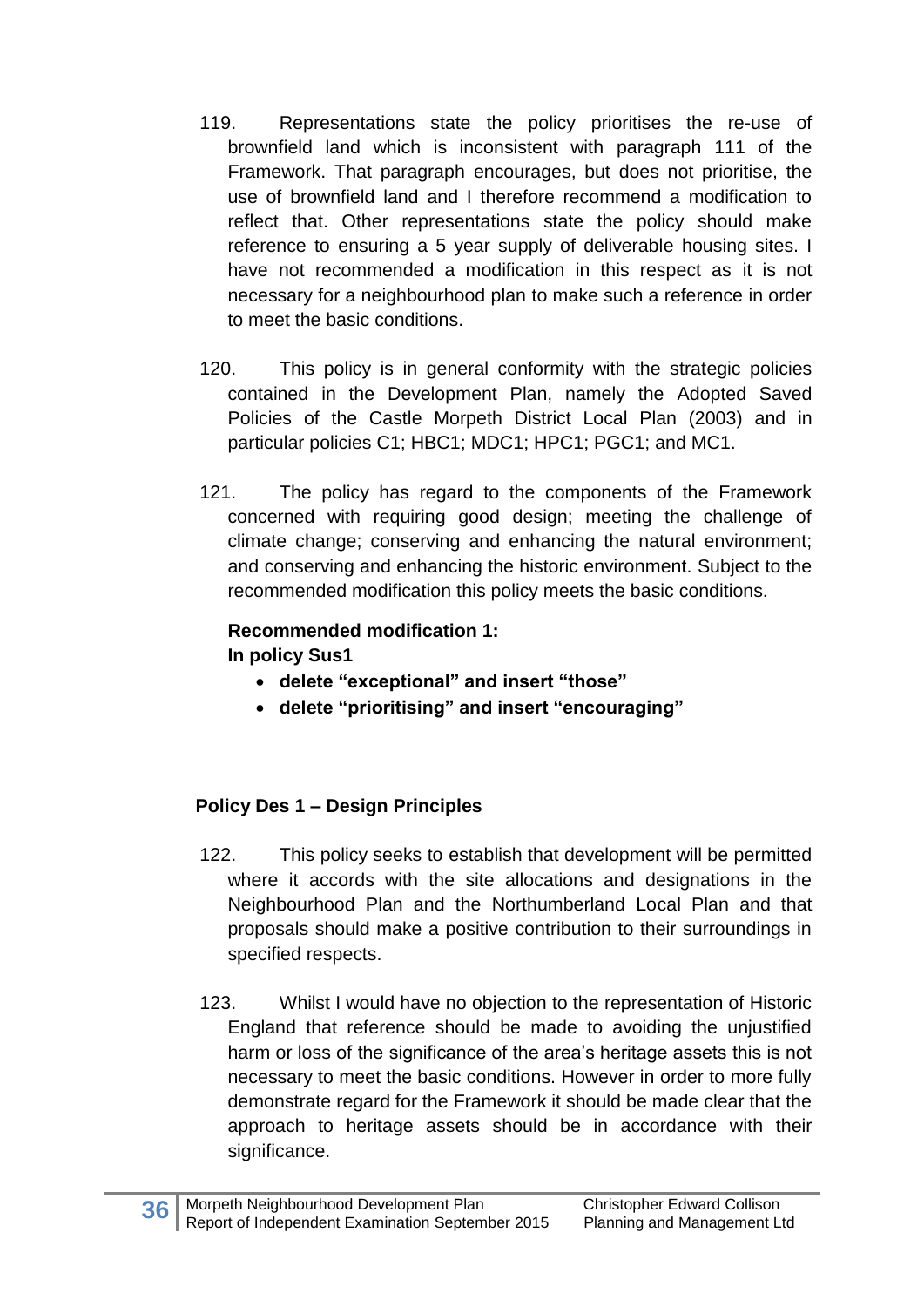- 124. A representation refers to the need to ensure undue policy burdens do not affect viability or deliverability of a scheme. Whilst the policy is principally concerned with setting out those aspects of design that should be considered in the formulation and assessment of development proposals it does require a positive contribution. On this basis I consider it necessary to include reference to the aspect of national policy in paragraph 173 of the Framework requiring careful attention to viability and costs.
- 125. I have recommended a modification so that the basis of decision making on planning applications should be clarified as explained earlier in my report.
- 126. Reference should be to the Development Plan not an emerging plan the contents of which are currently not finalised.
- 127. Support should not be limited only to proposals that accord with allocations and designations. In order to more fully reflect the presumption in favour of sustainable development support for development proposals should be extended to include those that accord with the policies of the Neighbourhood Plan and elsewhere in the Development Plan.
- 128. Reasons for the recommended modifications relating to land instability and reasons for not including recommended modifications put forward by The Coal Authority have been set out earlier in my report.
- 129. This policy is in general conformity with the strategic policies contained in the Development Plan, namely the Adopted Saved Policies of the Castle Morpeth District Local Plan (2003).
- 130. The policy has regard to the components of the Framework concerned with building a strong competitive economy; promoting sustainable transport; delivering a wide choice of high quality homes; requiring good design; promoting healthy communities; meeting the challenge of climate change and flooding; conserving and enhancing the natural environment; conserving and enhancing the historic environment; and supporting high quality communications infrastructure. Subject to the recommended modification this policy meets the basic conditions.

#### **Recommended modification 2: In policy Des1**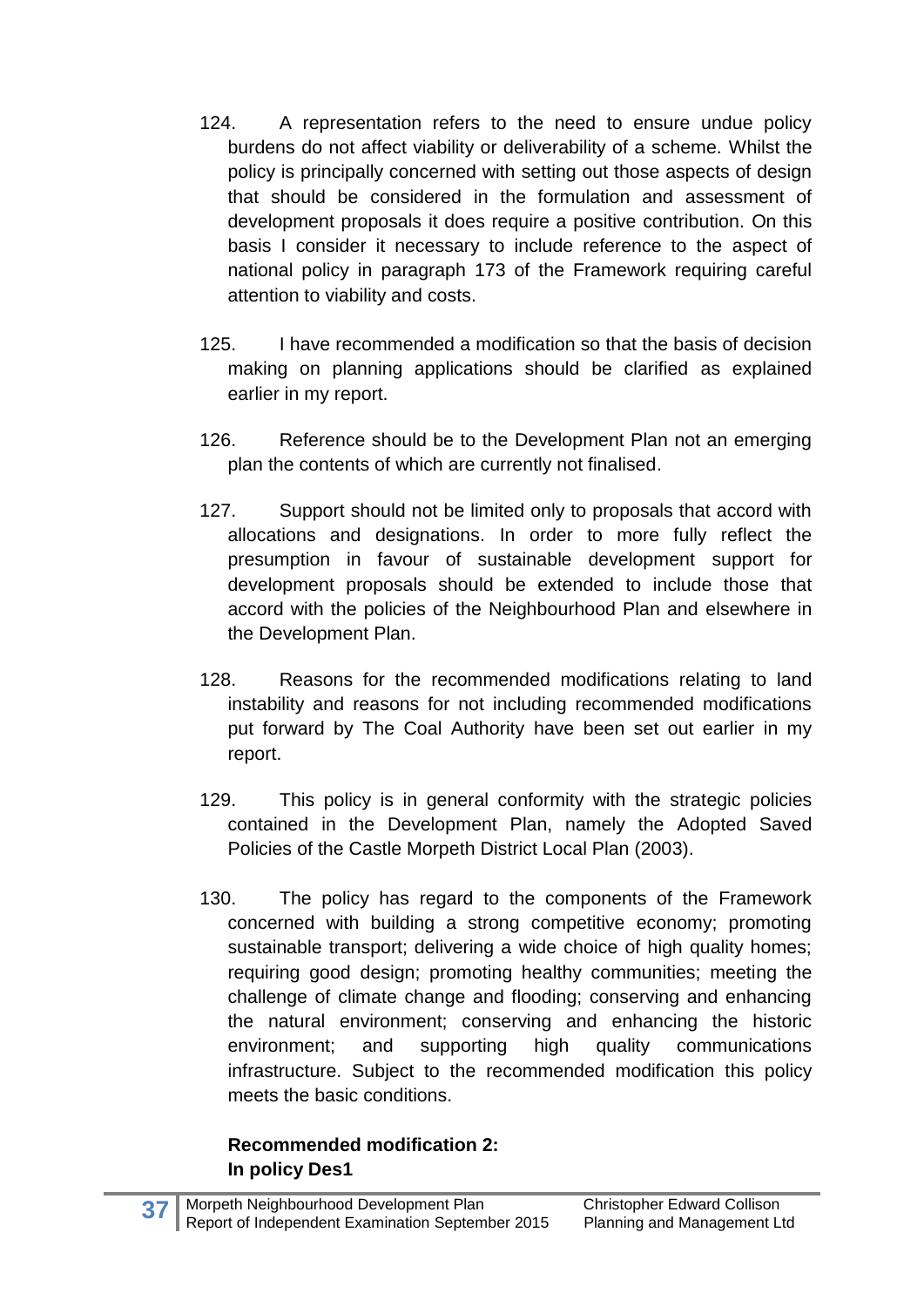- **on line 1 delete "permitted" and insert "supported" and after "accords with" insert "the policies,"**
- **delete "the Northumberland Local Plan" and insert "and elsewhere in the Development Plan"**
- **on line 3 before "Development" insert "Subject to assessment of viability all"**
- **in C. continue "in accordance with their significance"**
- **in I. Delete text after "health or" and insert "public safety at unacceptable risk including from contamination and land instability and where necessary incorporate appropriate mitigation, treatment or remediation measures necessary to allow development to proceed without posing adverse impacts on the environment, human health or public safety."**
- **in supporting text paragraph 4.2.6 after "flood risk" insert "Much of the plan area is located within the 'Development High Risk Area' identified by The Coal Authority. In these areas planning applications except householder proposals, will need to be accompanied by a Coal Mining Risk Assessment to address the risks from land instability associated with mining. The Assessment will also need to identify what mitigation, treatment or remediation measures are necessary to allow development to proceed. These requirements will also apply to the sites allocated in this Neighbourhood Plan."**

#### **Policy Set 1 – Settlement Boundaries**

- 131. This policy seeks to establish that development will be permitted within settlement boundaries defined on the Proposals Map. Outside settlement boundaries proposals will only be permitted if justified by specified exceptional circumstances.
- 132. I have earlier in my report explained why I have recommended a modification so that the basis of decision making on planning applications should be clarified. The policy should not state "Planning permission will be granted for development" and "development will only be permitted" but should instead state "Development proposals will be supported" and "development will only be supported".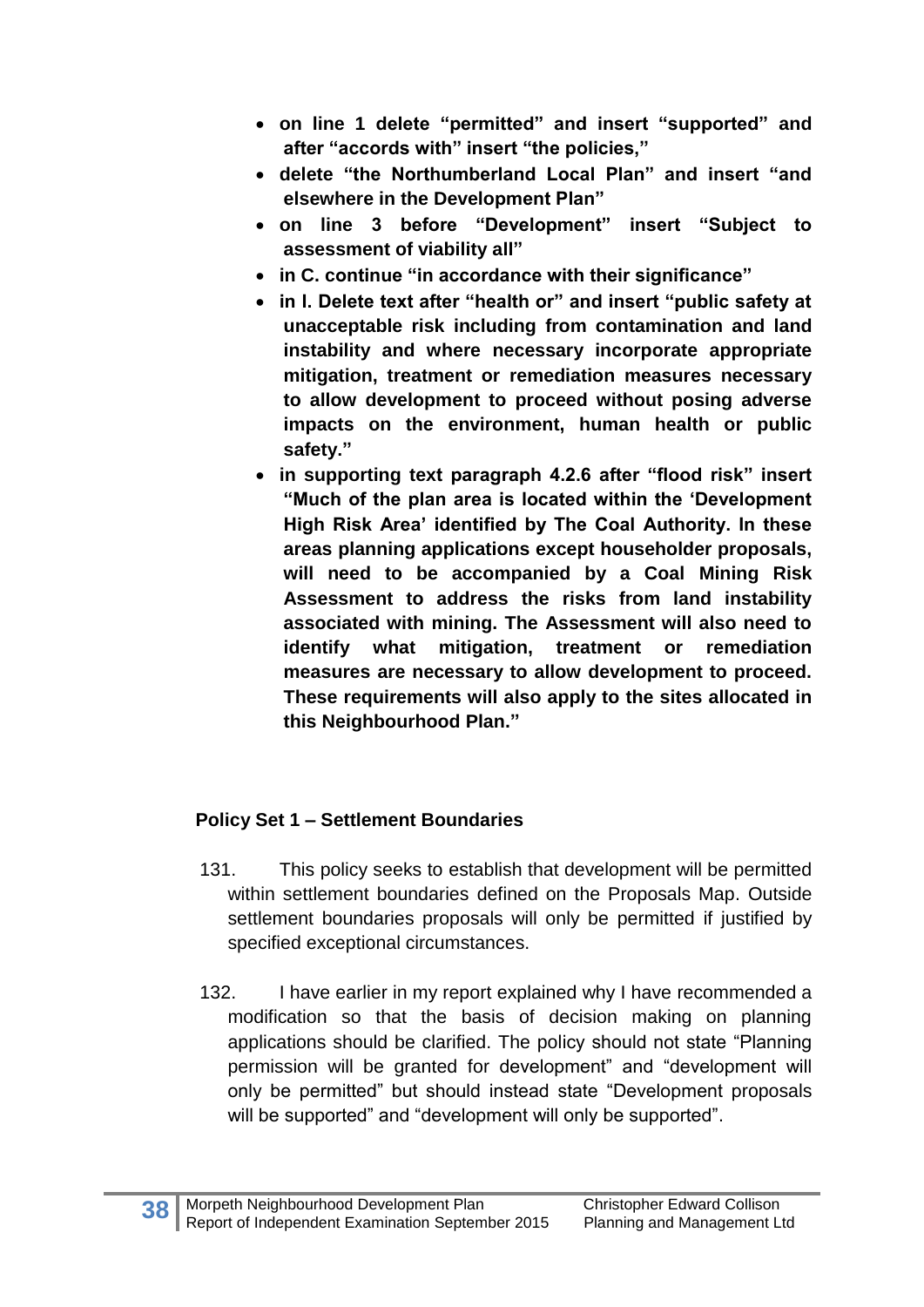- 133. Support is made subject to conformity with other relevant policies in the Local Plan including the Neighbourhood Plan. I consider this cross-reference is unnecessary but have not recommended deletion as this is not required to meet the basic conditions. The policy however should refer to the entire Development Plan and be capable of interpretation throughout the plan period regardless of changes in the composition of the Development Plan. I therefore recommend the policy should refer to the Development Plan and not the Local Plan. I also recommend use of the term "being in accordance" instead of "conformity" so as to reflect the proper basis for decision making.
- 134. Representations state the policy would not allow a small extension to a residential property. Paragraph 55 of the Framework states "*to promote sustainable development in rural areas, housing should be located where it will enhance or maintain the viability of rural communities"*. A housing proposal for additional accommodation achieved through extension of an existing property outside settlement boundaries would be assessed in this context in terms of the promotion of sustainable development. Whilst it is not within my role to recommend additional areas of policy I consider a modification would be appropriate in this respect in order to achieve necessary clarity for decision makers in accordance with paragraph 17 of the Framework.
- 135. A representation states the policy should better reflect the Framework aim to support a prosperous rural economy. I recommend the policy should refer to development that would serve or support stated uses rather than refer to exceptional circumstances. The Framework states neighbourhood plans should support the sustainable growth and expansion of all types of business and enterprise in rural areas, not just those that require a rural setting because of the characteristics of its particular enterprise. The Framework also refers to support for sustainable leisure developments. I consider the wording of the policy does not clearly have regard to the relevant provisions of the Framework. I recommend that the policy should be modified in these respects.
- 136. A number of representations relate to the principle of defined settlement boundaries. The County Council "*supports the creation of settlement boundaries in this Neighbourhood Plan. It is a helpful and relevant approach to providing direction to growth particularly where a minimum amount of growth is defined in policy elsewhere in the Plan, for example in Policy Hou1, and where the Plan demonstrates flexibility alongside direction for growth in relation housing numbers to be delivered through the Plan. Evidence presented in Table 1*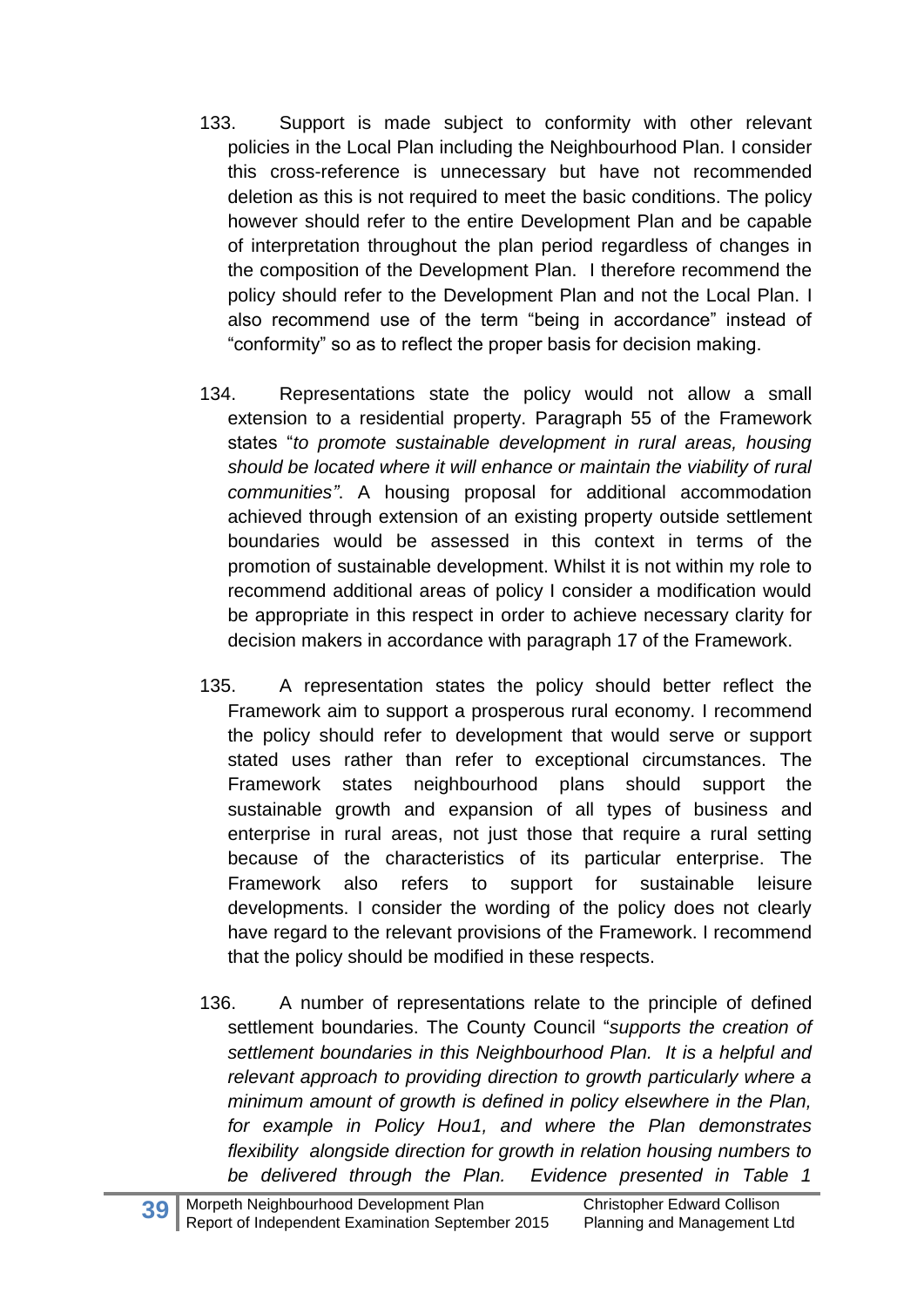*(housing supply at March 2015) which sets out the scale of current commitments, and the scale of housing development proposed at the St George's Hospital site through Policy Hou2 alongside the additional housing sites allocated at Pegswood helps in justifying the creation of appropriate settlement boundaries which should assist decision making on development proposals."*

- 137. Another representation includes recognition of the aspirations for tight settlement boundaries but expresses concern regarding supporting text. In this latter respect I have in the annex to my report recommended that a number of consequential modifications to the general text of the Neighbourhood Plan will be necessary as a result of recommended modifications relating to policies. The representation also states settlement boundaries will ultimately have to be drawn around housing allocations and that there will need to be synergy with Core Strategy proposals. At this time the final content of the Core Strategy is not known.
- 138. Other representations include objection to the policy raising issues that include:
	- settlement boundaries are no longer valid or applicable;
	- settlement boundaries do not accord with the positive approach required by the Framework;
	- settlement boundaries are tightly drawn having insufficient flexibility to provide for a range of sites to meet growth aspirations;
	- a tight constraining settlement boundary seeks to restrict the delivery of economic opportunities such as the mixed use proposal for land west of Lancaster Park;
	- development proposals in all areas should be considered on their merits;
	- settlement boundaries that constrain development without identifying opportunities for supply will be out of date when seeking to align such with the requirement to create a five year housing land supply; and
	- the policy simply copies previous settlement boundaries with little regard for paragraph 49 of the Framework.
- 139. The Neighbourhood Plan states "*these settlement boundaries should reduce the risk of urban sprawl and coalescence between settlements in the plan area, and prevent the encroachment of the settlements into the open countryside. They should preserve and protect the setting and approaches to Morpeth, Hebron, Hepscott, Mitford and Pegswood, and encourage the use of brownfield land*".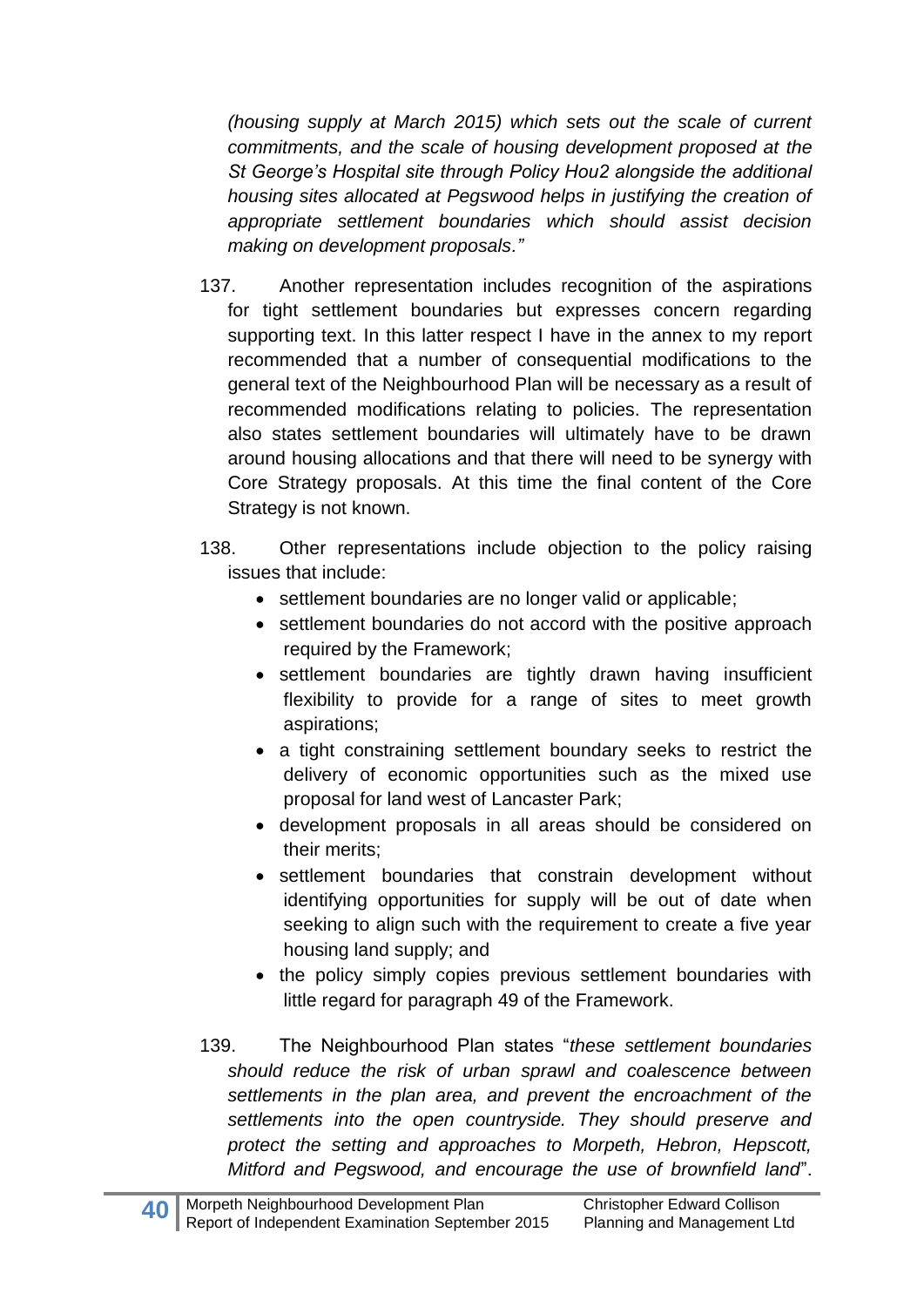The role of a Neighbourhood Plan in shaping and directing development is recognised in the Framework.

- 140. Paragraph 16 of the Framework includes *"neighbourhoods should plan positively to support local development, shaping and directing development in their area that is outside the strategic elements of the Local Plan*". A settlement boundary policy is unlikely to be found to have regard for the Framework and planning positively where there is neither identification of housing supply, nor identification of supply of employment land, through commitments and, more particularly, through allocations. Whilst including no cap on development within settlement boundaries the Neighbourhood Plan provides for at least 1,700 dwellings through commitments and allocations, and allocates 10 hectares of employment land to be developed, making a positive contribution to the supply of new homes and jobs.
- 141. Paragraph 49 of the Framework applies to relevant neighbourhood development plan policies for housing supply.<sup>46</sup> The policy should be considered as a policy for the supply of housing in so much as it supports development proposals within the defined settlement boundaries and because of its approach to development proposals outside the settlement boundaries in open countryside.<sup>47</sup> The Neighbourhood Plan is not seeking to impose a cap on the supply of housing development. The elements of the policy together seek to shape and direct development, which is a role for neighbourhoods envisaged in the Framework. Paragraph 49 of the Framework states how relevant policies should be considered in the context of the then current supply situation; it does not relate to the formulation or establishment of policy. In any case supply calculation is unlikely to remain unchanged throughout the Neighbourhood Plan period. In the context of paragraph 49 of the Framework whenever a five-year supply can be demonstrated during the plan period, the policy, once part of a made Neighbourhood Plan, should be regarded as up to date.
- 142. The Neighbourhood Plan states "*in view of the uncertainties around the county housing requirement, apportionment for the Neighbourhood Plan area, and build-out rates in a locally oversupplied*

<sup>1</sup> <sup>46</sup> Crane v Secretary of State for CLG 2015 in relation to the Broughton Astley Neighbourhood Development Plan

<sup>47</sup> South Northamptonshire Council v Secretary of State for CLG and others 2014 distinguishes between a general policy restricting development in open countryside from one to protect a specific feature or area such as a gap between settlements. Also see Cheshire East Borough Council v Secretary of State for CLG & Richborough Estates Partnership LLP 2015, although the latter is to be considered by the Court of Appeal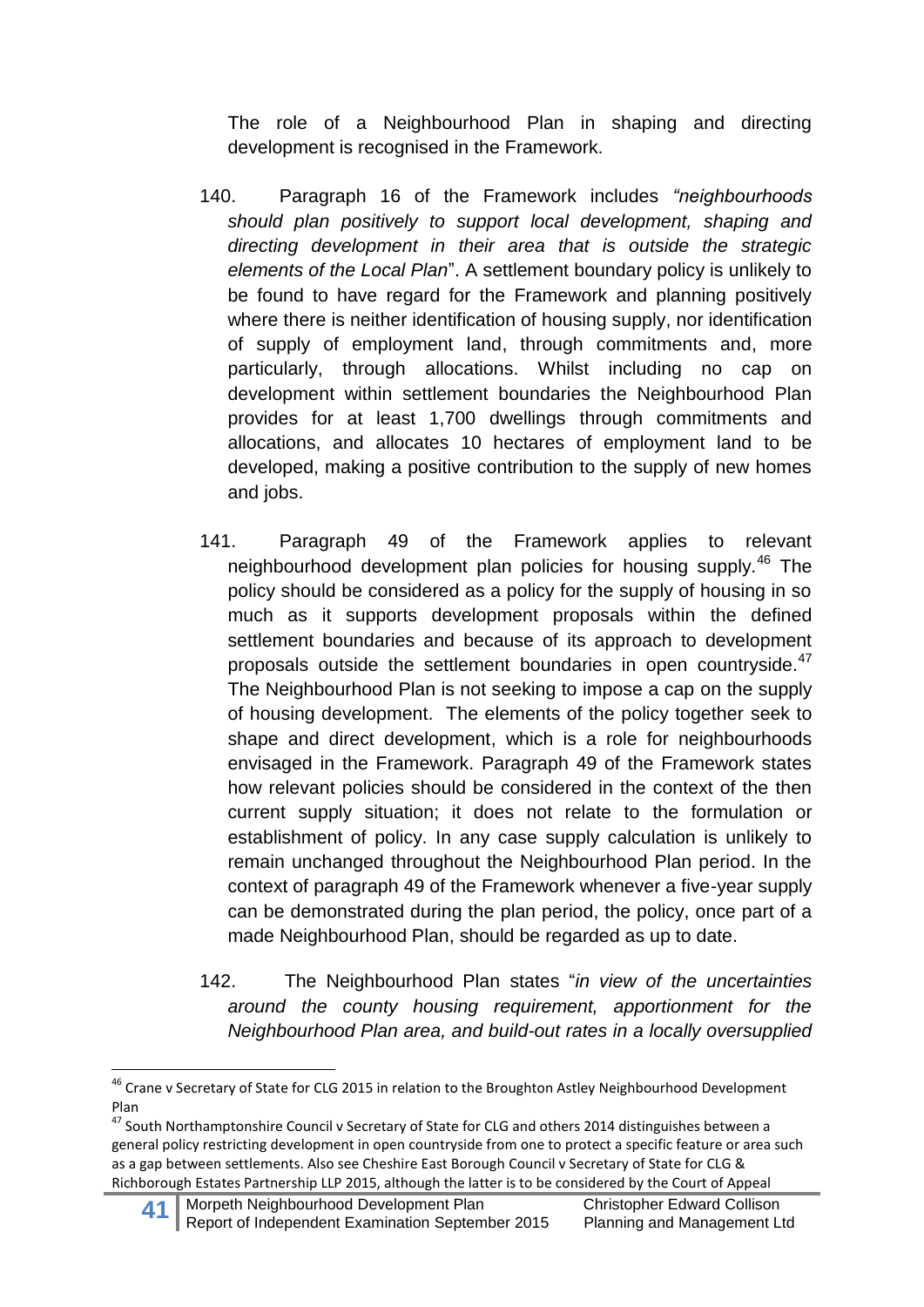*market, a realistic figure for the housing requirement of at least 1,700 dwellings has been adopted from within the range of figures proposed in the various iterations of the emerging Northumberland Local Plan".* It is not within my role to test the soundness of that approach, nor to test whether it is the most appropriate strategy or justified by a proportionate evidence base. Use of reasoning and evidence arising from the emerging Local Plan preparation process has regard to the Guidance.

- 143. It is not necessary to delay the Neighbourhood Plan preparation process until the emerging Local Plan is in place. I am mindful of the fact that should there ultimately be a conflict between the Neighbourhood Plan, and the Local Plan when adopted; the matter will be resolved in favour of the plan most recently becoming part of the Development Plan.
- 144. It is stated in the Neighbourhood Plan that "*the provision for housing is set at a minimum, and should there be a demonstrated need for additional dwellings during the Plan period, this can be met by bringing forward development phased for construction beyond the current Plan period on the St George's Hospital site*". It is also stated "*there are some small-scale brownfield housing sites that could contribute to housing choice over the Plan period and can contribute flexibility in terms of housing supply in the event of under-delivery elsewhere"*. I consider the Neighbourhood Plan adopts an appropriate positive approach to growth of settlements in the plan area seeking to shape and direct development. Whilst referring to Local Plans paragraph 14 of the Framework refers to flexibility to adapt to rapid change. The indication of flexibility in the Neighbourhood Plan represents good practice.
- 145. Paragraph 47 of the Framework relates to actions to be undertaken by local planning authorities to boost significantly the supply of housing. Whilst there is specific reference to 'Local Plan' the paragraph is silent with respect to neighbourhood plans. The provision for at least 1,700 dwellings in the plan period represents a significant boost to housing supply locally. I note it is also stated in the Neighbourhood Plan that the St George's Hospital site is large enough to accommodate later phases of development beyond the plan period and that this development could be brought forward into the plan period if need is demonstrated. The Neighbourhood Plan, through identification of commitments and site allocations, clearly seeks to boost significantly the supply of housing in the plan area.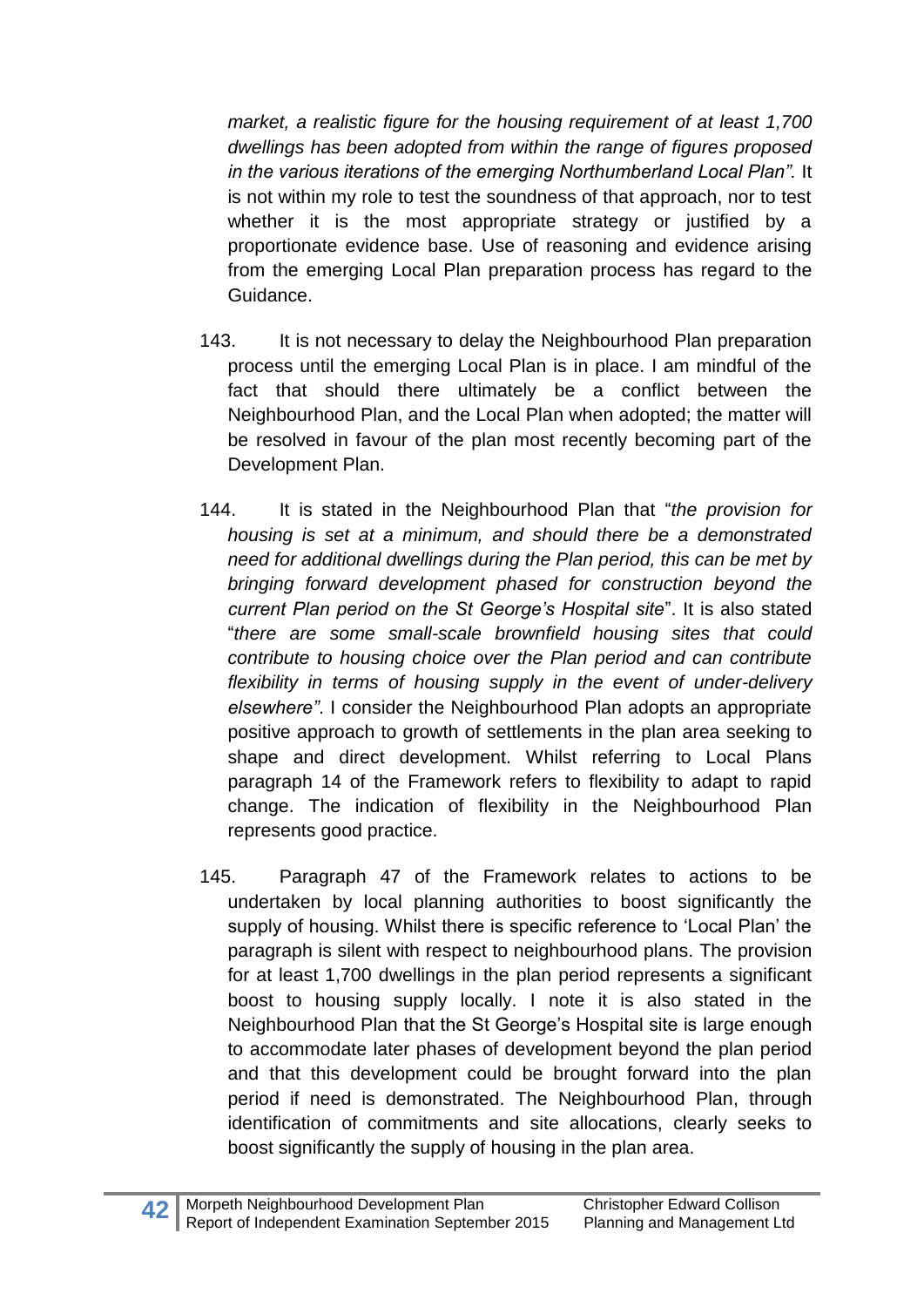- 146. Whilst the commitments and site allocations will boost significantly housing supply, they do not represent all the housing development that will occur in the plan area over the plan period. The Neighbourhood Plan anticipates other development proposals will be made inside the settlement boundary, which the policy supports, provided they are consistent with other development plan policy. The Neighbourhood Plan states "*the document 'Housing Site Allocation – Outline Methodology and Potential Sites' contains more detail on committed housing supply, preferred sites in the Plan and further potential housing sites that would be compliant with Plan Objectives and Policies". "The document also forecasts build-out rates for all committed, proposed and possible sites in five year blocks to demonstrate that the Plan will deliver against the objectively assessed evidence of needs for a five year supply of housing land."*
- 147. The Neighbourhood Plan is not seeking to impose a cap on the supply of housing development. Not only do the policies of the Neighbourhood Plan positively support development within the settlement boundaries generally, they also make specific provision for the development of significant areas of land for housing and employment purposes. The elements of policy Set 1 together seek to shape and direct development which is a role for neighbourhoods envisaged in the Framework. It is not within my role to recommend additional settlement boundaries at Tranwell or in any other part of the plan area.
- 148. In Woodcock Holdings Limited v Secretary of State CO/4594/2014 Court of Appeal May 1 2015 EWHC 1173 (Admin) it is established "*the body responsible for a neighbourhood plan does not have the function of preparing strategic policies to meet assessed housing needs"*. "*Where a neighbourhood plan precedes a local plan, the effect of paragraph 8 of Schedule 4B of the 1990 Act is that the examination of a neighbourhood plan cannot consider whether it is based upon a strategy to meet objectively assessed housing needs. Nor can the examination consider whether the proposed strategy is the most appropriate or justified by a proportionate evidence base".*
- 149. A number of representations put forward sites for development that would require adjustment to the settlement boundaries in locations variously described as including north, north-west, west, and southeast of Morpeth, north of Pegswood; land at Hepscott Station; Tranwell and Tranwell Woods; and limited infilling in villages.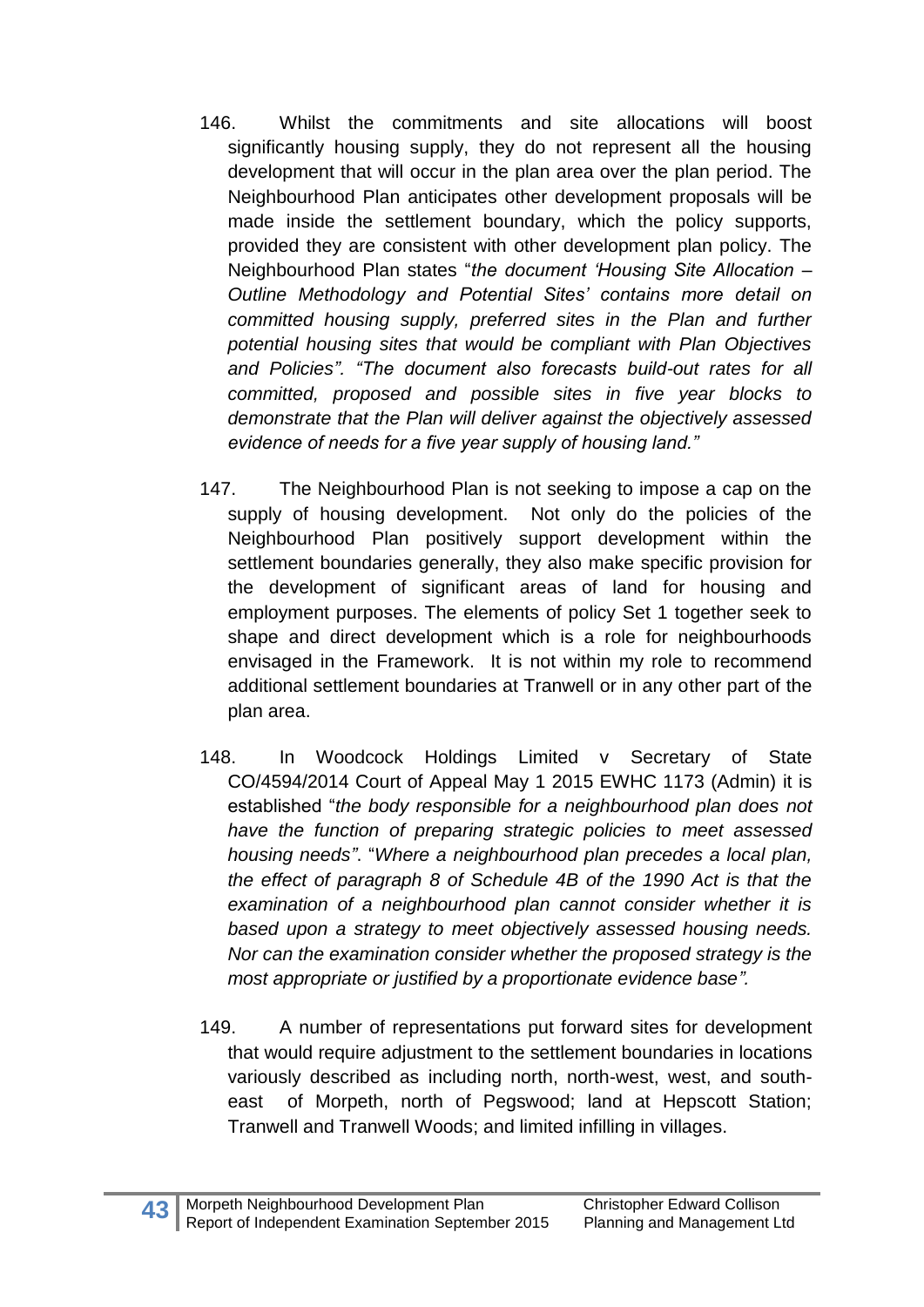- 150. Whilst representations have put forward additional or alternative land as being suitable for development or for allocation in the Neighbourhood Plan I find that the settlement boundary defined in the policy meets the Basic Conditions and the existence of any sites outside that boundary, whether they are suitable for development or not, as additional or alternative sites, is not a matter against which the Neighbourhood Plan is to be examined.
- 151. This policy is in general conformity with the strategic policies contained in the Development Plan, namely the Adopted Saved Policies of the Castle Morpeth District Local Plan (2003) and in particular policies C1; HBC1; MDC1; HPC1; PGC1; MC1 and H16.
- 152. This policy has regard to the components of the Framework concerned with delivering a wide choice of high quality homes; supporting a prosperous rural economy; promoting sustainable transport; promoting healthy communities; and conserving and enhancing the natural environment. I am satisfied that need to have regard to national policies and advice contained in guidance issued by the Secretary of State has, in plan preparation, been exercised in substance in such a way that it has influenced the final decision on the form and nature of the policy . The policy shapes and directs sustainable development. These considerations support my conclusion that subject to the recommended modification this policy meets the basic conditions.

### **Recommended modification 3:**

**In policy Set1**

- **Delete "Planning permission will be granted for development" and insert "Development proposals will be supported"**
- **Delete "permitted" and insert "supported"**
- **Delete "conformity" and insert "being in accordance"**
- **Delete "Local Plan" and insert "Development Plan"**
- **Delete "when it is justified by the following exceptional circumstances" and insert "where it serves or supports the following purposes or activities"**
- **Delete B and insert "existing businesses and enterprises"**
- **In C after "countryside" continue "or a sustainable leisure development which respects the character of the countryside where identified needs are not met by existing facilities within settlement boundaries"**
- **In D delete "to provide for"**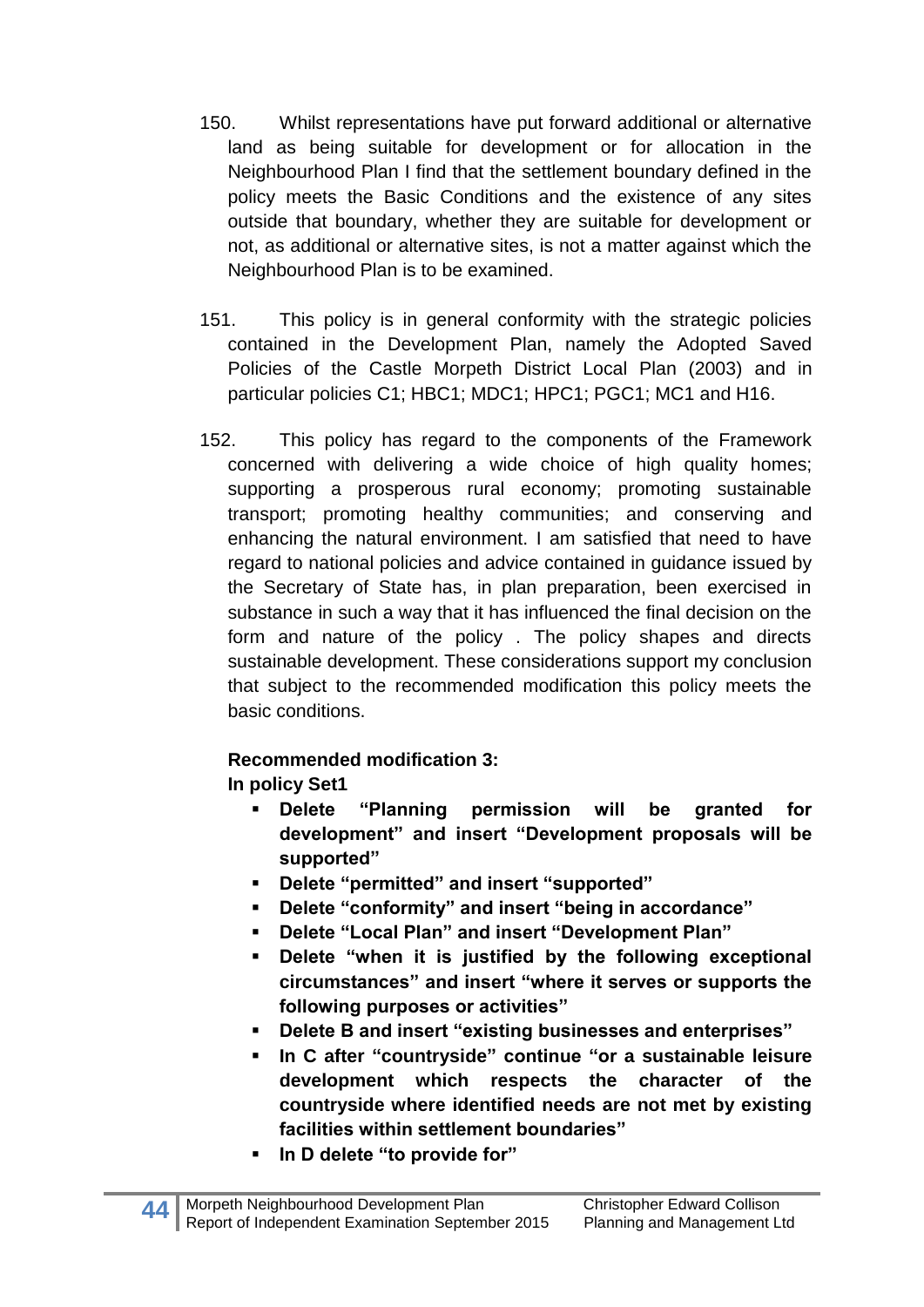- **In E delete "for" and replace "of section" with "in paragraph"**
- **Insert "F. appropriately designed extensions to existing buildings, including extensions to dwellings, which are subservient to and respect the scale and appearance of the existing building"**

### **Policy Set 2 – Development in Hebron, Hepscott, Mitford and Pegswood**

- 153. This policy seeks to establish support for specified types of development within the settlement boundaries of the villages of Hebron, Hepscott, Mitford and Pegswood as defined on the Proposals Map in all cases subject to a requirement that it respects and maintains the character of the village and it protects and retains mature trees within or adjacent to the development site.
- 154. A representation of the County Council states "*Whilst the desire to protect important trees is supported, the correct mechanism would be through the use of tree preservation orders. The County Council would question whether the protection of trees can reasonably be achieved through the use of planning policy when other powers exist to achieve that aim".* I consider this component of the policy represents a distinct local approach that seeks to shape development. The Framework does however require consideration whether the benefits of development outweigh the loss of aged or veteran trees. I recommend a similar approach to the local application of policy. Additionally it is not acceptable to require proposers of development to retain trees on land outside the development site as this is not likely to be within their control. I recommend modification of the policy in accordance with these issues.
- 155. I have taken into consideration the representations and other factors, including paragraphs of the Framework, considered in respect of my examination of Policy Set1 in so far as they are relevant to examination whether Policy Set2 meets the basic conditions. I have in addition considered those representations specific to Policy Set2 in particular relating to additional development strengthening local services.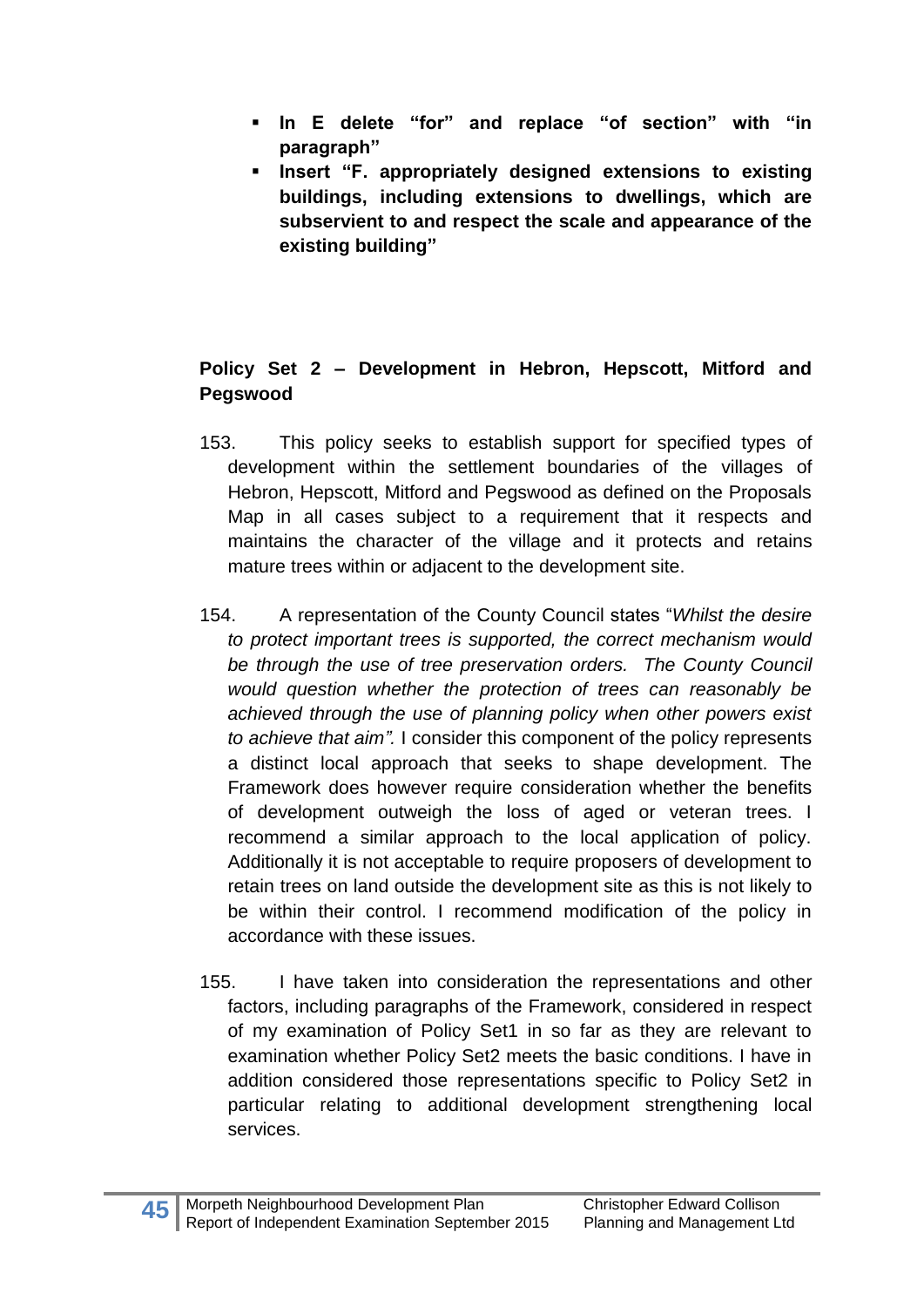- 156. Whilst representations have put forward additional or alternative land as being suitable for development or for allocation in the Neighbourhood Plan I find, as in my consideration of Policy Set1, that the settlement boundary defined in the policy meets the Basic Conditions and the existence of any sites outside that boundary, whether they are suitable for development or not, as additional or alternative sites, is not a matter against which the Neighbourhood Plan is to be examined.
- 157. This policy is in general conformity with the strategic policies contained in the Development Plan, namely the Adopted Saved Policies of the Castle Morpeth District Local Plan (2003).
- 158. The policy has regard to the components of the Framework concerned with requiring good design; meeting the challenge of climate change; and conserving and enhancing the natural environment. I am satisfied that need to have regard to national policies and advice contained in guidance issued by the Secretary of State has, in plan preparation, been exercised in substance in such a way that it has influenced the final decision on the form and nature of the policy . The policy shapes and directs sustainable development. These considerations support my conclusion that subject to the recommended modification this policy meets the basic conditions.

# **Recommended modification 4:**

#### **In policy Set2**

**Delete the final sentence and insert "Unless the benefits of development outweigh the loss, proposals should retain mature trees within application sites, and include on-site measures to protect mature trees both within and adjacent to the site"** 

### **Policy Env 1 – Landscape and Wildlife Corridors**

- 159. This policy seeks to protect defined landscape and wildlife corridors from development unless required to maintain, enhance or interpret the landscape or wildlife purposes. The policy also requires remedial action following unavoidable disruption.
- 160. A representation states the policy should be consistent with chapter 11 of the Framework relating to conserving and enhancing biodiversity. Another representation recommends wildlife and landscape corridors should be treated as separate policies. Proposing a modification the County Council considers the policy should specify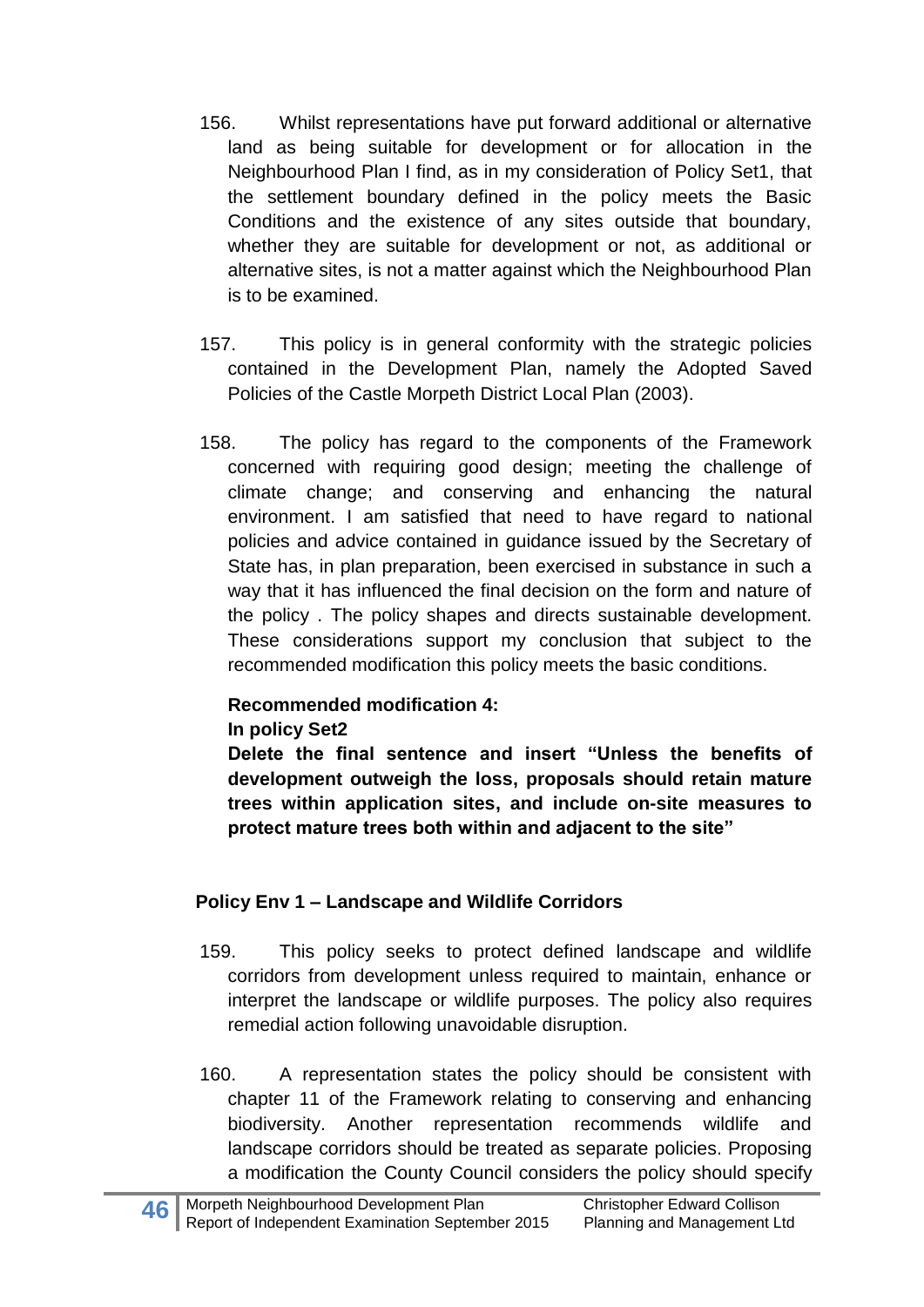the mechanism by which impact minimisation and remedial action could be secured. In seeking a housing allocation on land north of Barmoor Farm and south of High Stobhill Farm a further representation identifies an opportunity to extend the network of landscape and wildlife corridors. I consider no modification of the policy is necessary in order to meet the basic conditions in these respects.

- 161. This policy is in general conformity with the strategic policies contained in the Development Plan, namely the Adopted Saved Policies of the Castle Morpeth District Local Plan (2003) and in particular policies C4; C11; C12; MDC3; MDC4; HPC2; MC3 and MC6.
- 162. I recommend modification of the second and third paragraphs in order to achieve clarity for applicants and decision makers. The policy has regard to the components of the Framework concerned with requiring good design; meeting the challenge of climate change; and conserving and enhancing the natural environment. Subject to the recommended modification this policy meets the basic conditions.

# **Recommended modification 5:**

**In policy Env1**

- **In the second paragraph delete the words before "enhance" and insert "Development opportunities should demonstrate they take opportunities to"**
- **In the third paragraph delete the words after "action" and insert "in accordance with a scheme that shall be secured by way of planning condition or planning obligation as appropriate"**

# **Policy Env 2 – Local Green Spaces**

- 163. This policy seeks to designate seven areas as Local Green Spaces. The Proposals Map defines the areas at sufficient scale to identify area boundaries. The implication of Local Green Space designation is that new development is ruled out other than in very special circumstances.
- 164. A representation states there is not appropriate justification and it is inappropriate to make the designations at this time.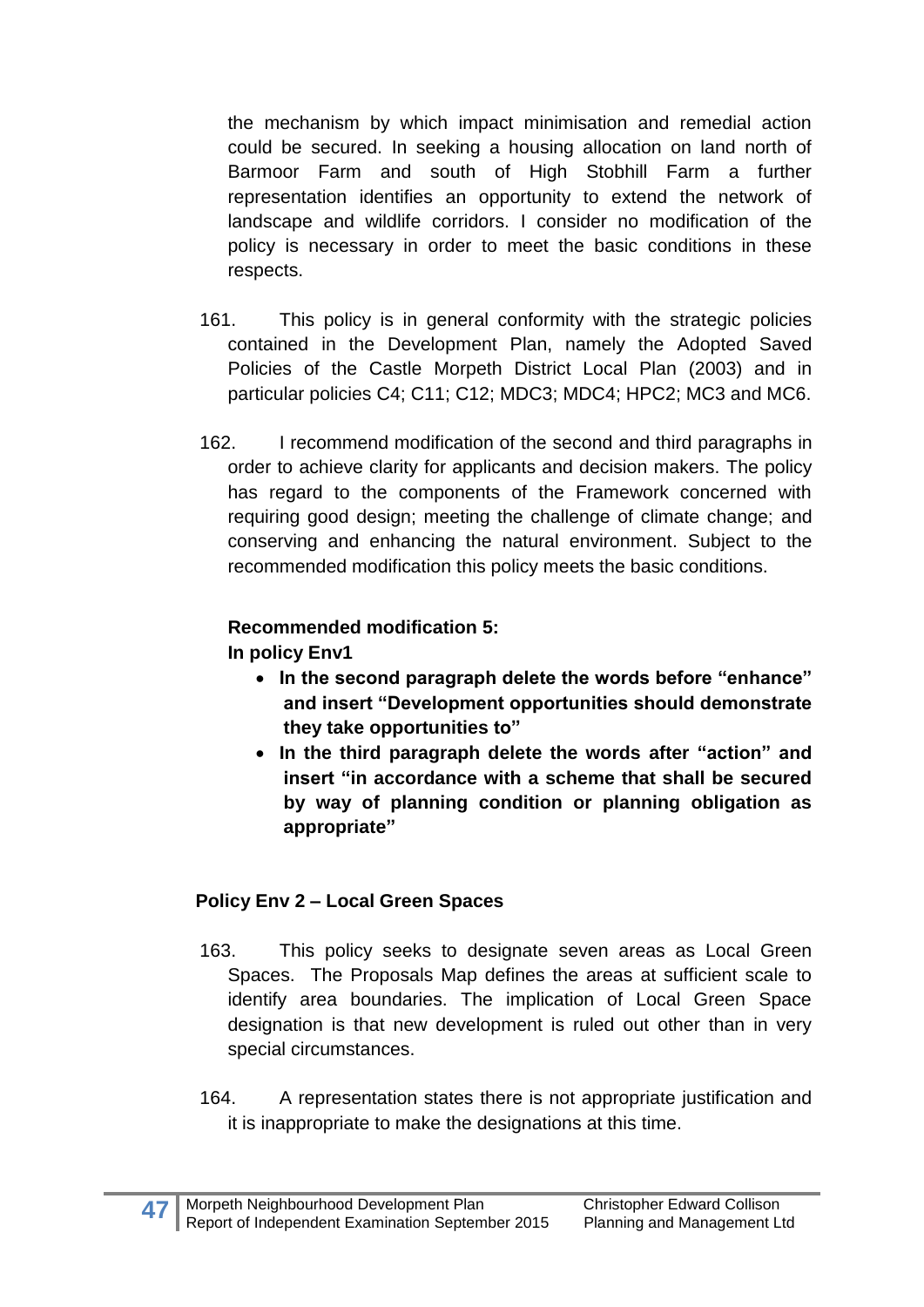- 165. Statutory provision for the designation of Local Green Space post dates the strategic policies contained in the Development Plan however this policy is in general conformity with the Adopted Saved Policies of the Castle Morpeth District Local Plan (2003).
- 166. The Framework states *"Local communities through local and neighbourhood plans should be able to identify for special protection green areas of particular importance to them. By designating land as Local Green Space local communities will be able to rule out new development other than in very special circumstances. Identifying land as Local Green Space should therefore be consistent with the local planning of sustainable development and complement investment in sufficient homes, jobs and other essential services. Local Green Spaces should only be designated when a plan is prepared or reviewed, and be capable of enduring beyond the end of the plan period."*
- 167. In respect to all of the seven areas intended for designation as Local Green Space I find the Local Green Space designation is being made when a neighbourhood plan is being prepared, and I have seen nothing to suggest the designation is not capable of enduring beyond the end of the plan period. The intended designations have regard to the local planning of sustainable development contributing to the promotion of healthy communities, and conserving and enhancing the natural environment, as set out in the Framework.
- 168. The Framework states that: *"Local Green Space designation will not be appropriate for most green areas or open space. The designation should only be used:* 
	- *where the green space is in reasonably close proximity to the community it serves;*
	- *where the green area is demonstrably special to a local community and holds a particular local significance, for example because of its beauty, historic significance, recreational value (including as a playing field), tranquillity or richness of its wildlife; and*
	- *where the green area concerned is local in character and is not an extensive tract of land.*

I find that in respect of each of the seven proposed Local Green Spaces the designation relates to green space that is in reasonably close proximity to the community it serves; and the green area is local in character, and is not an extensive tract of land.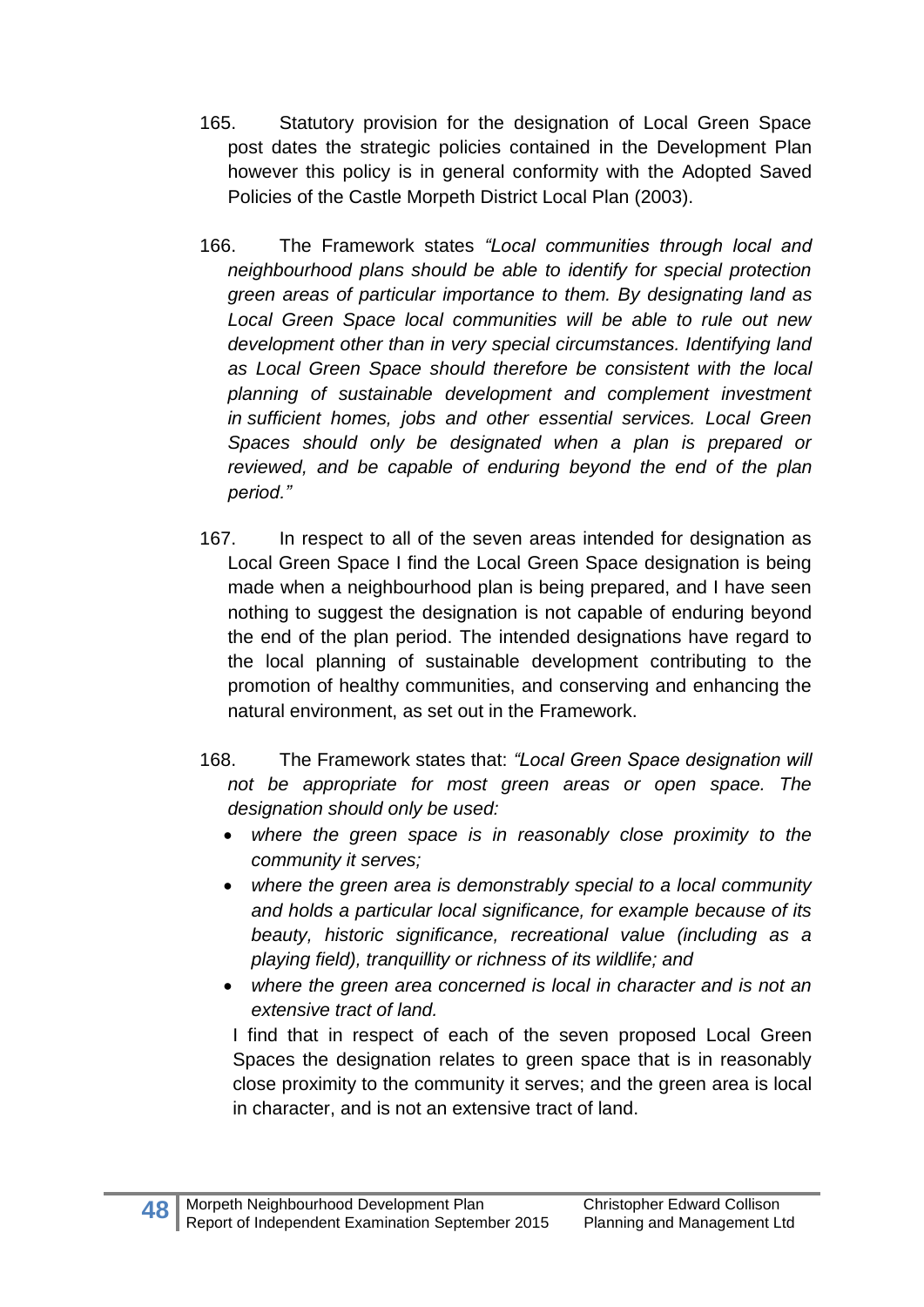- 169. The Neighbourhood Plan sets out the justification for the designations. Appendix 1 sets out information that confirms why those identified areas are of particular significance to, and valued by, the local community. I conclude the areas are all demonstrably special to a local community and hold a particular local significance.
- 170. The policy has regard to the components of the Framework concerned with requiring good design; promoting healthy communities; meeting the challenge of climate change; and conserving and enhancing the natural environment. This policy meets the basic conditions.

### **Policy Env 3 – Protected Open Space**

- 171. This policy seeks to establish that development will only be permitted in exceptional circumstances on defined areas of land that contribute to local amenity, character and green infrastructure. To be permitted proposals must demonstrate alternative provision and rectification of damage or enhancement.
- 172. A representation states all locations proposed as protected open space should be shown on the Proposals Map. Another representation makes this point in particular in relation to land east of Turner Square Stobhill and also states the written description is vague. Morpeth Town Council has during the period for representations submitted the following statement to the County Council "*It has been brought to our attention that the Proposals Map as submitted does not show all the sites designated as 'protected open space' under Plan policy Env3 and listed in the Plan Appendix A. We request that the Proposals Map is amended to show all the sites designated as 'protected open space' as*  listed in Plan Appendix A to bring it in line with the Plan. We note that *no new or additional sites not previously proposed for designation in the Plan are being put forward here. The omitted sites have been outlined in red on the attached Map and informally numbered in the following list which has been extracted from Plan Appendix A."* The listed sites are Deucher Park Estate (two areas) ; High Church (Storey Park football pitches); Kirkhill (several small areas) ; Loansdean (Heron's Field); Stobhill (east of County Hall rear car park, south west of Stobhill Farm roundabout; and near Turner Square. The Town Council also states *"We also recognise that identification of the designated 'protected open spaces' from the list in Plan Appendix A may be difficult for those unfamiliar with the Plan Area. While labelling*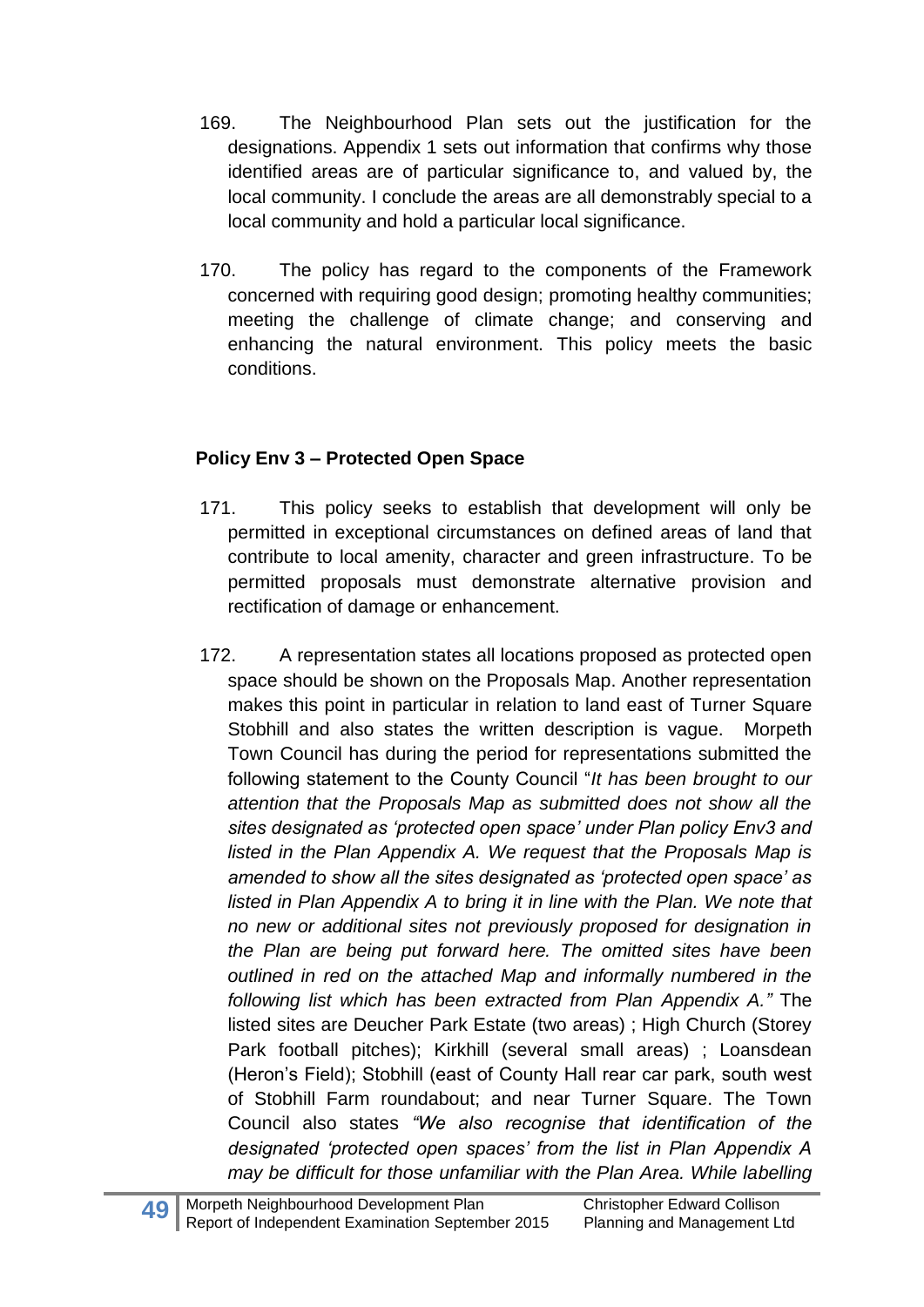*of the sites would clutter the Proposals Map, we suggest that it may be possible to add grid references to the list in Plan Appendix A."*

- 173. I am satisfied the Schedule of Protected Open Space set out in Appendix A of the Neighbourhood Plan is adequate in terms of identification of sites. It is however necessary to be able to identify the precise boundaries of the areas referred to.
- 174. A representation questions whether Protected Open Space is Local Green Space by another name and states further justification is required. The County Council objects to the inclusion of land around County Hall as Protected Open Space. The County Council advises it "*is currently conducting a property review and, in reaching a conclusion about the future of County Hall it will have due regard to protecting, where appropriate, the amenity value of land around County Hall in any future development or redevelopment of the site".*
- 175. Another representation objects to the inclusion of land east of Turner Square. The summary of the representation includes *"As detailed above the MNP fails to satisfy a number of the basic conditions tests. Many of the issues are overlapping between the various tests but link fundamentally to the MNP not planning positively for the correct, evidenced quantum of development for Morpeth. In regards to employment land requirements it is just not possible for the MNP to plan for a quantum of development led by Strategic policy as that work is not complete and not published. In relation to housing requirement the MNP just disregards the latest OAN and uses a quantum that does not accord with the strategic policy approach and is limiting the ability to boost housing supply. Furthermore, it is premature to attempt to do so in advance of the Core Strategy preparation. The MNP does not recognise the strategic role and function of Morpeth within the County and it is contended strongly that the MNP fails to meet condition tests a), d), and e). The approach to the SEA and assessing site alternatives has no robust rationale to support the very limiting options considered, thus not in accordance with the SEA regulations and does not meet condition test f)."* I have considered the issues relating to quantum of development, prematurity, and Strategic Environmental Assessment in other sections of this report.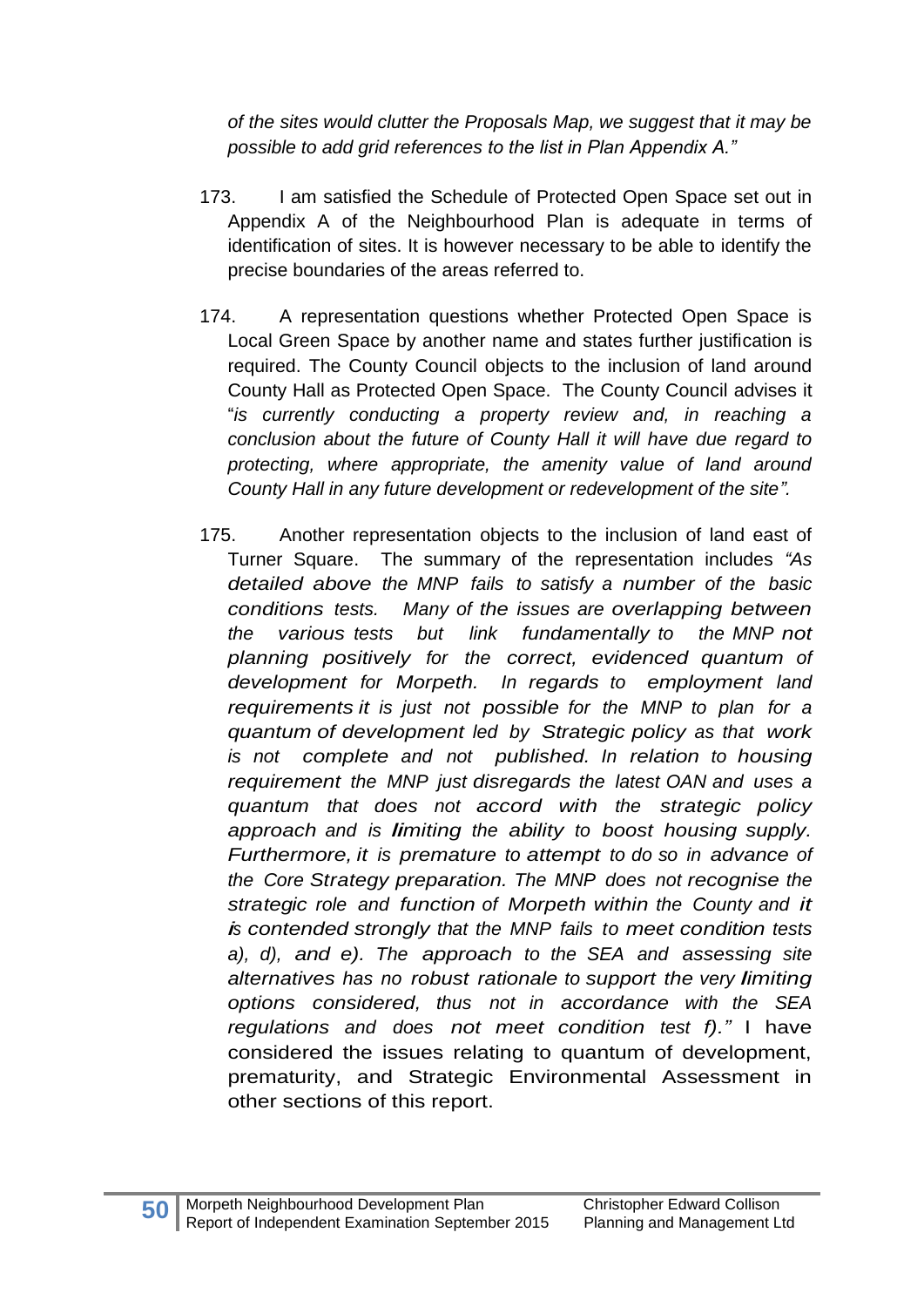- 176. This policy is in general conformity with the strategic policies contained in the Development Plan, namely the Adopted Saved Policies of the Castle Morpeth District Local Plan (2003).
- 177. In promoting healthy communities the Framework states "*Access to high quality open spaces and opportunities for sport and recreation can make an important contribution to the health and wellbeing of communities. Planning policies should be based on robust and up-to-date assessments of the needs for open space, sports and recreation facilities and opportunities for new provision. The assessments should identify specific needs and quantitative or qualitative deficits or surpluses of open space, sports and recreational facilities in the local area. Information gained from the assessments should be used to determine what open space, sports and recreational provision is required. Existing open space, sports and recreational buildings and land, including playing fields, should not be built on unless:* 
	- *an assessment has been undertaken which has clearly shown the open space, buildings or land to be surplus to requirements; or*

*● the loss resulting from the proposed development would be replaced by equivalent or better provision in terms of quantity and quality in a suitable location; or* 

*● the development is for alternative sports and recreational provision, the needs for which clearly outweigh the loss".*

178. I have noted the Neighbourhood Plan evidence base includes a Local Green Space Assessment. It is not within my role to consider whether the proposed strategy is the most appropriate or justified by a proportionate evidence base.<sup>48</sup> The Guidance states "*It is for local planning authorities to assess the need for open space and opportunities for new provision in their areas. In carrying out this work, they should have regard to the duty to cooperate where open space serves a wider area*". Policy Env3 based on compensation or rectification of damage or enhancement has regard to the 'promoting healthy communities' element of the Framework. The policy also has regard to the components of the Framework concerned with requiring good design; meeting the challenge of climate change; and conserving and enhancing the natural environment. Subject to the modification recommended this policy meets the basic conditions.

**<sup>.</sup>** <sup>48</sup> High Court of Justice Woodcock Holdings Ltd Secretary of State CLG and Mid Sussex DC 2015 EWHC 1173 Admin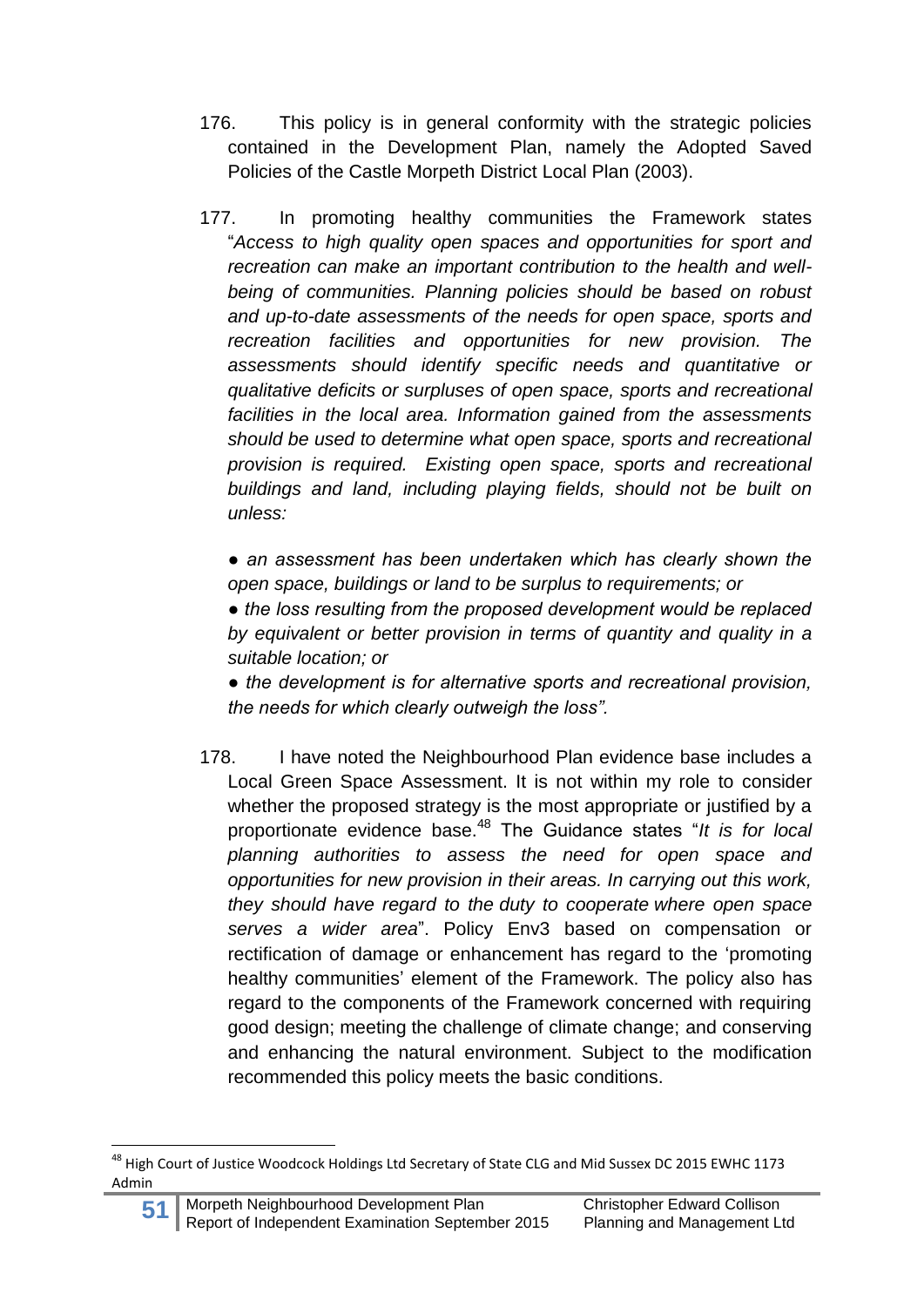#### **Recommended modification 6:**

### **The precise boundaries of protected open space (Policy Env3) should be identifiable**

### **Policy Env 4 – Protection of Allotments**

- 179. This policy seeks to resist proposals that result in the loss of allotments unless defined alternative provision is made.
- 180. This policy is in general conformity with the strategic policies contained in the Development Plan, namely the Adopted Saved Policies of the Castle Morpeth District Local Plan (2003).
- 181. The policy has regard to the components of the Framework concerned with requiring good design; promoting healthy communities; meeting the challenge of climate change; and conserving and enhancing the natural environment. This policy meets the basic conditions.

# **Policy Env 5 – Local Wildlife Sites**

- 182. This policy seeks to designate Local Wildlife Sites and establish a presumption against development that will harm or put at risk their effectiveness as a wildlife habitat or refuge unless adequate mitigation can be demonstrated.
- 183. A representation states the policy should be deleted and there is no requirement in the Framework preventing development adjacent to local wildlife sites. The policy includes provision for mitigation.
- 184. This policy is in general conformity with the strategic policies contained in the Development Plan, namely the Adopted Saved Policies of the Castle Morpeth District Local Plan (2003) and in particular policy C11.
- 185. The policy has regard to the components of the Framework concerned with requiring good design; meeting the challenge of climate change; and conserving and enhancing the natural environment. This policy meets the basic conditions.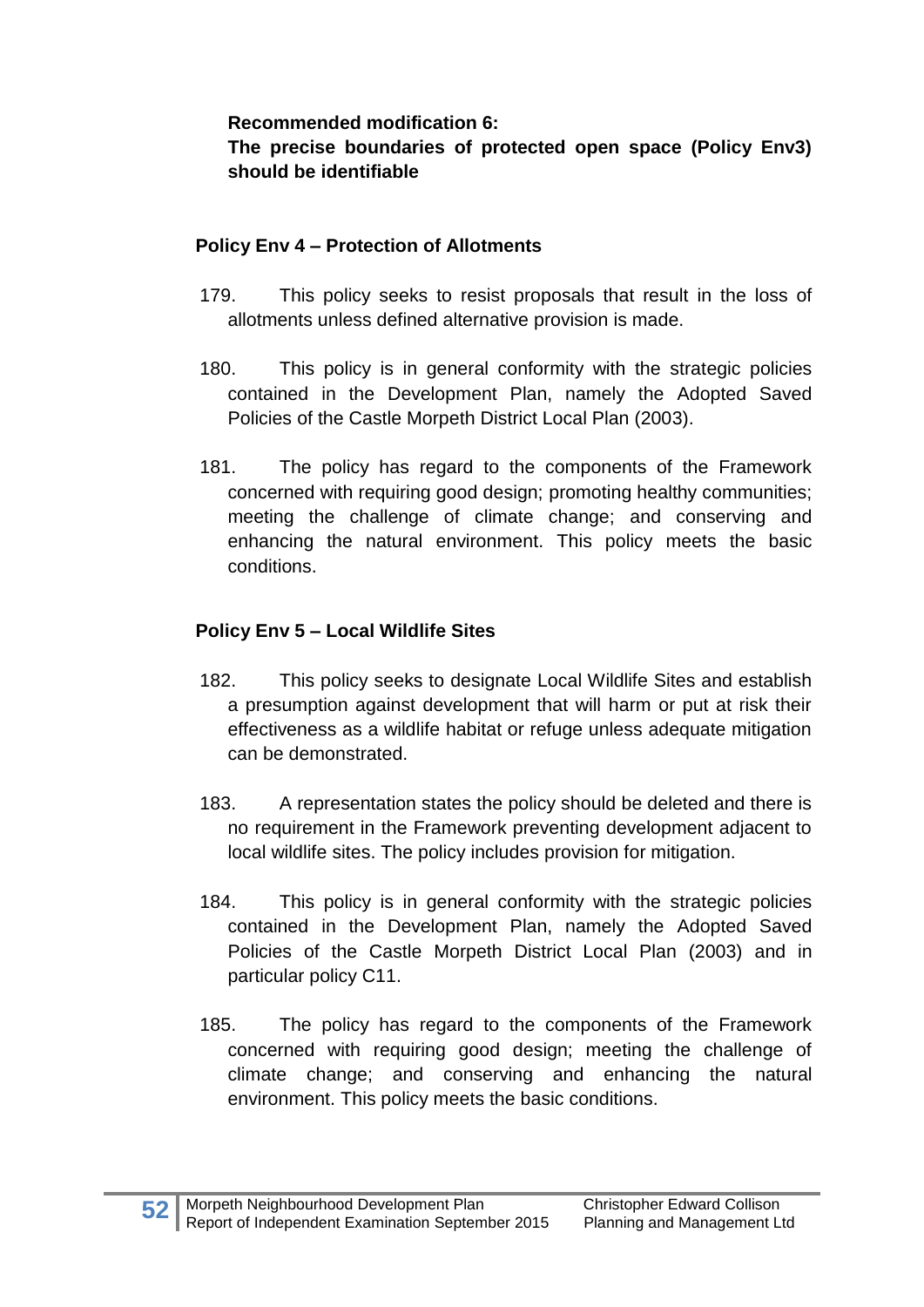### **Policy Her 1 – Safeguarding Heritage Assets**

- 186. This policy seeks to safeguard, conserve and/or enhance heritage assets and identifies relevant projects.
- 187. In a representation the County Council states the policy presents a series of proposals or projects which would be better placed in the Community Actions section of the Plan.
- 188. The term "safeguard, conserve and/or enhance" does not adequately reflect the complexity of national policy in particular in the identification of significance and the need for a balanced judgement. The undertaking of a review, an appraisal, preparation of a list and securing funding are not matters that relate to the use and development of land. Works to and within highways do not require planning permission and the term open land is imprecise. It will be possible to ensure shop signs are well designed through application of Policy Des1.
- 189. The Guidance states "*Neighbourhood planning can inspire local people and businesses to consider other ways to improve their neighbourhood than through the development and use of land. They may identify specific action or policies to deliver these improvements. Wider community aspirations than those relating to development and use of land can be included in a neighbourhood plan, but actions dealing with non*  land use matters should be clearly identifiable. For example, set out in a *companion document or annex*." I recommend this approach should be followed. This policy does not meet the basic conditions. I recommend this policy should be transferred to Part B Community Actions.

**Recommended modification 7: Delete policy Her1 and transfer to Part B Community Actions**

### **Policy Her 2 – Locally Important Heritage Assets**

- 190. This policy seeks to establish an approach to the consideration of impact of proposals on the significance of non-designated heritage assets.
- 191. A representation states the Framework already assigns significant weight to both designated and non-designated heritage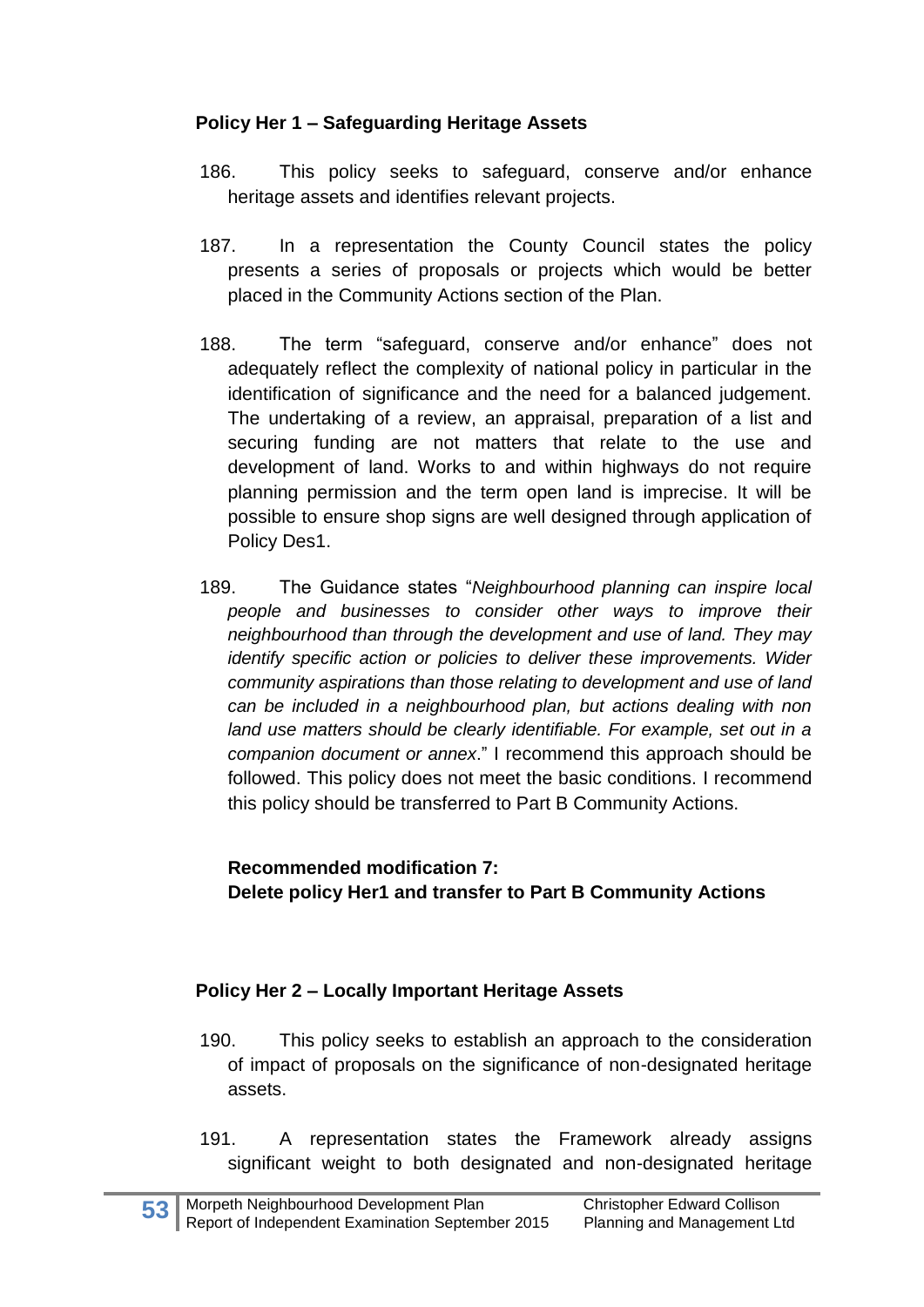assets, and that the issue would more appropriately be dealt with by the Local Planning Authority. Historic England states that harm if not avoided should be minimised and shown to be outweighed by public benefit which is necessary and cannot be met in any other way. I recommend this approach, which reflects national policy, is adopted.

- 192. This policy is in general conformity with the strategic policies contained in the Development Plan, namely the Adopted Saved Policies of the Castle Morpeth District Local Plan (2003)
- 193. The policy has regard to the components of the Framework concerned with requiring good design; and conserving and enhancing the natural environment; conserving and enhancing the historic environment. Subject to the recommended modification this policy meets the basic conditions.

#### **Recommended modification 8:**

**In policy Her2 delete the final sentence and insert "Where public benefits that are necessary and cannot be met in any other way outweigh loss or harm this should be minimised."**

#### **Policy Her 3 – Heritage Assets at Risk of Harm**

- 194. This policy seeks to establish support for proposals that contribute positively towards the long term sustainable use or re-use of heritage assets at risk of harm.
- 195. In a representation Historic England states the policy should refer to repair rather than use. The policy relates to use and re-use and it is not within my role to recommend an alternative policy focus. Use of a building is in any case the most important factor in ensuring its maintenance and repair.
- 196. This policy is in general conformity with the strategic policies contained in the Development Plan, namely the Adopted Saved Policies of the Castle Morpeth District Local Plan (2003).
- 197. The policy has regard to the components of the Framework concerned with requiring good design; and conserving and enhancing the historic environment. This policy meets the basic conditions.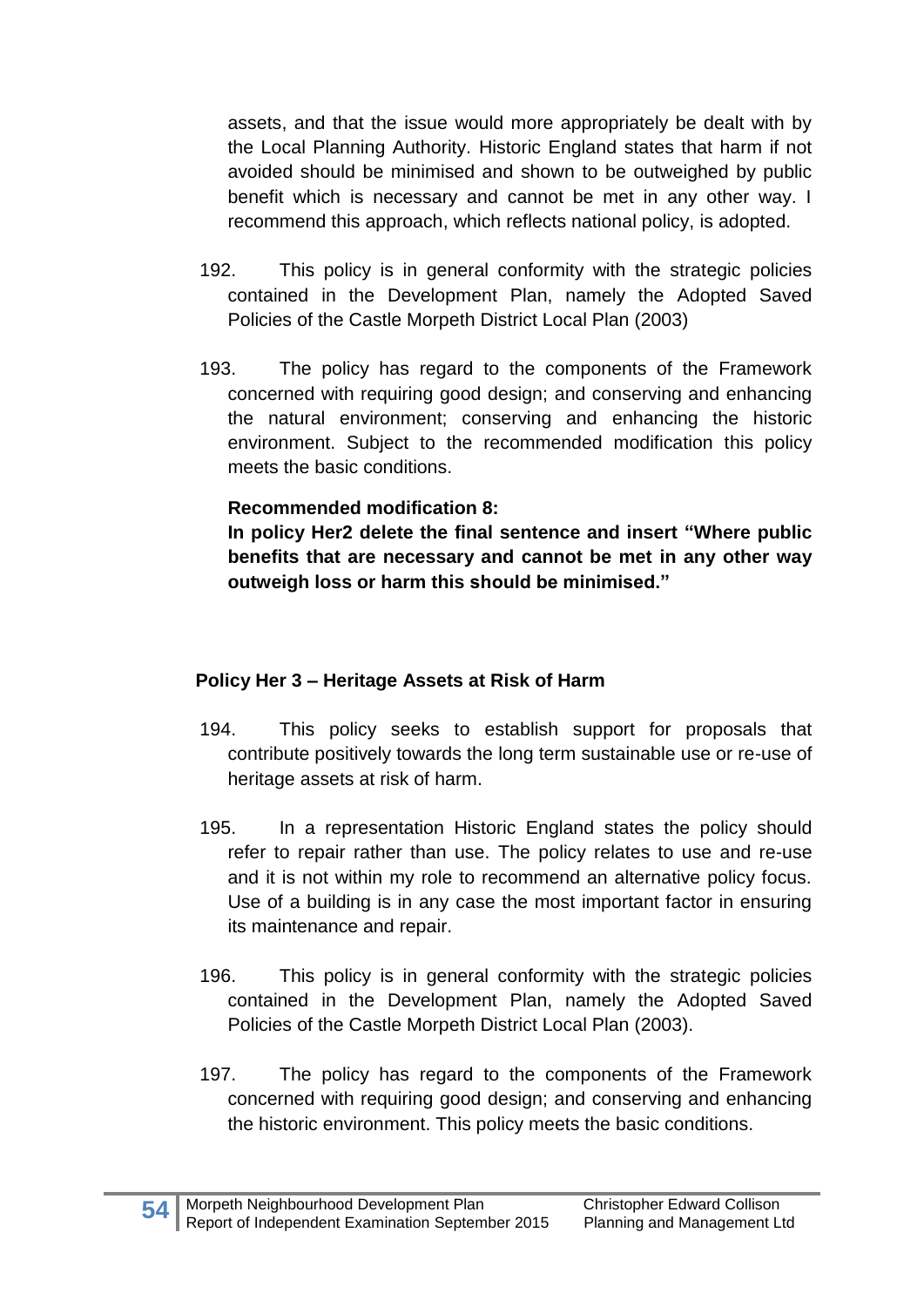### **Policy Emp 1 – Morpeth Town Centre Strategy**

- 198. This policy seeks to establish support for the development of Morpeth Town Centre as a defined lively and vibrant place and establish the type of actions that will enhance the character and attractiveness of the centre. Types of development that will be subject to sequential and impact testing are defined.
- 199. The County Council has concerns about the explanation provided at paragraph 6.1.4 stating *"There is no evidence presented to support the assertion that 'the serious need for employment means that the County Hall site remains a strategic employment location'. The County Council is currently conducting a property review and a conclusion will be reached about the future of County Hall in due course. It is not appropriate for a neighbourhood plan to define the strategic policies for an area and references to County Hall site being a 'strategic employment location' should be deleted".*
- 200. The County Council also states "*Having regard to the purpose of planning policies which should provide a clear indication of how a decision maker should react to a development proposal, other than paragraphs M, N and O of this policy, the County Council considers that this policy does not achieve the intentions set out in paragraph 154 of NPPF. Each of the paragraphs numbered A to L set out objectives or aims which collectively comprise a strategy for the town centre. The County Council supports the concept of defining a strategy for the Plan and for its component topic areas, but considers that such a strategy should be placed within the supporting text to set the context for land use policies covering this topic. This would reflect the way in which the strategy for the Plan has been articulated elsewhere in the Plan, for example at paragraphs 3.3.2 and 6.1.10. Paragraphs M, N and O could perhaps be redrafted as part of Policy Emp2 – Development within Morpeth Town Centre. Paragraph E of Policy Emp1 deals with 'Key Development Opportunity Sites'. This is the only reference in policy to those sites defined on the proposals Map. If there is to be a purpose for these designations it would be necessary to retain a specific land use policy that best defines the purpose of their designation."*
- 201. Another representation states the Morpeth Delivery Office is not a vacant site or building but is an important part of the network of facilities that enable Royal Mail to deliver a statutory service. Removal of the word "other" would deal with the current ambiguity. It is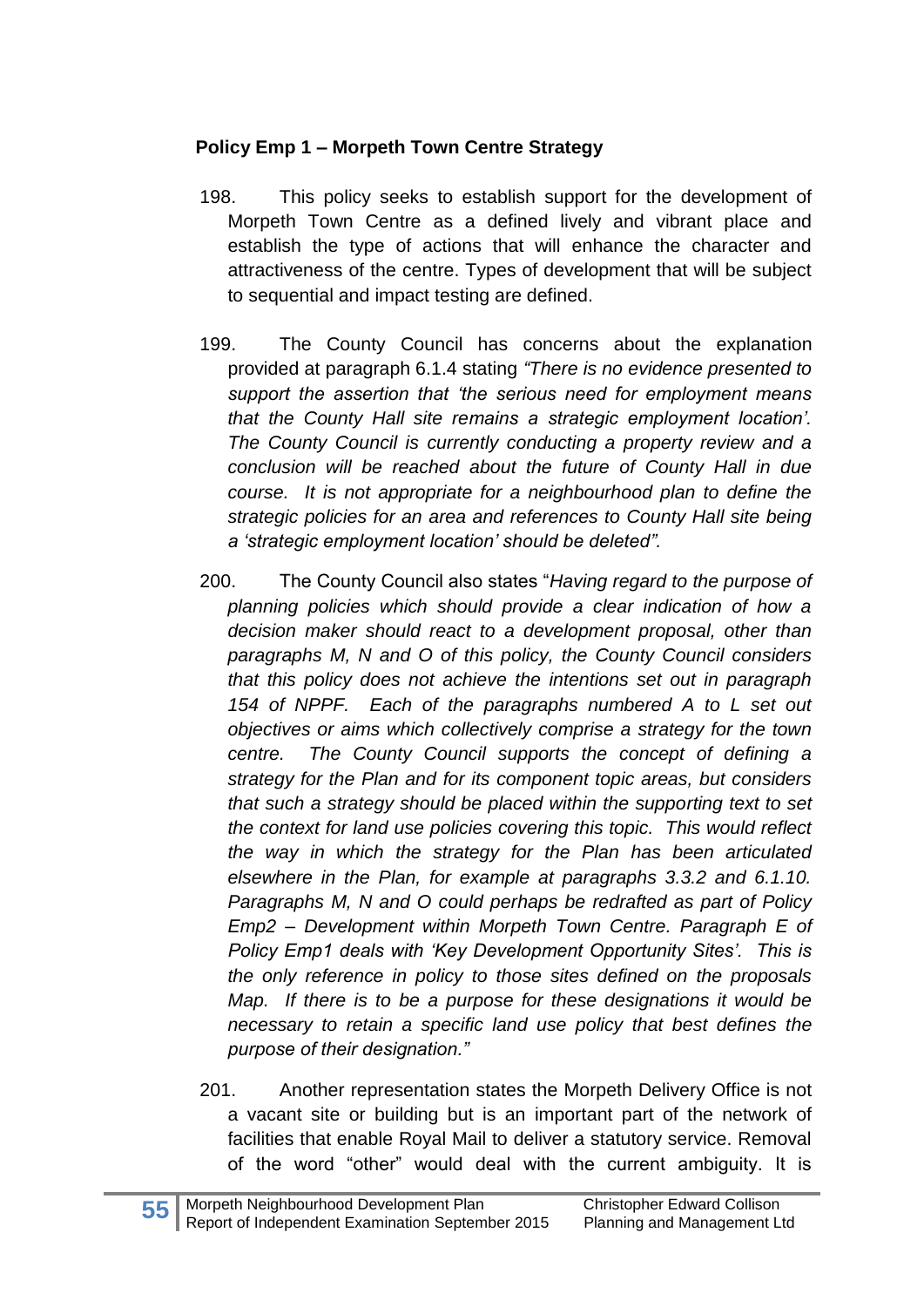appropriate to identify preferred uses should redevelopment be proposed. The representation requests an additional element to the policy but such a recommendation would be beyond my role.

- 202. I have recommended modifications so that policy will guide decision makers in the determination of development proposals.
- 203. This policy is in general conformity with the strategic policies contained in the Development Plan, namely the Adopted Saved Policies of the Castle Morpeth District Local Plan (2003) and in particular policy S2.
- 204. The policy has regard to the components of the Framework concerned with ensuring the vitality of town centres (including sequential testing and establishment of locally se thresholds for impact assessment); requiring good design; conserving and enhancing the historic environment. Subject to the recommended modification this policy meets the basic conditions.

#### **Recommended modification 9:**

**In policy Emp1**

- **Delete "Strategy" from the policy title**
- **Delete the first sentence and insert "Development proposals within Morpeth Town Centre will be supported where it is demonstrated they: 1. contribute to the creation of a lively and vibrant centre with:-"**
- **In E delete "other"**
- **Delete the sentence commencing "The character" and insert "and/or 2. Enhance the character and attractiveness of the town centre by:-"**

#### **Policy Emp 2 – Development within Morpeth Town Centre**

205. This policy seeks to establish support for A1 retail proposals within the primary shopping frontage which improve the range of shops; and conditional support for proposals for non A1 uses in ground floor premises within the primary shopping frontage. The policy also establishes support for specified uses on upper floors within the primary shopping frontage, and in the primary shopping area generally. Other uses that will be supported within the town centre outside the primary shopping area are specified. The policy also requires that all development should demonstrate no unacceptable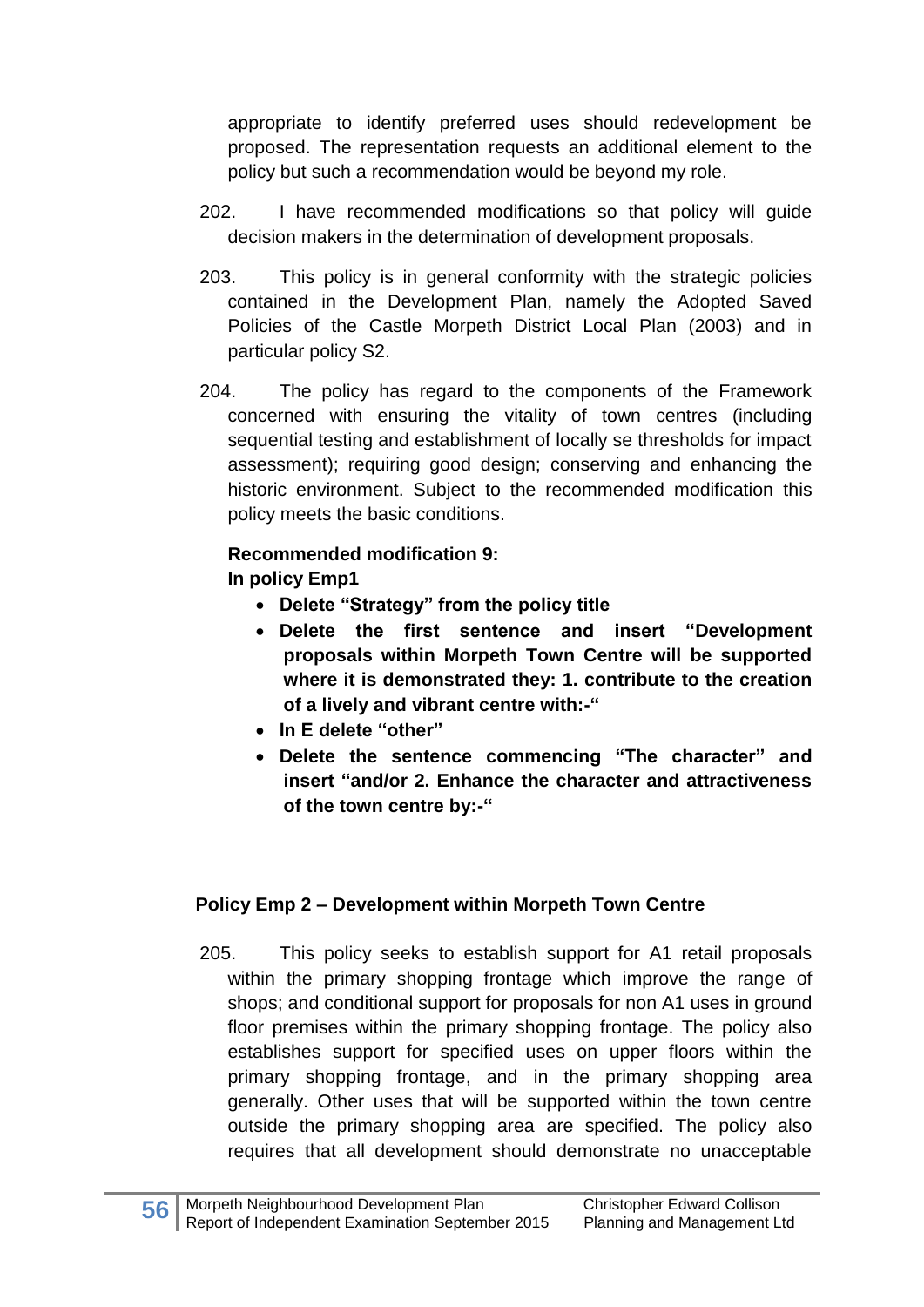impact on residential amenity; appropriate access and car parking provision; and no harm to the character of the historic environment.

- 206. A representation stated to be in relation to policy Emp1 but appearing more relevant to policy Emp2 states **"**the policy should be amended to provide clarity and to ensure consistency with national policy. "*The part of the policy beginning, 'Outside the Primary Shopping Frontage Area…' appears to support A1 – A5 uses generally, with no reference back to the Primary Shopping Area. In other words, it reads as if the Primary Shopping Area (outside the Primary Shopping Frontage Area) and the rest of the Town Centre Area are given equal status. In fact, the Primary Shopping Area should be the preferred location from a sequential perspective. As such, the words 'Within the Town Centre but…' should be added before 'outside the Primary Shopping Frontage Area…' At the end of the policy, text should be added to read, '…historic environment; and consistency with national planning policy, including the provisions of the sequential test which seeks to direct development to the Primary Shopping Area in the first instance, which should be applied to all proposals for retail development and proposals for other town centre uses where appropriate.' In light of the discussion set out above, and the limited need for additional retail development, it is considered that the text in the second paragraph of page 42 of the MNP (commencing, 'There are development opportunities…') should be amended. The amendment should read, '…provided for in the town. These opportunities are considered sufficient to meet the need for new retail development in Morpeth over the Plan period. Similarly, although…'"*
- 207. A representation states "*the first part of Policy PPEmp2 should be amended with text added at the end to read, '…and is consistent with the provisions of national policy*." I do not consider this is necessary to meet the basic conditions. This policy is in general conformity with the strategic policies contained in the Development Plan, namely the Adopted Saved Policies of the Castle Morpeth District Local Plan (2003) and in particular policy MS1.
- 208. The policy has regard to the components of the Framework concerned with building a strong, competitive economy; ensuring the vitality of town centres; delivering a wide choice of high quality homes; requiring good design; and conserving and enhancing the historic environment; and supporting high quality communications infrastructure. This policy meets the basic conditions.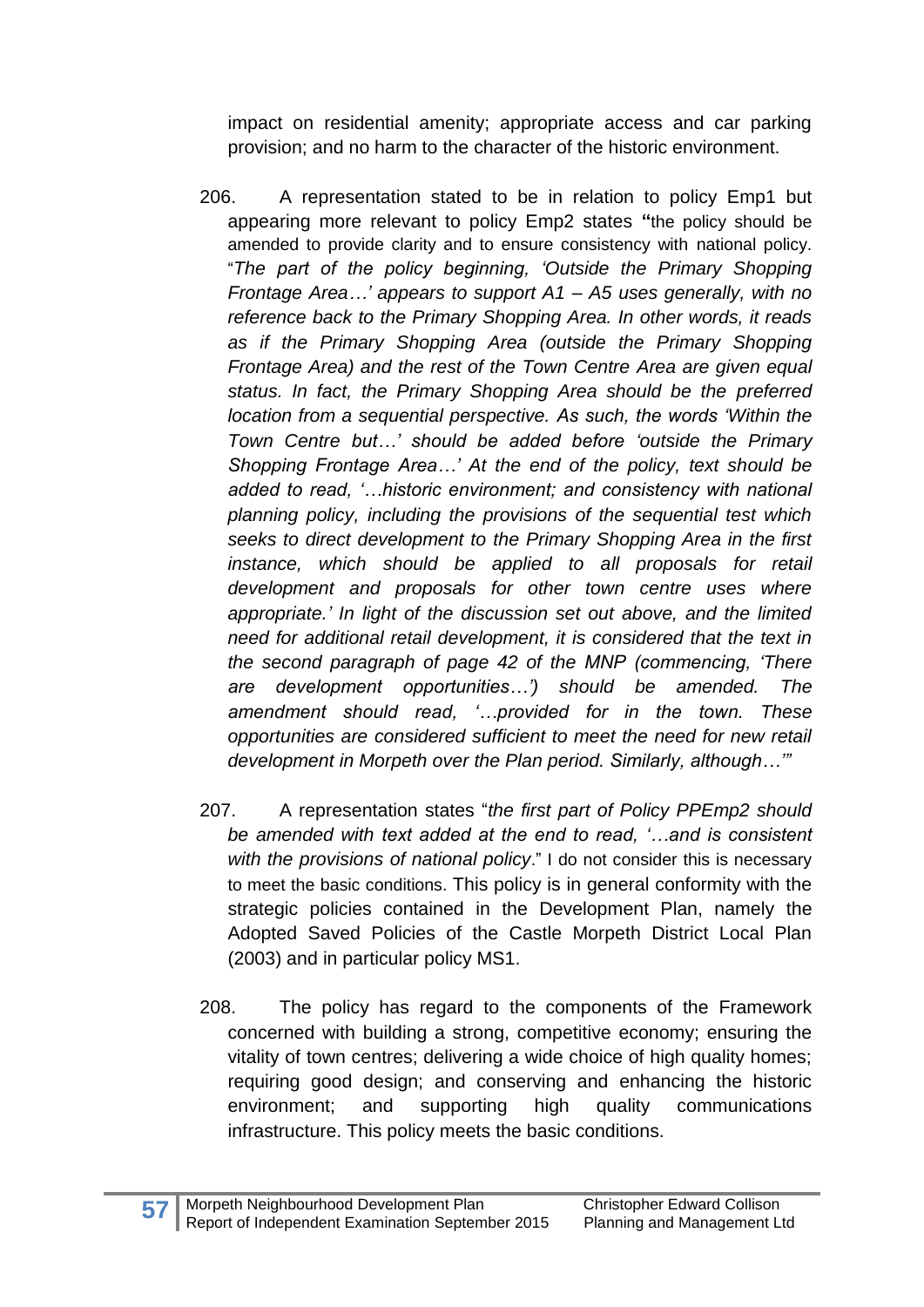### **Policy Emp 3 – Pegswood Village Centre**

- 209. This policy seeks to establish support for a mix of retail, commercial and residential uses that demonstrate they add vibrancy of the village and improve the village centre. Development must also demonstrate no unacceptable impact on residential amenity; includes appropriate access and car parking provision; and would enhance the appearance and environment of the village centre.
- 210. A representation states support for the policy.
- 211. This policy is in general conformity with the strategic policies contained in the Development Plan, namely the Adopted Saved Policies of the Castle Morpeth District Local Plan (2003).
- 212. The policy has regard to the components of the Framework concerned with requiring good design; ensuring the vitality of centres; and conserving and enhancing the historic environment; and supporting high quality communications infrastructure. This policy meets the basic conditions.

# **Policy Emp 4 – Economic and Employment Strategy**

- 213. This policy seeks to deliver economic and employment growth through:
	- allocation of 10 hectares of land adjacent to the A1 and the Morpeth Northern Bypass for general business development, a hotel and roadside services;
	- safeguarding Coopies Lane Business Park for general business development; the County Hall and Fire Station site for employment generating purposes; and the pharmaceutical factory site on Whalton Road for a single user general industrial site;
	- development of Morpeth town centre;
	- safeguarding and development of Pegswood industrial Estate for small scale business;
	- and appropriate specified development of the rural economy.
- 214. A representation states the scale and scope of employment sites is insufficient and another proposes inclusion of land at West End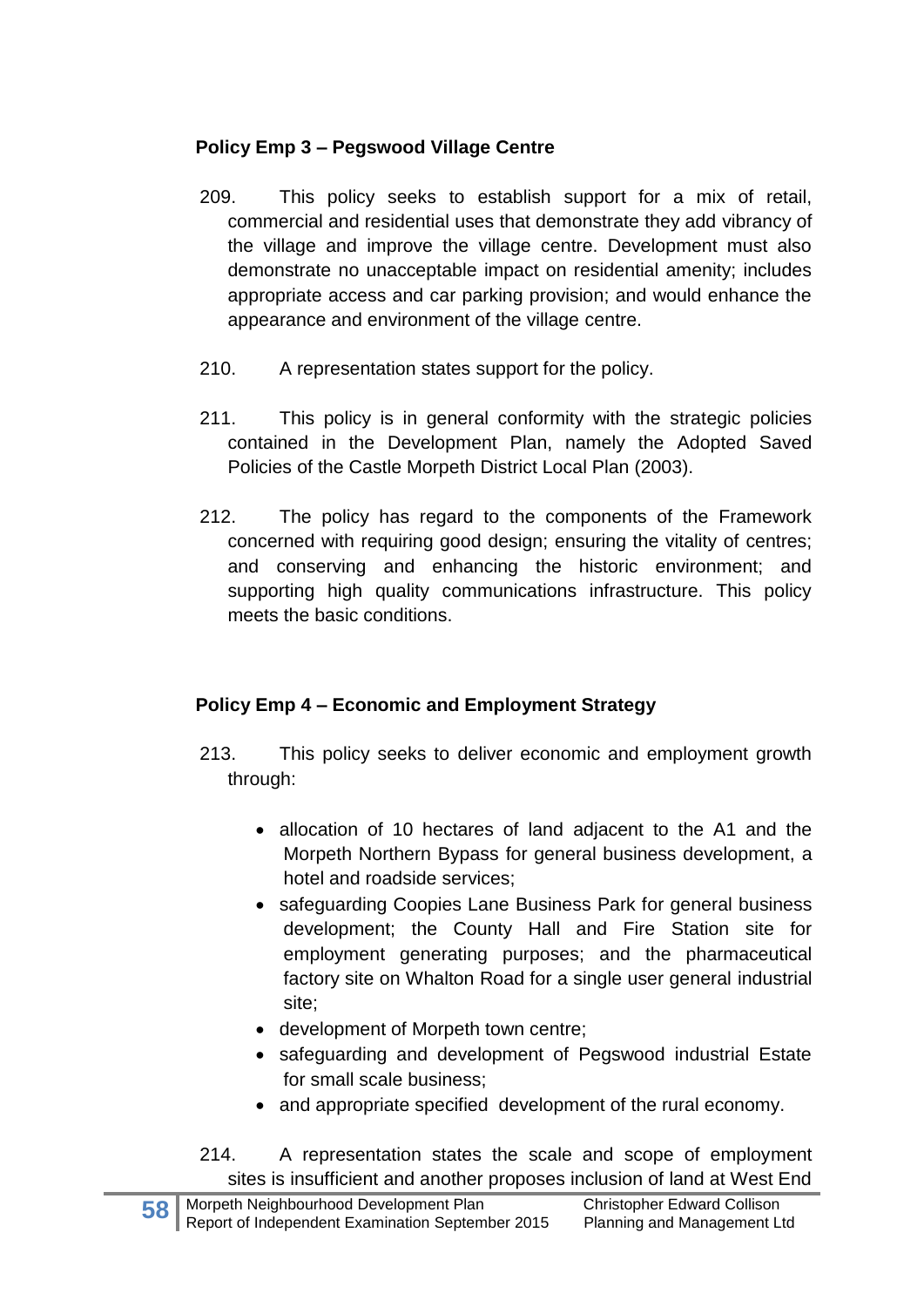Farm. A further representation expresses concern that the policy allows, "other employment generating uses" in locations including Coopies Lane, County Hall and the fire Station site, Pegswood Industrial Estate and Fairmoor stating *"Similar provisions in former Local Plan policy for Morpeth were exploited by developers promoting major retail development at employment sites, citing this as explicit policy support for out of centre retail. Clearly, if this was embodied in the MNP it would be potentially hugely damaging to the town centre. It is reasonable to ensure that appropriate employment activities outside the traditional B class uses are catered for; for example, there are some sui generis and medical uses which are employment generating and well suited to these locations. Equally, the usual provisions of national policy in relation to retail use should be made to apply rather than being circumvented. As such, it is suggested that all uses of the phrase, "employment generating uses" in Policy PPEmp4 are followed by the inserted text, "(other than main town centre uses)". It is considered that this, plus the changes to Policy PPEmp1 suggested above, would help to control development in employment locations and protect the town centre whilst also confirming that the provisions of national policy in this regard continue to apply."*

- 215. The County Council states the policy describes a strategy rather than providing precise support to decision makers in deciding how to respond to any development proposal. It is repetitive and confusing in the context of Policy Emp5 which specifically covers the matters described in general terms in Policy Emp4. This strategy should be placed within the supporting text to set the context for land use policies covering this topic.
- 216. The County Council objects to the safeguarding of County Hall and the Fire Station for 'employment generating purposes' stating *"There is no evidence that alternative uses would not be appropriate on those sites, including housing. If this policy is not deleted it should be modified to ensure that the uses preferred by the policies in the Plan cannot be determined to be the only acceptable uses on these sites".*
- 217. The policy is titled and worded as a strategy and does not serve to guide decision makers in the determination of proposals for development. Parts A to E of the policy refer to matters dealt with in other policies, in one instance in an incomplete way and in others with use of different terms, which acts against the achievement of clarity.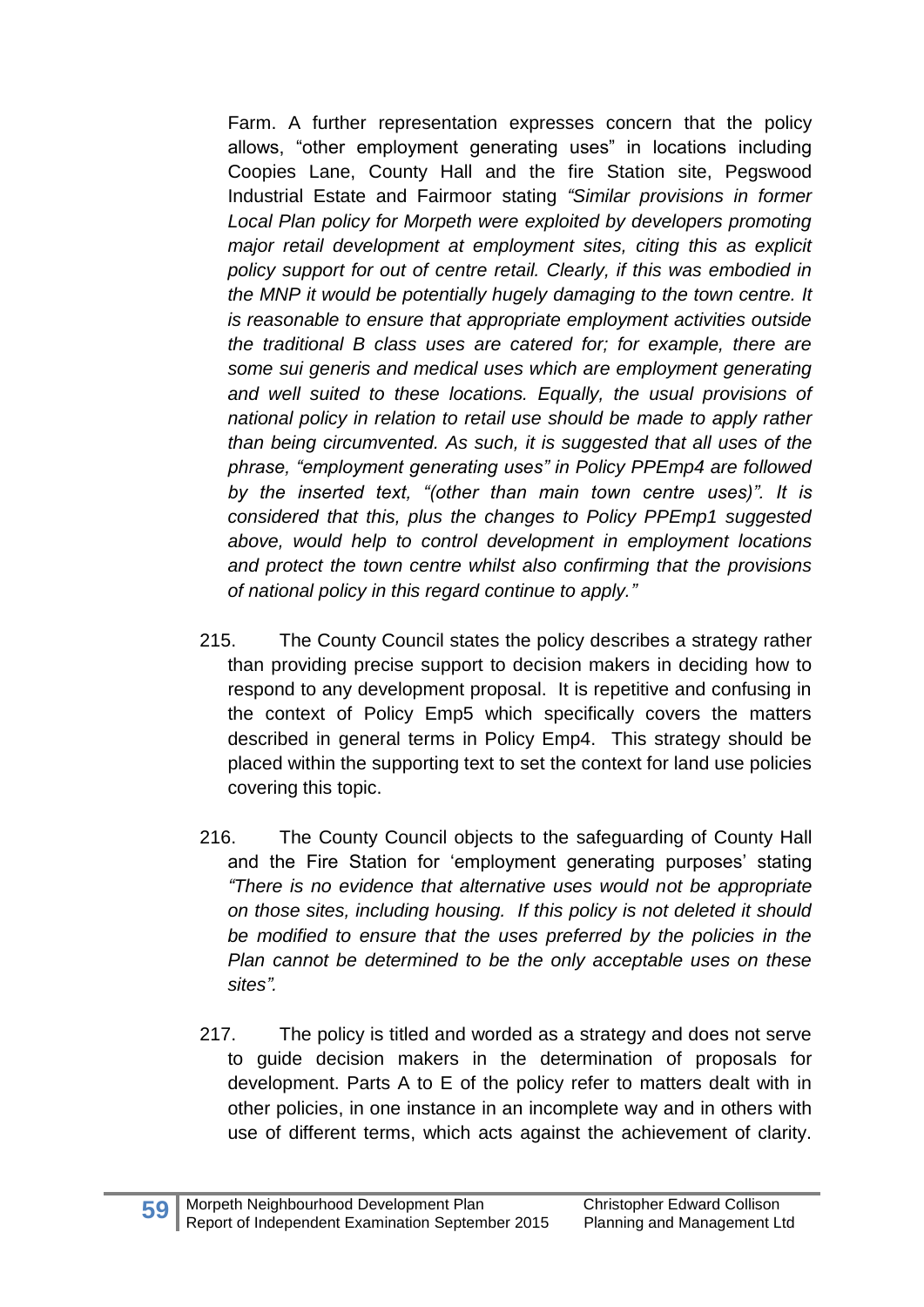This policy does not meet the basic conditions. I recommend the policy is deleted.

### **Recommended modification 10: Delete policy Emp4**

### **Policy Emp 5 – Allocation of Employment Sites**

- 218. This policy seeks to allocate two sites for industrial and business development (Classes B1, B2, and B8 uses) and specifies that a hotel and roadside services may be included in either site. Proposals must identify appropriate access arrangements and be accompanied by a Transport Assessment and a Travel Plan to demonstrate how sustainable transport will be promoted.
- 219. A representation refers to paragraphs 160 and 161 of the Framework which relate to business aspects of the evidence base to be used by Local Planning Authorities in Local Plan preparation. Another representation states the scale and scope of employment sites is insufficient. In this respect I note Policy Emp6 in addition to safeguarding several sites for employment use includes provision that any additional development proposals for employment uses will be supported where specified circumstances can be demonstrated.
- 220. The policy includes the statement that development of a hotel and roadside services may be included into either site. It is unclear how this provision is to operate in that it is not clear whether the sites are alternatives. If a hotel and roadside services are acceptable uses on both sites then commercial market considerations will determine whether one facility proceeds to development and whether or not a second facility is viable. I recommend modification in the interests of clarity.
- 221. This policy is in general conformity with the strategic policies contained in the Development Plan, namely the Adopted Saved Policies of the Castle Morpeth District Local Plan (2003) and in particular policies E1; E4; ME1 and ME3 although circumstances have changed significantly since the time of preparation of that plan.
- 222. The policy has regard to the components of the Framework concerned with building a strong competitive economy and promoting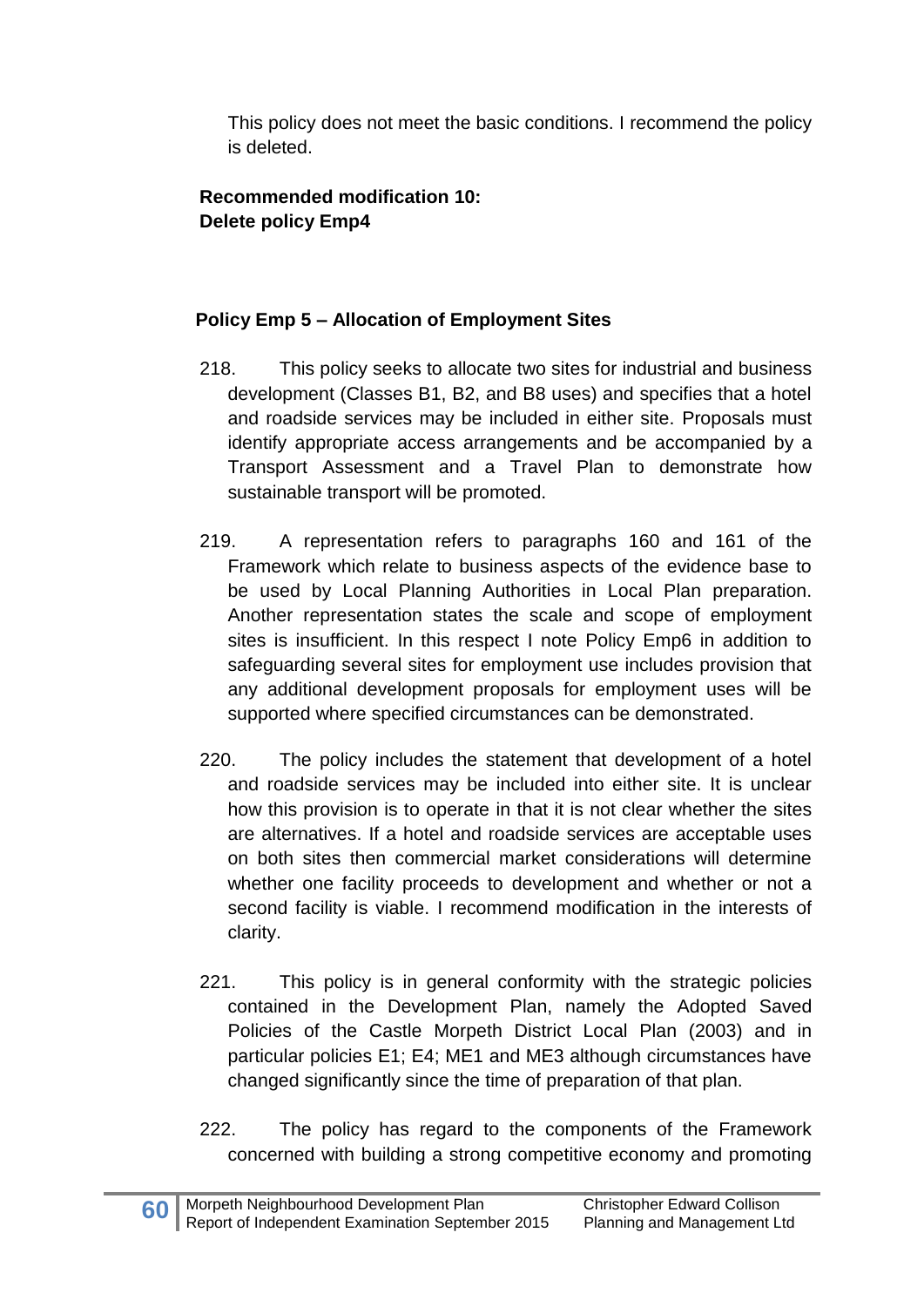sustainable transport. Subject to the recommended modification this policy meets the basic conditions.

### **Recommended modification 11:**

**In policy Emp5 delete the second sentence and insert "Proposals that include a hotel and roadside services will be supported on the sites."**

### **Policy Emp 6 – Safeguarding of Employment Sites**

- 223. This policy seeks to safeguard four employment areas and sites for employment purposes subject to specified limitations. The policy also seeks to establish conditional support for other B1, B2 and B8 proposals.
- 224. In a representation the County Council objects to the limitations sought to be imposed in relation to County Hall and the Fire Station site stating "*Whilst it is noted that the policy states that certain uses 'may' be acceptable, it must be made clear through modification that, whilst these uses may be preferred by the Town Council, the policy should not seek to preclude other appropriate uses".* Whilst uses that may be acceptable are stated there is no suggestion that these are the only uses that may be acceptable nor is there any statement that any particular uses will not be acceptable other than the policy safeguards the County Hall and Fire Station site for employment purposes. I recommend a modification in the interests of clarity for decision makers in accordance with paragraph 17 of the Framework.
- 225. The County Council also states "*It would be helpful if paragraph C (Whalton Road pharmaceutical factory) was identified on the proposals Map. It would also help if the Proposals Map were amended to more clearly define the Emp6 sites by reference to the relevant paragraph in the policy, for example: Emp6A (Coopies Lane); Emp6B (County Hall and Fire Station) etc."* The County Council also propose point 7 should refer to policies in the Neighbourhood Plan or policies elsewhere in the Development Plan. I have made a recommendation of modification in these respects in the interests of clarity for decision makers in accordance with paragraph 17 of the Framework.
- 226. The policy title does not reflect the full nature of the policy with respect to support for additional employment development proposals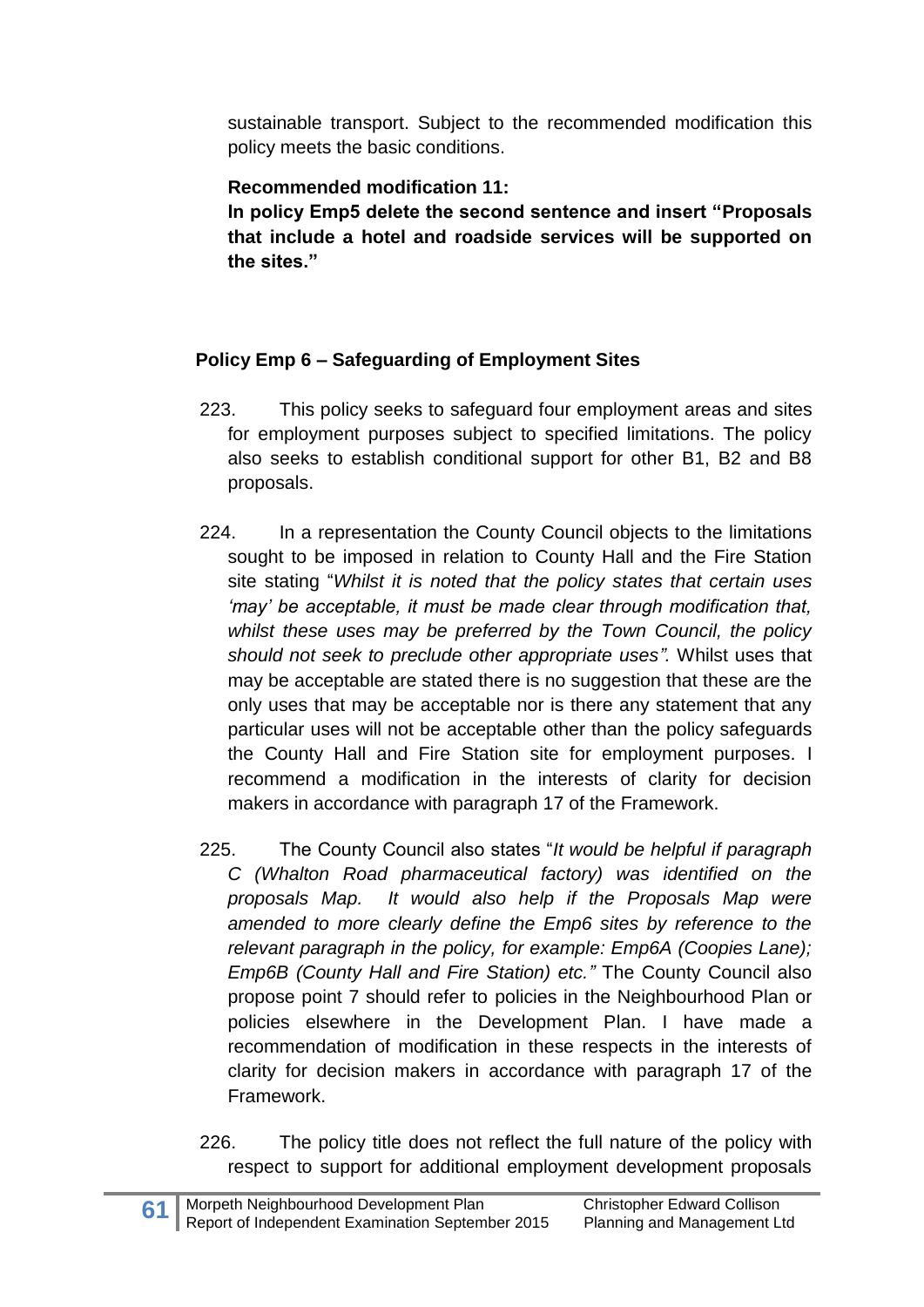and should be modified in the interests of clarity for decision makers. The reference to Policy Emp1 is inaccurate and should be modified. The safeguarding of the pharmaceutical factory site at Whalton Road for a single user would be inconsistent with the presumption in favour of sustainable development if it meant refusal of a scheme for example with two occupiers. I recommend modification to safeguarding for large-scale user occupation. The Framework would not envisage refusal of planning permission unless the residual cumulative traffic impact of development are severe. I recommend modification of the policy so that it meets the basic conditions.

- 227. This policy is in general conformity with the strategic policies contained in the Development Plan, namely the Adopted Saved Policies of the Castle Morpeth District Local Plan (2003).
- 228. The policy has regard to the components of the Framework concerned with building a strong, competitive economy. Subject to the recommended modification this policy meets the basic conditions.

## **Recommended modification 12:**

**In policy Emp6:**

- **continue the policy title with "and Additional Employment Sites"**
- **After "sequential" insert "and impact"**
- **In B delete "the following uses may be acceptable" and insert "the uses that may be acceptable include"**
- **In C delete "single user B2 General industrial site" and insert "large scale B2 General Industrial use"**
- **In point 3 delete "an" and insert "a severe"**
- **In point 7 delete the text after "other" and insert "policies in the Neighbourhood Plan or other Development Plan policies"**
- **All sites should be individually referenced on the Proposals Map**

# **Policy Hou 1 – Housing Development**

229. This policy seeks to establish at least 1,700 dwellings will be developed from specified commitments and allocations.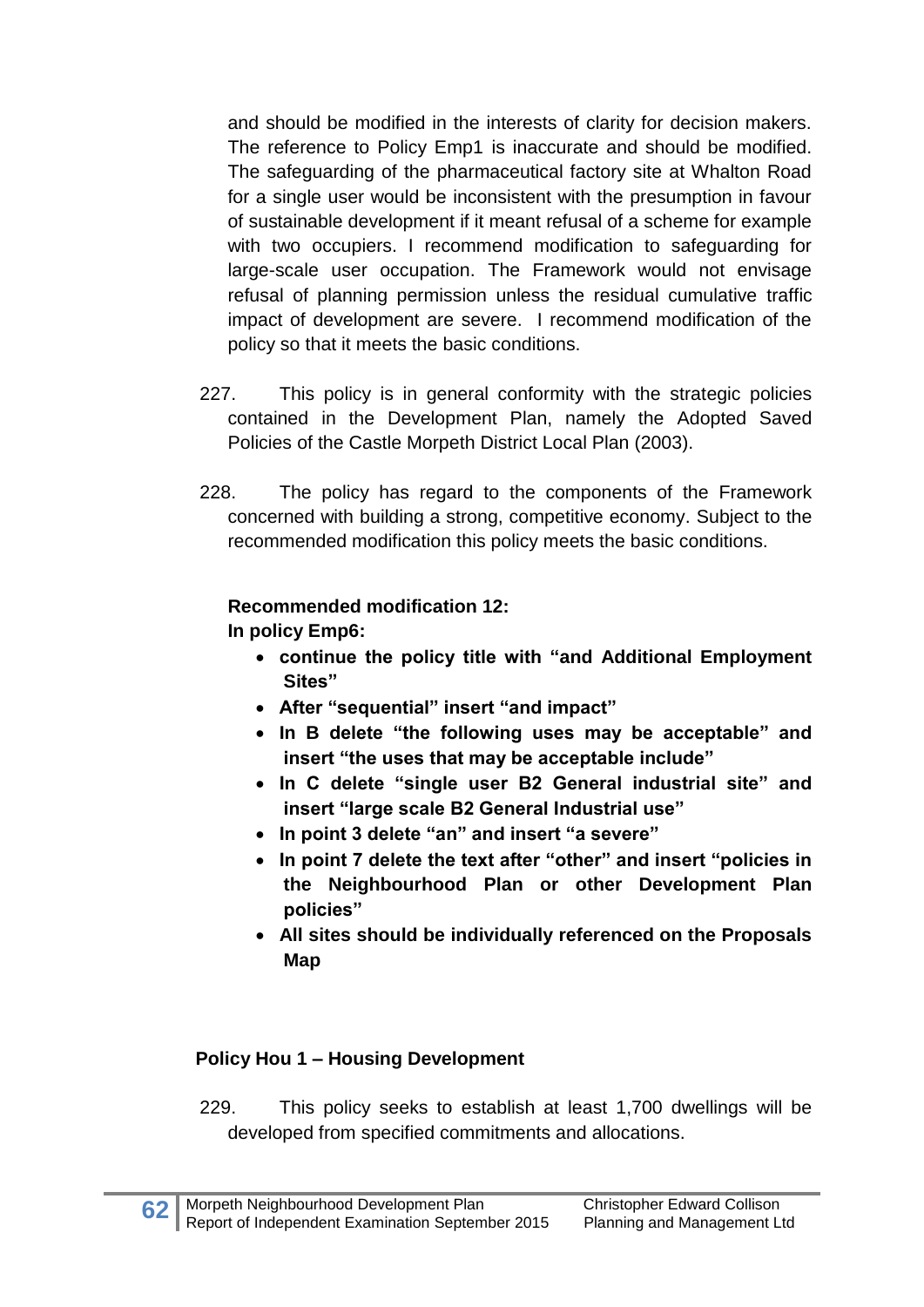- 230. Representations include:
	- 2,100 dwellings as identified in the emerging Local Plan should be identified as the minimum housing requirement not 1,700 dwellings
	- 2,100 dwellings excludes Pegswood
	- a realistic requirement is 3,100 to 3,900 dwellings
	- as the Core Strategy housing figure has yet to be tested it cannot be certain the level of growth proposed will meet the objectively assessed need for the District
	- question the ability to progress the Neighbourhood Plan at this time
- 231. I have earlier in my report considered the issue of prematurity and concluded it is appropriate to progress preparation of the Neighbourhood Plan at this time. I have noted the Draft Local Plan published December 2014 states a figure of 2,100 dwellings for Morpeth for the plan period. This figure was an increase on the 1,700 dwellings in the Draft Local Plan published in October 2013. The figure remains subject to change as plan preparation progresses. The Neighbourhood Plan does not have to be in general conformity with an emerging Local Plan. The Guidance states the reasoning and evidence informing the Local Plan process may be relevant to the consideration of the basic conditions against which a neighbourhood plan is tested.
- 232. A representation states the County Council supports this policy. "*Whilst the minimum number of new dwellings differs from the numbers indicated in the emerging Core Strategy, the evidence presented to support the Plan clearly allows for sufficient flexibility to deliver sufficient housing during the Plan period when read in conjunction with information on current completions and commitments and the intention to support a sustainable urban extension at St George's Hospital through Policy Hou2".* The Homes and Communities Agency (HCA) welcomes the flexibility of this approach and supports the 'at least' wording. The HCA also states an intention to submit proposals for approximately 650 dwellings on the St George's Hospital site and a new link road in autumn 2015.
- 233. A representation states too much reliance is placed on the former St George's Hospital site**.** Other representations question whether an increased number of dwellings could be delivered on the St George's site by bringing forward development phased for construction after the plan period. Another representation states "*sites*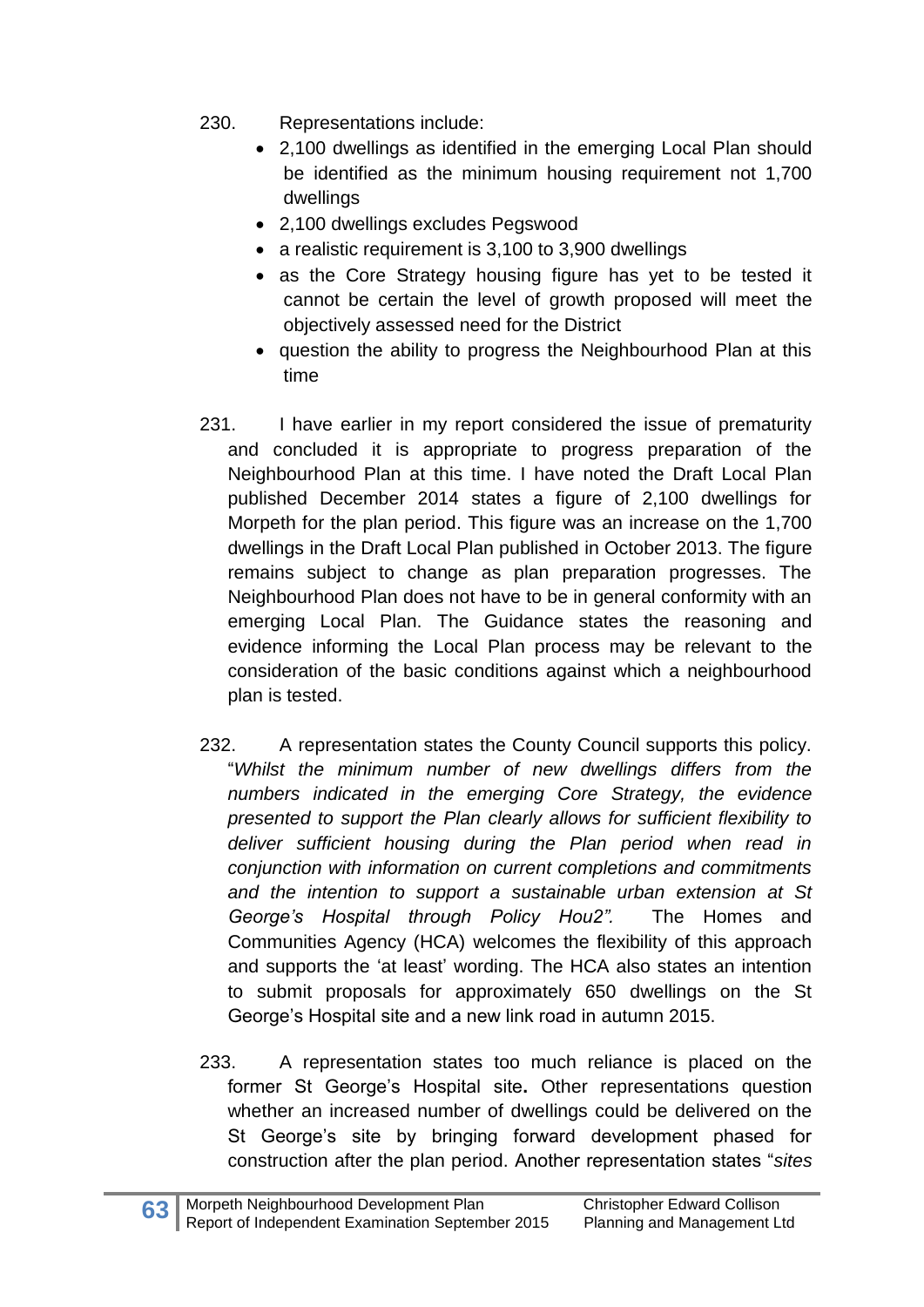*with capacity must be in places attractive to the market, financially viable and in a range of locations which provide a mix of housing for a range of tenures at a scale that the market can deliver".*

- 234. Representations state that the policy should allow greater flexibility and allow further sites to be developed making reference to:
	- Land north of the Morpeth northern by-pass
	- Land between the by-pass, Fulbeck Lane and Howden Wood
	- Land north of Northgate Hospital;
	- Land in the vicinity of the A192
	- Land north of St George's Hospital site
	- Land at West Lane End Farm
	- Land north of A192 Hepcott
	- Land north of Longhirst Road
	- Land to the west of Lancaster Park (mixed use);
	- Land at Fairmoor
	- North of Pegswood
	- Land at Hepscott Station;
	- The settlement of Tranwell and Tranwell Woods;
	- Land east of Turner Square Stobhill;
	- Land north of Barmoor Farm and south of High Stobhill Farm;
	- Stobhill East and Stobhill South:
	- Site 3497 should not be restricted to 40 dwellings;
	- Sites referred to as 3018 and 6847
	- Sites in the vicinity of Emily Davison Avenue.

In respect of one area a representation stated if the site is not allocated it should be safeguarded whereby permission is granted in the event of a shortfall in the 5 year housing land supply.

235. There is no requirement for the policy to include additional sites. The policy identifies commitments and provides for specific allocations. The policy does not preclude other development taking place. It is not my role to consider whether the sites ultimately selected represent the most sustainable option possible. It is also beyond my role to make additional site allocations. A representation states the way sites have been assessed is flawed. Other representations refer to nonassessment of some sites, and question capacities of sites assumed in the site assessment process. The Housing Site Allocation –Outline Methodology and Potential Sites and the Housing Sites Assessment documents provide details of how individual sites have been considered in plan preparation. Independent examination of a neighbourhood plan cannot consider whether the proposed strategy is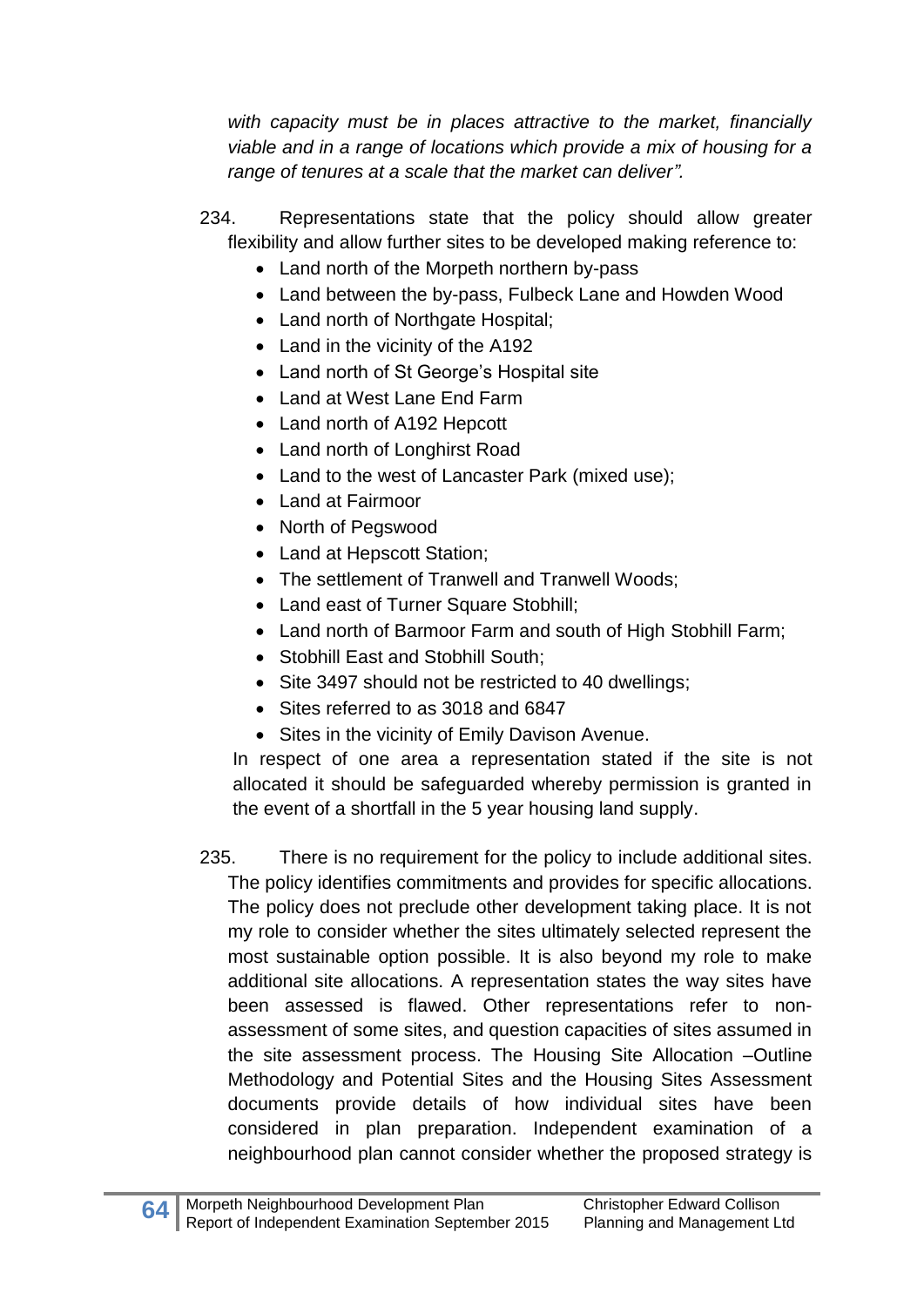justified by a proportionate evidence base<sup>49</sup>. The benefits or disbenefits of any alternative site, relative or not to the allocated sites are not a matter for my consideration either.

- 236. Other representations include reference to paragraphs 16, 17 and 47 of the Framework. Paragraph 47 of the Framework sets out actions for Local Planning Authorities to 'boost significantly the supply of housing' and paragraph 16 of the Framework, which is specifically directed at how neighbourhoods should engage in neighbourhood planning states neighbourhoods should 'plan positively to support local development'. In these respects I have noted the Neighbourhood Plan, whilst including no cap on development within settlement boundaries, provides for at least 1,700 dwellings through commitments and allocations making a positive contribution to support local development, and significantly boosting the supply of new homes. The Neighbourhood Plan also demonstrates flexibility with respect to reference to the bringing forward of additional development at the St George's Hospital site. It is not the function of a neighbourhood plan to prepare strategic planning policies to meet assessed needs over a Local Plan area<sup>50</sup>. In the context of paragraph 49 of the Framework whenever a five-year supply can be demonstrated during the plan period, the policy, once part of a made Neighbourhood Plan, should be regarded as up to date. At any time the policy is regarded as out of date decision makers must decide how much weight should be given to the policy by assessing the reasons why the policy is to be treated as out of date and any other relevant circumstances $^{\rm 51}.$
- 237. This policy is in general conformity with the strategic policies contained in the Development Plan, namely the Adopted Saved Policies of the Castle Morpeth District Local Plan (2003).
- 238. The policy has regard to the components of the Framework concerned with delivering a wide choice of high quality homes. This policy meets the basic conditions.

### **Policy Hou 2 – St George's Hospital, Morpeth**

239. This policy seeks to establish that the St George's Hospital site Morpeth shall be developed as a sustainable urban extension for around 1,000 homes. The policy requires preparation of a detailed

**<sup>.</sup>** <sup>49</sup> Woodcock Holdings Ltd and Secretary of State CLG and Mid Sussex District Council 2015 EWHC 1173 (Admin) <sup>50</sup> Gladman Developments v Aylesbury Vale District Council 2014 EWHC 4323 (Admin)

<sup>51</sup> Woodcock Holdings Ltd V Secretary of State CLG and Mid Sussex District Council 2015 EWHC 1173 (Admin)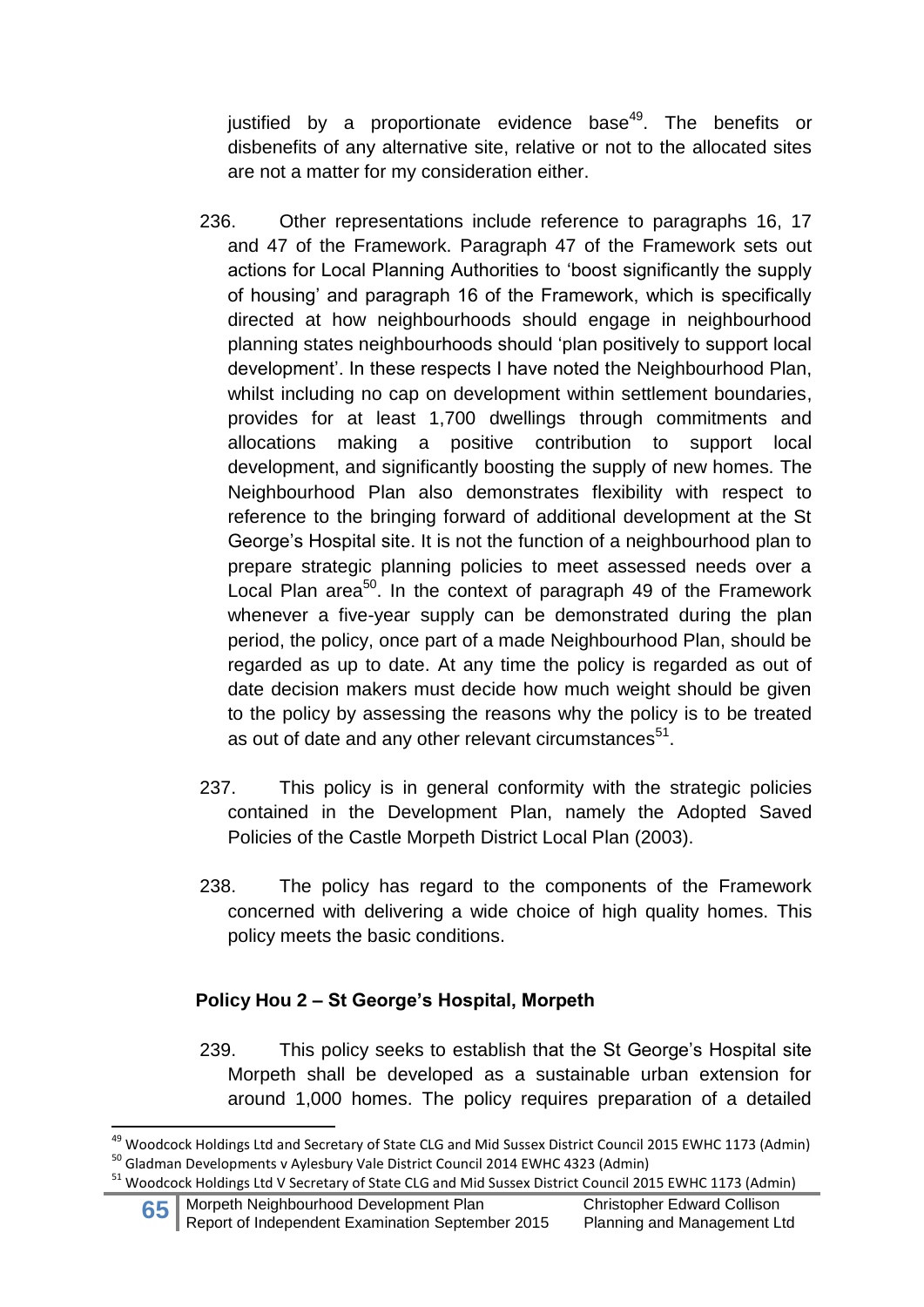Masterplan to be agreed by the Local Planning Authority to include seven specified elements. The policy also, subject to demonstration of need, requires provision of a primary or first school, and a community sports field with changing facilities, to be secured by planning condition or planning obligation as appropriate.

- 240. A representation states the HCA is supportive of the level of development as a sustainable urban extension at the St George's site although the Masterplan is not expected to follow a formal agreement with the County Council and Town Council. The HCA consider a Masterplan should be indicative only, setting out broad principles of development form. This point is also made in another representation. I recommend deletion of the word 'detailed' to achieve greater clarity for decision makers as to the nature of the required Masterplan. The reference to obligations should also have regard to viability considerations as set out in paragraph 173 of the Framework.
- 241. Other representations state development of the St George's Hospital site cannot simply be accelerated and further development beyond the 375 dwelling initial phase will depend on provision of an access road. Representations also refer to uncertainty over suitability, availability and achievability, and refer to issues relating to contamination, sewerage capacity, archaeological considerations, and ancient woodland. Another representation supports the principal of focussing the majority of new development to the north of the town, which is described as the most sustainable location, but state the plan is too constrained concentrating on a single land ownership. Other representations state additional development land that is available should be included. One suggestion is that the northern by-pass should be used to define the extent of development. It is not within my role to test the soundness of the policy nor to produce or assess some alternative plan.
- 242. This policy is in general conformity with the strategic policies contained in the Development Plan, namely the Adopted Saved Policies of the Castle Morpeth District Local Plan (2003).
- 243. The policy has regard to the components of the Framework concerned with delivering a wide choice of high quality homes and promoting healthy communities. Subject to the recommended modification this policy meets the basic conditions.

#### **Recommended modification 13: In policy Hou2**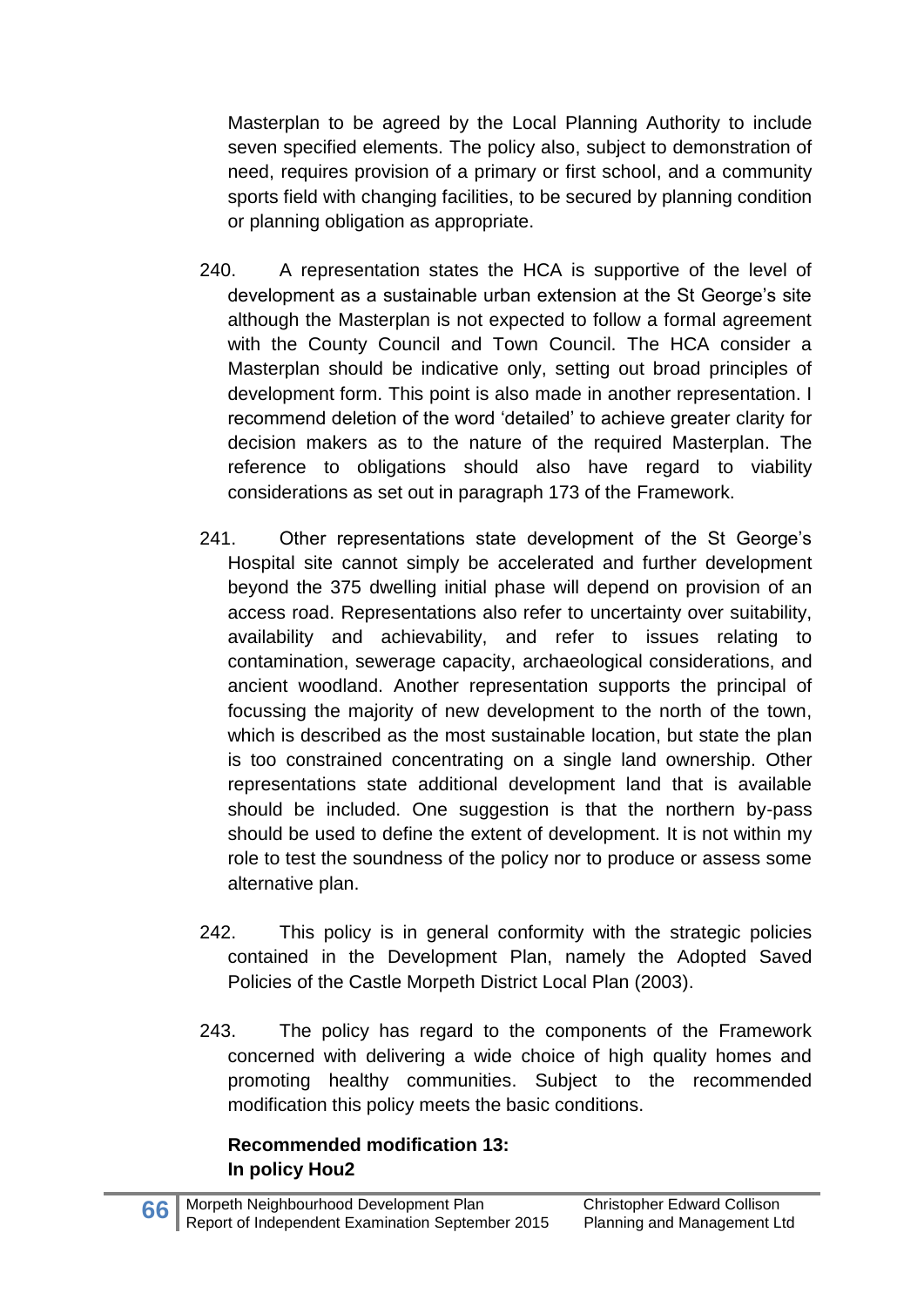**Delete "detailed"**

**After "appropriate" insert "The scale of obligations, including those arising from conditions attached to a planning permission, shall not be such as to threaten the viability of the development in accordance with paragraph 173 of the Framework."**

### **Policy Hou 3 – Housing Mix**

- 244. This policy seeks to require housing development to include a range of property sizes, types and tenures. Within Morpeth town centre and Pegswood village centre a preference is expressed for a scheme for small households, younger and older people, and people with special housing needs. 'Lifetime neighbourhoods' are supported in Morpeth town centre and St George's urban extension.
- 245. One representation states the policy should be deleted as the matter is more appropriately dealt with at the strategic level. The policy seeks to shape development which is a role envisaged for neighbourhood plans in the Framework. Another representation states "*Tranwell has and continues to make a positive contribution to the supply of executive housing in the County. Executive housing has and continues to be needed in the County and in the Region. An objection is lodged that the policy / its reasoned justification need to be amplified to reflect this and to support the provision of executive housing in appropriate locations which include Tranwell."* It is not within my role to recommend additional elements of policy to be included in the Neighbourhood Plan.
- 246. The County Council suggest that this policy should be modified to make reference to meeting identified. I have assumed the reference is to 'identified need'. The policy is silent with respect to the basis on which to determine the proportion of the specified categories of housing type. The requirement to provide a range of sizes, types and tenures could be easily satisfied with limited variety. On this basis the policy may not achieve a great deal but that is not a basis for modification open to me.
- 247. It is unclear how the preference expressed in part B of the policy will be applied. I recommend a modification in order to achieve clarity for decision makers.
- 248. A further representation states the aspects of Lifetime Neighbourhoods to be explored are not matters required to meet the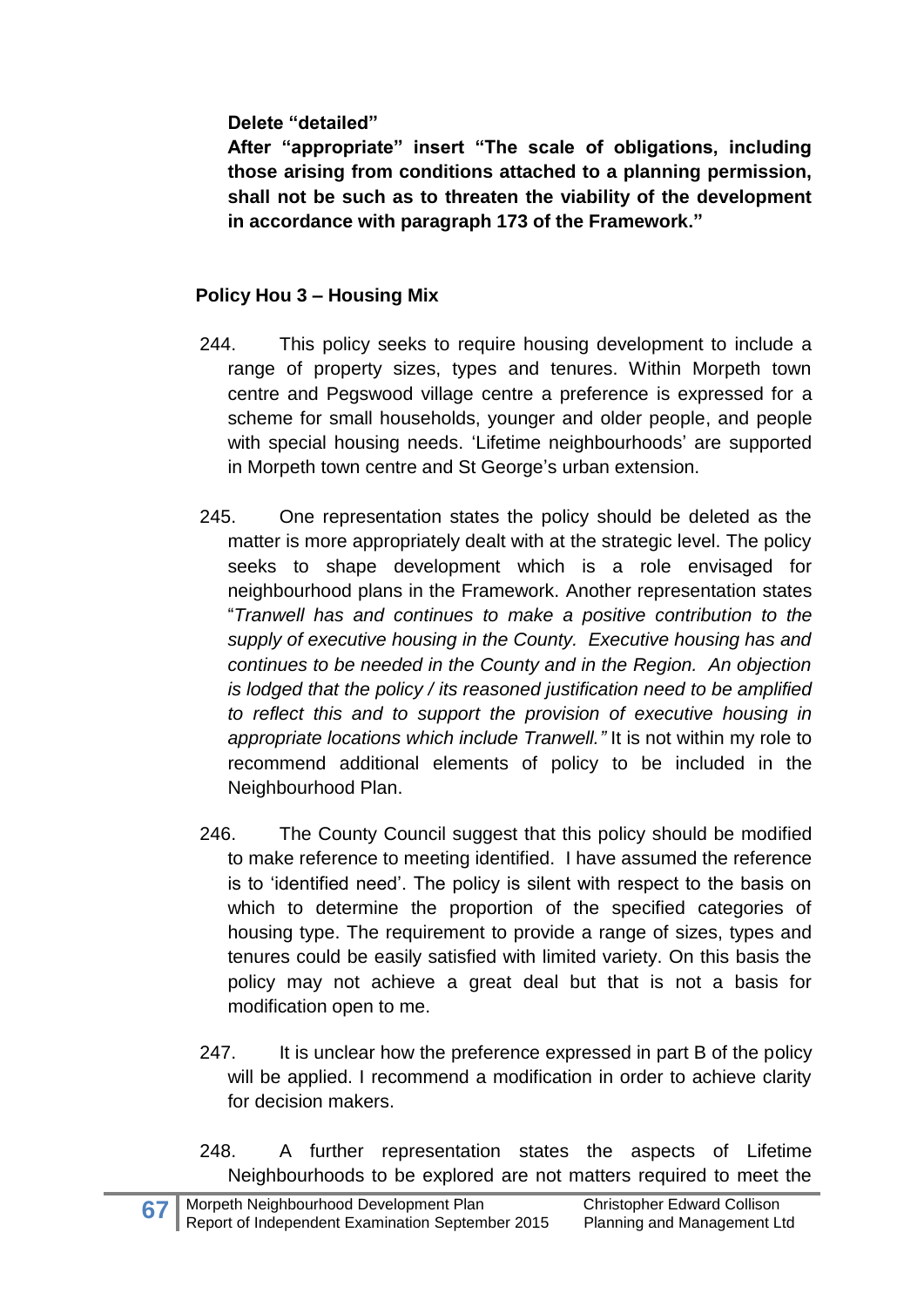basic conditions. The policy merely states support for the promotion of Lifetime Neighbourhoods in two locations. The supporting text to the policy explains what Lifetime Neighbourhoods will be expected to demonstrate. The availability of services, accessibility, consideration of older people, and safety and sociability of public spaces are all matters that have regard for the Framework.

- 249. This policy is in general conformity with the strategic policies contained in the Development Plan, namely the Adopted Saved Policies of the Castle Morpeth District Local Plan (2003).
- 250. The policy has regard to the components of the Framework concerned with delivering a wide choice of high quality homes. Subject to the recommended modification this policy meets the basic conditions.

**Recommended modification 14: In policy Hou3 Delete "preference" and insert "support"**

### **Policy Hou 4 – Delivering Affordable Housing**

- 251. This policy seeks to require provision of on-site affordable housing in proposals resulting in a net gain of ten dwellings or more in accordance with the Development Plan or an up-to-date housing needs assessment.
- 252. One representation states the policy should be deleted as the matter is more appropriate at a strategic level. Another representation states a developer should not have to assess housing needs but the Local Planning Authority should advise. Other representations state the policy should allow for off-site provision of affordable housing.
- 253. The policy is concerned with shaping development which is a role envisaged for neighbourhood plans in the Framework. The policy does not require a developer to assess housing needs. Whilst the policy does state affordable housing will be expected to be provided on-site the supporting text to the policy at paragraph 7.5.8 does make it clear that off-site provision of affordable housing may be possible. I consider this flexibility although limited to certain circumstances does have regard to national policy. I recommend the policy should reflect the intention set out in paragraph 7.5.8.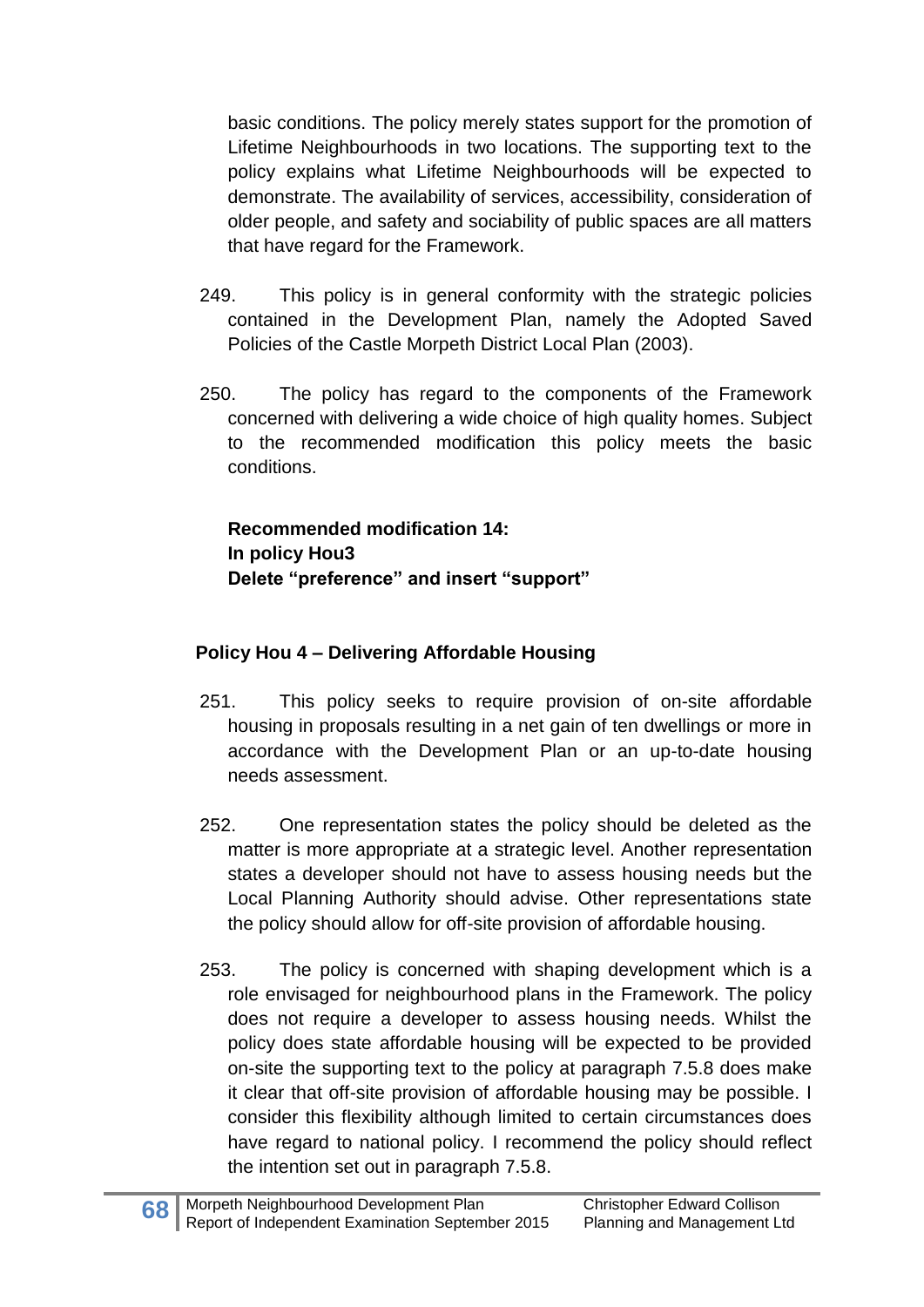- 254. This policy is in general conformity with the strategic policies contained in the Development Plan, namely the Adopted Saved Policies of the Castle Morpeth District Local Plan (2003).
- 255. National planning policy defines specific circumstances where contributions for affordable housing and tariff style planning obligations (section 106 planning obligations) should not be sought from small scale and self-build development, as set out in the Written Ministerial Statement on small-scale developers.<sup>52</sup> The policy has regard to that statement and to components of the Framework concerned with delivering a wide choice of high quality homes. Subject to the modification recommended this policy meets the basic conditions.

**Recommended modification 15: In policy Hou4 Continue the policy by inserting the sentence in paragraph 7.5.8 commencing "In exceptional"**

### **Policy Hou 5 – Infrastructure to serve new Housing Development**

- 256. This policy seeks to establish that housing development will make provision for, or contribute towards infrastructure and community requirements arising from the development.
- 257. A representation raises the issue of viability assessment of cumulative obligations. The Framework establishes that development should not be subject to such a scale of obligations and policy burdens that ability to be developed viably is threatened. I recommend modification so that the policy has regard to this aspect of national policy
- 258. This policy is in general conformity with the strategic policies contained in the Development Plan, namely the Adopted Saved Policies of the Castle Morpeth District Local Plan (2003) and in particular policy RE6.

**.** 

**<sup>52</sup>** Small-scale Developers The Minister of State, Department for Communities and Local Government Written Statement 28 November 2014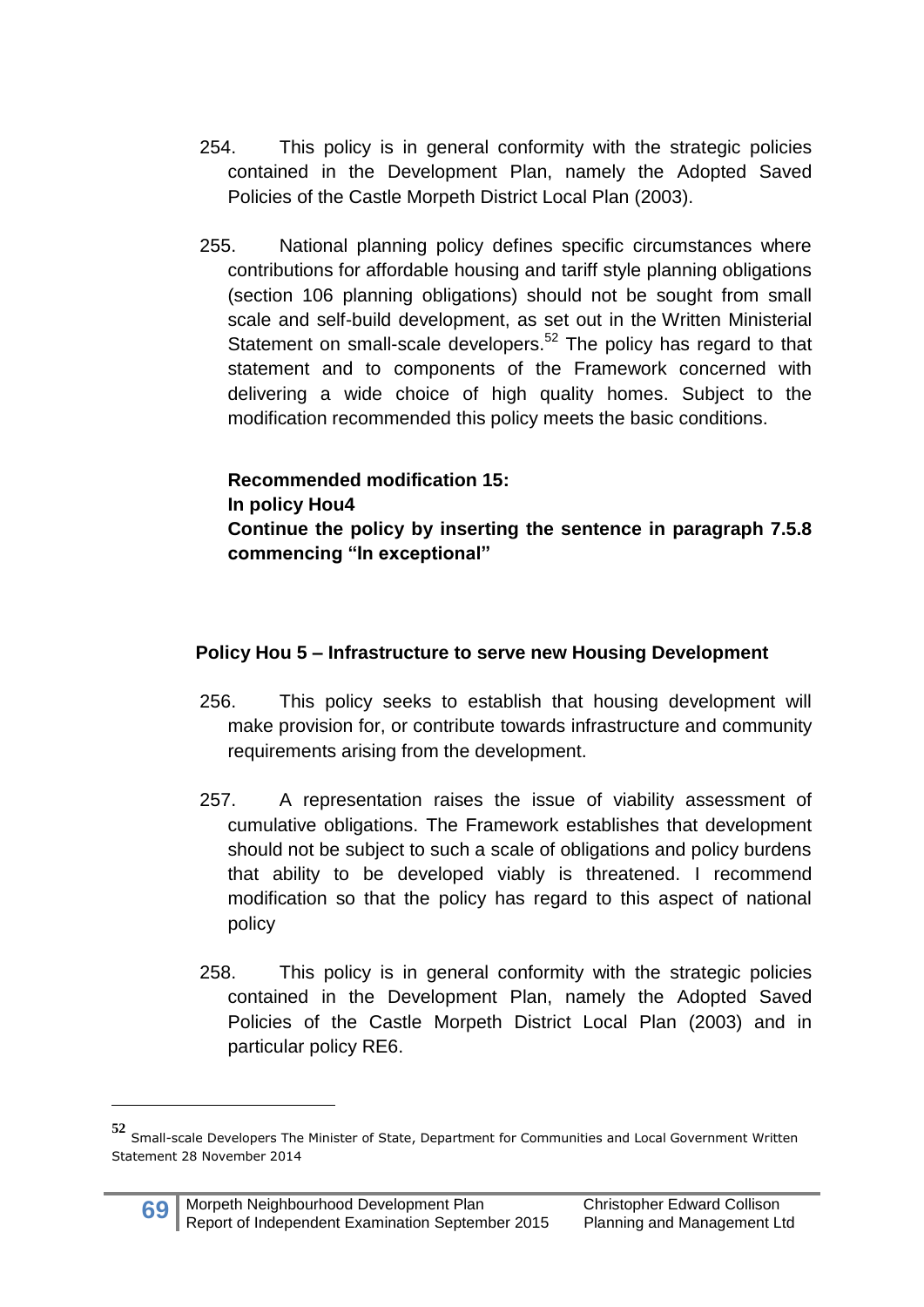259. The policy has regard to the components of the Framework concerned with promoting healthy communities; promoting sustainable transport; and conserving and enhancing the natural environment. Subject to the modification recommended this policy meets the basic conditions.

# **Recommended modification 16: In policy Hou5**

**After "should" insert ", subject to viability testing in accordance with paragraph 173 of the Framework,"**

## **Policy Tra 1 – Loansdean Link Road protection**

- 260. This policy seeks to safeguard the preferred alignment for the Stobhill-Loansdean link road from development. The County Council has stated it is "*in the process of reviewing routes protected for future highway schemes. This work will support the preparation of the Local Plan in due course. There is no evidence presented with the Neighbourhood Plan to demonstrate the need for this link road. Accordingly, the County Council objects to the inclusion of this policy which has no basis in evidence"*
- 261. The Neighbourhood Plan states a link road would divert traffic from the Mafeking roundabout congestion point and provide a more direct access route to the Coopies Lane Business Park from the A1. It is not within my role to test the soundness of the policy nor to consider whether it is justified by a proportionate evidence base.<sup>53</sup> I recommend modification of the policy so that the desire of the local community to safeguard the route is given consideration in the context of the presumption in favour of sustainable development.
- 262. This policy is in general conformity with the strategic policies contained in the Development Plan, namely the Adopted Saved Policies of the Castle Morpeth District Local Plan (2003).
- 263. The policy has regard to the components of the Framework that recognises different policies and measures will be required in different communities, and opportunities to maximise sustainable transport

**<sup>.</sup>** <sup>53</sup> Under section 20 of the Planning and Compulsory Purchase Act 2004 and in respect of which guidance is given in paragraph 182 of the Framework and Woodcock Holdings Ltd and Secretary of State CLG and Mid Sussex District Council 2015 EWHC 1173 (Admin)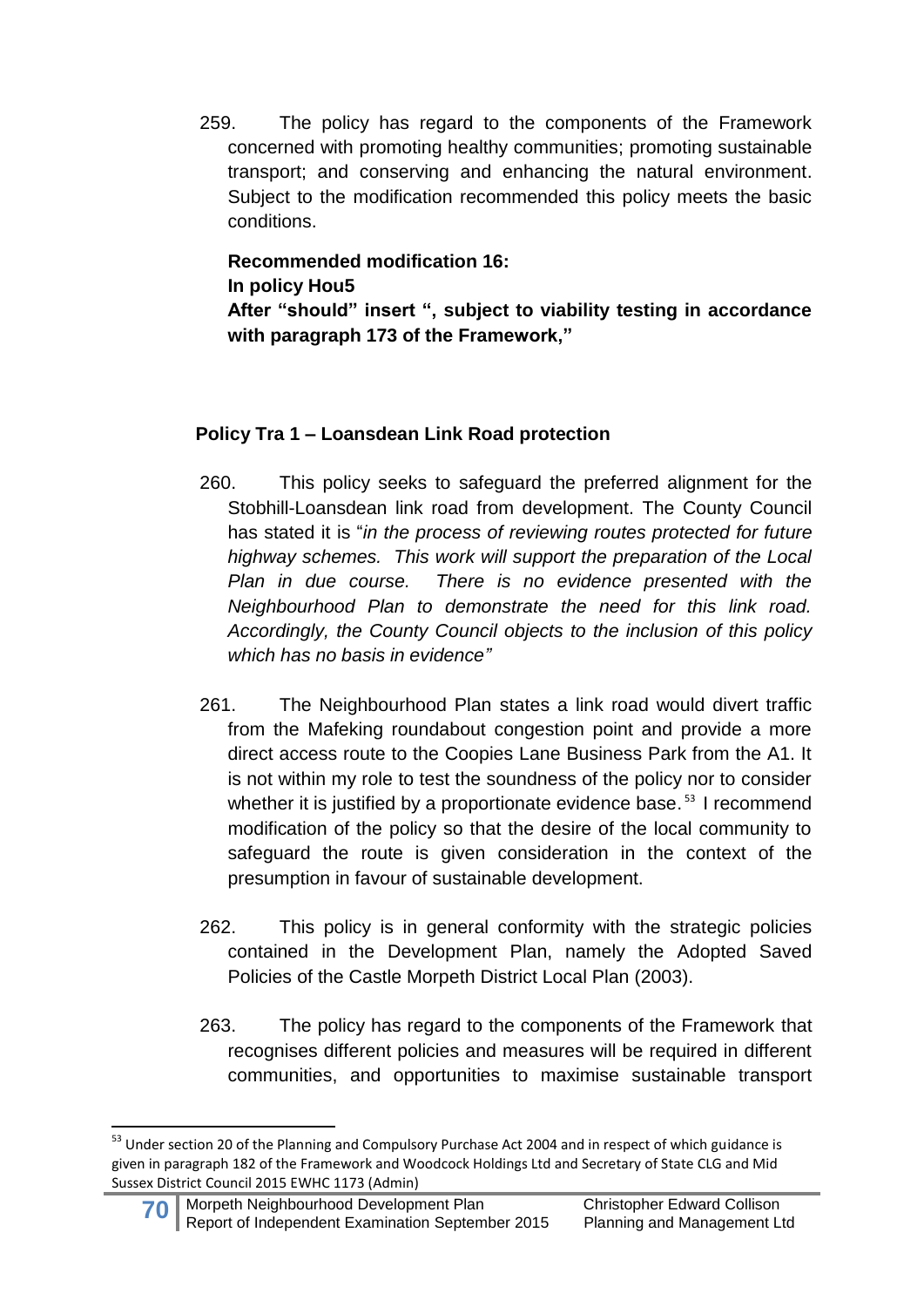solutions will vary from urban to rural areas. Subject to the modification recommended this policy meets the basic conditions.

## **Recommended modification 17:**

- **Policy Tra1 should be reworded to read "To be supported proposals that would prejudice the implementation of the preferred alignment for the Stobhill-Loansdean Link Road must demonstrate to the satisfaction of the Local Planning Authority that the Link Road is not required"**
- **The Proposals Map should show the policy reference adjacent to the road alignment**

## **Policy Tra2 – Traffic Congestion**

- 264. This policy seeks to support proposals for development or change of use where it can be demonstrated they will not adversely impact on traffic congestion in Morpeth town centre or at key junctions in the plan area if necessary through implementation of mitigation measures and additional opportunities to alleviate traffic congestion have been identified, considered, assessed and will be implemented.
- 265. The County Council has suggested minor modifications in order to achieve clarity and another representation states the test should be that overall impact should not be severe.
- 266. This policy is in general conformity with the strategic policies contained in the Development Plan, namely the Adopted Saved Policies of the Castle Morpeth District Local Plan (2003) and in particular policy T6.
- 267. The policy has regard to the components of the Framework concerned with promoting sustainable transport. The Framework states "*all developments that generate significant amounts of movement should be supported by a Transport Statement or Transport Assessment. Plans and decisions should take account of whether:*
	- *The opportunities for sustainable transport modes have been taken up depending on the nature and location of the site, to reduce the need for major transport infrastructure;*
	- *Safe and suitable access to the site can be achieved by all people; and*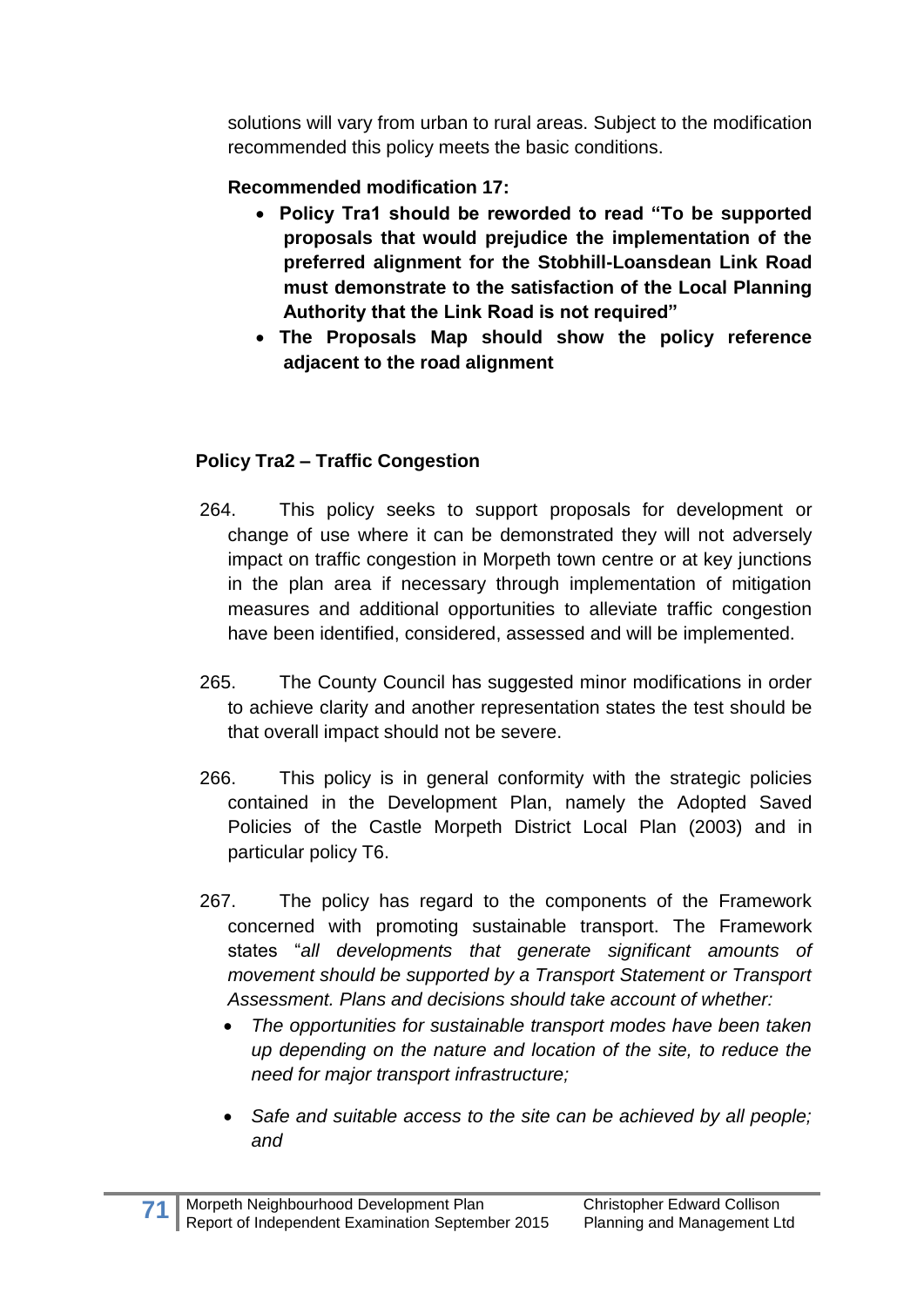*Improvements can be undertaken within the transport network that cost effectively limit the significant impacts of the development. Development should only be prevented or refused on transport grounds where the residual cumulative impact of development are severe".*

On this basis I recommend the policy should be modified so as to relate to circumstances where an adverse impact on traffic congestion is severe.

268. The Framework establishes that development should not be subject to such a scale of obligations and policy burdens that ability to be developed viably is threatened. Subject to the modification recommended this policy meets the basic conditions.

# **Recommended modification 18:**

### **In policy Tra2**

- **after "compliance with other policies" insert "in the Neighbourhood Plan and elsewhere in the development plan"**
- **and delete "for development or change of use"**
- **and before "adversely impact" insert "severely"**
- **and delete "strategic"**
- **and after "implemented" insert "subject to viability testing in accordance with paragraph 173 of the Framework"**

# **Policy Tra 3 – Transport Requirements for New Development**

- 269. This policy seeks to establish that development proposals demonstrate positive transport outcomes relating to traffic flow, public transport, pedestrian and cycle routes, rights of way, and parking and manoeuvring space.
- 270. The County Council has suggested minor modifications in the interests of clarity. Another representation states the policy should be deleted as it merely repeats national standards. Further representations state the requirements are too onerous and that small scale development would not be able to comply.
- 271. The policy appropriately seeks to establish a local approach to the assessment of development proposals. Minor drafting changes as recommended will assist clarity for decision makers.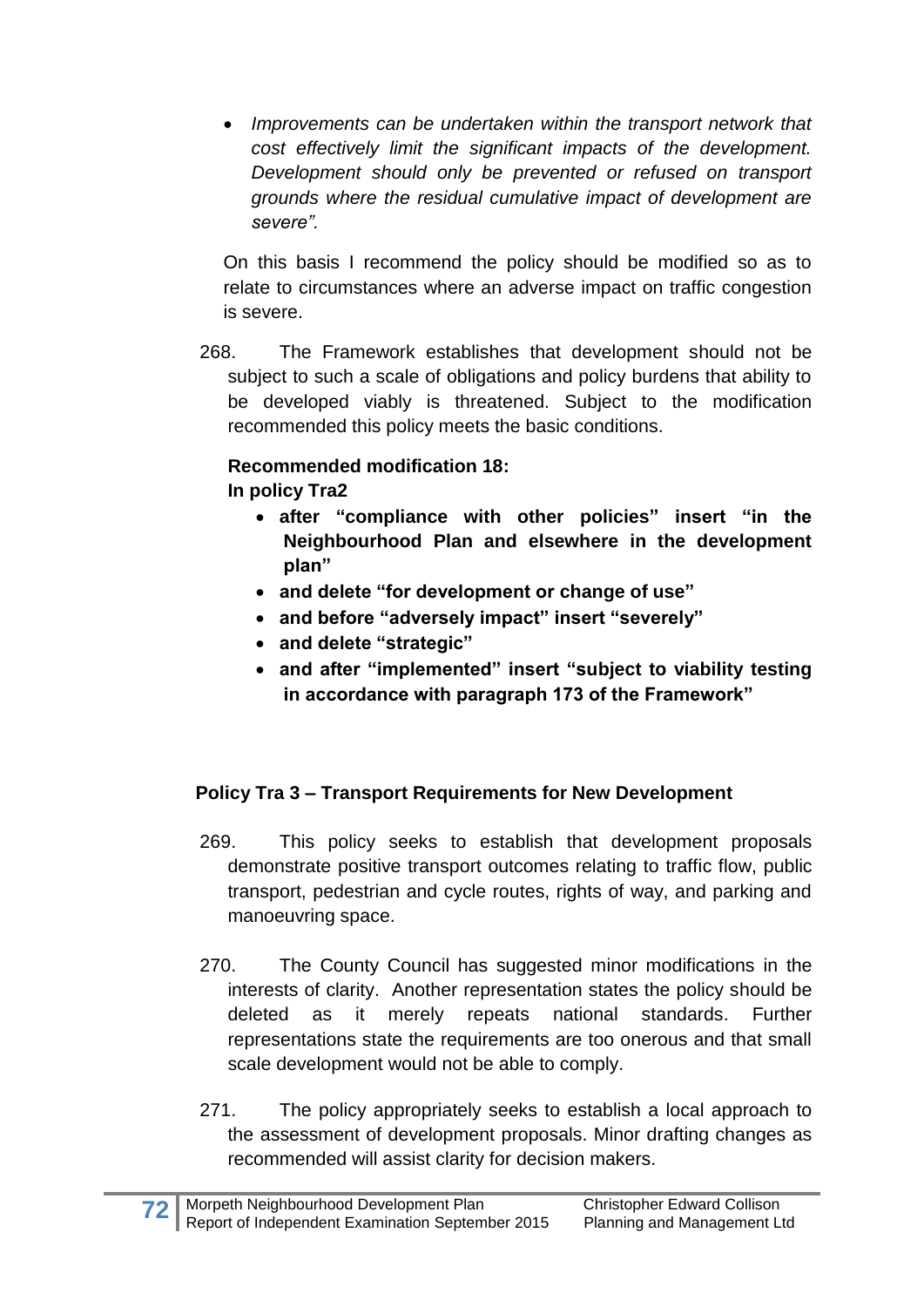- 272. This policy is in general conformity with the strategic policies contained in the Development Plan, namely the Adopted Saved Policies of the Castle Morpeth District Local Plan (2003) and in particular policy T6.
- 273. The Framework establishes that development should not be subject to such a scale of obligations and policy burdens that ability to be developed viably is threatened. I have recommended modification in order to make this clear. The policy has regard to the components of the Framework concerned with promoting sustainable transport. Subject to the modification recommended this policy meets the basic conditions.

### **Recommended modification 19:**

**In policy Tra3**

- **after "compliance with other policies" insert "in the Neighbourhood Plan and elsewhere in the development plan"**
- **and delete "for development"**
- **and delete "strategic and local"**
- **and after "supported where" insert ",subject to viability testing in accordance with paragraph 173 of the Framework,"**

### **Policy Tra 4 – Development of Footpath and Cycleway Networks**

- 274. This policy seeks to establish support for measures to join up footpaths and cycleways into comprehensive networks and identifies 10 specific priorities.
- 275. The County Council suggest that modification to the policy could make reference to improving cycle and footpath links to employment sites including those designated or protected through policies in the Neighbourhood Plan. It is not within my role to recommend additional elements of policy. The modification suggested is not necessary to meet the basic conditions.
- 276. This policy is in general conformity with the strategic policies contained in the Development Plan, namely the Adopted Saved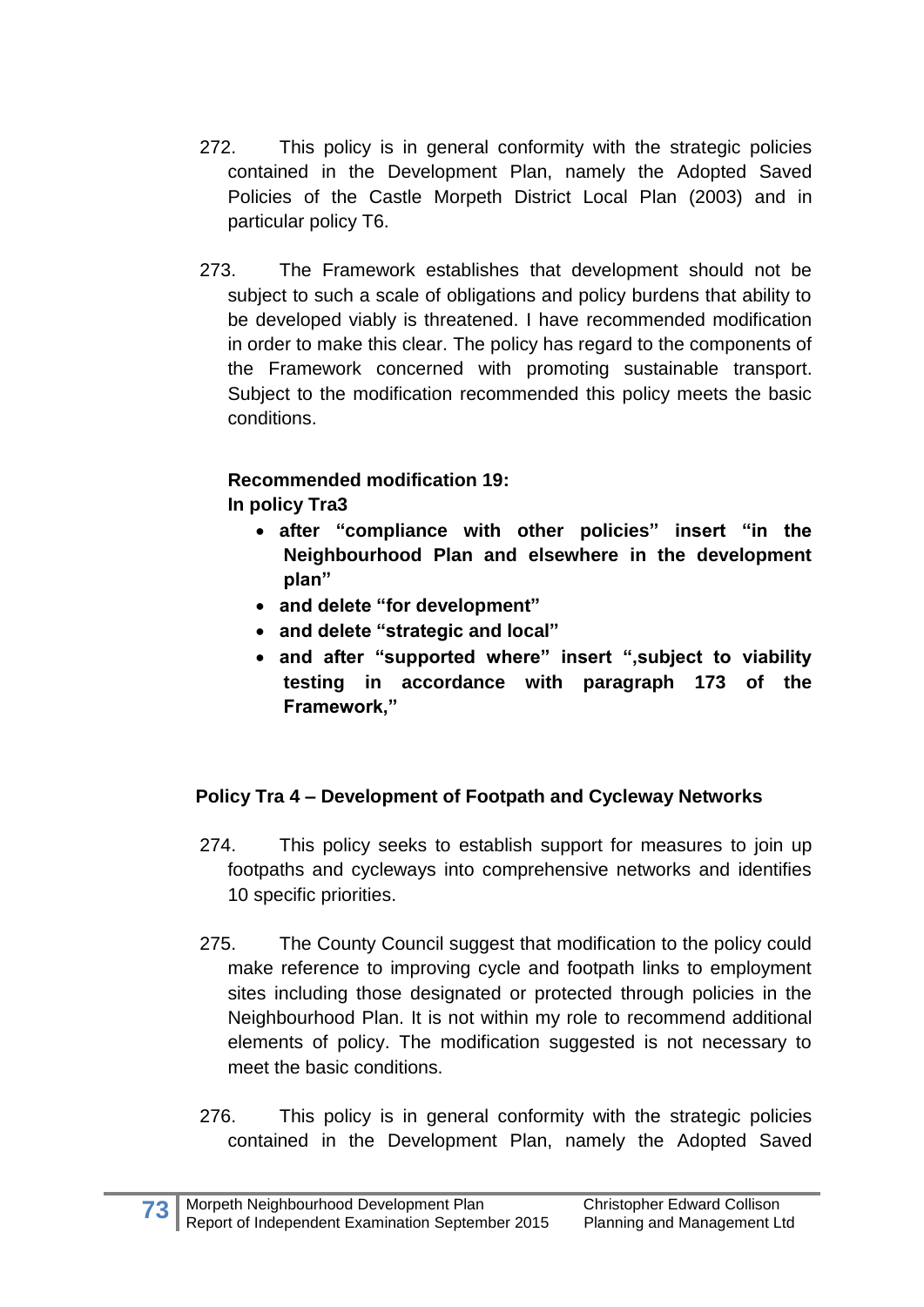Policies of the Castle Morpeth District Local Plan (2003) and in particular policy T6.

277. The policy has regard to the components of the Framework concerned with promoting sustainable transport. This policy meets the basic conditions.

## **Policy Tra 5 – Public Transport**

- 278. This policy seeks to establish support for improvements to facilities at rail and bus stations and allocates a site adjacent to the Pegswood station for a car park.
- 279. This policy is in general conformity with the strategic policies contained in the Development Plan, namely the Adopted Saved Policies of the Castle Morpeth District Local Plan (2003).
- 280. The policy has regard to the components of the Framework concerned with promoting sustainable transport. This policy meets the basic conditions.

### **Policy Lac 1 – Location of a Sports & Leisure and a Arts, Performance & Heritage Centre**

- 281. This policy seeks to establish conditional support for proposals for sports, leisure and cultural facilities in the town centre. Proposals outside the town centre must demonstrate no suitable town centre location could accommodate the development or alternatively that benefits of the proposed location outweigh the disbenefits.
- 282. This policy is in general conformity with the strategic policies contained in the Development Plan, namely the Adopted Saved Policies of the Castle Morpeth District Local Plan (2003).
- 283. "Facilities in town centre locations" is an imprecise term. I have recommended a modification in the interests of clarity and to assist decision makers.
- 284. The policy has regard to the components of the Framework concerned with a town centre first approach to leisure and related development, promoting healthy communities, and promoting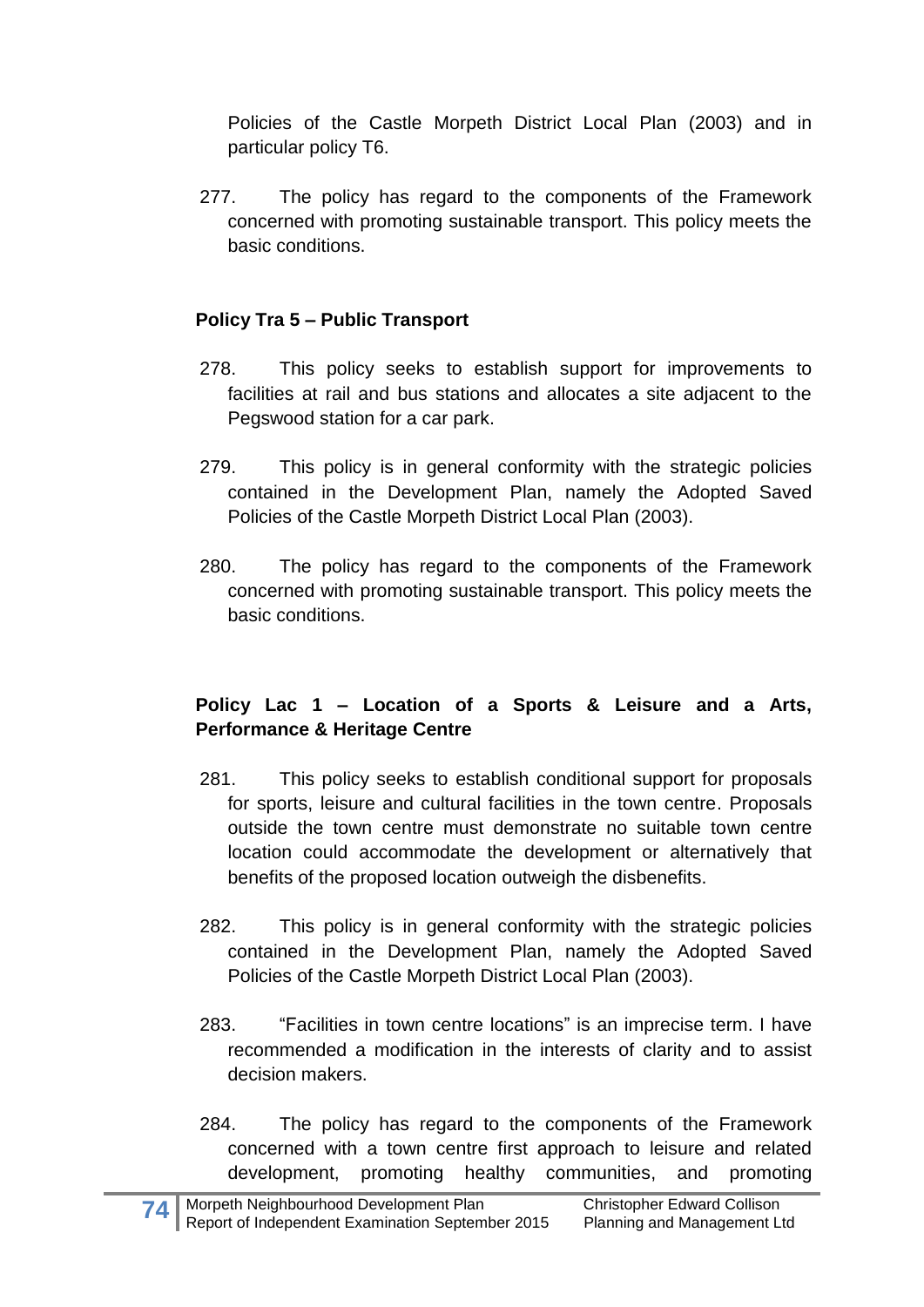sustainable transport. Subject to the recommended modification this policy meets the basic conditions.

**Recommended modification 20: In policy Lac1 After "Heritage Centre or facilities" insert "for these uses**

## **Policy Inf 1 – Flooding and Sustainable Drainage**

- 285. This policy seeks to require development proposals to demonstrate how they will minimise flood risk and specifies appropriate measures.
- 286. Northumbrian Water strongly supports this policy stating "*the inclusion of a single, comprehensive policy relating to flood risk and sustainable drainage will provide important guidance for developers and residents. We believe that such thorough guidance will ensure that new development in the neighbourhood plan area can be facilitated whilst ensuring no detrimental impact upon flood risk and drainage."*
- 287. A representation states the policy should be deleted as national policy attaches significant weight to flood mitigation. Another representation raises concern regarding viability implications of the requirement to reduce runoff rates by 50%. The County Council suggest that modification should be made to the policy to better reflect the intention of the Framework.
- 288. I consider the policy seeks to shape development which is a role that neighbourhood plans can perform. The Framework establishes that development should not be subject to such a scale of obligations and policy burdens that ability to be developed viably is threatened. I recommend a modification to reflect this. I also recommend the suggested drafting changes in order to have regard to the Framework.
- 289. This policy is in general conformity with the strategic policies contained in the Development Plan, namely the Adopted Saved Policies of the Castle Morpeth District Local Plan (2003) and in particular policies RE5 and RE6.
- 290. The policy has regard to the components of the Framework concerned with meeting the challenge of climate change and flooding. Subject to the recommended modification this policy meets the basic conditions.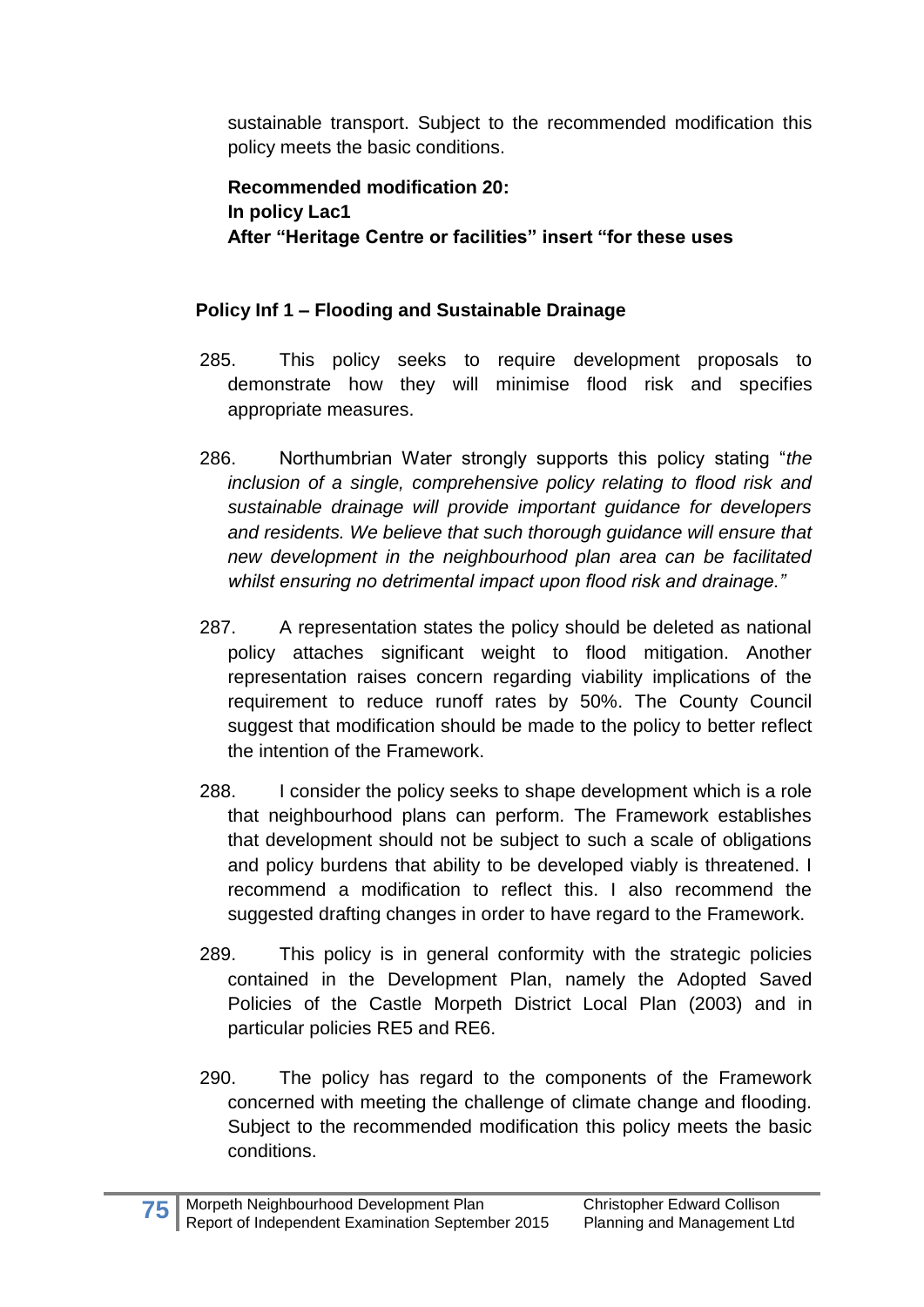**Recommended modification 21:**

**In policy Inf1**

- **Replace B with "Ensuring that the development will not increase the risk of flooding elsewhere and wherever possible look to reduce the risk of flooding in particular areas known to have experienced flooding.**
- **And replace the first bullet point with "Infiltration (i.e. a soakaway), or if that is not feasible due to underlying ground conditions or site constraints,"**
- **And replace ii with "Where greenfield sites are to be developed, the surface water runoff rates must match the equivalent greenfield run-off rate for the same rainfall event and wherever possible should aim to reduce the existing greenfield run-off rate. Where previously developed sites are to be developed surface water runoff rates should aim to discharge surface water at the equivalent greenfield runoff rate. Where this is impractical, discharge rates shall be reduced by a minimum of 50% of the existing site run-off rate subject to viability testing in accordance with paragraph 173 of the Framework."**

# **Policy Edu 1 – Expansion of Schools**

- 291. This policy seeks to establish conditional support for expansion of existing schools.
- 292. This policy is in general conformity with the strategic policies contained in the Development Plan, namely the Adopted Saved Policies of the Castle Morpeth District Local Plan (2003).
- 293. The policy has regard to the components of the Framework concerned with promoting healthy communities. This policy meets the basic conditions.

# **Policy Edu 2 – New Schools**

294. This policy seeks to establish conditional support for development of new schools including instances where expansion of an existing school is not possible.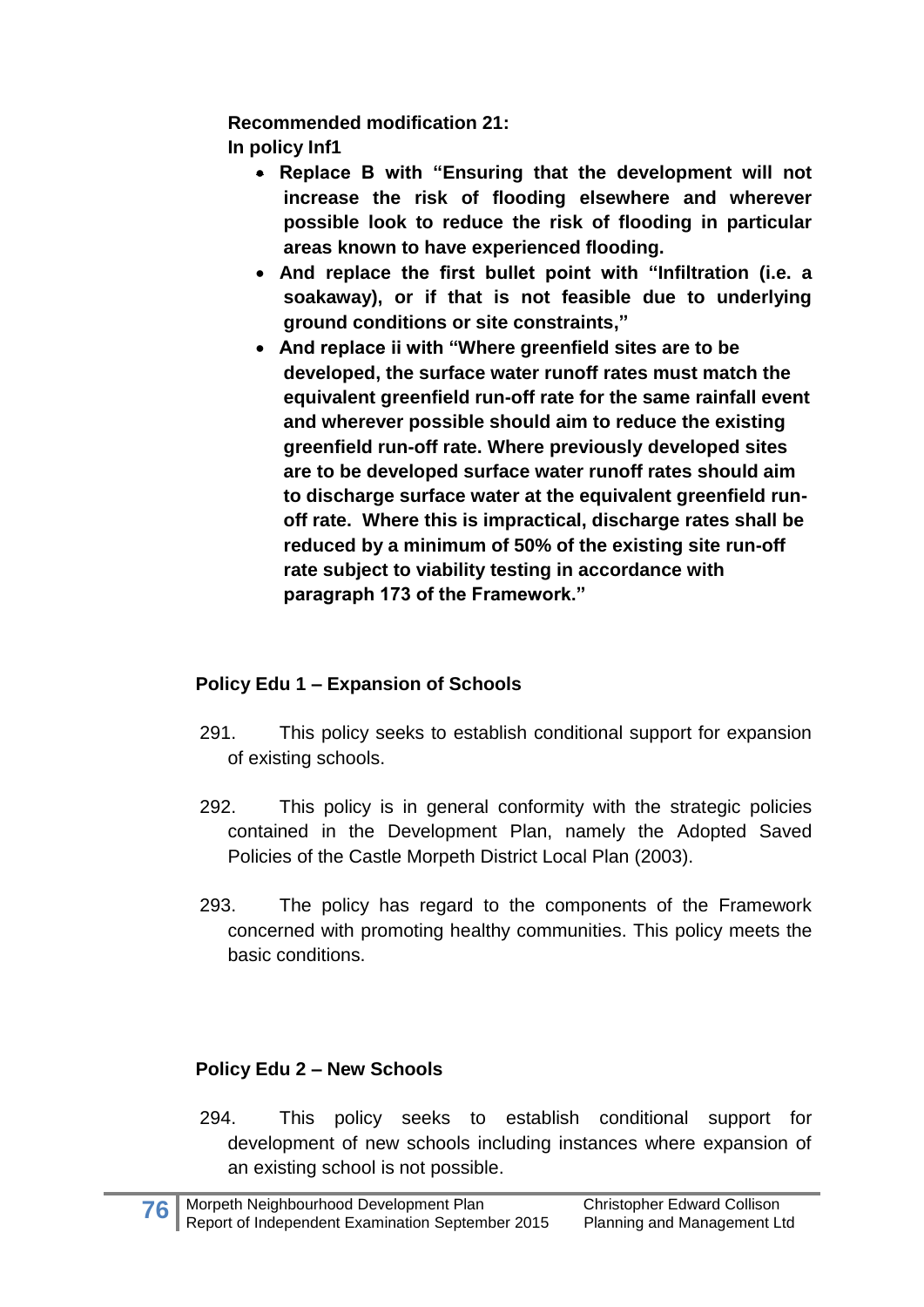- 295. I have recommended a modification so that the basis of decision making on planning applications should be clarified as explained earlier in my report**.**
- 296. This policy is in general conformity with the strategic policies contained in the Development Plan, namely the Adopted Saved Policies of the Castle Morpeth District Local Plan (2003).
- 297. The policy has regard to the components of the Framework concerned with promoting healthy communities; requiring good design; and promoting sustainable transport. Subject to the recommended modification this policy meets the basic conditions.

### **Recommended Modification 22:**

**In policy Edu2 delete "planning permission for new development will be granted" and insert "the proposal will be supported"**

# **Summary and Referendum**

298. I have recommended the following modifications to the Submission Version Plan:

## **Recommended modification 1:**

**In policy Sus1** 

- **delete "exceptional" and insert "those"**
- **delete "prioritising" and insert "encouraging"**

**Recommended modification 2:**

**In policy Des1** 

- **on line 1 delete "permitted" and insert "supported" and after "accords with" insert "the policies,"**
- **delete "the Northumberland Local Plan" and insert "and elsewhere in the Development Plan"**
- **on line 3 before "Development" insert "Subject to assessment of viability all"**
- **in C. continue "in accordance with their significance"**
- **in I. Delete text after "health or" and insert "public safety at unacceptable risk including from contamination and land**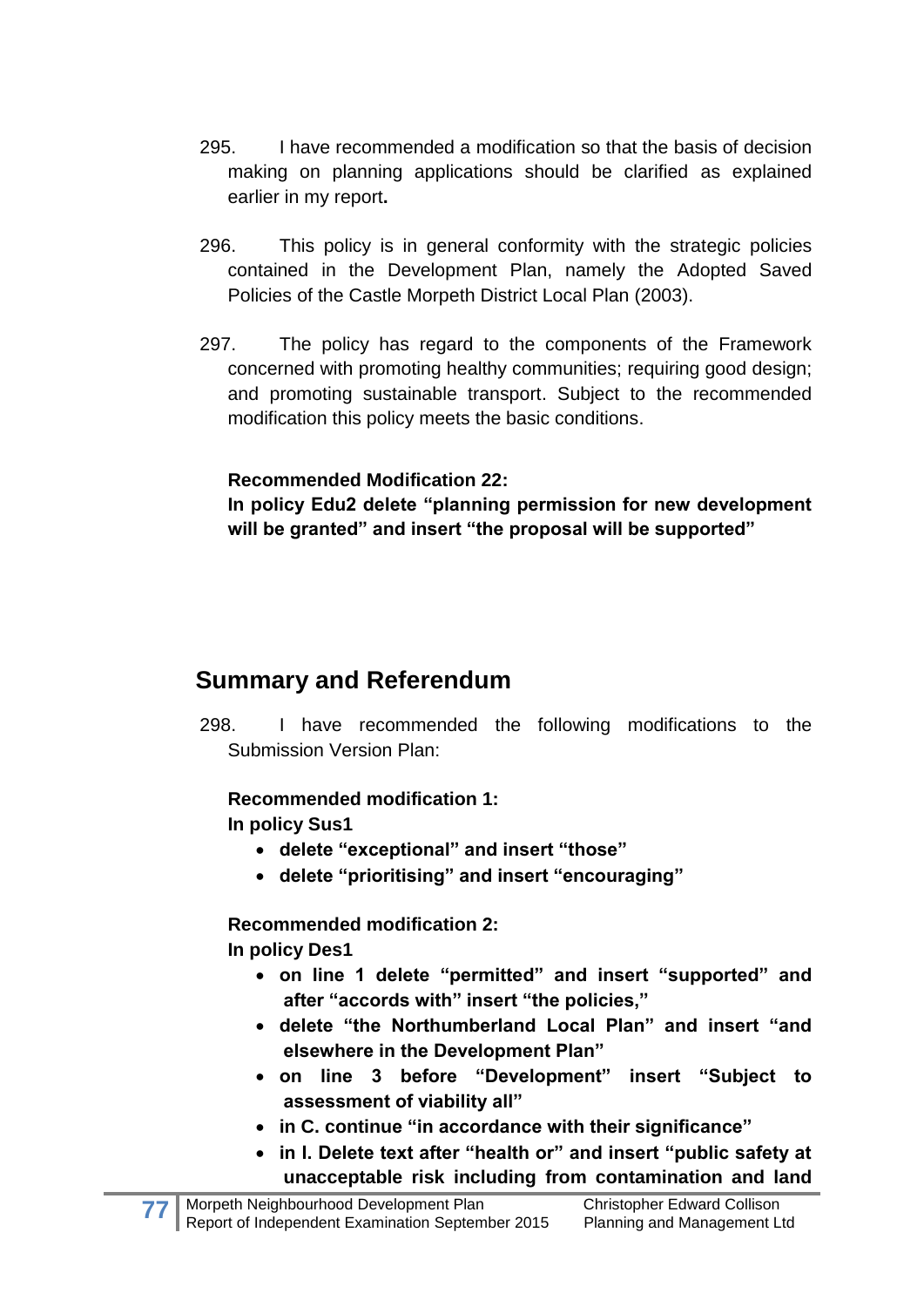**instability and where necessary incorporate appropriate mitigation, treatment or remediation measures necessary to allow development to proceed without posing adverse impacts on the environment, human health or public safety."**

 **in supporting text paragraph 4.2.6 after "flood risk" insert "Much of the plan area is located within the 'Development High Risk Area' identified by The Coal Authority. In these areas planning applications except householder proposals, will need to be accompanied by a Coal Mining Risk Assessment to address the risks from land instability associated with mining. The Assessment will also need to identify what mitigation, treatment or remediation measures are necessary to allow development to proceed. These requirements will also apply to the sites allocated in this Neighbourhood Plan."**

**Recommended modification 3:**

**In policy Set1**

- **Delete "Planning permission will be granted for development" and insert "Development proposals will be supported"**
- **Delete "permitted" and insert "supported"**
- **Delete "conformity" and insert "being in accordance"**
- **Delete "Local Plan" and insert "Development Plan"**
- **Delete "when it is justified by the following exceptional circumstances" and insert "where it serves or supports the following purposes or activities"**
- **Delete B and insert "existing businesses and enterprises"**
- **In C after "countryside" continue "or a sustainable leisure development which respects the character of the countryside where identified needs are not met by existing facilities within settlement boundaries"**
- **In D delete "to provide for"**
- **In E delete "for" and replace "of section" with "in paragraph"**
- **Insert "F. appropriately designed extensions to existing buildings, including extensions to dwellings, which are subservient to and respect the scale and appearance of the existing building"**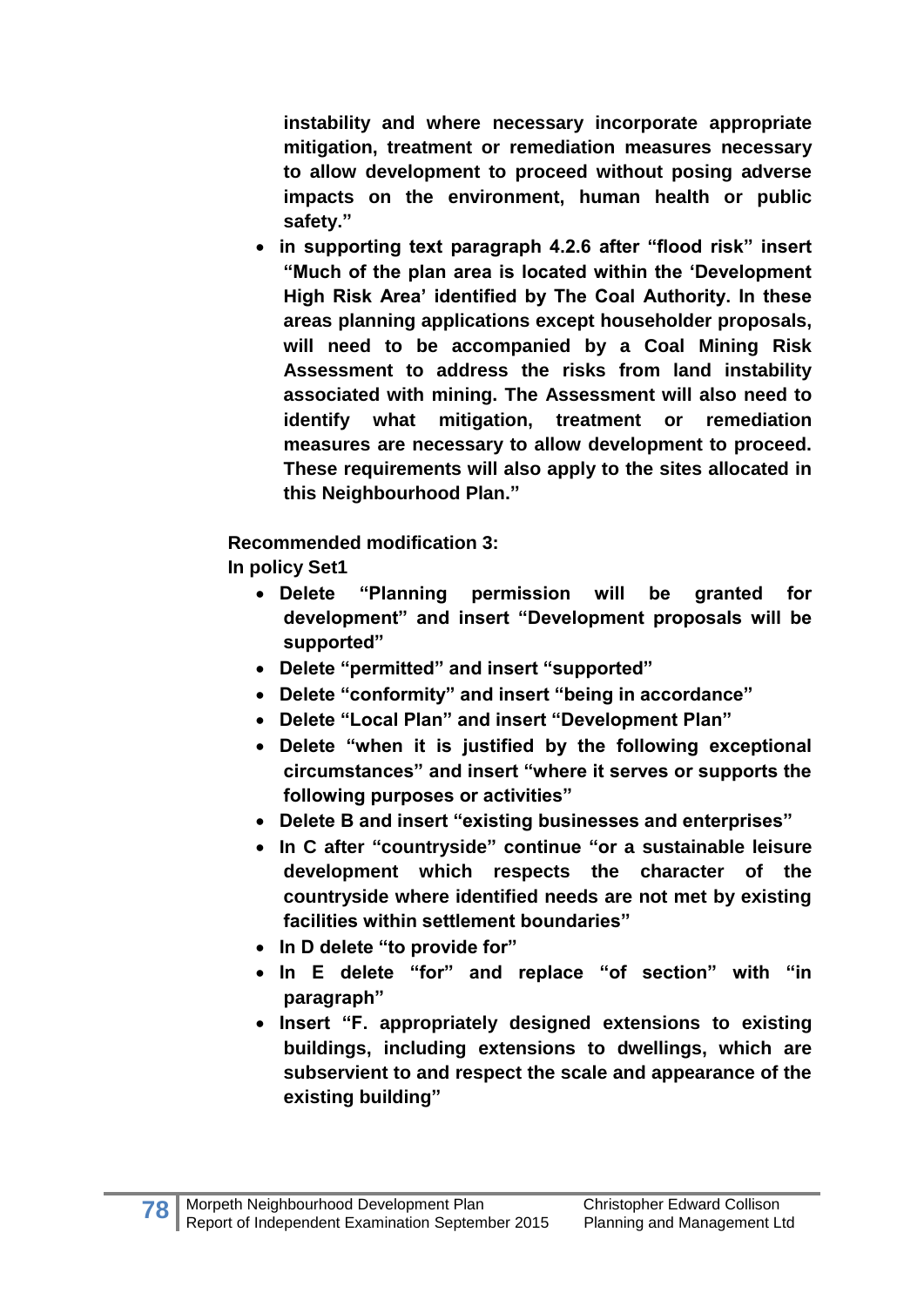**Recommended modification 4:**

**In policy Set2**

**Delete the final sentence and insert "Unless the benefits of development outweigh the loss, proposals should retain mature trees within application sites, and include on-site measures to protect mature trees both within and adjacent to the site"** 

**Recommended modification 5: In policy Env1**

- **In the second paragraph delete the words before "enhance" and insert "Development opportunities should demonstrate they take opportunities to"**
- **In the third paragraph delete the words after "action" and insert "in accordance with a scheme that shall be secured by way of planning condition or planning obligation as appropriate"**

**Recommended modification 6:**

**The precise boundaries of protected open space (Policy Env3) should be identifiable** 

**Recommended modification 7:**

**Delete policy Her1 and transfer to Part B Community Actions**

**Recommended modification 8:**

**In policy Her2 delete the final sentence and insert "Where public benefits that are necessary and cannot be met in any other way outweigh loss or harm this should be minimised."**

**Recommended modification 9:**

**In policy Emp1**

- **Delete "Strategy" from the policy title**
- **Delete the first sentence and insert "Development proposals within Morpeth Town Centre will be supported where it is demonstrated they: 1. contribute to the creation of a lively and vibrant centre with:-"**
- **In E delete "other"**
- **Delete the sentence commencing "The character" and insert "and/or 2. Enhance the character and attractiveness of the town centre by:-"**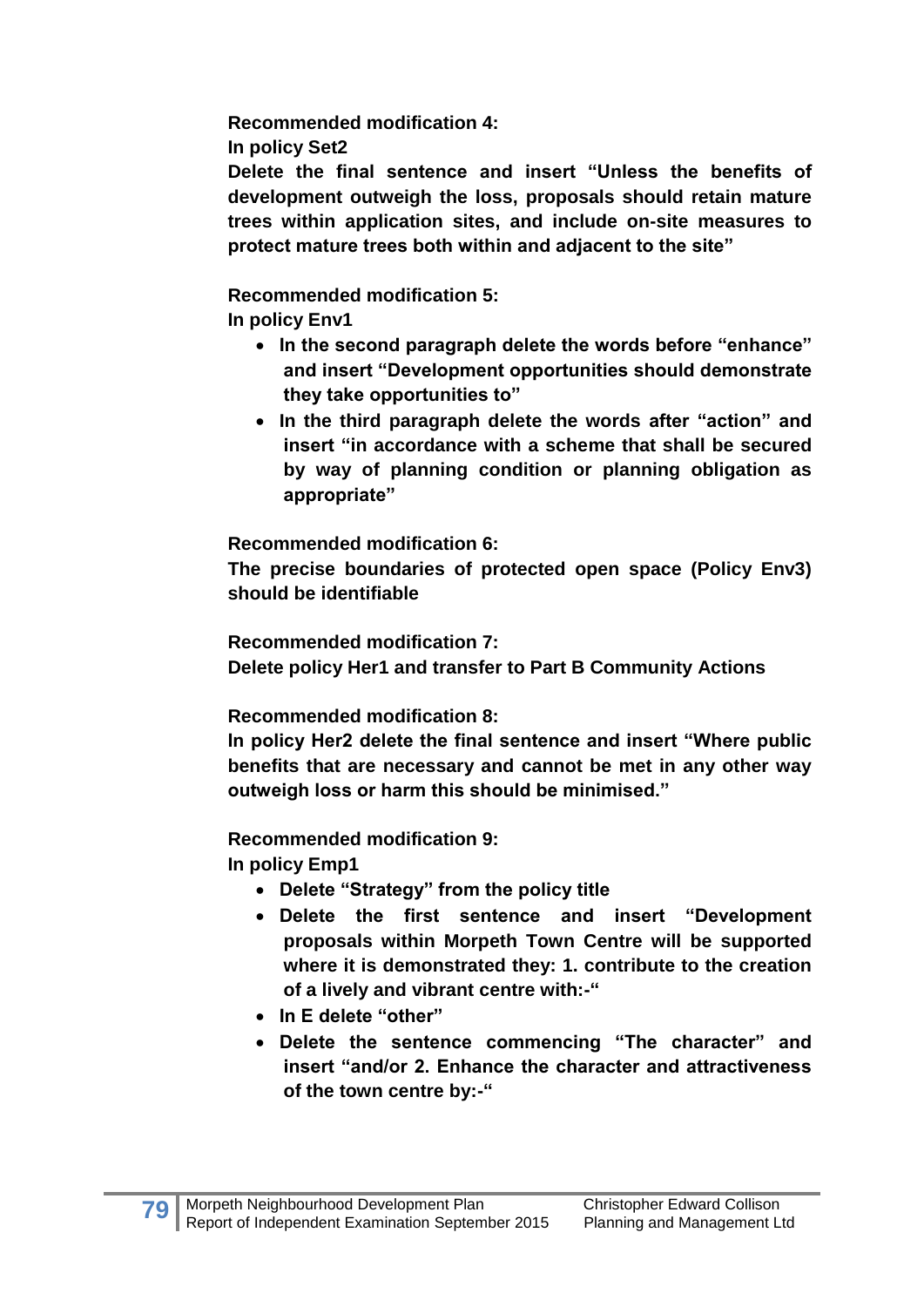**Recommended modification 10: Delete policy Emp4**

**Recommended modification 11:**

**In policy Emp5 delete the second sentence and insert "Proposals that include a hotel and roadside services will be supported on the sites."**

**Recommended modification 12: In policy Emp6:** 

- **continue the policy title with "and Additional Employment Sites"**
- **After "sequential" insert "and impact"**
- **In B delete "the following uses may be acceptable" and insert "the uses that may be acceptable include"**
- **In C delete "single user B2 General industrial site" and insert "large scale B2 General Industrial use"**
- **In point 3 delete "an" and insert "a severe"**
- **In point 7 delete the text after "other" and insert "policies in the Neighbourhood Plan or other Development Plan policies"**
- **All sites should be individually referenced on the Proposals Map**

**Recommended modification 13:**

**In policy Hou2**

**Delete "detailed"**

**After "appropriate" insert "The scale of obligations, including those arising from conditions attached to a planning permission, shall not be such as to threaten the viability of the development in accordance with paragraph 173 of the Framework."**

**Recommended modification 14: In policy Hou3 Delete "preference" and insert "support"**

**Recommended modification 15: In policy Hou4 Continue the policy by inserting the sentence in paragraph 7.5.8 commencing "In exceptional"**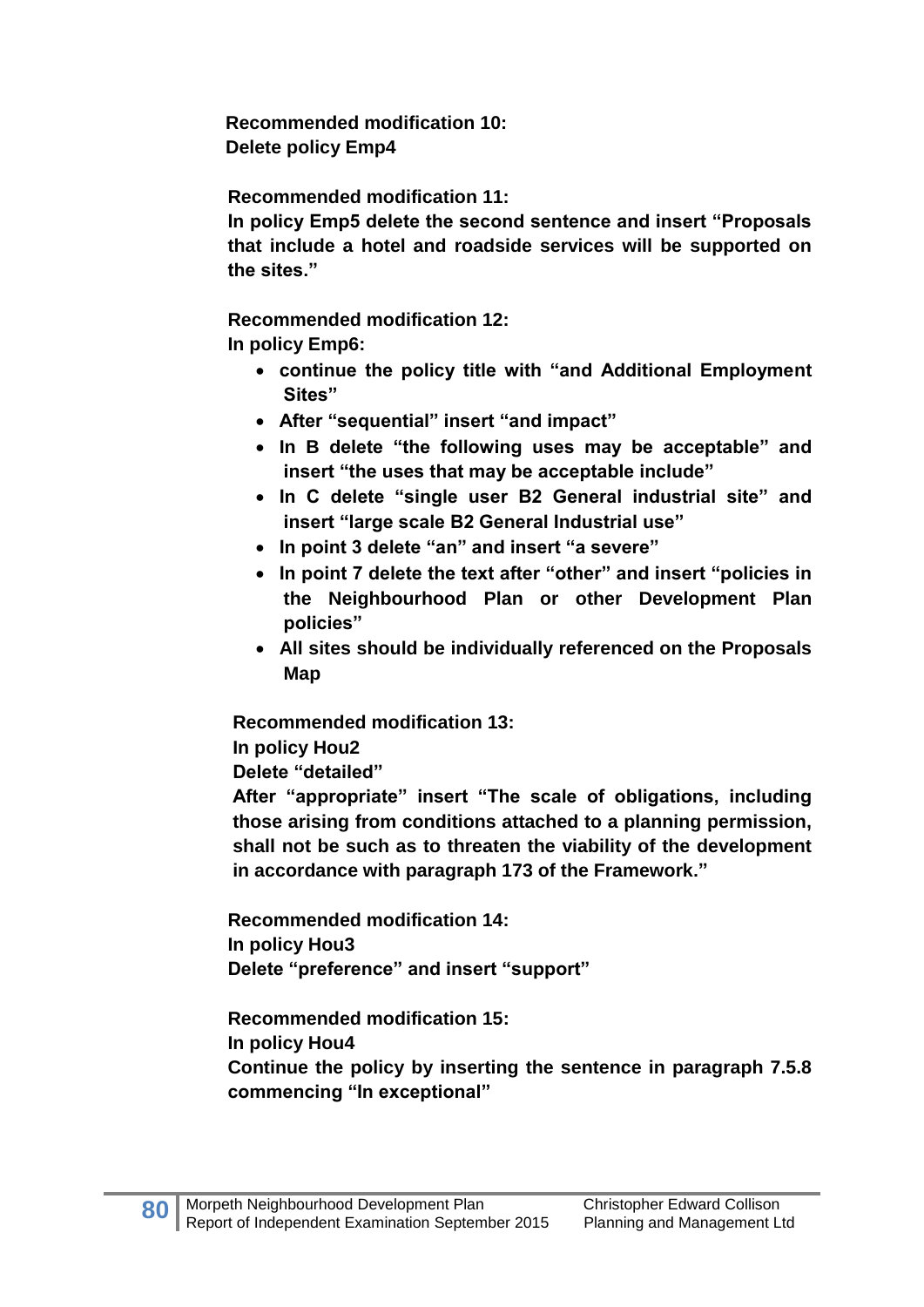**Recommended modification 16:**

**In policy Hou5**

**After "should" insert ", subject to viability testing in accordance with paragraph 173 of the Framework,"**

**Recommended modification 17:**

- **Policy Tra1 should be reworded to read "To be supported proposals that would prejudice the implementation of the preferred alignment for the Stobhill-Loansdean Link Road must demonstrate to the satisfaction of the Local Planning Authority that the Link Road is not required"**
- **The Proposals Map should show the policy reference adjacent to the road alignment**

**Recommended modification 18:**

**In policy Tra2** 

- **after "compliance with other policies" insert "in the Neighbourhood Plan and elsewhere in the development plan"**
- **and delete "for development or change of use"**
- **and before "adversely impact" insert "severely"**
- **and delete "strategic"**
- **and after "implemented" insert "subject to viability testing in accordance with paragraph 173 of the Framework"**

**Recommended modification 19:**

**In policy Tra3**

- **after "compliance with other policies" insert "in the Neighbourhood Plan and elsewhere in the development plan"**
- **and delete "for development"**
- **and delete "strategic and local"**
- **and after "supported where" insert ",subject to viability testing in accordance with paragraph 173 of the Framework,"**

**Recommended modification 20: In policy Lac1 After "Heritage Centre or facilities" insert "for these uses"**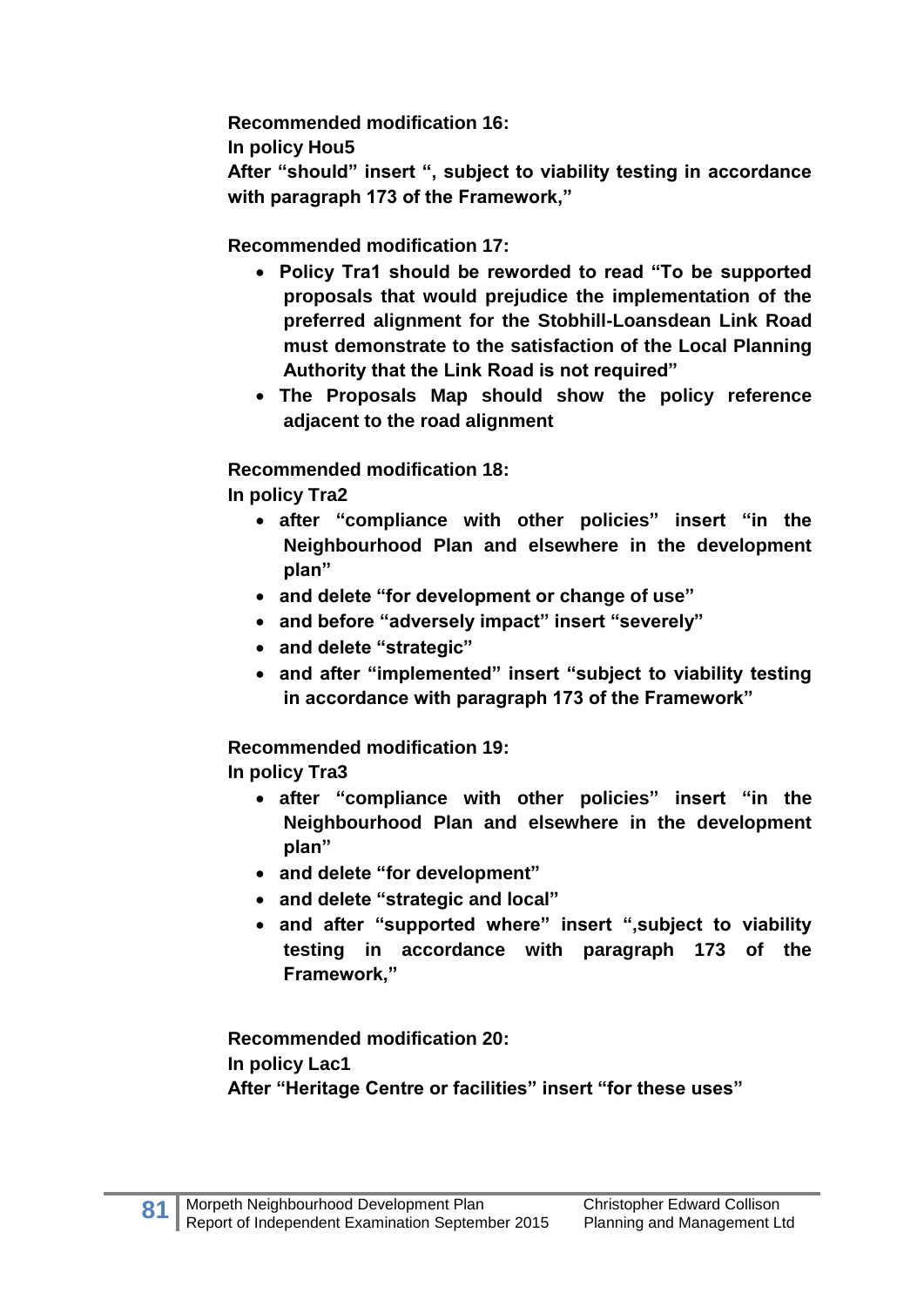**Recommended modification 21:**

**In policy Inf1**

- **Replace B with "Ensuring that the development will not increase the risk of flooding elsewhere and wherever possible look to reduce the risk of flooding in particular areas known to have experienced flooding.**
- **And replace the first bullet point with "Infiltration (i.e. a soakaway), or if that is not feasible due to underlying ground conditions or site constraints,"**
- **And replace ii with "Where greenfield sites are to be developed, the surface water runoff rates must match the equivalent greenfield run-off rate for the same rainfall event and wherever possible should aim to reduce the existing greenfield run-off rate. Where previously developed sites are to be developed surface water runoff rates should aim to discharge surface water at the equivalent greenfield runoff rate. Where this is impractical, discharge rates shall be reduced by a minimum of 50% of the existing site run-off rate subject to viability testing in accordance with paragraph 173 of the Framework."**

# **Recommended Modification 22:**

**In policy Edu2 delete "planning permission for new development will be granted" and insert "the proposal will be supported"**

299. I also make the following recommendation in the Annex below.

## **Recommended modification 23:**

**Identified errors that are typographical in nature or arising from updates should be corrected. Modification of general text will be necessary to achieve consistency with the modified policies**

300. I am satisfied that the Neighbourhood Plan<sup>54</sup>:

- is compatible with the Convention rights, and would remain compatible if modified in accordance with my recommendations; and
- subject to the modifications I have recommended, meets all the statutory requirements set out in paragraph 8(1) of schedule 4B of the Town and Country Planning Act 1990 and meets the basic conditions:

**<sup>.</sup>** <sup>54</sup> The definition of plans and programmes in Article 2(a) of EU Directive 2001/42 includes any modifications to them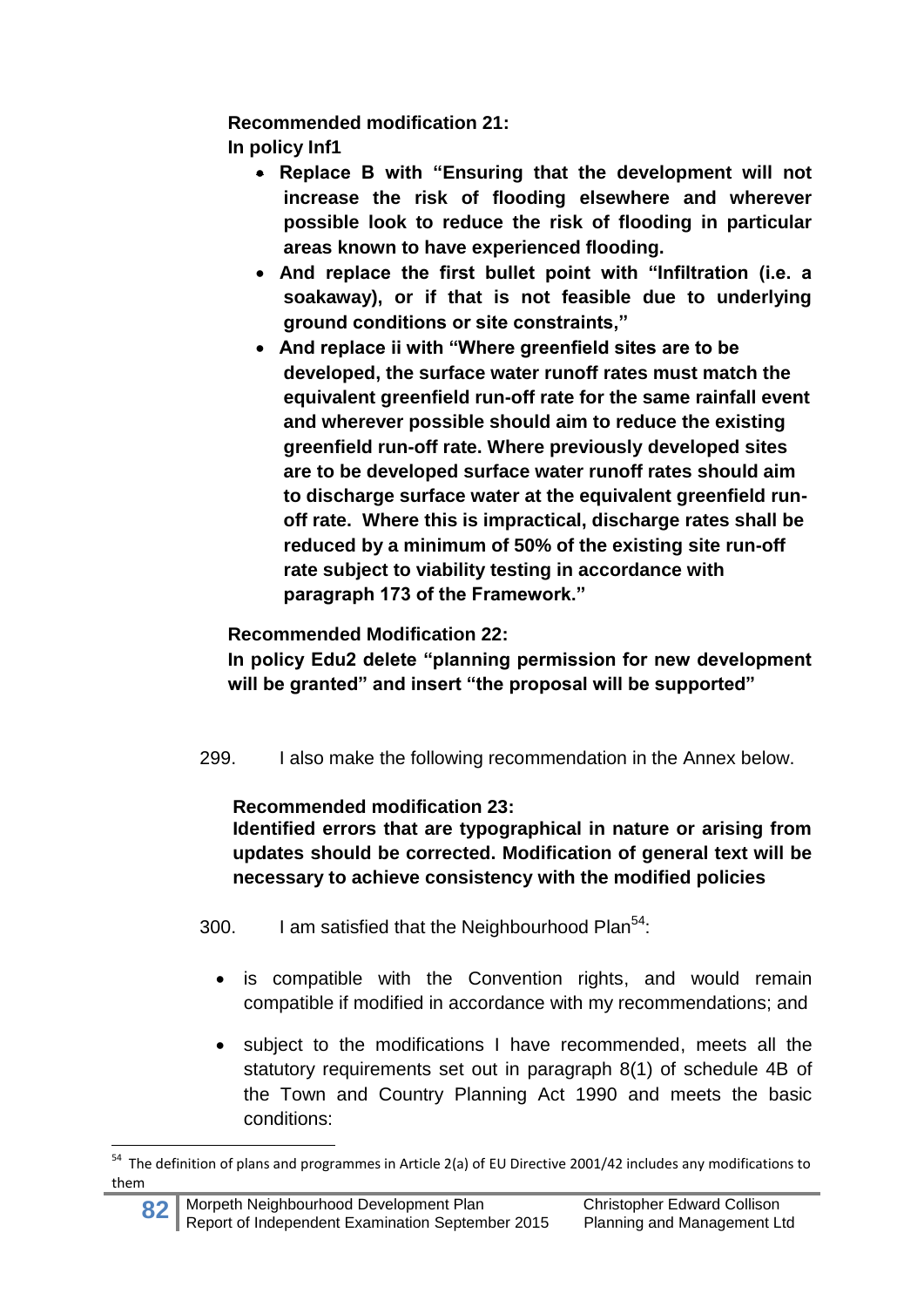- having regard to national policies and advice contained in guidance issued by the Secretary of State, it is appropriate to make the plan;
- the making of the neighbourhood plan contributes to the achievement of sustainable development;
- the making of the neighbourhood plan is in general conformity with the strategic policies contained in the development plan for the area of the authority (or any part of that area);
- does not breach, and is otherwise compatible with, EU obligations; and would continue to not breach and be otherwise compatible with EU obligations if modified in accordance with my recommendations; and
- the making of the neighbourhood plan is not likely to have a significant effect on a European site or a European offshore marine site, either alone or in combination with other plans or projects. 55

### **I recommend to Northumberland County Council that the Morpeth Neighbourhood Development Plan for the plan period up to 2031 should, subject to the modifications I have put forward, be submitted to referendum.**

301. I am required to consider whether the referendum area should extend beyond the Neighbourhood Plan area and if to be extended, the nature of that extension.<sup>56</sup> I have seen nothing to suggest the referendum area should be extended beyond the designated Neighbourhood Area.

### **I recommend that the Neighbourhood Plan should proceed to a referendum based on the area that was designated by the County Council as a Neighbourhood Area on 28 June 201**

83 Morpeth Neighbourhood Development Plan Christopher Edward Collison<br>Report of Independent Examination September 2015 Planning and Management Ltd Report of Independent Examination September 2015

**.** 

<sup>&</sup>lt;sup>55</sup> Prescribed for the purposes of paragraph 8(2) (g) of Schedule 4B to the 1990 Act by Regulation 32 The Neighbourhood Planning (General) Regulations 2012 and defined in the Conservation of Habitats and Species Regulations 2010 and the Offshore Marine Conservation (Natural Habitats, &c.) Regulations 2007 <sup>56</sup> Paragraph 8(1)(d) Schedule 4B Town and Country Planning Act 1990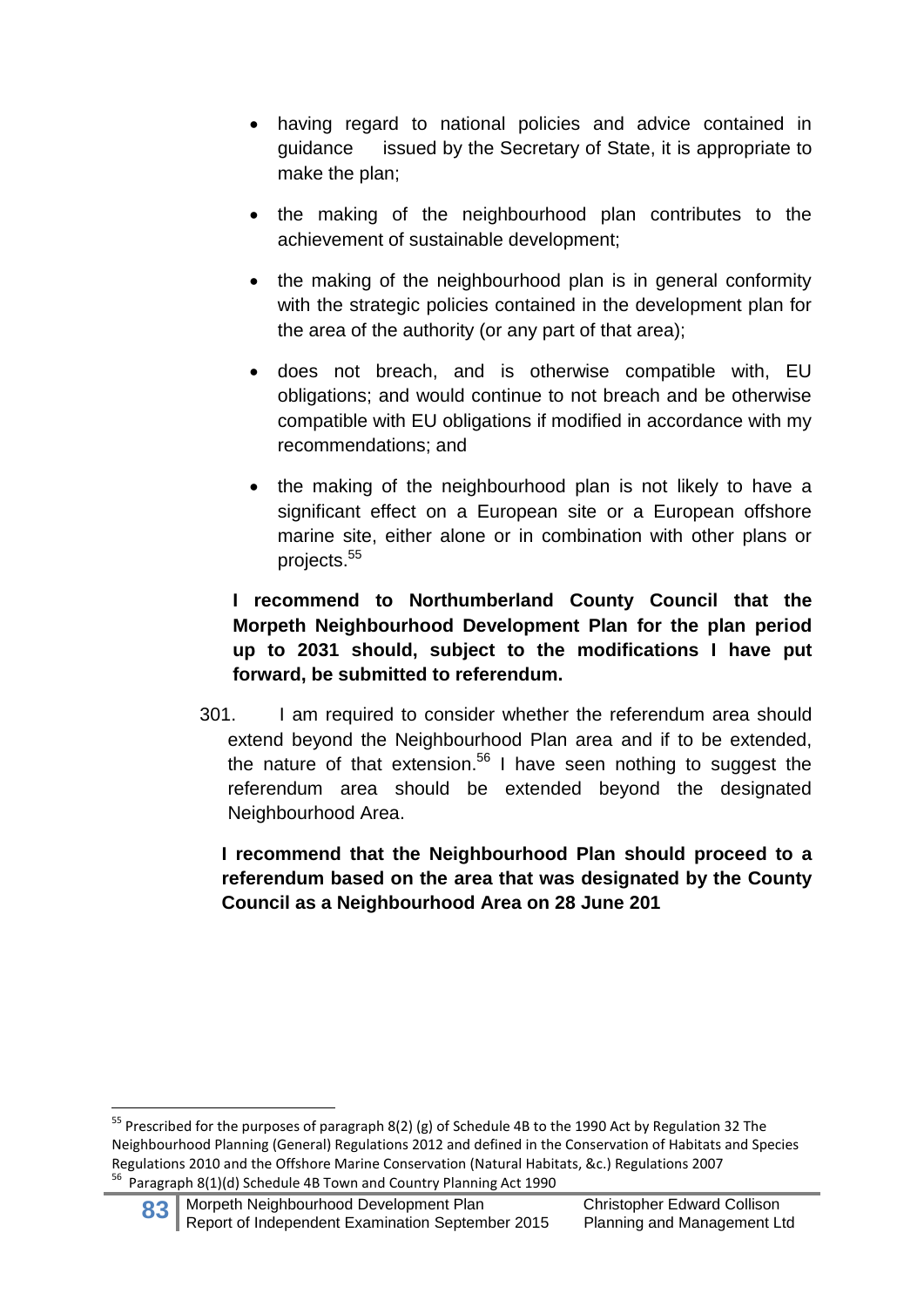### Annex: Minor Corrections to the Neighbourhood Plan

I am able to recommend modification of the Neighbourhood Plan in order to correct errors.<sup>57</sup> The Neighbourhood Plan includes a number of errors that are typographical in nature or arising from updates. I recommend these are corrected as follows:

Reference is made differently throughout policies and in supporting text to the Northumberland Local Plan which is still under preparation. A common approach should be taken to the name given to this document in the supporting text. However, because this is an emerging document and has not yet been tested through examination, where reference is made to the Local Plan in the Neighbourhood Plan policies it may be more appropriate to use the term 'development plan'. This may apply for example in Policy Des1 and Policy Set1. It would also be helpful to include the current timetable for the preparation of the Local Plan in section 2.2 of the Plan.

The Plan should also make reference consistently about the status of the Castle Morpeth District Local Plan (2003) and this should be limited to section 2.2 to avoid repetition.

2.2.4 should also refer to housing

2.3.3 the reference to 'sheltered accommodation' should be amended to refer to 'housing for older people and supported housing developments'. Reference to 'social housing' should be changed to 'affordable housing'

3.1.2 The Economic Strategy was adopted in February 2015. References should be amended to reflect this

3.3.9 Reference here should be to the Core Strategy Full Draft Plan (December 2014)

3.3.10 The Full Draft Plan (December 2014) recognises the need for further employment land in Morpeth. This could be referenced in this paragraph. Delete reference to 'draft' Economic Strategy.

6.4.1 Reference to early sight of an early draft of the Morpeth section of the CDS should be deleted

Table 1 footnote delete 'in shown' and insert 'shown in'

7.4.5 reference to 'sheltered accommodation' should be deleted

A number of consequential modifications to the general text of the Neighbourhood Plan will be necessary as a result of recommended modifications relating to policies.

#### **Recommended modification 23:**

**Identified errors that are typographical in nature or arising from updates should be corrected. Modification of general text will be necessary to achieve consistency with the modified policies**

1

 $57$  Paragraph 10 (3)(e) of Schedule 4B to the Town and Country Planning Act 1990